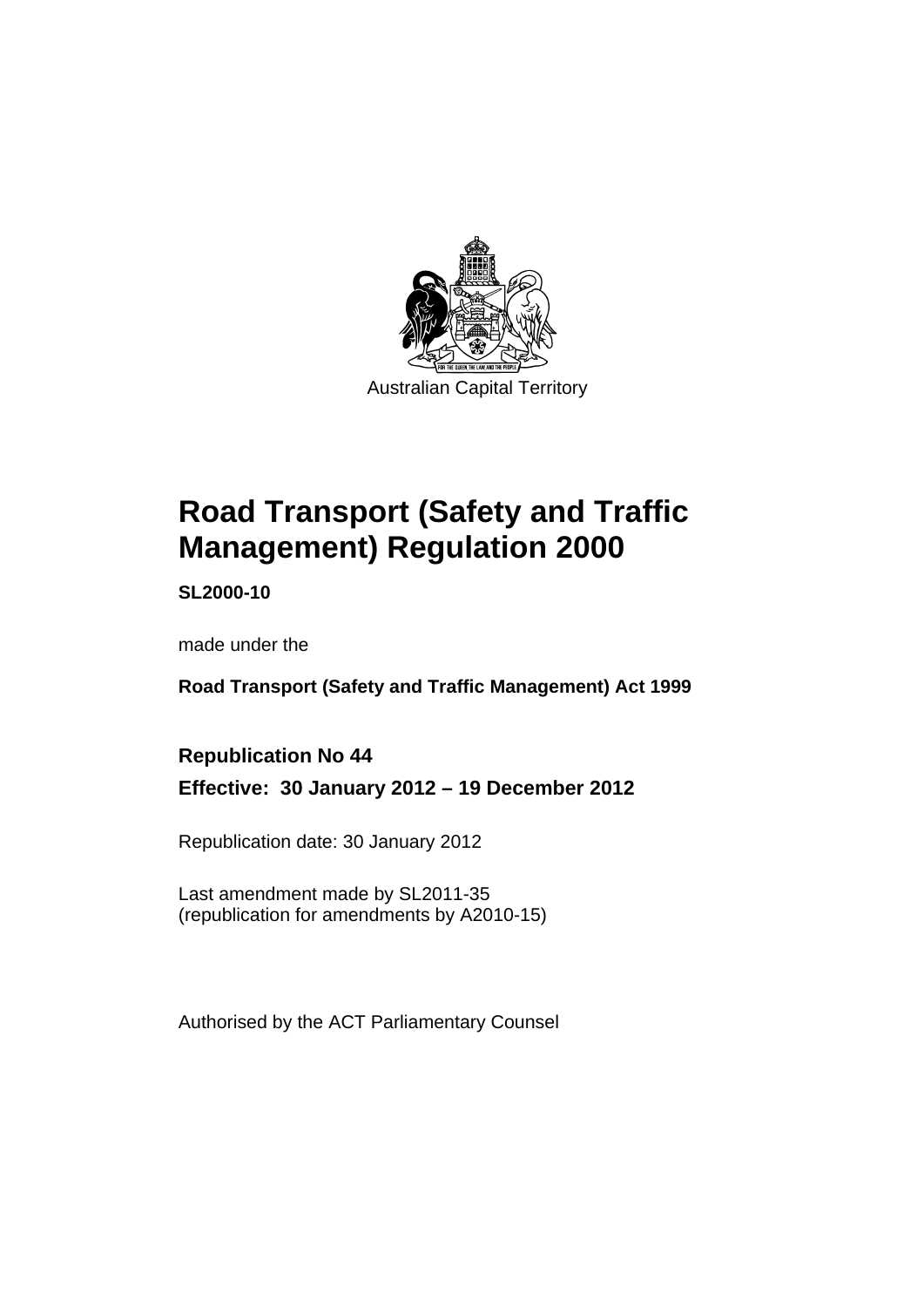### **About this republication**

### **The republished law**

This is a republication of the *Road Transport (Safety and Traffic Management) Regulation 2000*, made under the *Road Transport (Safety and Traffic Management) Act 1999* (including any amendment made under the *Legislation Act 2001*, part 11.3 (Editorial changes)) as in force on 30 January 2012*.* It also includes any commencement, amendment, repeal or expiry affecting this republished law to 30 January 2012.

The legislation history and amendment history of the republished law are set out in endnotes 3 and 4.

### **Kinds of republications**

The Parliamentary Counsel's Office prepares 2 kinds of republications of ACT laws (see the ACT legislation register at www.legislation.act.gov.au):

- authorised republications to which the *Legislation Act 2001* applies
- unauthorised republications.

The status of this republication appears on the bottom of each page.

### **Editorial changes**

The *Legislation Act 2001*, part 11.3 authorises the Parliamentary Counsel to make editorial amendments and other changes of a formal nature when preparing a law for republication. Editorial changes do not change the effect of the law, but have effect as if they had been made by an Act commencing on the republication date (see *Legislation Act 2001*, s 115 and s 117). The changes are made if the Parliamentary Counsel considers they are desirable to bring the law into line, or more closely into line, with current legislative drafting practice.

This republication does not include amendments made under part 11.3 (see endnote 1).

### **Uncommenced provisions and amendments**

If a provision of the republished law has not commenced, the symbol  $\mathbf{U}$  appears immediately before the provision heading. Any uncommenced amendments that affect this republished law are accessible on the ACT legislation register (www.legislation.act.gov.au). For more information, see the home page for this law on the register.

### **Modifications**

If a provision of the republished law is affected by a current modification, the symbol  $\mathbf{M}$ appears immediately before the provision heading. The text of the modifying provision appears in the endnotes. For the legal status of modifications, see the *Legislation Act 2001*, section 95.

### **Penalties**

At the republication date, the value of a penalty unit for an offence against this law is \$110 for an individual and \$550 for a corporation (see *Legislation Act 2001*, s 133).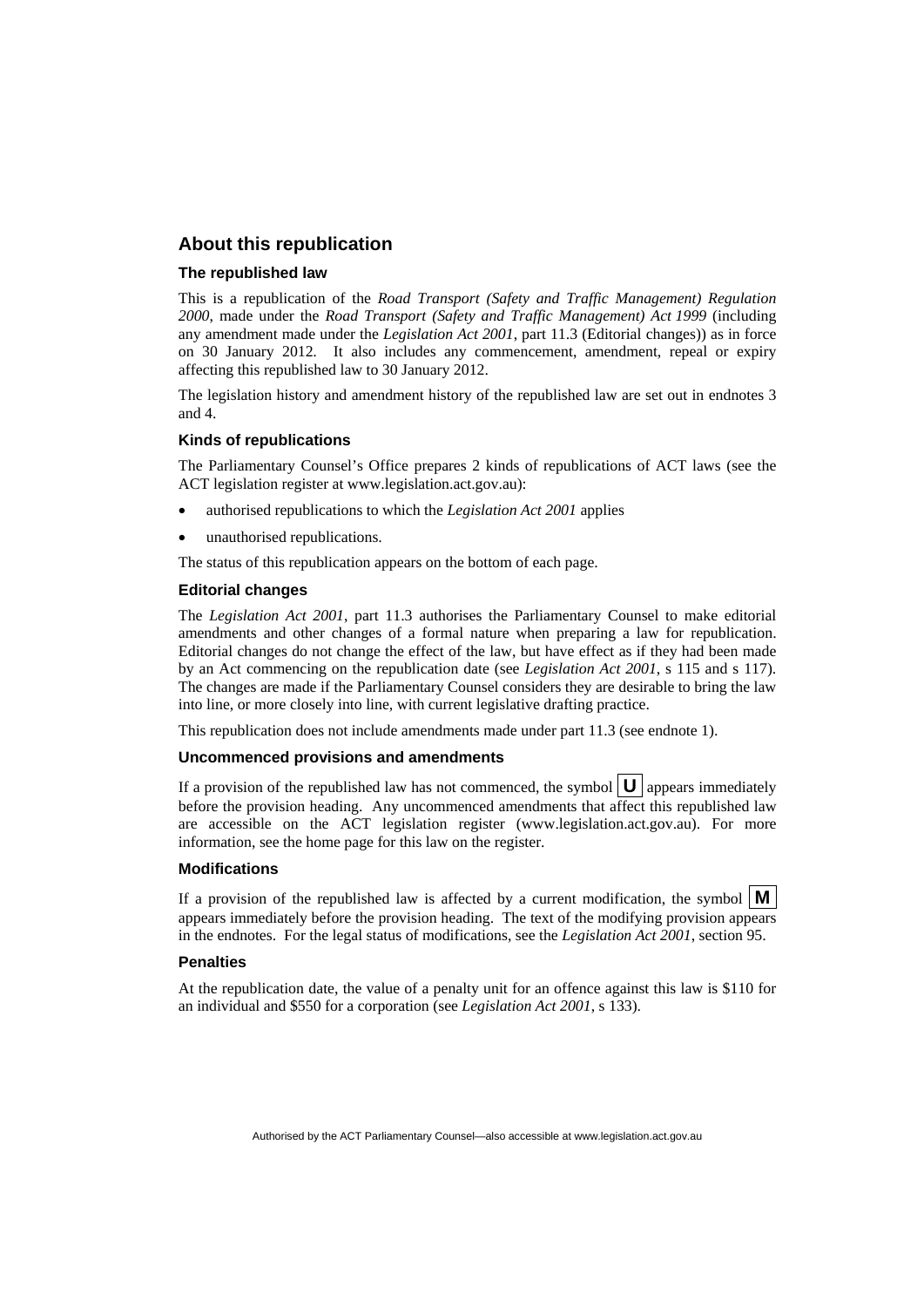

# **Road Transport (Safety and Traffic Management) Regulation 2000**

made under the

**Road Transport (Safety and Traffic Management) Act 1999** 

# **Contents**

Page

| <b>Chapter 1</b> | <b>Preliminary</b>                                                       |            |
|------------------|--------------------------------------------------------------------------|------------|
|                  | Name of regulation                                                       | 2          |
| 2                | Dictionary                                                               | 2          |
| 3                | Dictionary—application to Australian Road Rules                          | 2          |
| 3A               | Road includes road related area                                          | 2          |
| 3B               | Meaning of <i>park</i> and <i>stop</i>                                   | 3          |
| 4                | <b>Notes</b>                                                             | 3          |
| 4A               | Offences against regulation—application of Criminal Code etc             | 3          |
| 4B               | Offences against regulation are strict liability offences                | 4          |
| R44<br>30/01/12  | Road Transport (Safety and Traffic Management)<br><b>Regulation 2000</b> | contents 1 |
|                  | Effective: 30/01/12-19/12/12                                             |            |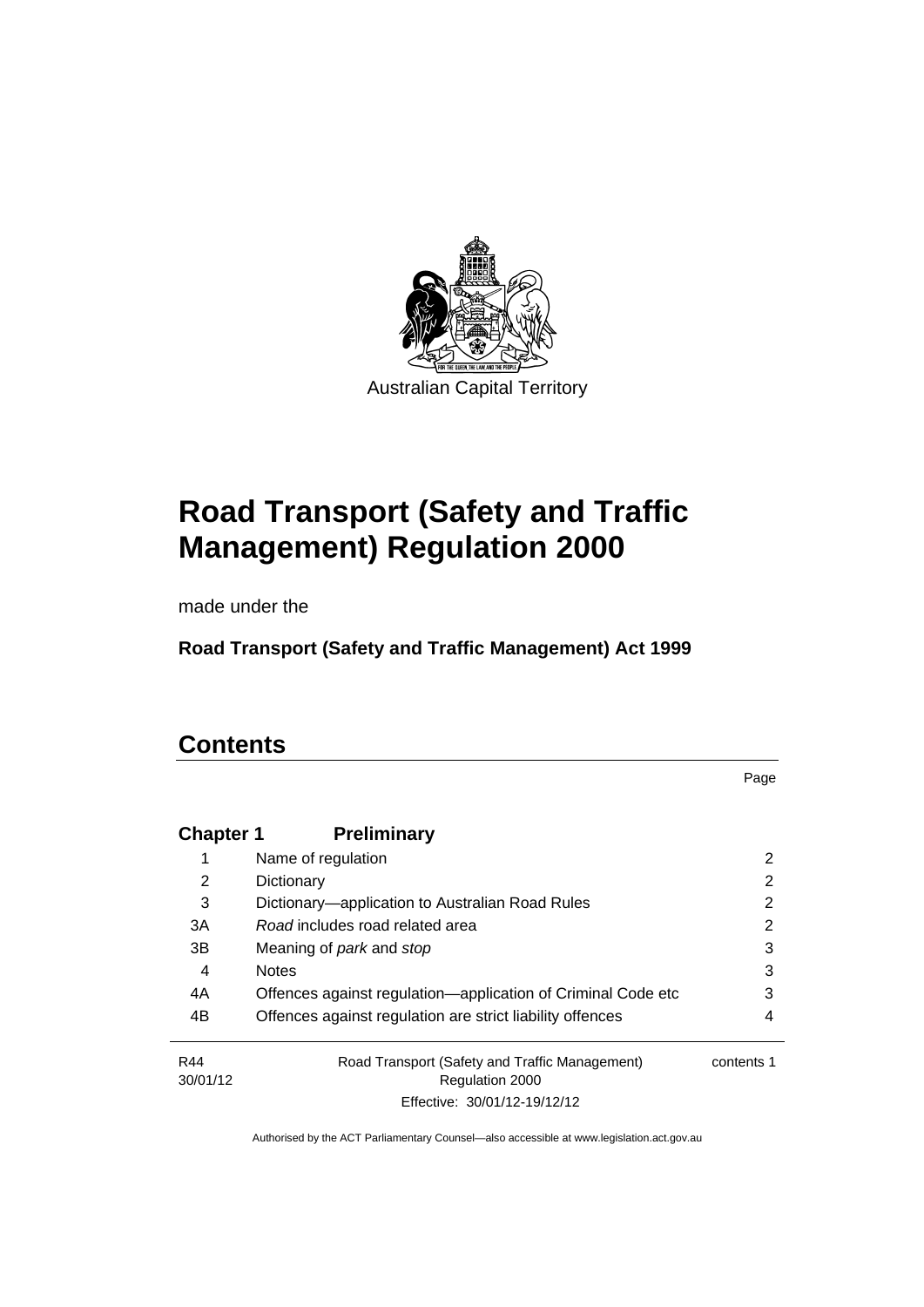| 4C               | General defence of accident or reasonable effort                                                  | Page<br>4       |
|------------------|---------------------------------------------------------------------------------------------------|-----------------|
| <b>Chapter 2</b> | <b>Australian Road Rules</b>                                                                      |                 |
| <b>Part 2.1</b>  | <b>Incorporation into ACT law</b>                                                                 |                 |
| 5                | Meaning of Australian Road Rules                                                                  | 5               |
| 6                | Incorporation of Australian Road Rules into ACT law                                               | 5               |
| 6B               | Substitution-ARR r 300                                                                            | 5               |
| <b>Part 2.2</b>  | <b>How the Australian Road Rules are</b><br>incorporated                                          |                 |
| Division 2.2.1   | General                                                                                           |                 |
| $\overline{7}$   | References to another law of this jurisdiction etc                                                | 2               |
| Division 2.2.2   | Other provisions for the Australian Road Rules                                                    |                 |
| 8                | ARR r 10 (2)-penalties for offences                                                               | 2               |
| 9                | ARR r 95—emergency stopping lane only signs                                                       | 3               |
| 10               | ARR r 104-no truck signs                                                                          | 3               |
| 11               | ARR r 151 (3) (b)—riding a motorbike or bicycle alongside more than<br>1 other rider              | 3               |
| 12               | ARR r 158 (2) (c)—other vehicles permitted to travel in bus lanes                                 | 3               |
| 13               | ARR r 179 (1) (c)—stopping in a loading zone—goods and permit<br>vehicles                         | 4               |
| 13A              | ARR r 179 (1) (c) and (2) (c)-stopping in loading zone-taxis                                      | 4               |
| 13B              | ARR r 183-stopping in a bus zone                                                                  | 5               |
| 13C              | ARR r 195-stopping at or near a bus stop                                                          | 6               |
| 14               | ARR r 199 (2)-stopping near postbox                                                               | 6               |
| 15               | ARR r 206 (2) (b), (c)—time extension for people with disabilities                                |                 |
|                  | permit                                                                                            | 6               |
| 16               | ARR r 207 (2) (a)—fees for parking in pay parking spaces                                          | $\overline{7}$  |
| 16A              | ARR r 213 (5)—making a motor vehicle secure—exception                                             | $\overline{7}$  |
| 17               | ARR r 215 (4)-lights required to be fitted to a vehicle                                           | 7               |
| 18               | ARR r 216 (3)-towing a vehicle at night or in hazardous weather<br>conditions                     | 8               |
| 19               | ARR r 220 (3)-using lights on vehicles that are stopped                                           | 8               |
| contents 2       | Road Transport (Safety and Traffic Management)<br>Regulation 2000<br>Effective: 30/01/12-19/12/12 | R44<br>30/01/12 |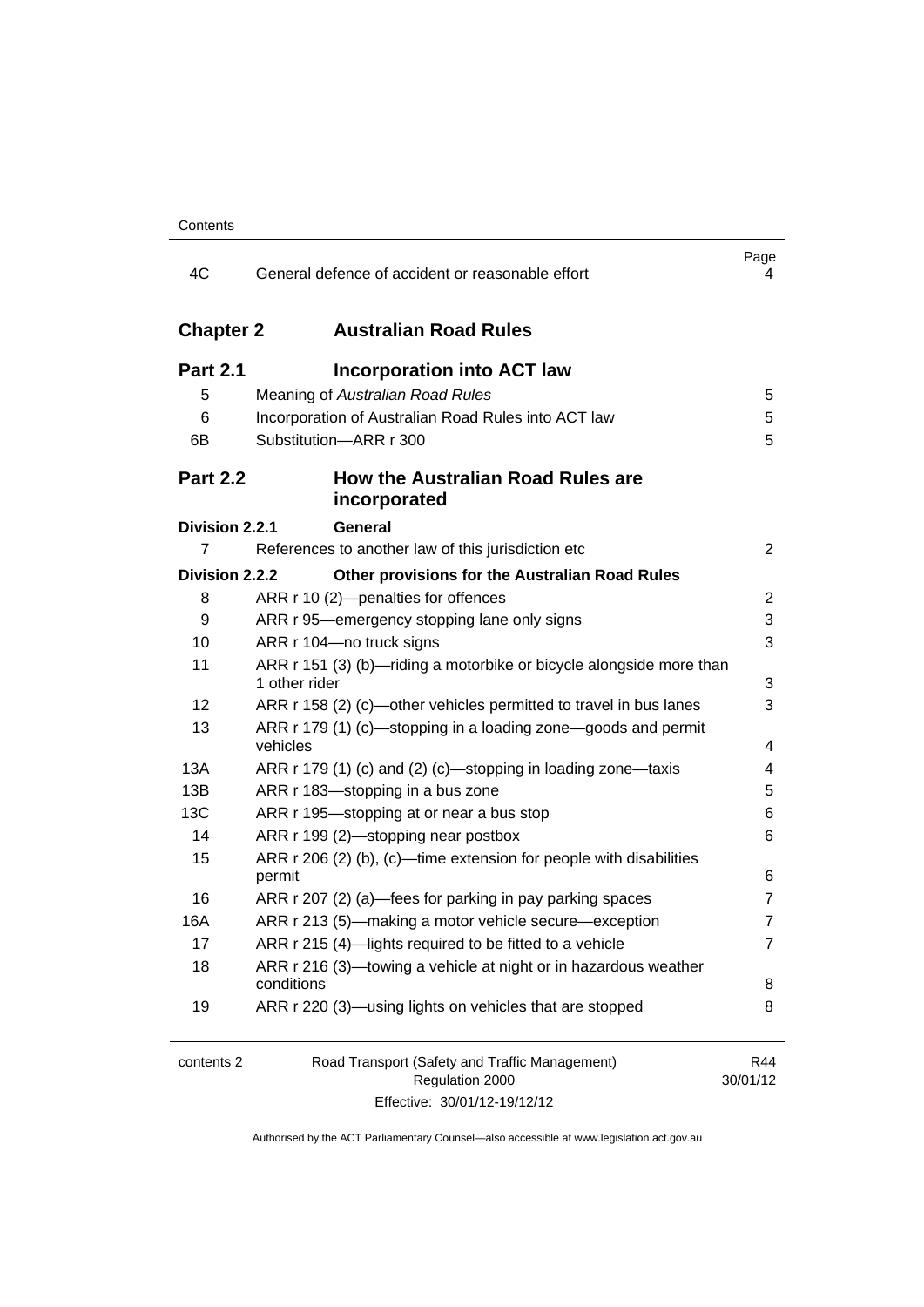| Contents |
|----------|
|----------|

|                       |                                                                        | Page |
|-----------------------|------------------------------------------------------------------------|------|
| 20                    | ARR r 221 (f)—using hazard warning lights on buses carrying children   | 8    |
| 21                    | ARR r 222—using warning lights on buses carrying children              | 8    |
| 22                    | ARR r 225-use of radar detectors                                       | 9    |
| 22A                   | ARR r 236 (6)-hitchhiking, roadside commerce etc permitted             | 9    |
| 23                    | ARR r 244C-motorised scooters not to be used                           | 10   |
| 23A                   | ARR r 266—children travelling in interstate registered vehicles        | 10   |
| 23B                   | ARR r 266 (2B)-children travelling in goods compartments               | 10   |
| 24                    | ARR r 266 (7)—wearing of seatbelts by passengers under 16 years<br>old | 11   |
| 26                    | ARR r 270 (3)—wearing motorbike helmets                                | 12   |
| 27                    | ARR r 271 (6)-riding on motorbikes                                     | 12   |
| 27A                   | ARR r 280 (2) (a)—other vehicles to which B light rules apply          | 12   |
| 28                    | ARR r 287 (3), (4)-duties of participants in crashes                   | 13   |
| 29                    | ARR r 289 (1) (g)-driving on nature strip                              | 13   |
| 30                    | ARR r 298-driving with a person in or on trailer                       | 14   |
| 31                    | ARR r 310 (3), (4)-exemption for road workers etc                      | 15   |
| 32                    | ARR r 313-postal workers                                               | 16   |
| 33                    | ARR dict-definitions for dictionary                                    | 16   |
| <b>Part 2.3</b>       | <b>Additional ACT road rules</b>                                       |      |
| <b>Division 2.3.1</b> | Noise and other nuisances                                              |      |
| 37                    | Making unnecessary engine noise                                        | 19   |
| 38                    | Emission of waste oil or grease                                        | 19   |
| Division 2.3.2        | Driver and passenger safety                                            |      |
| 39                    | Safety of persons on trailers                                          | 20   |
| 40                    | Passengers in sidecars to be seated                                    | 21   |
| <b>Division 2.3.3</b> | <b>Trailers and towing</b>                                             |      |
| 41                    | Number of vehicles that may be drawn                                   | 22   |
| 42                    | Towing by vehicles under 4.5t                                          | 23   |
| Division 2.3.4        | <b>Lights on vehicles</b>                                              |      |
| 43                    | Lights on motor vehicles generally                                     | 25   |
| Division 2.3.5        | <b>Metered parking</b>                                                 |      |
| 44                    | Metered parking-parking in spaces                                      | 26   |
|                       |                                                                        |      |
|                       |                                                                        |      |

| R44      | Road Transport (Safety and Traffic Management) | contents 3 |
|----------|------------------------------------------------|------------|
| 30/01/12 | Regulation 2000                                |            |
|          | Effective: 30/01/12-19/12/12                   |            |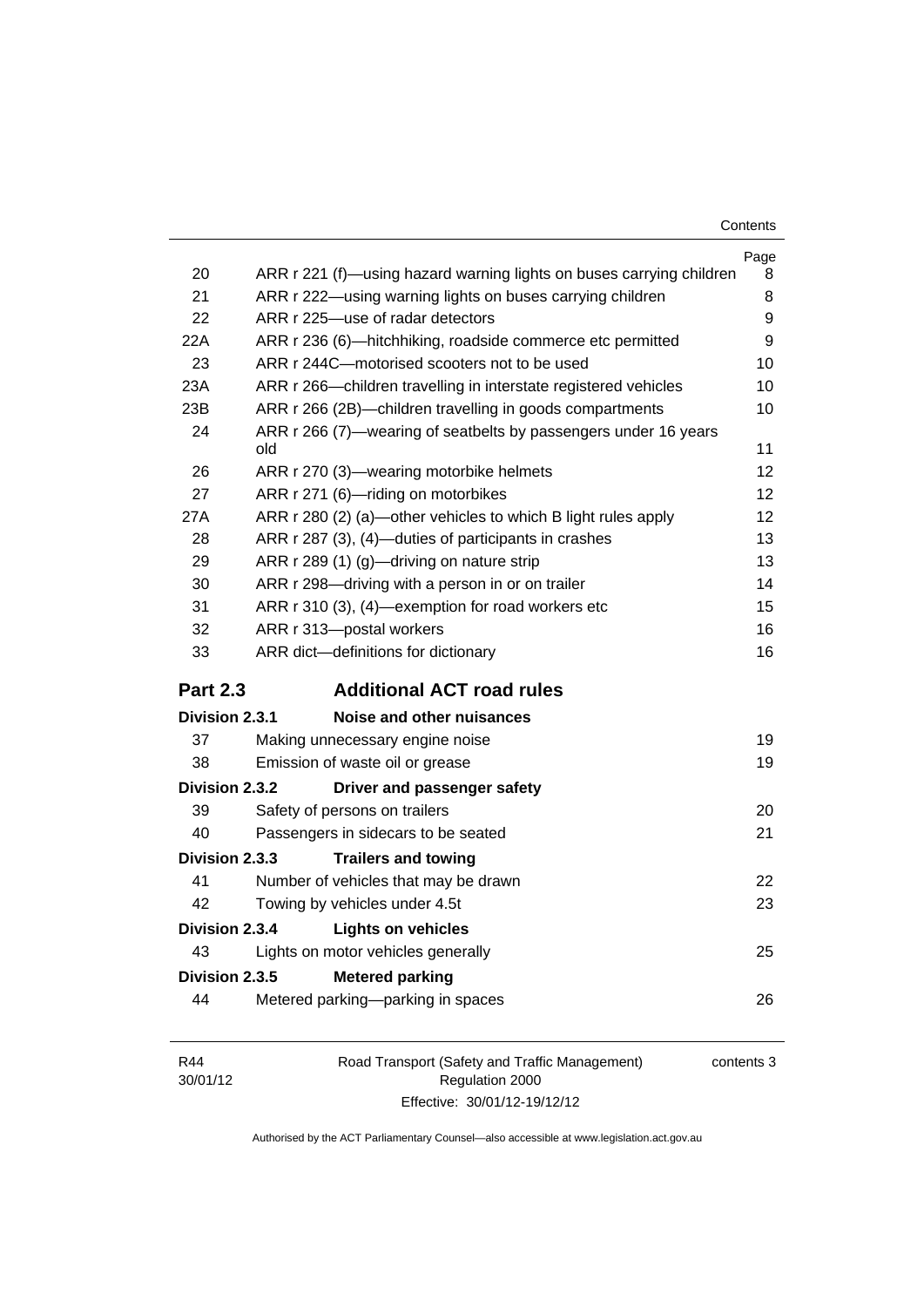|                 |                                                                                                         | Page     |
|-----------------|---------------------------------------------------------------------------------------------------------|----------|
| 44A             | Metered parking-parking fees                                                                            | 27       |
| 44B             | Metered parking-maximum length of stay                                                                  | 27       |
| 45              | Metered parking-exceptions to s 44A and s 44B                                                           | 28       |
| 46              | Temporary closure of metered parking spaces                                                             | 29       |
| 47              | Misuse of parking meters                                                                                | 29       |
| 48              | Interfering with parking meters etc                                                                     | 30       |
| Division 2.3.6  | <b>Ticket parking</b>                                                                                   |          |
| 49              | Ticket parking-parking in spaces                                                                        | 30       |
| 49A             | Ticket parking-display of tickets                                                                       | 30       |
| 49B             | Ticket parking—maximum length of stay                                                                   | 33       |
| 50              | Ticket parking-exceptions to s 49A and s 49B                                                            | 33       |
| 51              | Temporary closure of ticket parking spaces and areas                                                    | 34       |
| 52              | Use of false or damaged parking tickets etc                                                             | 35       |
| 53              | Misuse of parking ticket machines                                                                       | 36       |
| 54              | Interfering with parking ticket machines etc                                                            | 36       |
| 55              | Interfering with parking tickets                                                                        | 36       |
| Division 2.3.7  | Other ACT road rules about stopping and parking                                                         |          |
| 56              | Unauthorised use of parking permits and mobility parking scheme                                         |          |
|                 | authorities                                                                                             | 37       |
| 56A             | Interfering with parking permits and mobility parking scheme<br>authorities                             | 37       |
| 57A             | Stopping public buses in bus zones and at bus stops                                                     | 38       |
| 58              | Stopping in an emergency etc or to comply with another law                                              | 39       |
| Division 2.3.8  | <b>Other ACT road rules</b>                                                                             |          |
| 60              | Interrupting funeral processions etc                                                                    | 40       |
| 61              | Driving on roads closed to traffic                                                                      | 40       |
| 62              | Use of wheeled recreational devices and wheeled toys on roads                                           | 41       |
| <b>Part 2.4</b> | <b>Other provisions</b>                                                                                 |          |
| 63              | Devices that are prescribed traffic control devices-Act, dict, def<br>prescribed traffic control device | 42       |
| 64              | Preventing prescribed traffic control devices being clearly visible                                     | 42       |
| 65              | Use of do not overtake turning vehicle sign                                                             | 43       |
| 66              | Approvals etc by road transport authority                                                               | 43       |
| contents 4      | Road Transport (Safety and Traffic Management)                                                          | R44      |
|                 | Regulation 2000                                                                                         | 30/01/12 |

Effective: 30/01/12-19/12/12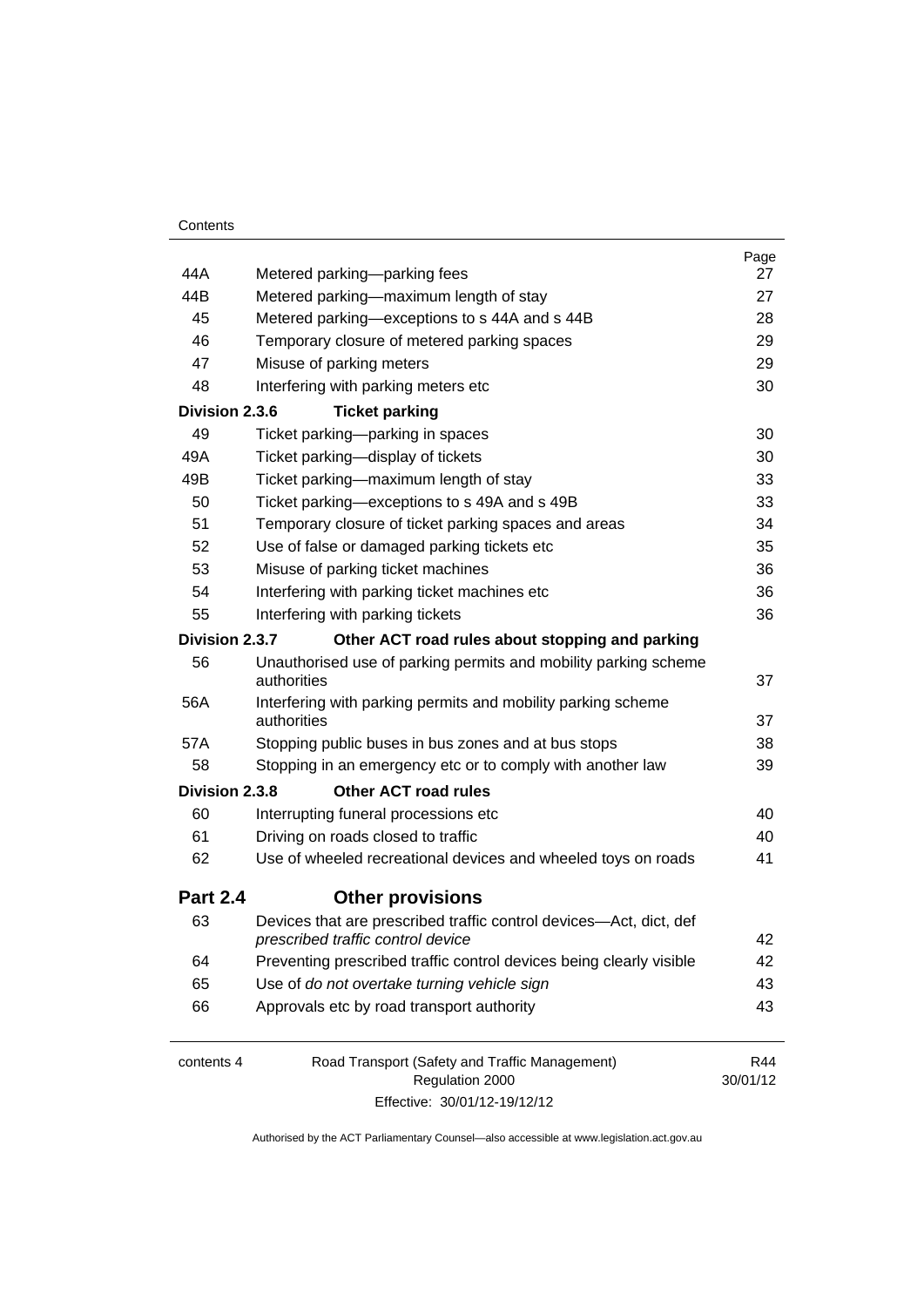|    |                                                                                           | Contents   |
|----|-------------------------------------------------------------------------------------------|------------|
| 67 | Exemption from requirement about riding on motorbikes                                     | Page<br>44 |
| 68 | Defence of complying with direction of police officer or authorised                       |            |
|    | person                                                                                    | 44         |
| 69 | Exemption for driver of police vehicles                                                   | 44         |
| 70 | Exemption for driver of emergency vehicles                                                | 45         |
| 71 | Stopping and parking exemption for police and emergency vehicles<br>and authorised people | 45         |

# **[Chapter 3](#page-64-0) Parking**

| <b>Part 3.1</b> | <b>Parking schemes</b>                                            |    |
|-----------------|-------------------------------------------------------------------|----|
| Division 3.1.1  | <b>Metered parking schemes</b>                                    |    |
| 72              | Metered parking schemes                                           | 46 |
| 73              | Metered parking areas                                             | 46 |
| 74              | Parking meters                                                    | 46 |
| 75              | Metered parking spaces                                            | 47 |
| Division 3.1.2  | <b>Ticket parking schemes</b>                                     |    |
| 75A             | Parking authorities                                               | 47 |
| 75B             | Parking authority guidelines                                      | 47 |
| 76              | Ticket parking schemes—road transport authority                   | 48 |
| 76A             | Ticket parking schemes—parking authorities                        | 48 |
| 77              | Ticket parking areas                                              | 49 |
| 78              | Ticket parking spaces                                             | 49 |
| 79              | <b>Ticket machines</b>                                            | 49 |
| 80              | Parking tickets                                                   | 49 |
| 81              | Duration of parking tickets                                       | 50 |
| Division 3.1.3  | <b>Heavy vehicle parking</b>                                      |    |
| 82              | Definitions-div 3.1.3                                             | 50 |
| 83              | References in div 3.1.3 to land adjoining residential land        | 51 |
| 84              | Vehicle parked partly on residential land                         | 51 |
| 85              | Parking of certain vehicles on residential land prohibited        | 51 |
| 85A             | No more than 1 heavy vehicle on residential land                  | 52 |
| 85B             | Heavy vehicles to be parked away from residential land boundaries | 52 |

| R44      | Road Transport (Safety and Traffic Management) | contents 5 |
|----------|------------------------------------------------|------------|
| 30/01/12 | Regulation 2000                                |            |
|          | Effective: 30/01/12-19/12/12                   |            |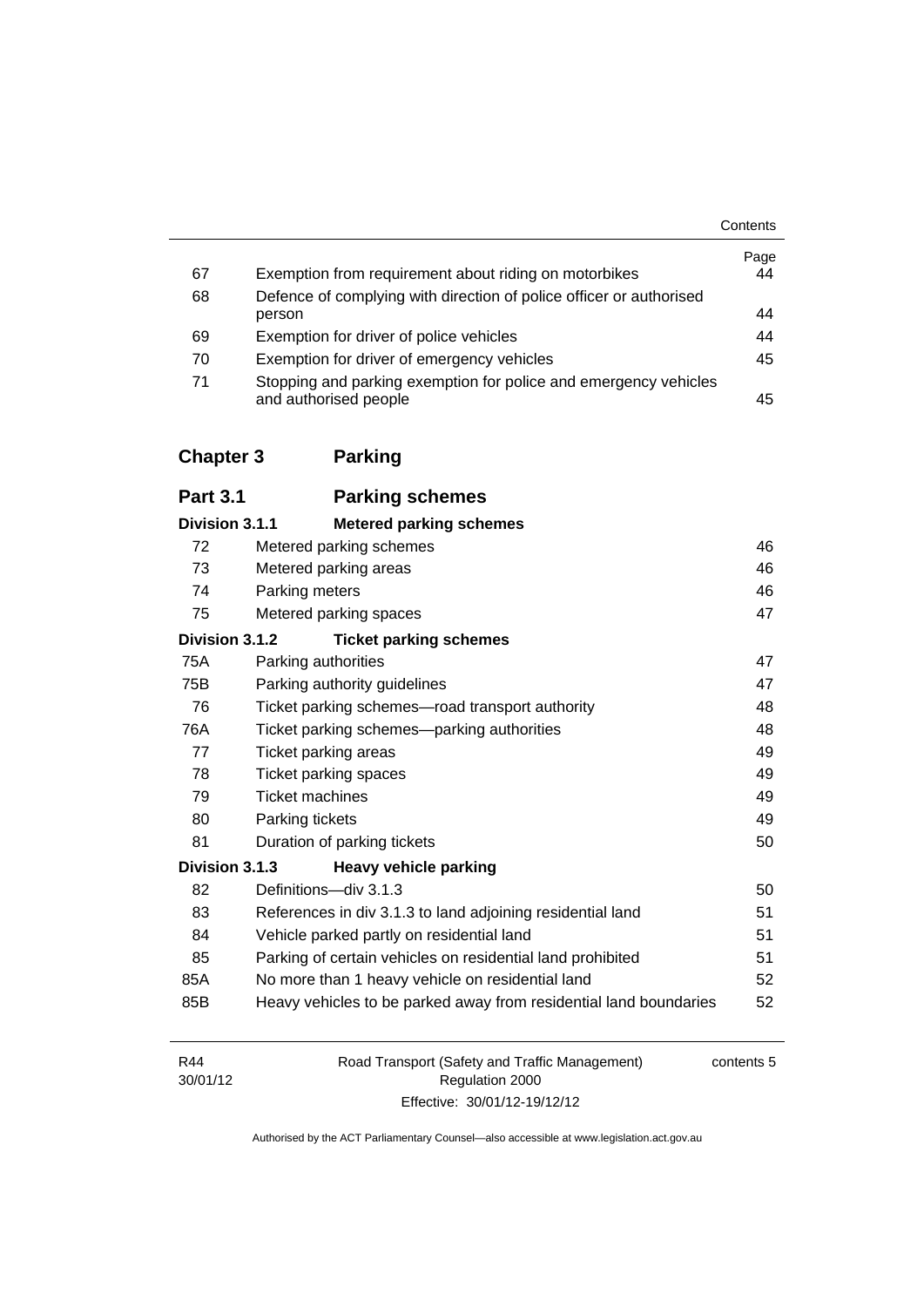| Contents |
|----------|
|----------|

|                 |                                                                                  | Page |
|-----------------|----------------------------------------------------------------------------------|------|
| 86              | Parking of certain vehicles on land adjoining residential land prohibited        | 53   |
| 87              | Parking of certain commercial vehicles on land with multi-unit housing           | 53   |
| 87A             | No offence if reasonable necessity etc                                           | 54   |
| 87B             | Heavy vehicle refrigeration units not to be operated on residential land         | 54   |
| 87C             | Prohibition on night operation of heavy vehicle                                  | 55   |
| 88              | Daily infringement                                                               | 55   |
| Division 3.1.3A | Heavy vehicle parking-enforcement                                                |      |
| 89              | Meaning of occupier-div 3.1.3A                                                   | 56   |
| 90              | Power to enter premises                                                          | 56   |
| 91              | Production of identity card                                                      | 57   |
| 92              | Consent to entry                                                                 | 57   |
| 93              | General powers on entry to premises                                              | 58   |
| 94              | Damage etc to be minimised                                                       | 59   |
| 95              | Compensation for exercise of enforcement powers                                  | 59   |
| Division 3.1.4  | <b>Miscellaneous</b>                                                             |      |
| 97A             | Other powers to provide pay parking                                              | 60   |
| 98              | Overlapping schemes                                                              | 60   |
| 98A             | Income from ticket parking scheme                                                | 60   |
| 98B             | Costs of ticket parking scheme                                                   | 61   |
| 99              | Trailers not separately chargeable                                               | 61   |
| <b>Part 3.2</b> | Parking permits and mobility parking scheme                                      |      |
|                 | authorities                                                                      |      |
| 100             | Parking permits                                                                  | 62   |
| 101             | Mobility parking scheme authorities                                              | 63   |
| 101A            | Parking permits and mobility parking scheme authorities—cancellation             | 64   |
| 101B            | Parking permits and mobility parking scheme authorities—return when<br>cancelled | 64   |

# **Part 3.3 [Parking—other provisions](#page-84-0)**

| 101C | Marking tyres by parking inspectors |  |
|------|-------------------------------------|--|
|------|-------------------------------------|--|

| content |  |
|---------|--|

contents 6 Road Transport (Safety and Traffic Management) Regulation 2000 Effective: 30/01/12-19/12/12

R44 30/01/12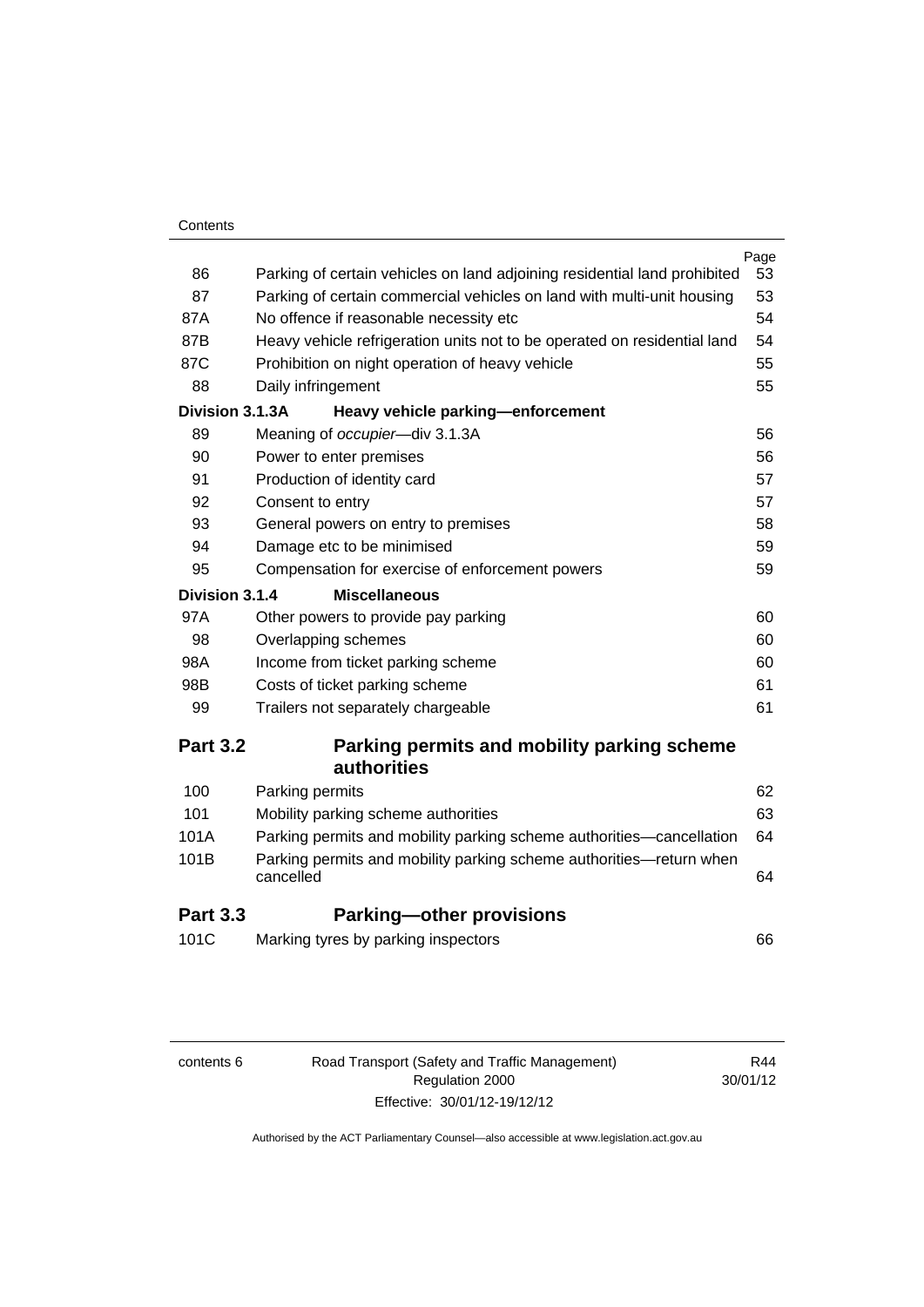### **Contents**

|                  |                                                                                                                                         | Page |
|------------------|-----------------------------------------------------------------------------------------------------------------------------------------|------|
| <b>Chapter 4</b> | <b>Traffic offence detection devices</b>                                                                                                |      |
| 102              | Definitions-ch 4                                                                                                                        | 67   |
| 103              | Approved traffic offence detection devices                                                                                              | 69   |
| 103A             | Approval of police vehicle speedometers                                                                                                 | 69   |
| 103B             | Average speed detection systems—Act, s 22AA, s 23B and s 24 (2)                                                                         | 70   |
| 104              | Major testing of laser speed measuring devices                                                                                          | 71   |
| 104A             | Major testing of other traffic offence detection devices                                                                                | 72   |
| 104B             | Certification and sealing of traffic offence detection devices                                                                          | 75   |
| 105              | Use of certain digital camera detection devices                                                                                         | 75   |
| 105A             | Use of certain laser speed measuring devices                                                                                            | 76   |
| 105B             | Use of certain radar speed measuring devices                                                                                            | 77   |
| 106              | Approved people—testing and sealing                                                                                                     | 78   |
| 107              | Approved people—use                                                                                                                     | 79   |
| 107A             | Recording of camera detection device image files—Act, s 23 (2) (c) (ii)                                                                 | 79   |
| 107B             | Verification of camera detection device image files—Act,<br>s 23 (2) (c) (iii)                                                          | 80   |
| 108              | Meaning of codes etc on image taken by approved camera detection<br>device or approved average speed detection system—Act, s 24 (2) (a) | 81   |

# **Chapter 5 [Miscellaneous](#page-104-0)**

| 109  | Additional powers of police                        | 86 |
|------|----------------------------------------------------|----|
| 110  | Prohibition on car minding                         | 86 |
| 111  | Removal of unattended vehicles—Act, s 32 (1) (c)   | 87 |
| 112  | Disposal of impounded vehicles—Act, s 10K          | 87 |
| 112A | Disposal of forfeited vehicles—Act, s 10K          | 89 |
| 113  | Responsible person to inspect driver licence       | 89 |
| 114  | Responsible person's consent                       | 89 |
| 115  | Standards for safe carriage of loads-Act, s 14 (2) | 89 |
|      |                                                    |    |

| <b>Schedule 1</b> | Meaning of location codes on images   | 90 |
|-------------------|---------------------------------------|----|
| <b>Part 1.1</b>   | Digital camera detection devices      | 90 |
| <b>Part 1.2</b>   | <b>Fixed camera detection devices</b> | 99 |

| R44                         | Road Transport (Safety and Traffic Management) | contents 7 |
|-----------------------------|------------------------------------------------|------------|
| 30/01/12<br>Regulation 2000 |                                                |            |
|                             | Effective: 30/01/12-19/12/12                   |            |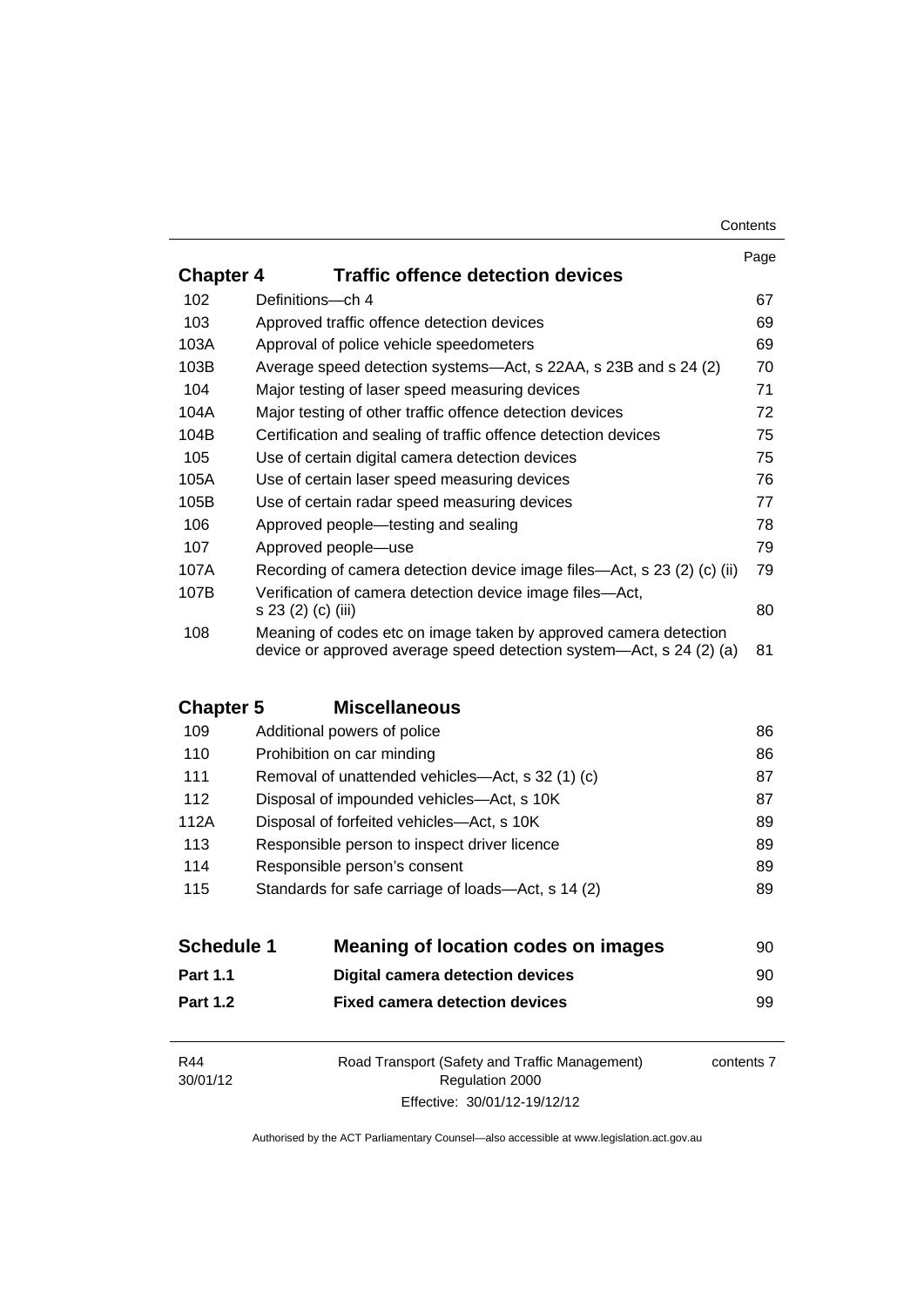### **Contents**

| <b>Part 1.3</b>   | Average speed detection system | Page<br>101 |
|-------------------|--------------------------------|-------------|
| <b>Dictionary</b> |                                | 102         |
| <b>Endnotes</b>   |                                |             |
| 1                 | About the endnotes             | 112         |
| 2                 | Abbreviation key               | 112         |
| 3                 | Legislation history            | 113         |
| 4                 | Amendment history              | 120         |
| 5                 | Earlier republications         | 137         |

contents 8 Road Transport (Safety and Traffic Management) Regulation 2000 Effective: 30/01/12-19/12/12

R44 30/01/12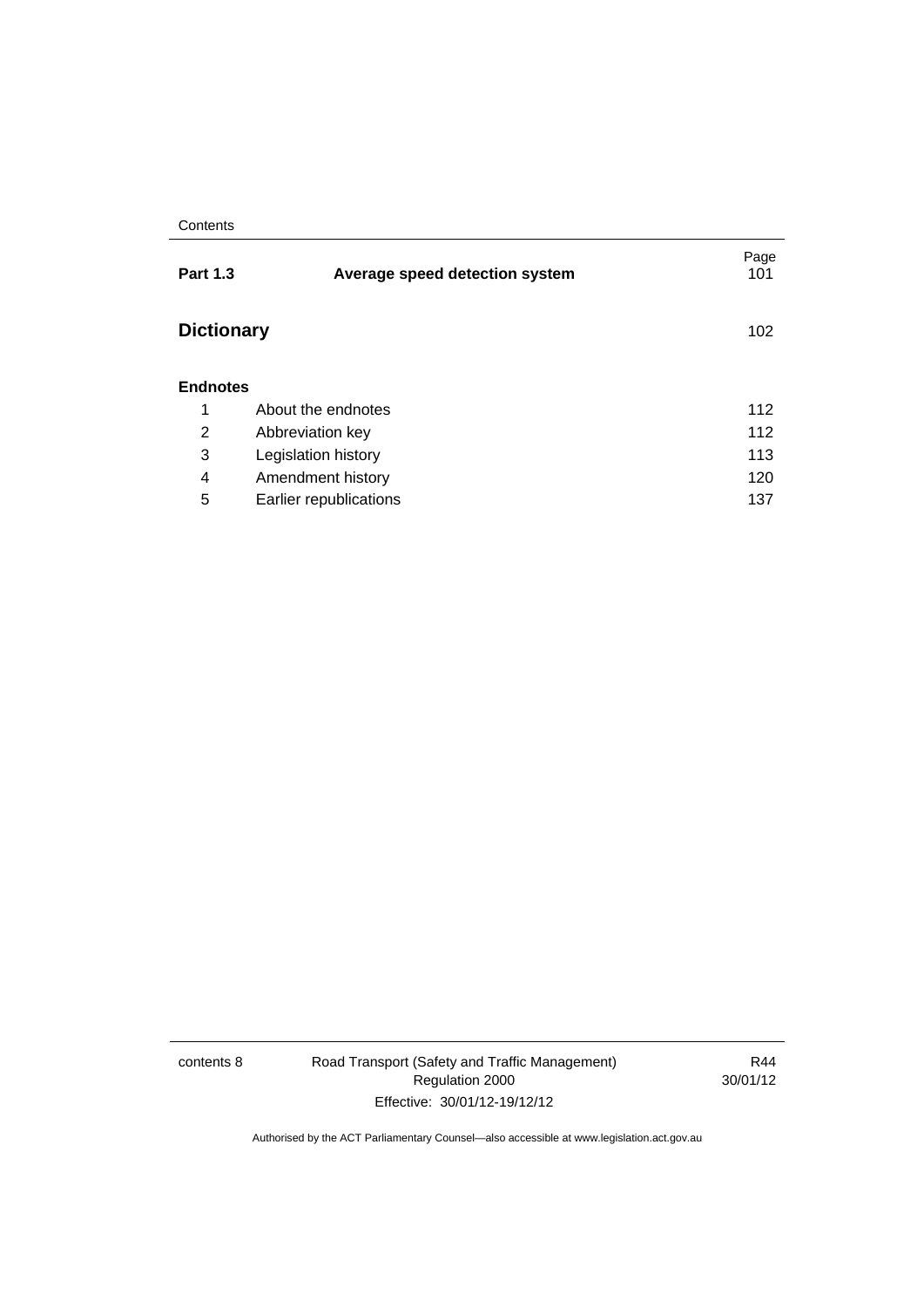

# **Road Transport (Safety and Traffic Management) Regulation 2000**

made under the

**Road Transport (Safety and Traffic Management) Act 1999** 

R44 30/01/12

Ī

Road Transport (Safety and Traffic Management) Regulation 2000 Effective: 30/01/12-19/12/12

page 1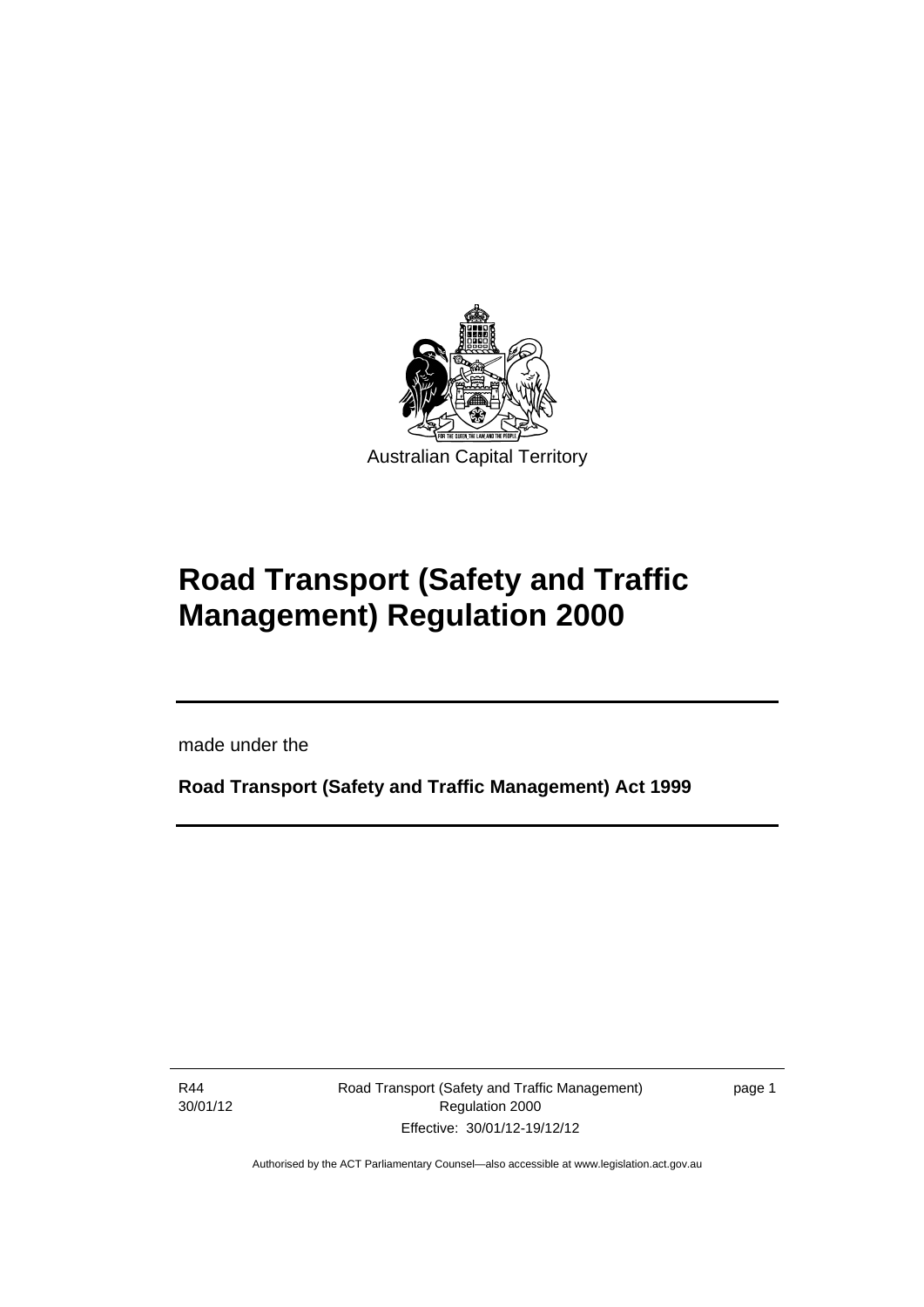Section 1

# <span id="page-11-0"></span>**Chapter 1 Preliminary**

### <span id="page-11-1"></span>**1 Name of regulation**

This regulation is the *Road Transport (Safety and Traffic Management) Regulation 2000*.

### <span id="page-11-2"></span>**2 Dictionary**

The dictionary at the end of this regulation is part of the regulation.

*Note 1* The dictionary at the end of this regulation defines certain terms used in this regulation, and includes references (*signpost definitions*) to other terms defined elsewhere.

> For example, the signpost definition '*semitrailer*—see the *Road Transport (Vehicle Registration) Regulation 2000*, dictionary.' means that the term 'semitrailer' is defined in that dictionary and the definition applies to this regulation.

*Note* 2 A definition in the dictionary (including a signpost definition) applies to the entire regulation unless the definition, or another provision of the regulation, provides otherwise or the contrary intention otherwise appears (see Legislation Act, s 155 and s 156 (1)).

### <span id="page-11-3"></span>**3 Dictionary—application to Australian Road Rules**

The definitions in the dictionary do not apply to the Australian Road Rules unless this regulation provides otherwise.

*Note* See div 2.2.1, note 2 for the relevant provisions of this regulation.

### <span id="page-11-4"></span>**3A** *Road* **includes road related area**

In this regulation:

*road* includes a road related area.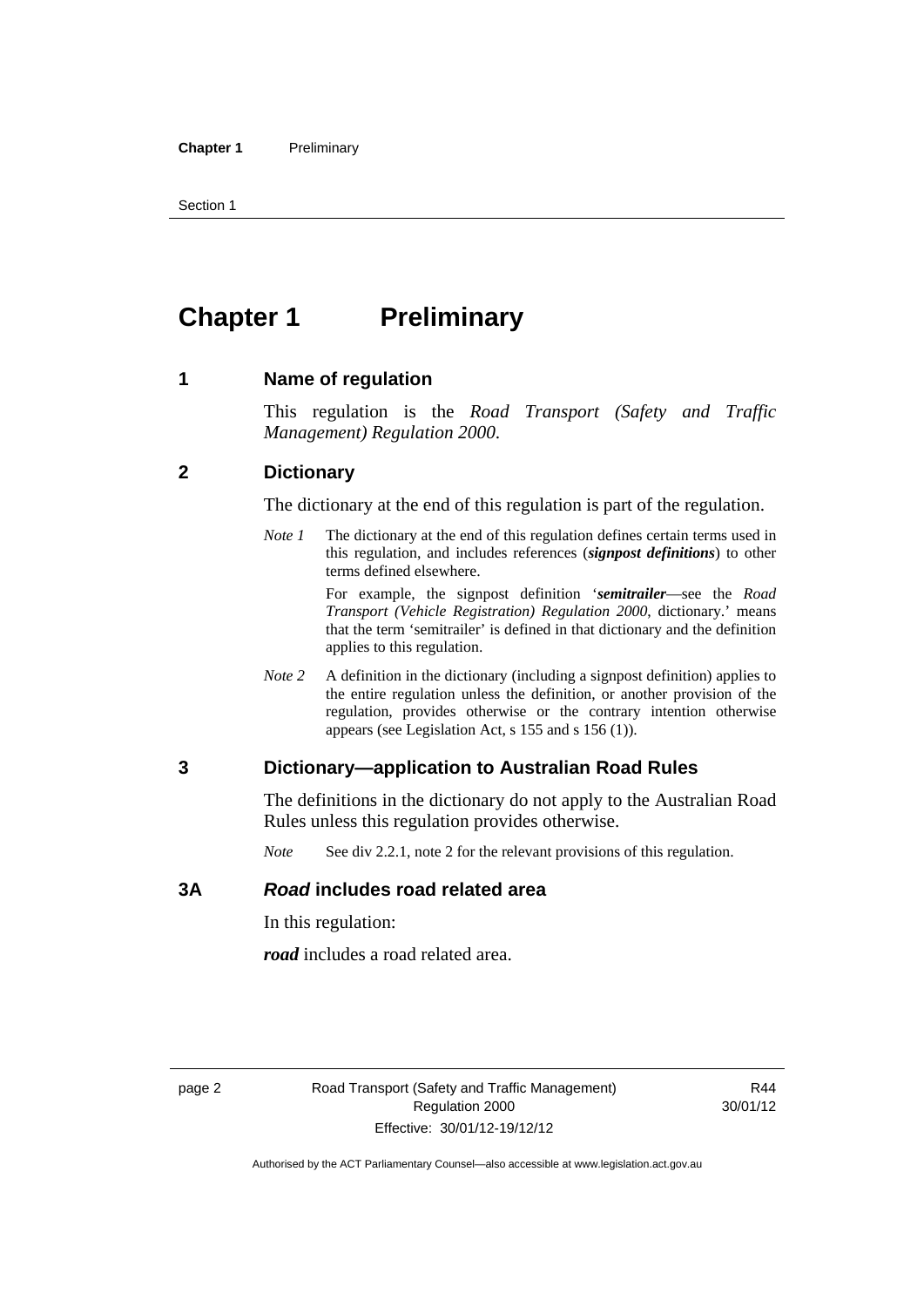### <span id="page-12-0"></span>**3B Meaning of** *park* **and** *stop*

In this regulation:

*park*, in relation to a driver, includes stop and allow the driver's vehicle to stay (whether or not the driver leaves the vehicle).

*stop*, for a driver, includes park, but does not include stop to reverse the driver's vehicle into a parking bay or other parking space.

### <span id="page-12-1"></span>**4 Notes**

A note in this regulation is explanatory and is not part of this regulation.

*Note* See the Legislation Act, s 127 (1), (4) and (5) for the legal status of notes.

### <span id="page-12-2"></span>**4A Offences against regulation—application of Criminal Code etc**

Other legislation applies in relation to offences against this regulation (including the Australian Road Rules).

*Note 1 Criminal Code*

The Criminal Code, ch 2 applies to an offence against this regulation (see Code, pt 2.1).

The chapter sets out the general principles of criminal responsibility (including burdens of proof and general defences), and defines terms used for offences to which the Code applies (eg *conduct*, *intention*, *recklessness* and *strict liability*).

*Note 2 Penalty units* 

The Legislation Act, s 133 deals with the meaning of offence penalties that are expressed in penalty units.

*Note 3* The Australian Road Rules are to be read with, and as if they formed part of, this regulation (see s 6).

R44 30/01/12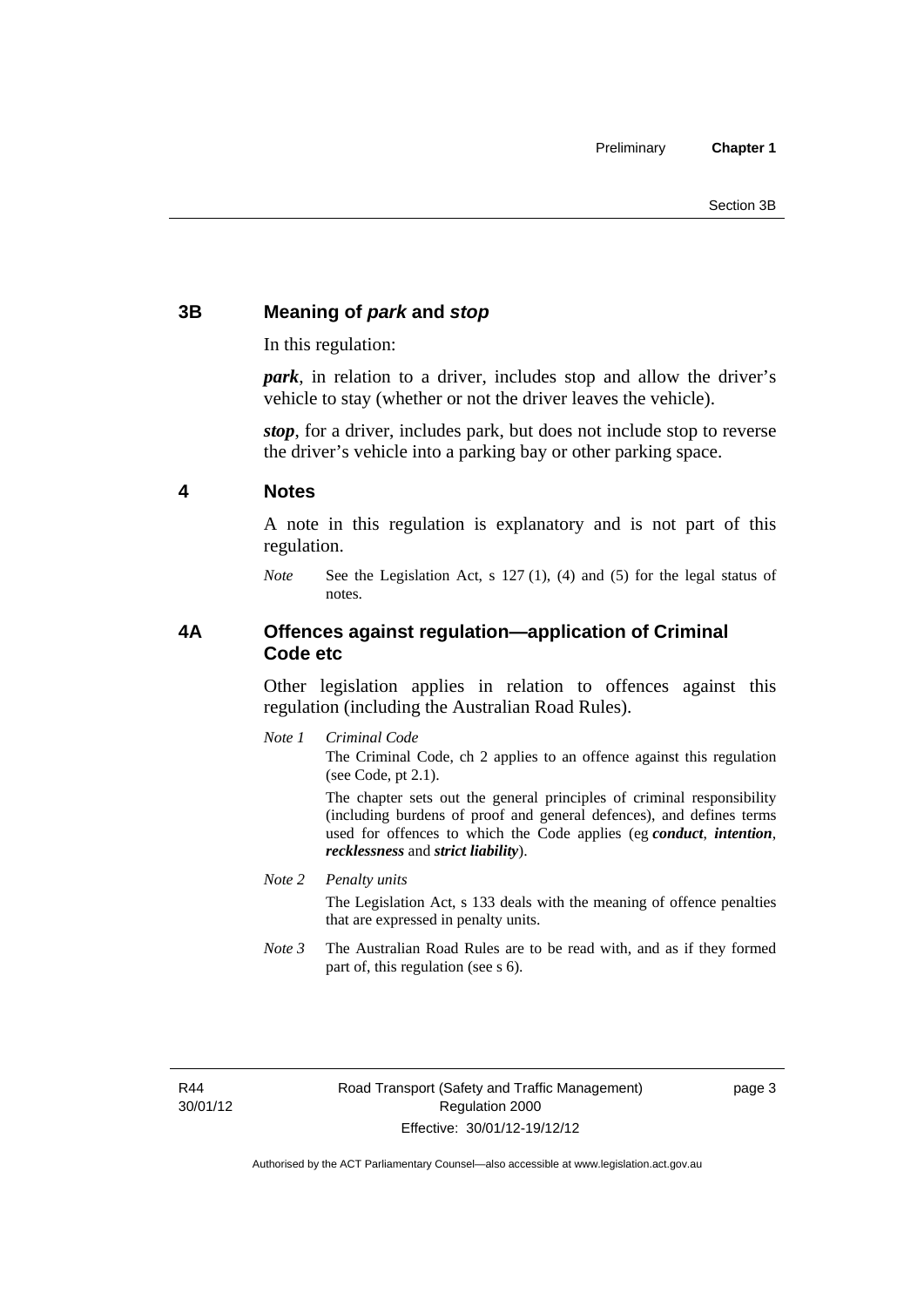### **Chapter 1** Preliminary

Section 4B

### <span id="page-13-0"></span>**4B Offences against regulation are strict liability offences**

An offence against this regulation (including the Australian Road Rules) is a strict liability offence.

### <span id="page-13-1"></span>**4C General defence of accident or reasonable effort**

Without limiting any other defence, it is a defence to an offence against this regulation (including the Australian Road Rules) if the defendant proves that the offence—

- (a) was the result of an accident; or
- (b) could not have been avoided by any reasonable efforts by the defendant.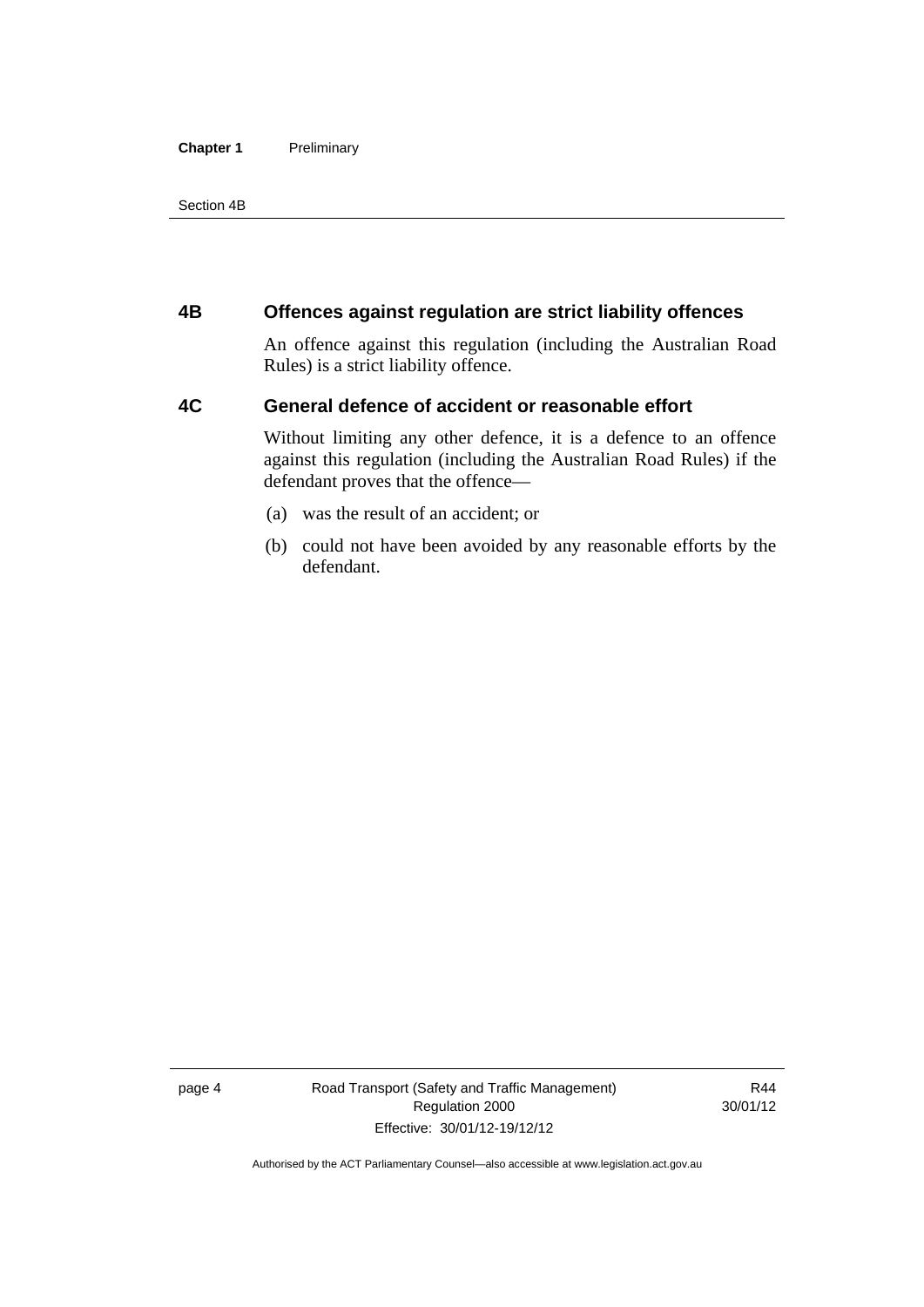# <span id="page-14-0"></span>**Chapter 2 Australian Road Rules**

## <span id="page-14-1"></span>**Part 2.1 Incorporation into ACT law**

### <span id="page-14-2"></span>**5 Meaning of** *Australian Road Rules*

In this regulation:

*Australian Road Rules* means that part of the publication known as the Australian Road Rules, ISBN 0 7240 8874 1 published by the National Transport Commission in February 2008 that consists of the rules approved by the Australian Transport Council under the *National Transport Commission Act 2003* (Cwlth).

*Note* The Australian Road Rules are accessible at www.legislation.act.gov.au.

### <span id="page-14-3"></span>**6 Incorporation of Australian Road Rules into ACT law**

- (1) The Australian Road Rules (other than rule 2) are to be read with, and as if they formed part of, this regulation.
- (2) Subsection (1) has effect subject to this regulation.

### <span id="page-14-4"></span>**6B Substitution—ARR r 300**

The Australian Road Rules are to be read as if rule 300 read as follows:

### **'300 Use of mobile phones**

- (1) The driver of a vehicle must not use a mobile phone while the vehicle is moving, or is stationary but not parked, unless:
	- (a) the phone is being used to make or receive a phone call (other than a text message, video message, email or similar communication) and the body of the phone: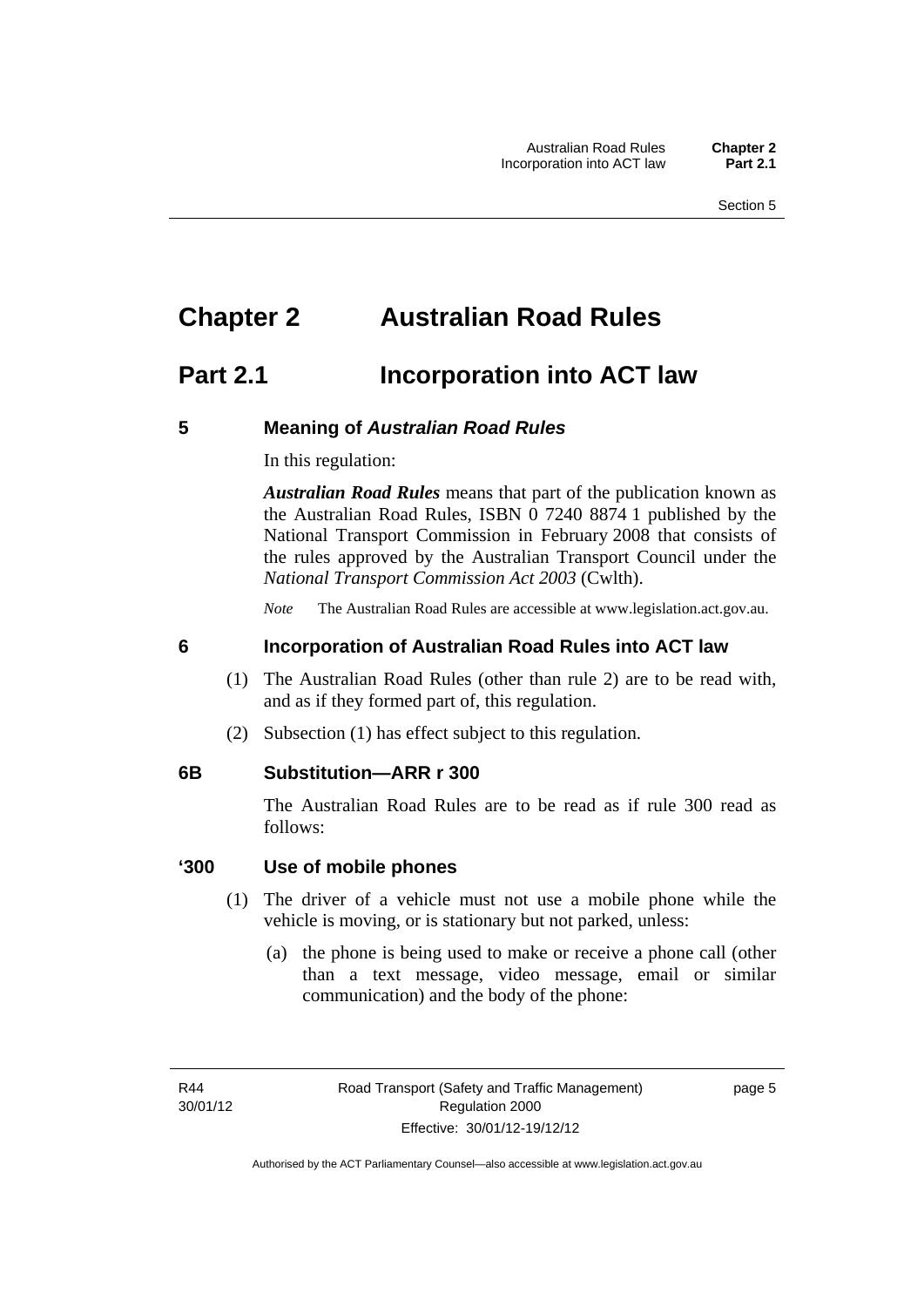| <b>Chapter 2</b> | <b>Australian Road Rules</b> |
|------------------|------------------------------|
| <b>Part 2.1</b>  | Incorporation into ACT law   |

Section 6B

- (i) is secured in a mounting affixed to the vehicle while being so used; or
- (ii) is not secured in a mounting affixed to the vehicle and is not being held by the driver, and the use of the phone does not require the driver, at any time while using it, to press anything on the body of the phone or to otherwise manipulate any part of the body of the phone; or
- (b) the vehicle is an emergency vehicle or a police vehicle; or
- (c) the driver is exempt from this rule under another law of this jurisdiction.

Offence provision.

*Note Emergency vehicle*, *park* and *police vehicle* are defined in the dictionary.

- (2) For the purposes of this rule, a mobile phone is secured in a mounting affixed to the vehicle if, and only if:
	- (a) the mounting is commercially designed and manufactured for that purpose; and
	- (b) the mobile phone is secured in the mounting, and the mounting is affixed to the vehicle, in the manner intended by the manufacturer.
- (3) For the purposes of this rule, a driver does not use a phone to receive a text message, video message, email or similar communication if:
	- (a) the communication is received automatically by the phone; and
	- (b) on and after receipt, the communication itself (rather than any indication that the communication has been received) does not become automatically visible on the screen of the phone.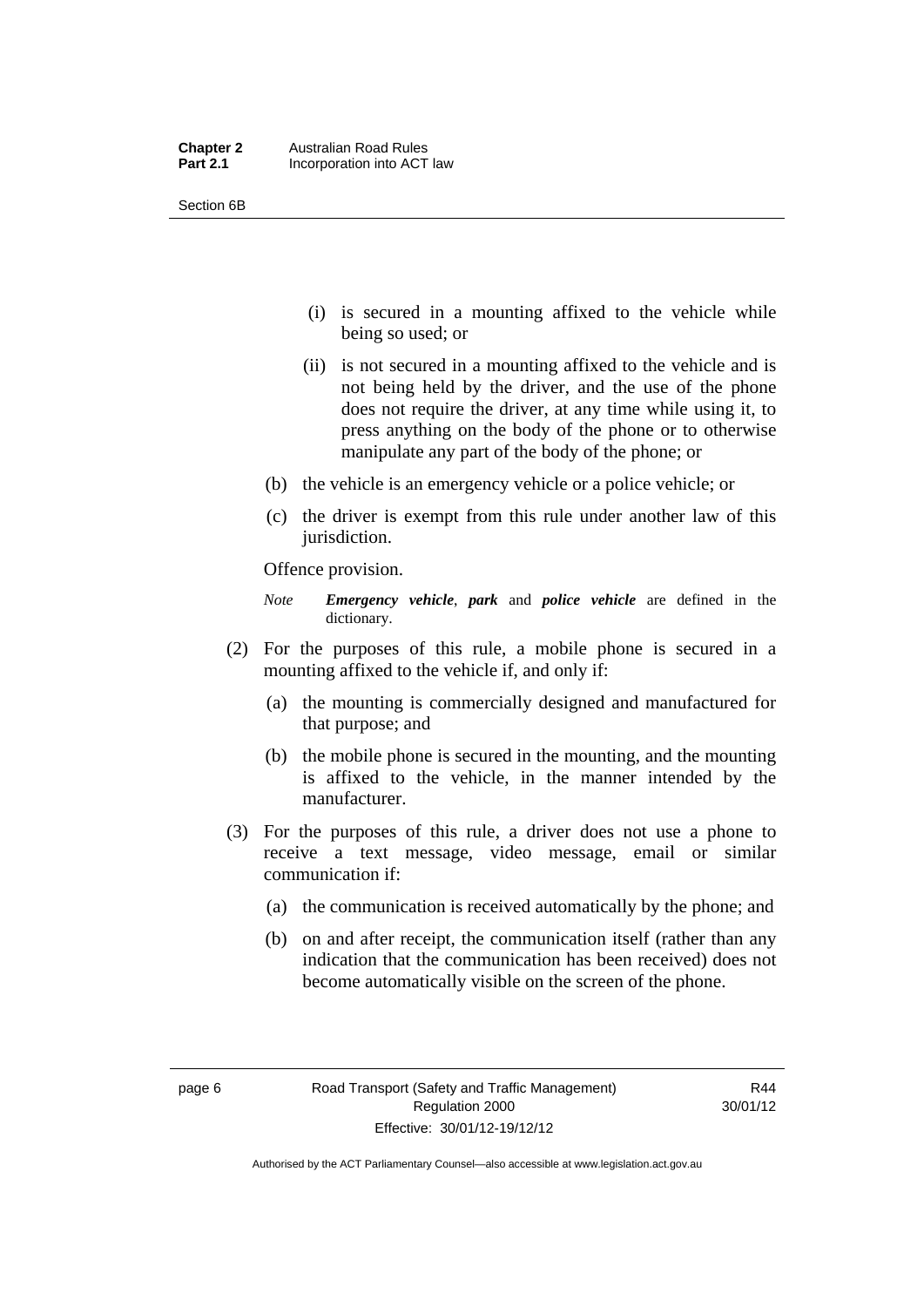(4) In this rule:

*affixed to*, in relation to a vehicle, includes forming part of the vehicle;

*body***,** in relation to a mobile phone, means the part of the phone that contains the majority of the phone's mechanisms;

*held* includes held by, or resting on, any part of the driver's body, but does not include held in a pocket of the driver's clothing or in a pouch worn by the driver;

*mobile phone* does not include a CB radio or any other two-way radio;

*use*, in relation to a mobile phone, includes any of the following actions by a driver:

- (a) holding the body of the phone in her or his hand (whether or not engaged in a phone call), except while in the process of giving the body of the phone to a passenger in the vehicle;
- (b) entering or placing, other than by the use of voice, anything into the phone, or sending or looking at anything that is in the phone;
- (c) turning the phone on or off;
- (d) operating any other function of the phone.'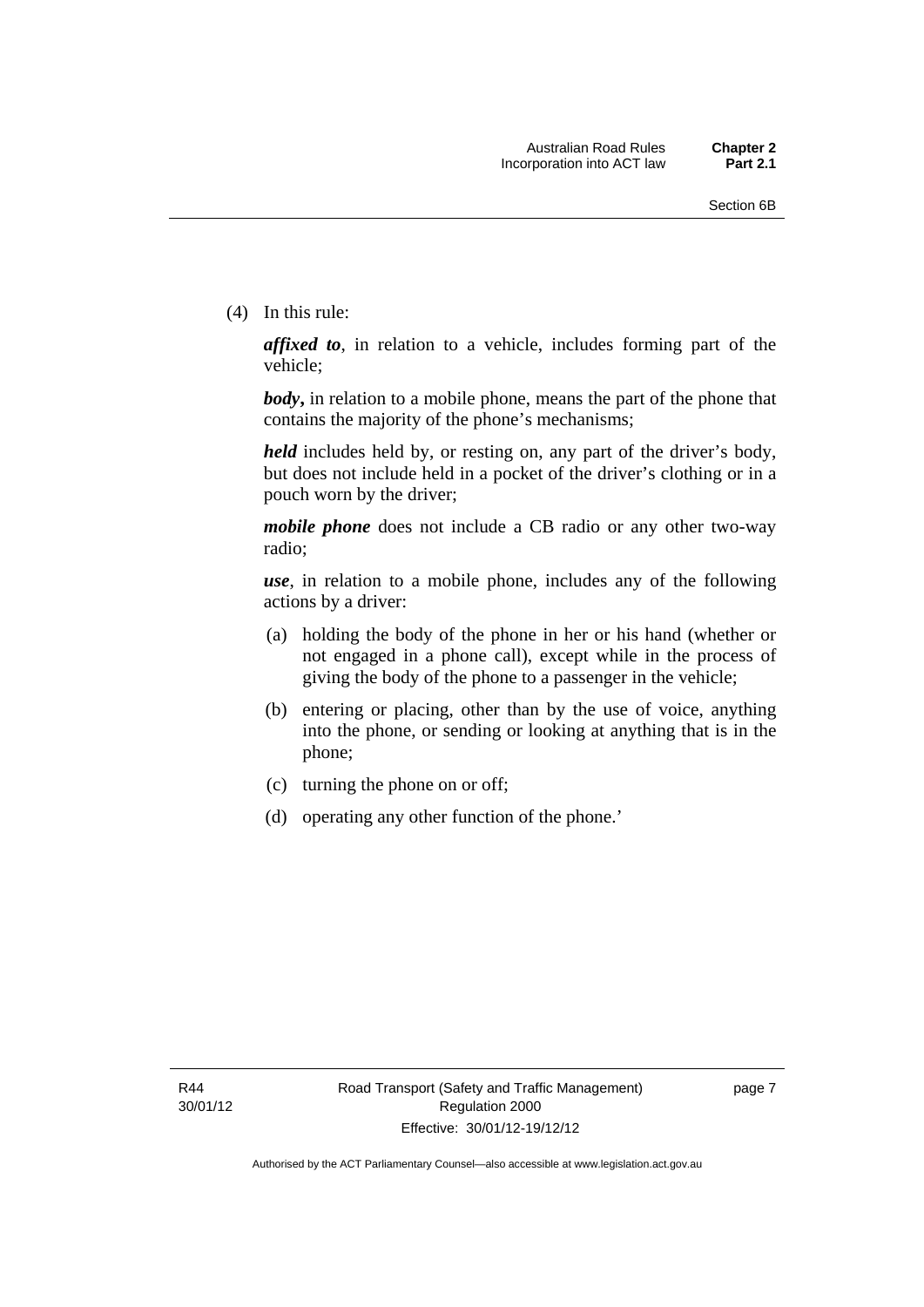# <span id="page-17-0"></span>**Part 2.2 How the Australian Road Rules are incorporated**

### <span id="page-17-1"></span>**Division 2.2.1 General**

*Note 1* The Australian Road Rules are not completely self-contained and need to be read with associated laws of each jurisdiction. Many of the rules provide for 'another law of this jurisdiction' to define terms used in the Australian Road Rules for application of the Australian Road Rules in the ACT, to permit things to be done in the ACT otherwise prohibited by the Australian Road Rules or to exempt persons in the ACT from complying with the Australian Road Rules.

| column 1<br>item | column <sub>2</sub><br><b>ARR</b> provision | column 3<br>provision of this regulation |
|------------------|---------------------------------------------|------------------------------------------|
| 1                | 10(2)                                       | 8                                        |
| $\overline{c}$   | 95                                          | 9                                        |
| 3                | 104                                         | 10                                       |
| 4                | 151(3)(b)                                   | 11                                       |
| 5                | 158(2)(c)                                   | 12                                       |
| 6                | 179(1)(c)                                   | 13                                       |
| 7                | 179 $(1)$ $(c)$ and $(2)$ $(c)$             | 13A                                      |
| 8                | 183(1)                                      | 13B                                      |
| 9                | 195(1)                                      | 13C                                      |
| 10               | 199(2)                                      | 14                                       |
| 11               | $206(2)$ (b) and (c)                        | 15                                       |
| 12               | 207(2)(a)                                   | 16                                       |
| 13               | 213(5)                                      | 16A                                      |
| 14               | 215(4)                                      | 17                                       |
|                  |                                             |                                          |

*Note 2* The following table sets out the provisions of the Australian Road Rules for which provision is made by this part:

### page 8 Road Transport (Safety and Traffic Management) Regulation 2000 Effective: 30/01/12-19/12/12

R44 30/01/12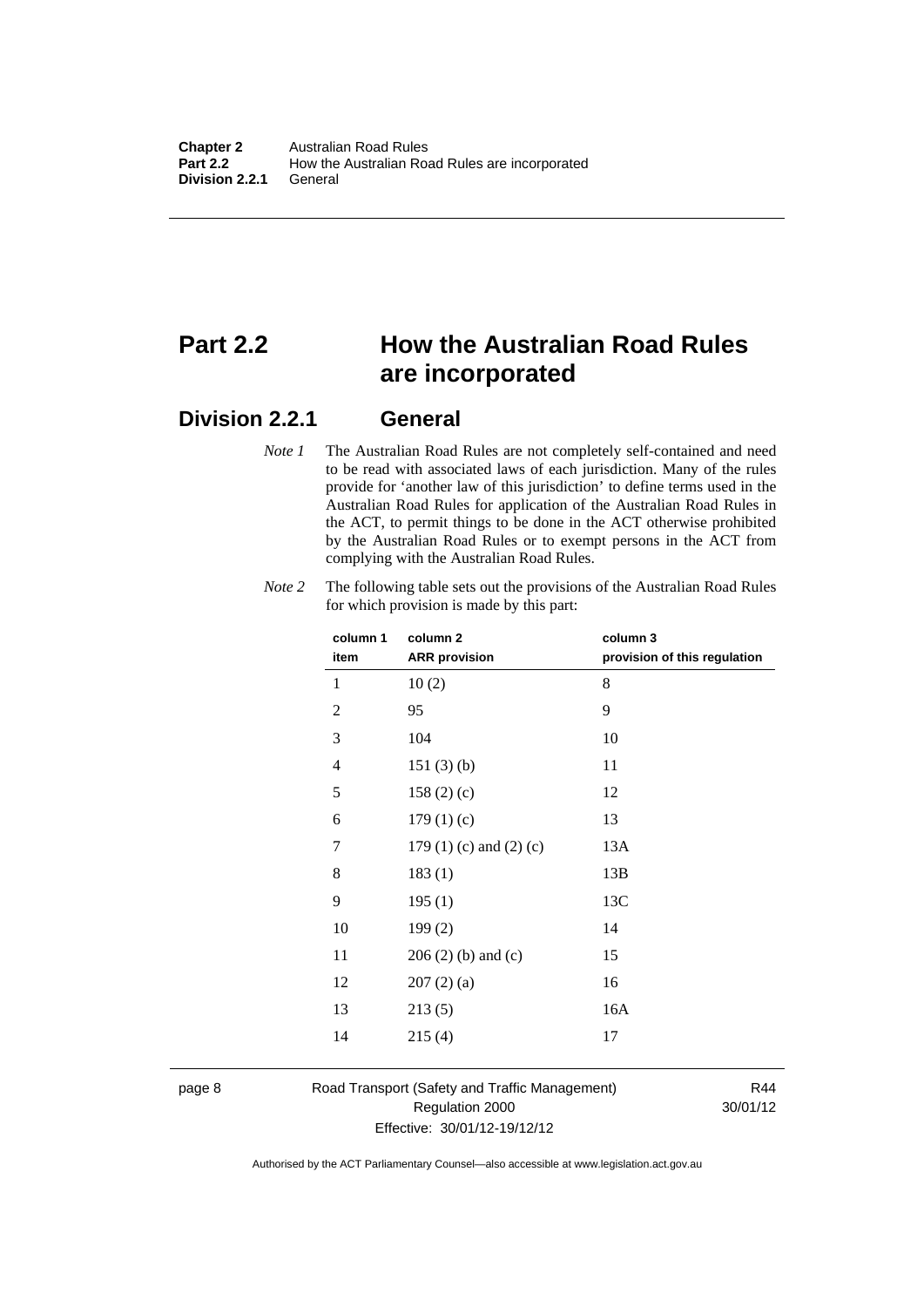| column 1 | column <sub>2</sub>                  | column 3                     |
|----------|--------------------------------------|------------------------------|
| item     | <b>ARR</b> provision                 | provision of this regulation |
| 15       | 216(3)                               | 18                           |
| 16       | 220(3)                               | 19                           |
| 17       | 221(f)                               | 20                           |
| 18       | 222                                  | 21                           |
| 19       | 225                                  | 22                           |
| 20       | 236(6)                               | 22A                          |
| 21       | 244C                                 | 23                           |
| 22       | 266                                  | 23A                          |
| 23       | 266 (2B)                             | 23B                          |
| 24       | 266(7)                               | 24                           |
| 25       | 267(3)                               | 25                           |
| 26       | 270(3)                               | 26                           |
| 27       | 271(6)                               | 27                           |
| 28       | 280(2)(a)                            | 27A                          |
| 29       | $287(3)$ (e) and (4)                 | 28                           |
| 30       | 289(1)(g)                            | 29                           |
| 31       | 298                                  | 30                           |
| 32       | $310(3)$ and $(4)$                   | 31                           |
| 33       | 313                                  | 32                           |
| 34       | dict, def approved bicycle<br>helmet | 33(1)                        |
| 35       | dict, def <i>authorised</i> person   | 33(1)                        |
| 36       | dict, def emergency worker           | 33(1)                        |
| 37       | dict, def GVM                        | 33(2)                        |
| 38       | dict, def hazard warning<br>lights   | 33(3)                        |

R44 30/01/12 Road Transport (Safety and Traffic Management) Regulation 2000 Effective: 30/01/12-19/12/12

page 9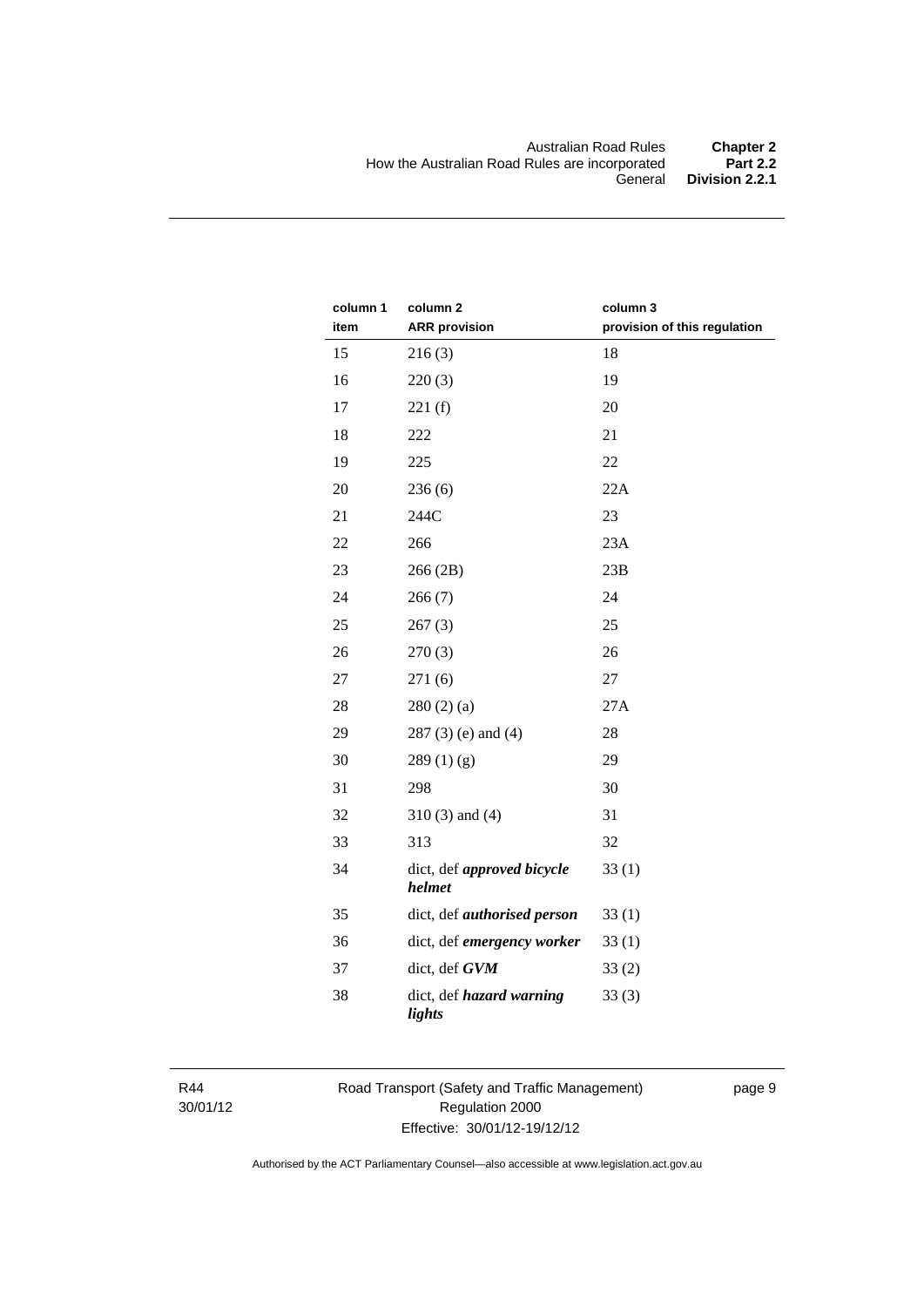| column 1<br>item | column 2<br><b>ARR</b> provision                 | column 3<br>provision of this regulation |
|------------------|--------------------------------------------------|------------------------------------------|
| 39               | dict, def <i>mechanical</i><br>signalling device | 33(1)                                    |
| 40               | dict, def <i>oversize</i> vehicle                | 33(1)                                    |
| 41               | dict, def <i>police</i> officer                  | 33(1)                                    |
| 42               | dict, def <i>portable</i> warning<br>triangle    | 33 (4)                                   |
| 43               | dict, def <i>postal</i> worker                   | 33(1)                                    |
| 44               | dict, def <i>public</i> bus                      | 33(1)                                    |
| 45               | dict. def <i>taxi</i>                            | 33(1)                                    |

*Note 3* The following table sets out other provisions of the Australian Road Rules for which provision is made by other territory laws (including provisions in other parts of this regulation):

| column 1<br>item | column <sub>2</sub><br><b>ARR</b> provision | column 3<br>other law                                            |
|------------------|---------------------------------------------|------------------------------------------------------------------|
| 1                | 12(2)                                       | Road Transport (General) Act 1999,<br>s 12                       |
| $\mathfrak{D}$   | 13(2)                                       | Road Transport (General) Act 1999,<br>s 12                       |
| 3                | $28(2)$ , n 3                               | this regulation, s 65                                            |
| 4                | $32(2)$ , n 3                               | this regulation, s 65                                            |
| 5                | 185(1)                                      | this regulation, s 100                                           |
| 6                | $287(1)$ , n 2                              | Road Transport (Safety and Traffic<br>Management) Act 1999, s 16 |
|                  | 304                                         | Road Transport (General)<br><i>Regulation 2000, s 6 and s 7</i>  |

page 10 Road Transport (Safety and Traffic Management) Regulation 2000 Effective: 30/01/12-19/12/12

R44 30/01/12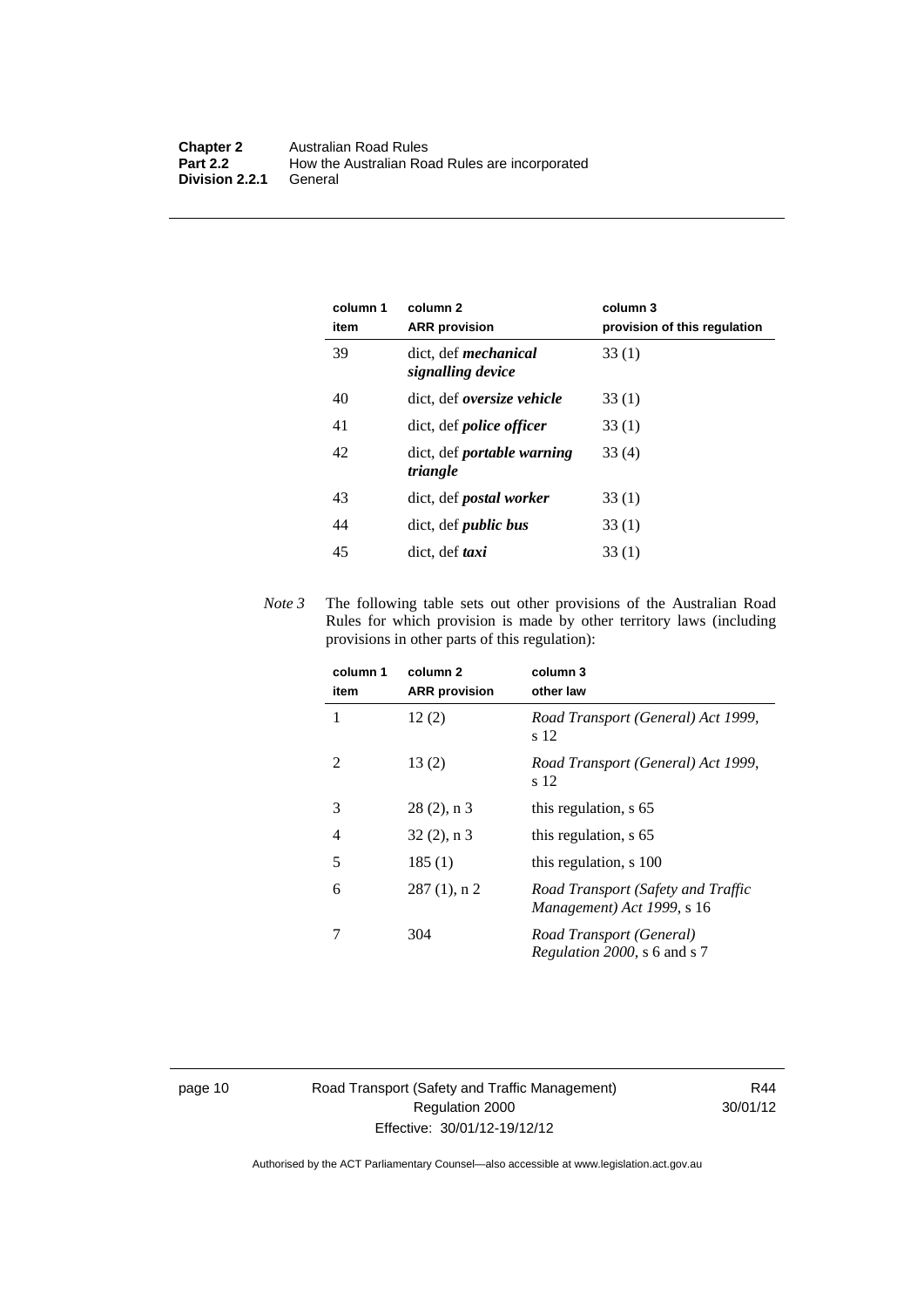| <b>Chapter 2</b>      | Australian Road Rules                          |
|-----------------------|------------------------------------------------|
| <b>Part 2.2</b>       | How the Australian Road Rules are incorporated |
| <b>Division 2.2.2</b> | Other provisions for the Australian Road Rules |
| Section 7             |                                                |

**column 1 item column 2 ARR provision column 3 other law**  8 311 (1) (c) *Road Transport (Mass, Dimensions and Loading) Act 2009*  9 312 (3) (c) *Road Transport (Safety and Traffic Management) Act 1999*, s 31 and s 32 10 dict, def *parking permit for people with disabilities* this regulation, s 101

### <span id="page-20-0"></span>**7 References to another law of this jurisdiction etc**

- (1) In the Australian Road Rules, a reference to *another law of this jurisdiction* includes a reference to the Act.
	- *Note* A reference to an Act includes a reference to the statutory instruments made or in force under the Act, including any regulation (see Legislation Act, s 104).
- (2) In the Australian Road Rules:

*law of this jurisdiction* means a territory law or a law applying as a territory law.

*this jurisdiction* means the Australian Capital Territory.

## <span id="page-20-1"></span>**Division 2.2.2 Other provisions for the Australian Road Rules**

### <span id="page-20-2"></span>**8 ARR r 10 (2)—penalties for offences**

For the Australian Road Rules, rule 10 (2), the penalty for an offence against the Australian Road Rules is a maximum penalty of 20 penalty units.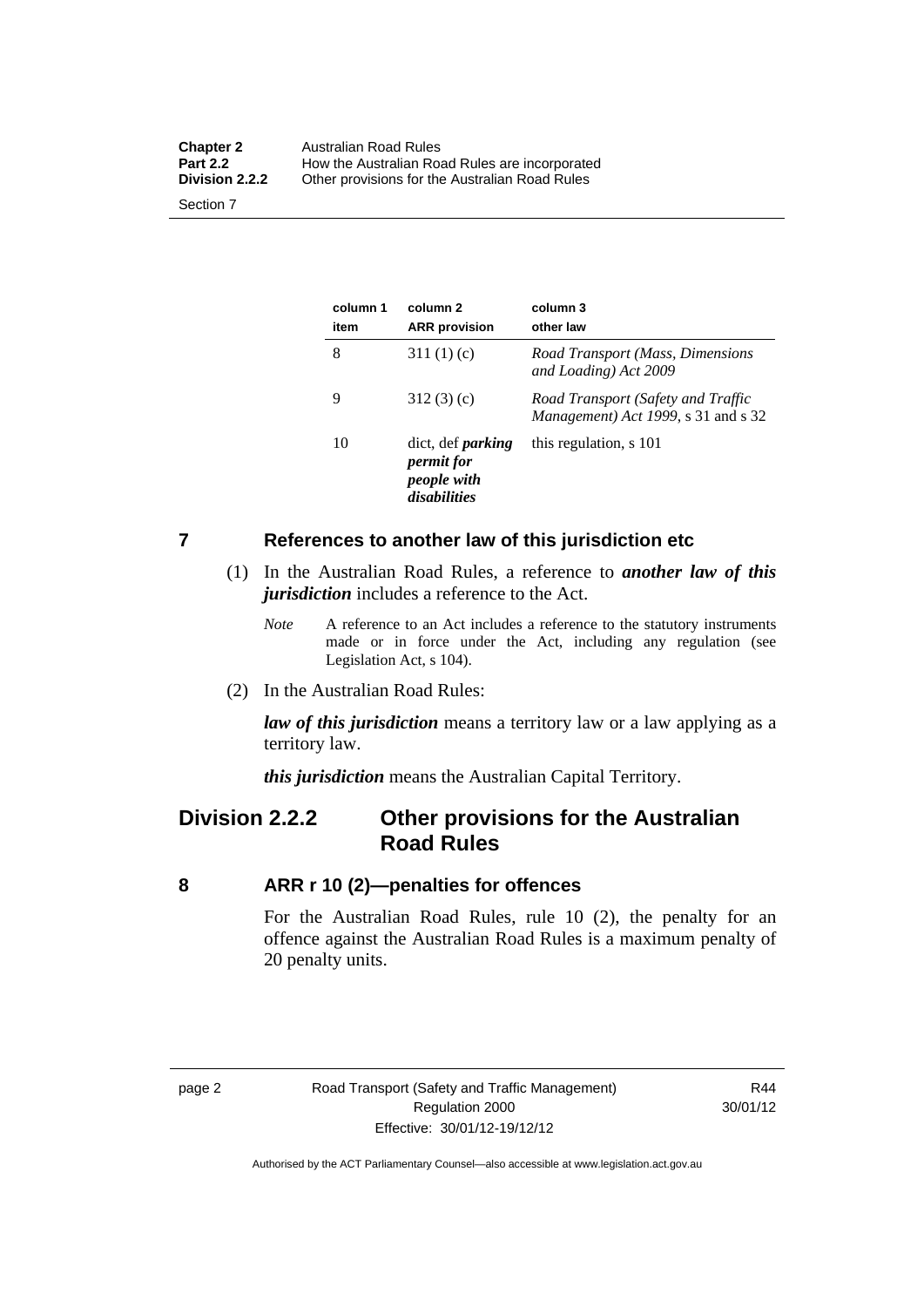### <span id="page-21-0"></span>**9 ARR r 95—emergency stopping lane only signs**

For the Australian Road Rules, rule 95, the driver of a police vehicle or emergency vehicle is permitted to drive in an emergency stopping lane.

### <span id="page-21-1"></span>**10 ARR r 104—no truck signs**

For the Australian Road Rules, rule 104, a driver is permitted to drive the vehicle on a road (or a bridge, causeway, ramp or similar structure forming part of a road) past a *no trucks sign* mentioned in rule 104 (1), (2) or (3) if the destination of the driver's vehicle is a place on or reached from the road (or structure) and there is no alternative route by which to reach the destination.

### <span id="page-21-2"></span>**11 ARR r 151 (3) (b)—riding a motorbike or bicycle alongside more than 1 other rider**

For the Australian Road Rules, rule 151 (3) (b), the rider of a motorbike or bicycle is permitted to ride alongside more than 1 rider if each of the riders is taking part in an event approved by the road transport authority for this section.

### <span id="page-21-3"></span>**12 ARR r 158 (2) (c)—other vehicles permitted to travel in bus lanes**

The drivers of the following vehicles are permitted to drive in a bus lane:

- (a) taxis;
- (b) hire cars;
- (c) demand responsive service vehicles;
- (d) motorbikes.
- *Note* Section 27A applies the B light rules to drivers of taxis, hire cars, demand responsive service vehicles and motorbikes.

R44 30/01/12 page 3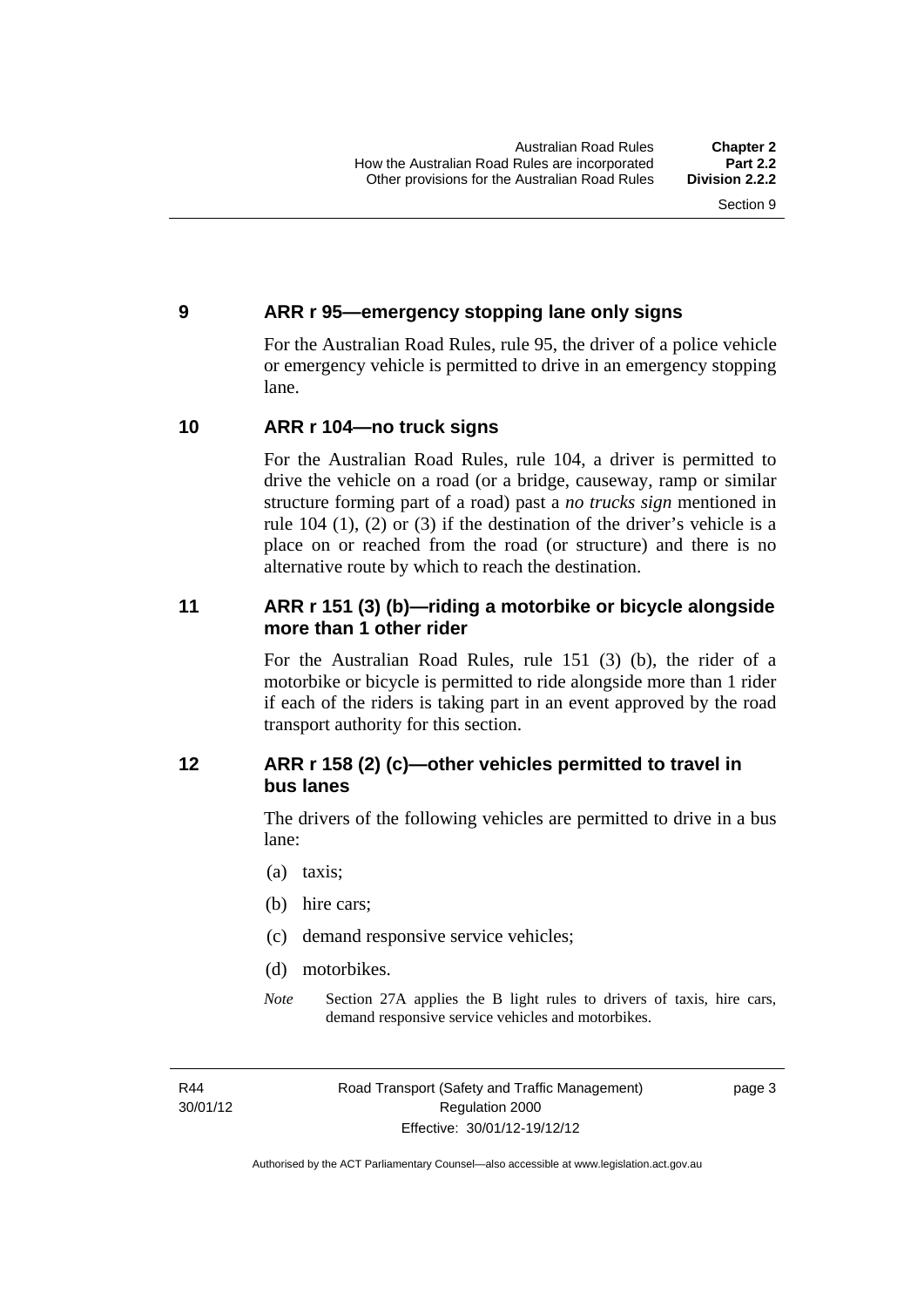### <span id="page-22-0"></span>**13 ARR r 179 (1) (c)—stopping in a loading zone—goods and permit vehicles**

- (1) For the Australian Road Rules, rule 179 (1) (c), the following vehicles are permitted to stop in a loading zone:
	- (a) a motor vehicle that is built mainly for the transport of goods if the vehicle is dropping off, or picking up, goods;
	- (b) a vehicle displaying a current loading zone permit if the vehicle is complying with the conditions of the permit.
- (2) In this section:

*loading zone permit* means a loading zone permit issued under section 100.

### <span id="page-22-1"></span>**13A ARR r 179 (1) (c) and (2) (c)—stopping in loading zone taxis**

- (1) For the Australian Road Rules, rule 179 (1) (c), a taxi that is dropping off, or picking up, a passenger is permitted to stop in a loading zone if—
	- (a) the driver of the taxi does not leave the taxi unattended, otherwise than to comply with a passenger assistance requirement; and
	- (b) the driver complies with subsection (2).
- (2) For the Australian Road Rules, rule 179 (2) (c), the driver must complete the dropping off, or picking up, of the passenger, and drive on—
	- (a) within 2 minutes; or
	- (b) if the driver is required to comply with a passenger assistance requirement—as soon as possible after the driver complies with the requirement.

Authorised by the ACT Parliamentary Counsel—also accessible at www.legislation.act.gov.au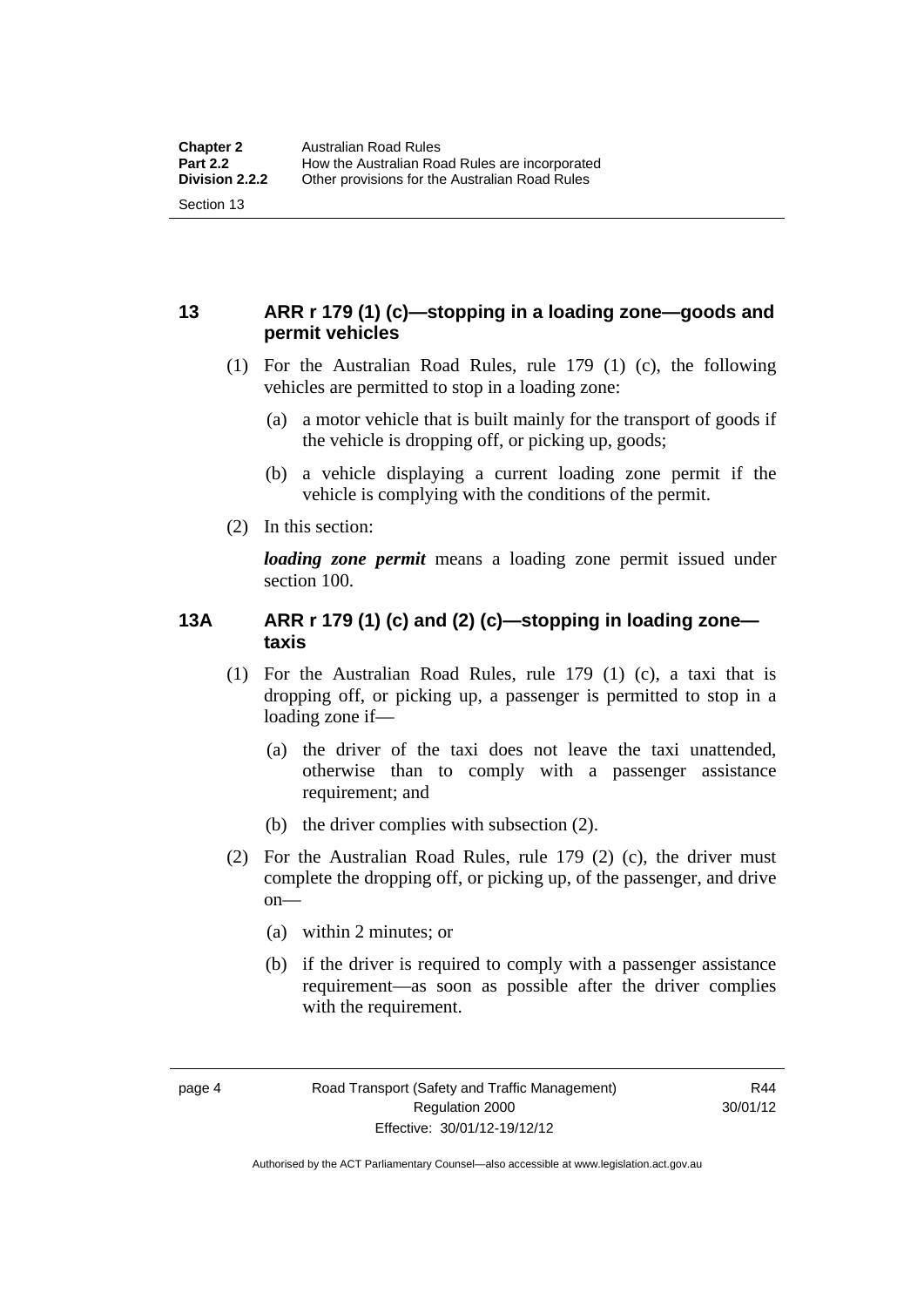(3) In this section:

*passenger assistance requirement* means a requirement under the *Road Transport (Public Passenger Services) Regulation 2002*—

- (a) section 132 (5) (which requires the driver of a wheelchair-accessible taxi to provide reasonable assistance in loading and unloading a wheelchair, or a person in a wheelchair, into or from the taxi); or
- (b) section 135 (5) (which requires a taxi driver to provide reasonable assistance with a passenger's goods).
	- *Note Goods* includes luggage (see *Road Transport (Public Passenger Services) Regulation 2002*, dict).

*unattended*—a driver leaves a taxi *unattended* if the driver leaves the taxi so the driver is over 3m from the closest point of the taxi.

### <span id="page-23-0"></span>**13B ARR r 183—stopping in a bus zone**

- (1) Despite the Australian Road Rules, rule 183 (1), the driver of a demand responsive service vehicle may stop in a bus zone if—
	- (a) the driver is dropping off, or picking up, a passenger; and
	- (b) the vehicle is authorised to stop in the bus zone.
- (2) In this section:

*authorised to stop*, in a bus zone, for a DRS vehicle, means a bus zone that the demand responsive service vehicle is authorised to stop in under an authority under the *Road Transport (Public Passenger Services) Regulation 2002*, section 305 (1) (DRS vehicles—bus stop and bus zone authorities).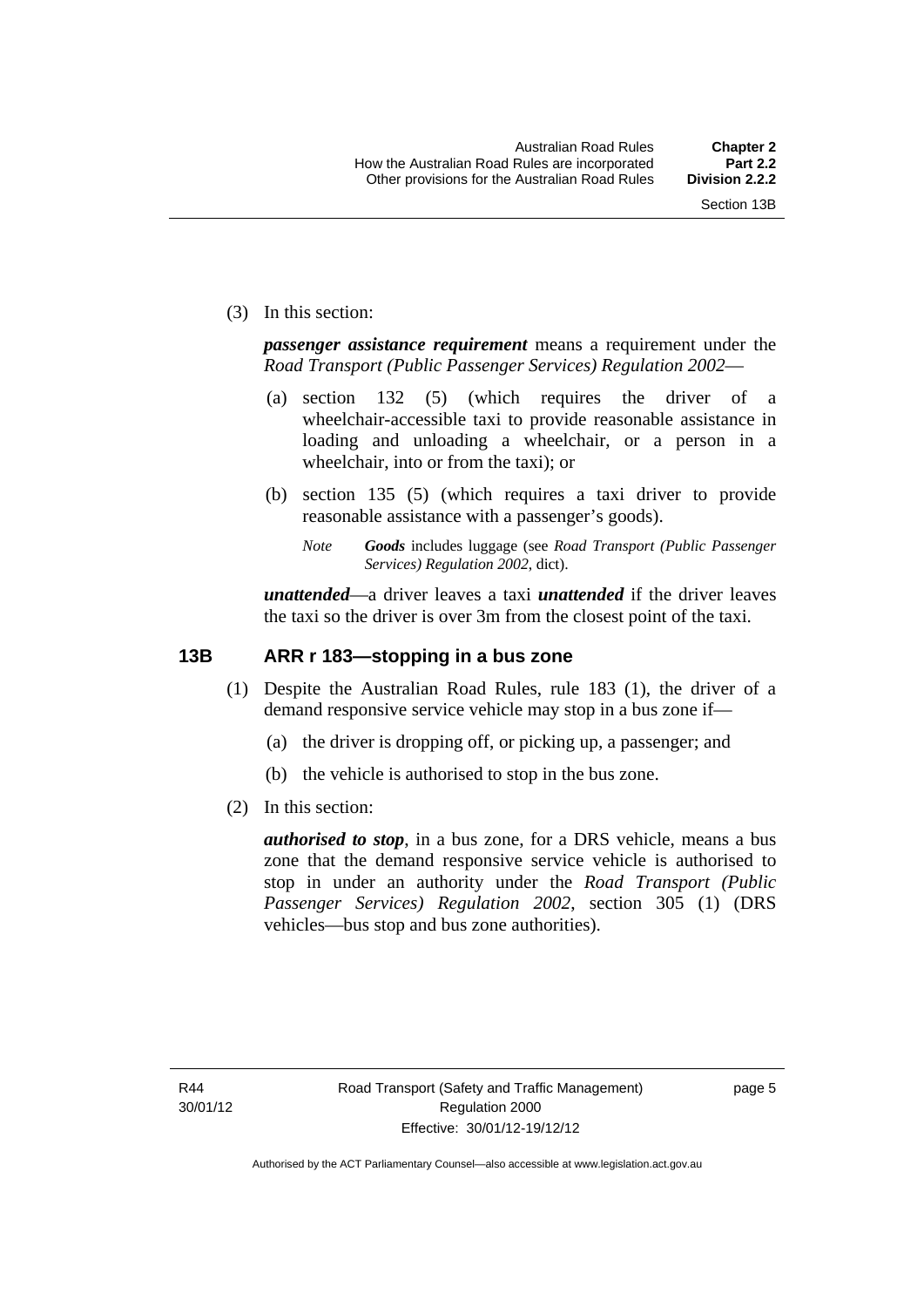### <span id="page-24-0"></span>**13C ARR r 195—stopping at or near a bus stop**

- (1) Despite the Australian Road Rules, rule 195 (1), the driver of a demand responsive service vehicle may stop at a bus stop, or on the road, within 20m before a sign on the road that indicates the bus stop, and 10m after the sign, if—
	- (a) the driver stops at a place on a length of road, or in an area, to which a parking control sign applies and the driver is permitted to stop at that place under the Australian Road Rules; or
	- (b) the driver is dropping off, or picking up, passengers and the vehicle is authorised to stop at the bus stop.
- (2) In this section:

*authorised to stop*, at a bus stop, for a DRS vehicle, means a bus stop that the demand responsive service vehicle is authorised to stop at under an authority under the *Road Transport (Public Passenger Services) Regulation 2002*, section 305 (1) (DRS vehicles—bus stop and bus zone authorities).

### <span id="page-24-1"></span>**14 ARR r 199 (2)—stopping near postbox**

For the Australian Road Rules, rule 199 (2):

*public postbox* means a postbox erected, maintained or used by Australia Post.

### <span id="page-24-2"></span>**15 ARR r 206 (2) (b), (c)—time extension for people with disabilities permit**

 (1) For the Australian Road Rules, rule 206 (2) (b), a driver to whom the Australian Road Rules, rule 206 applies may park for not longer than 2 hours on a length of road, or in an area, to which a *permissive parking sign* applies if the maximum period of parking allowed by the sign is not longer than 30 minutes.

R44 30/01/12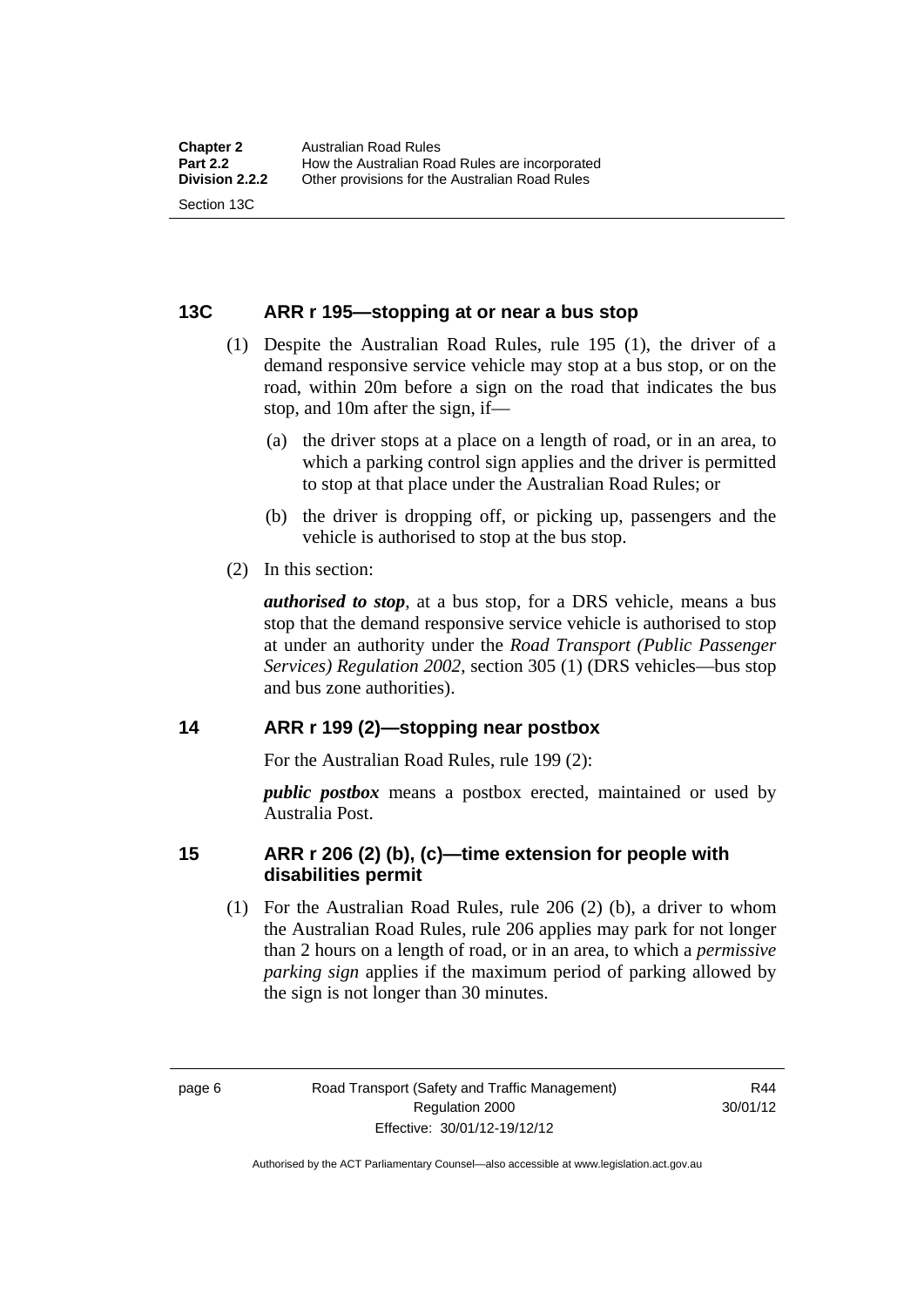(2) For the Australian Road Rules, rule 206 (2) (c), a driver to whom the Australian Road Rules, rule 206 applies may park for an unlimited period on a length of road, or in an area, to which a *permissive parking sign* applies if the maximum period of parking allowed by the sign is longer than 30 minutes.

### <span id="page-25-0"></span>**16 ARR r 207 (2) (a)—fees for parking in pay parking spaces**

- (1) For the Australian Road Rules, rule 207 (2) (a), if a *permissive parking sign* applies to a length of road or area that is (or is part of) a pay parking area, the relevant parking fee is payable for parking in a pay parking space on the road or in the area.
- (2) For this section, the relevant parking fee does not become payable under subsection (1) until immediately after a vehicle is parked in the pay parking space concerned.
	- *Note* Pt 3.1 of this regulation makes provision for the administration of pay parking schemes (including the designation of pay parking areas by the erection of permissive parking signs and the fixing of fees).

### <span id="page-25-1"></span>**16A ARR r 213 (5)—making a motor vehicle secure exception**

Every driver is exempt from the Australian Road Rules, rule 213 (5).

### <span id="page-25-2"></span>**17 ARR r 215 (4)—lights required to be fitted to a vehicle**

For the Australian Road Rules, rule 215 (4), the lights required to be fitted to a vehicle are the lights required to be fitted to the vehicle under the *Road Transport (Vehicle Registration) Regulation 2000,*  schedule 1.

R44 30/01/12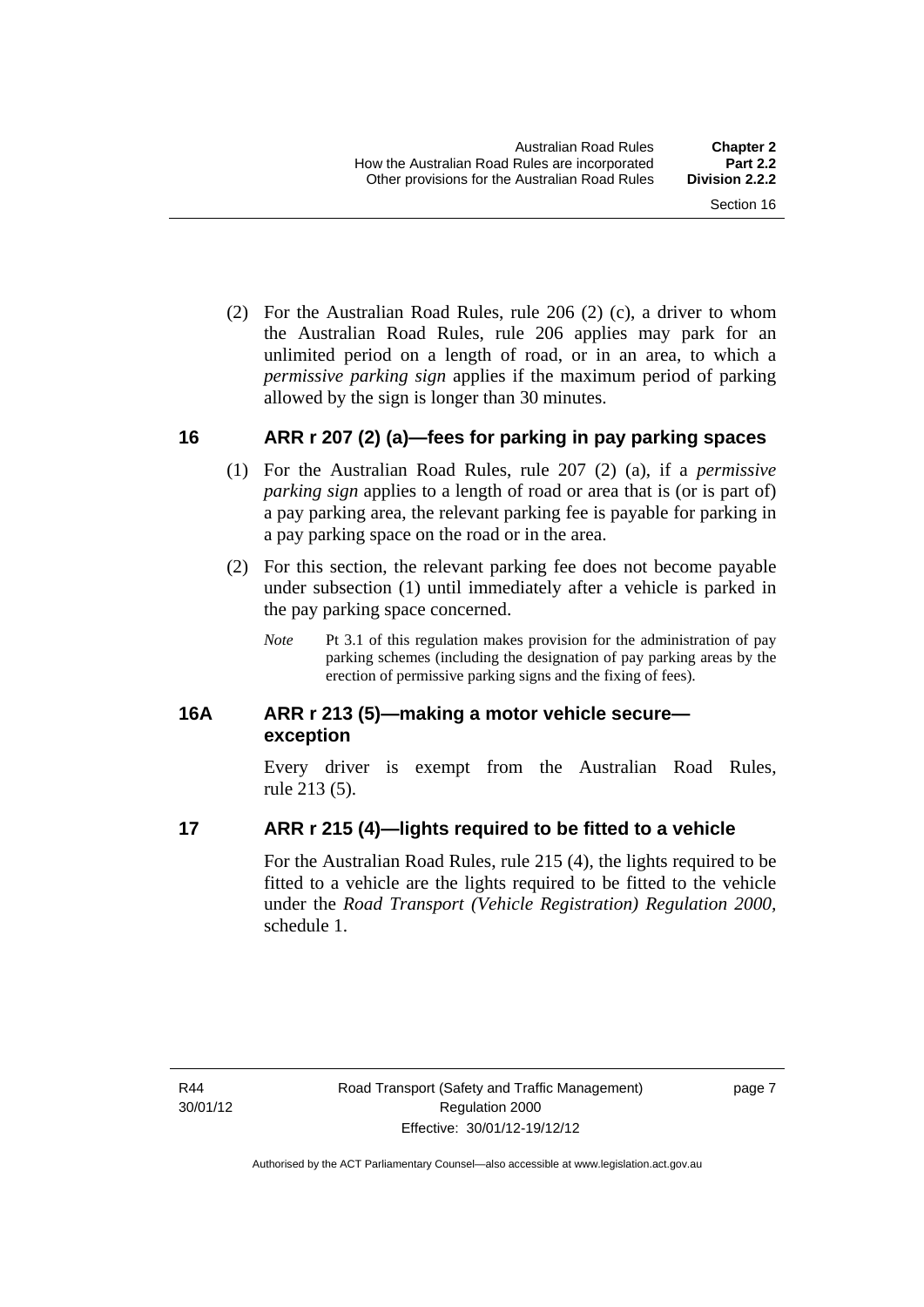### <span id="page-26-0"></span>**18 ARR r 216 (3)—towing a vehicle at night or in hazardous weather conditions**

For the Australian Road Rules, rule 216 (3):

*dangerous goods*—see the *Dangerous Goods (Road Transport) Act 2009*, dictionary.

*placard load*—see the *Dangerous Goods (Road Transport) Act 2009*, dictionary.

### <span id="page-26-1"></span>**19 ARR r 220 (3)—using lights on vehicles that are stopped**

For the Australian Road Rules, rule 220 (3), a light of a kind required to be fitted to a vehicle is a light of that kind required to be fitted to the vehicle under the *Road Transport (Vehicle Registration) Regulation 2000*, schedule 1.

### <span id="page-26-2"></span>**20 ARR r 221 (f)—using hazard warning lights on buses carrying children**

- (1) This section applies to a bus that is carrying children and is fitted with hazard warning lights in accordance with the *Road Transport (Vehicle Registration) Regulation 2000*, schedule 1, but is not fitted with any other warning lights in accordance with that schedule.
- (2) For the Australian Road Rules, rule 221 (f), if the driver of the bus stops the bus to drop off or pick up a child, the driver is permitted to operate the hazard warning lights.

### <span id="page-26-3"></span>**21 ARR r 222—using warning lights on buses carrying children**

(1) This section applies to a bus that is carrying children and is fitted with warning lights (other than hazard warning lights) in accordance with the *Road Transport (Vehicle Registration) Regulation 2000*, schedule 1.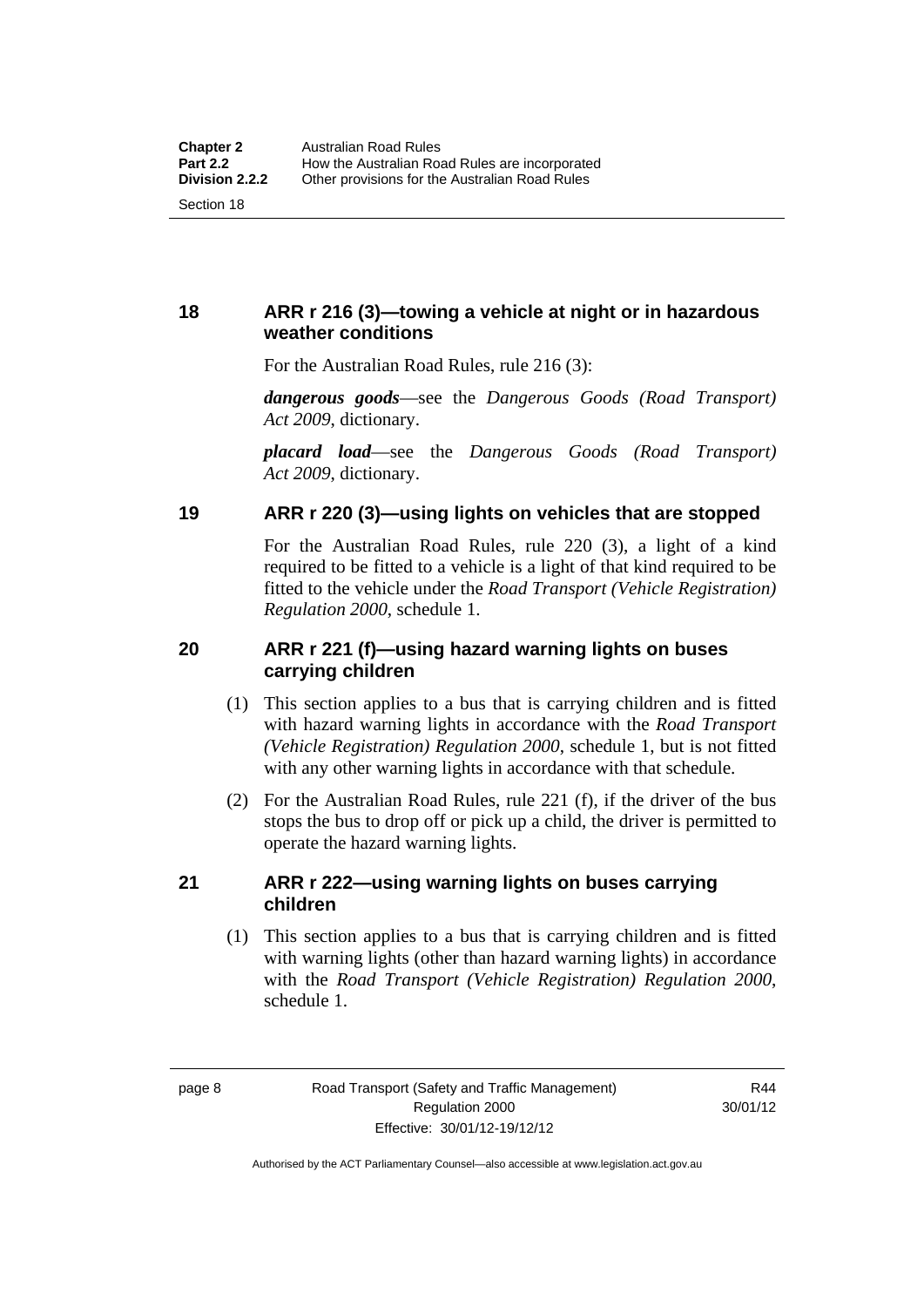(2) For the Australian Road Rules, rule 222, the driver of the bus must operate the warning lights by activating them.

### <span id="page-27-0"></span>**22 ARR r 225—use of radar detectors**

Every driver is exempt from rule 225 of the Australian Road Rules.

*Note* The Australian Road Rules, r 225 is superfluous in the ACT because the Act, s 9 (2) makes it an offence for a person to drive or park a motor vehicle on a road or road related area if a traffic offence evasion device is fitted to, applied to, or carried in the vehicle.

### <span id="page-27-1"></span>**22A ARR r 236 (6)—hitchhiking, roadside commerce etc permitted**

- (1) For the Australian Road Rules, rule 236 (6)—
	- (a) a pedestrian may stand on, or move onto, a road to—
		- (i) solicit contributions, employment or business from an occupant of a vehicle; or
		- (ii) hitchhike; or
		- (iii) display an advertisement; or
		- (iv) sell or offer articles for sale; or
		- (v) wash or clean, or offer to clean, the windscreen of a vehicle; and
	- (b) a person in a vehicle may buy, or offer to buy, an article or service from a person standing on a road.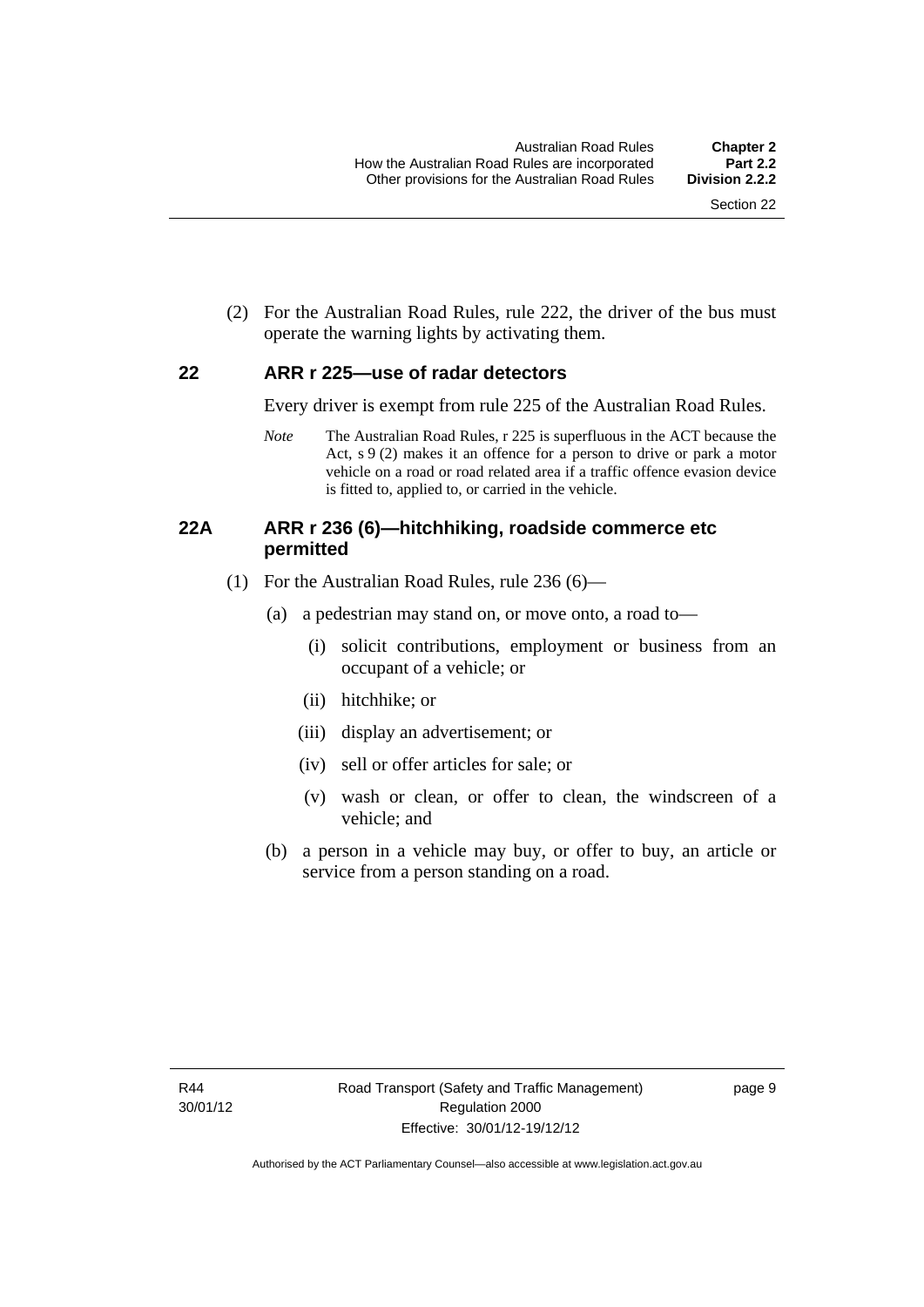(2) In this section:

*road* includes any shoulder of the road, and any median strip, painted island or traffic island, but does not include any other roadrelated area.

*Note Median strip*, *painted island* and *traffic island* are defined in the Australian Road Rules, dictionary, *shoulder* is defined in ARR, r 12, and *road-related area* is defined in the ARR, r 13.

### <span id="page-28-0"></span>**23 ARR r 244C—motorised scooters not to be used**

For the Australian Road Rules, rule 244C, a person must not use a motorised scooter on a road or road related area.

### <span id="page-28-1"></span>**23A ARR r 266—children travelling in interstate registered vehicles**

- (1) This section applies to a passenger in or on a motor vehicle (other than a bus or motorbike) who is under 7 years old.
- (2) For the Australian Road Rules, rule 266, the passenger is exempt from rule 266 if the motor vehicle is registered in a State that does not have a law that substantially corresponds to rule 266.

### <span id="page-28-2"></span>**23B ARR r 266 (2B)—children travelling in goods compartments**

- (1) This section applies to a passenger in a motor vehicle who is—
	- (a) at least 4 years old; and
	- (b) under 7 years old; and
	- (c) travelling in a seating position in a part of the vehicle that is designed primarily for the carriage of goods.
- (2) For the Australian Road Rules, rule 266 (2B), the passenger is exempt from—
	- (a) being restrained in an approved child restraint; or

page 10 Road Transport (Safety and Traffic Management) Regulation 2000 Effective: 30/01/12-19/12/12

R44 30/01/12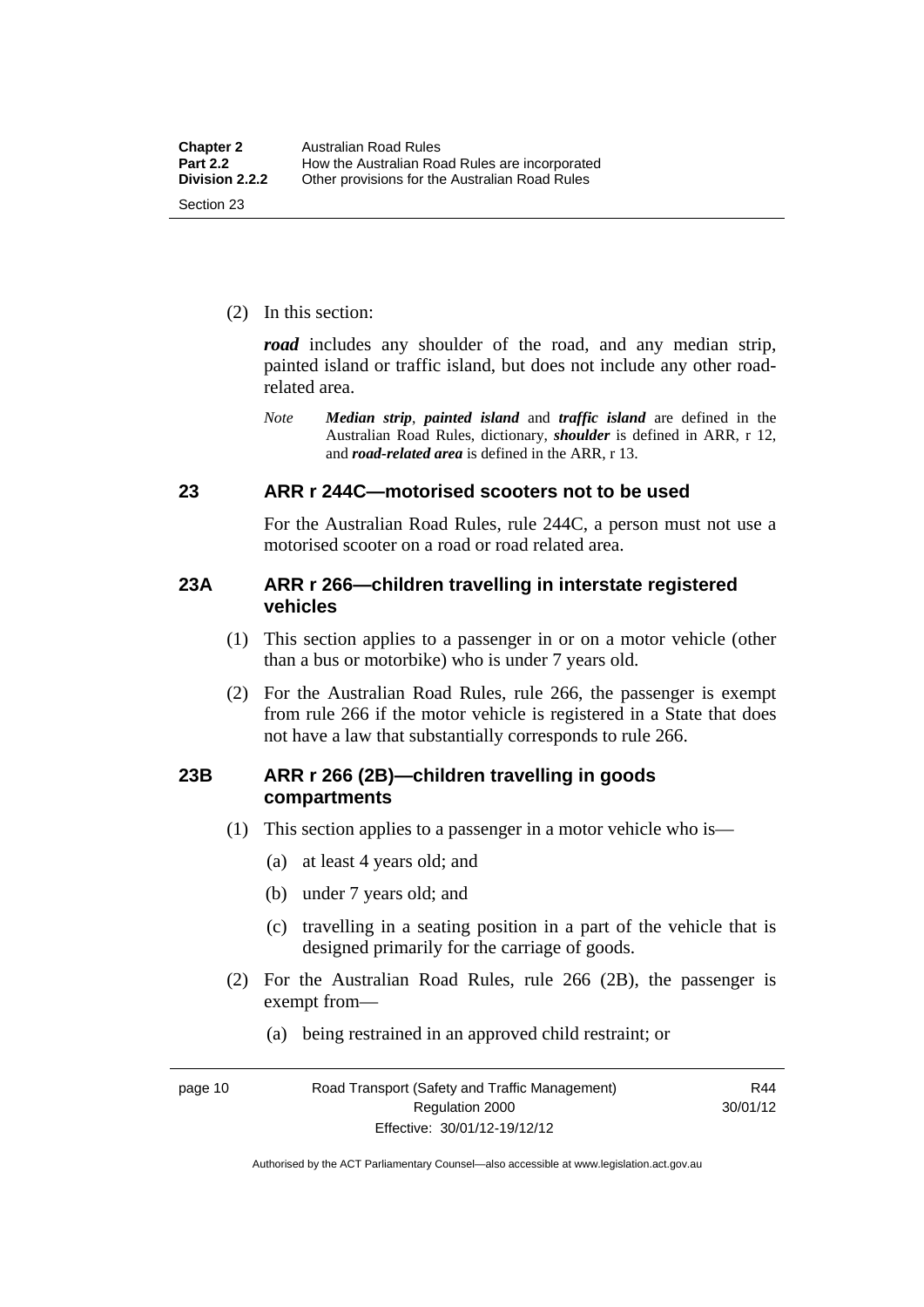- (b) being placed in an approved booster seat and restrained by a seatbelt.
- (3) However, the passenger must be—
	- (a) restrained by a suitable lap and sash type seatbelt; or
	- (b) restrained by—
		- (i) for the midsection of the passenger's body—a lap type seatbelt; and
		- (ii) for the passenger's upper body—an approved child safety harness.
	- *Note* A person must not travel in a seating position in a part of a vehicle that is designed primarily for the carriage of goods unless the position is suitable for the size and weight of the person (see ARR, r 268 (2)).

### <span id="page-29-0"></span>**24 ARR r 266 (7)—wearing of seatbelts by passengers under 16 years old**

For the Australian Road Rules, rule 266 (7):

*approved booster seat* means a booster seat that is approved by the road transport authority under section 66 (1) (b) (Approvals etc by road transport authority).

*approved child restraint* means a child restraint that is approved by the road transport authority under section 66 (1) (c) (Approvals etc by road transport authority).

*approved child safety harness* means a child safety harness that is approved by the road transport authority under section 66 (1) (d) (Approvals etc by road transport authority).

R44 30/01/12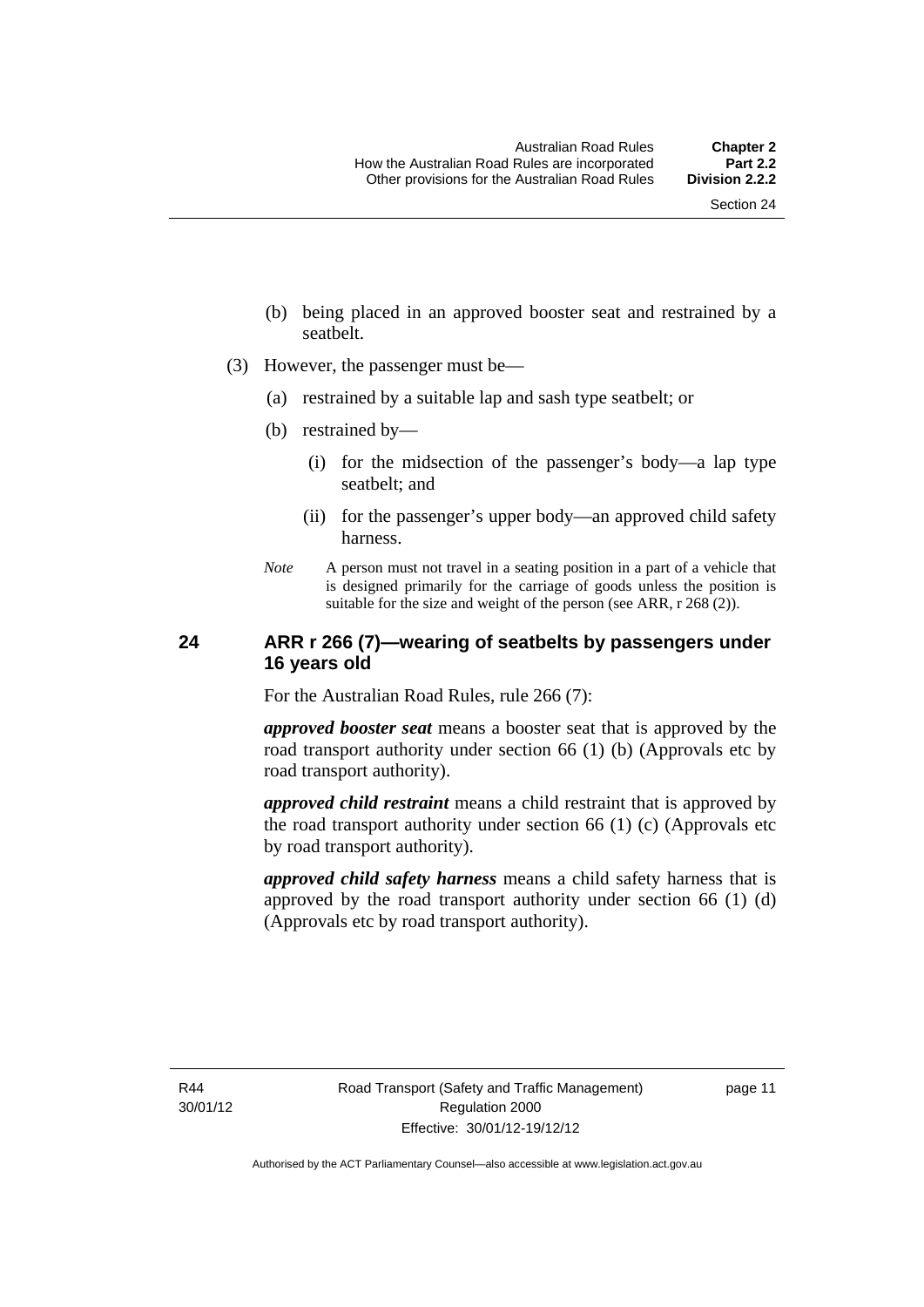### <span id="page-30-0"></span>**26 ARR r 270 (3)—wearing motorbike helmets**

For the Australian Road Rules, rule 270 (3):

*approved motor bike helmet* means a protective helmet for motorbike riders that is approved by the road transport authority under section 66 (1) (e) (Approvals etc by road transport authority).

### <span id="page-30-1"></span>**27 ARR r 271 (6)—riding on motorbikes**

For the Australian Road Rules, rule 271 (6):

- (a) the Australian Road Rules, rule 271 (2) does not apply to a passenger on a motorbike to the extent that the passenger is exempt from the subrule under section 67 (Exemption from requirement about riding on motorbikes); and
- (b) the Australian Road Rules, rule 271 (3) does not apply to the rider of a motorbike in relation to a passenger to the extent that, under paragraph (a), rule 271 (2) does not apply to the passenger.

### <span id="page-30-2"></span>**27A ARR r 280 (2) (a)—other vehicles to which B light rules apply**

The following classes of vehicles are specified:

- (a) taxis;
- (b) hire cars;
- (c) demand responsive service vehicles;
- (d) motorbikes.
- *Note* This section applies the B light rules to drivers of taxis, hire cars, demand responsive service vehicles and riders of motorbikes who, under s 12, are allowed to drive in bus lanes.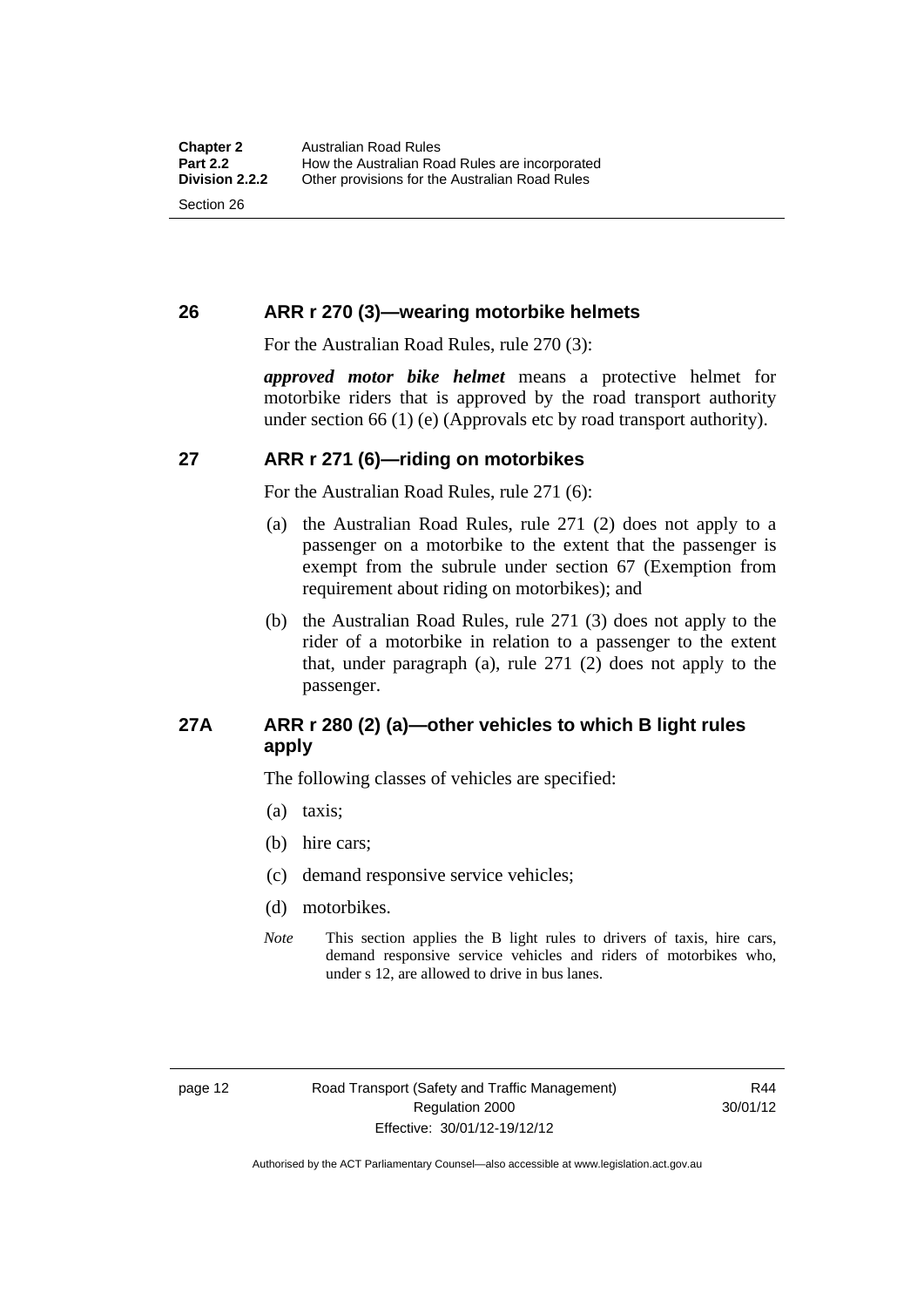### <span id="page-31-0"></span>**28 ARR r 287 (3), (4)—duties of participants in crashes**

- (1) For the Australian Road Rules, rule 287 (3), a driver of a motor vehicle involved in a crash is taken to have given the driver's required particulars to a police officer if the driver supplies the particulars in accordance with the requirements of the crash reporting website.
- (2) For the Australian Road Rules, rule 287 (3) (e), every crash not mentioned in the Australian Road Rules, rule 287 (3) (a) to (d) must be reported to a police officer.
	- *Note* The Australian Road Rules, r 287 (3) (e) requires the driver (or the driver's representative) to give the driver's required particulars, within the required time, about a crash to a police officer if the crash is required to be reported to a police officer under another law of this jurisdiction.
- (3) For the Australian Road Rules, rule 287 (4), definition of *required particulars*, information required to be given to a police officer about a crash includes an explanation of the circumstances of the crash.
- (4) In this section:

*crash reporting website* means the website operated by the Territory for the purpose of receiving information about crashes.

*Note* The crash reporting website can be accessed through the Canberra Connect website (www.canberraconnect.act.gov.au). The website can also be accessed through the website for police services in the ACT (www.afp.gov.au/act.html).

### <span id="page-31-1"></span>**29 ARR r 289 (1) (g)—driving on nature strip**

For the Australian Road Rules, rule 289 (1) (g), a driver may drive the driver's vehicle on a nature strip adjacent to a length of road in a built-up area if the vehicle—

R44 30/01/12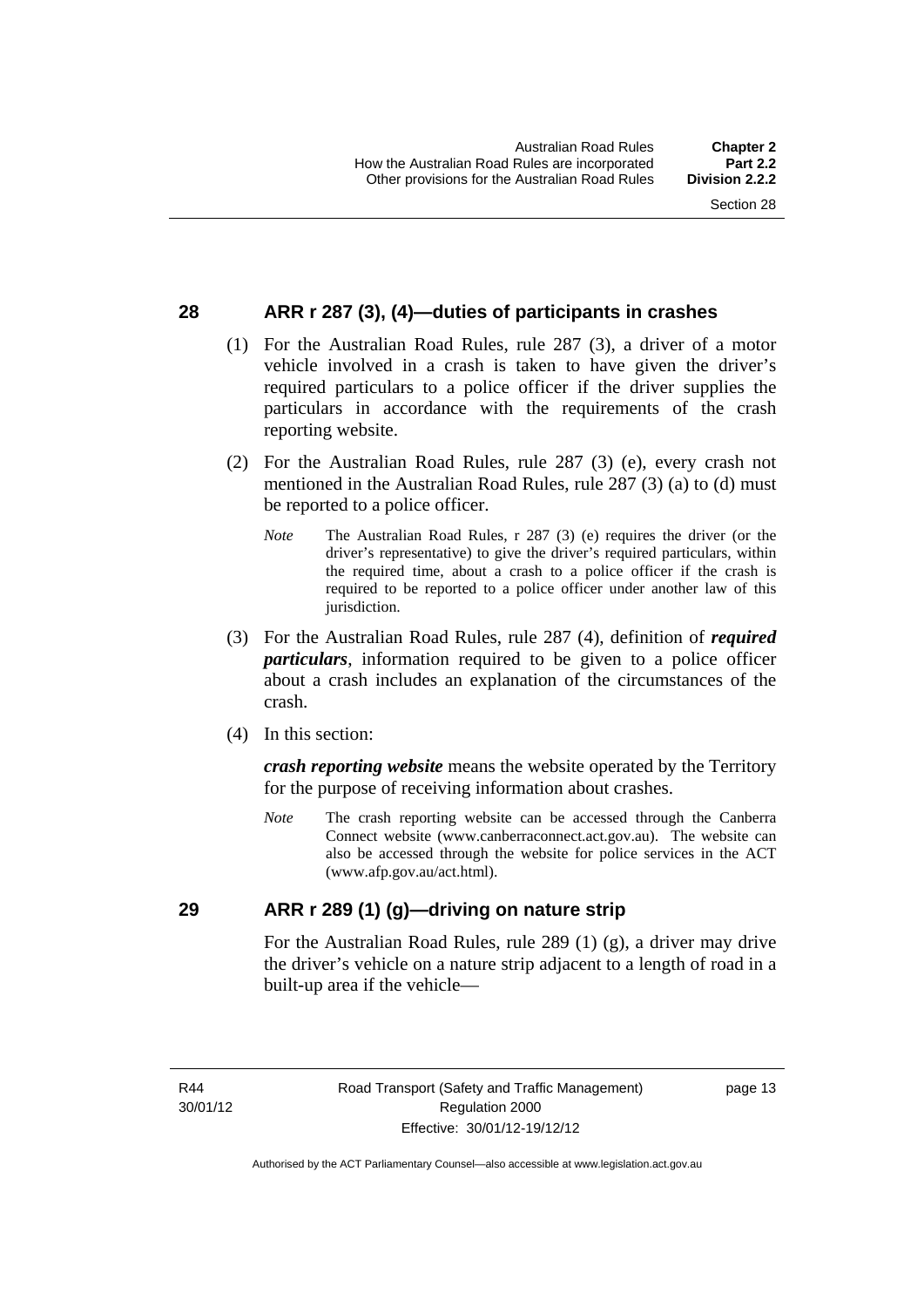- (a) is a motor vehicle (other than a ride-on lawnmower) that is built and used solely for cutting grass, or for purposes incidental to cutting grass; or
- (b) is a motor vehicle that is designed for cleaning footpaths and is being driven on the nature strip for the purpose of cleaning a footpath and is displaying an amber flashing light; or
- (c) is being used to transport goods or materials for use in (or for the purposes of) the construction or maintenance of roads by or on behalf of the Territory; or
- (d) is a postal vehicle that is  $-$ 
	- (i) a motorbike with an engine capacity of not more than 110mL; and
	- (ii) being driven at a speed of not more than 10km/h.
- (e) is being used by a person in the course of his or her duties as a person authorised under this regulation to use a traffic offence detection device.

### <span id="page-32-0"></span>**30 ARR r 298—driving with a person in or on trailer**

- (1) For the Australian Road Rules, rule 298, a trailer is exempt if—
	- (a) the trailer is being towed by a police vehicle or emergency vehicle; or
	- (b) the carriage of passengers is permitted in a part of the trailer and anyone in the trailer is in that part; or
	- (c) anyone who is in the trailer is engaged in the door-to-door delivery or collection of goods, or in the collection of waste or garbage, and the trailer is not travelling faster than 25 km/h; or
	- (d) in all the circumstances, there is no reasonable danger of anyone in the trailer falling from the trailer or being injured.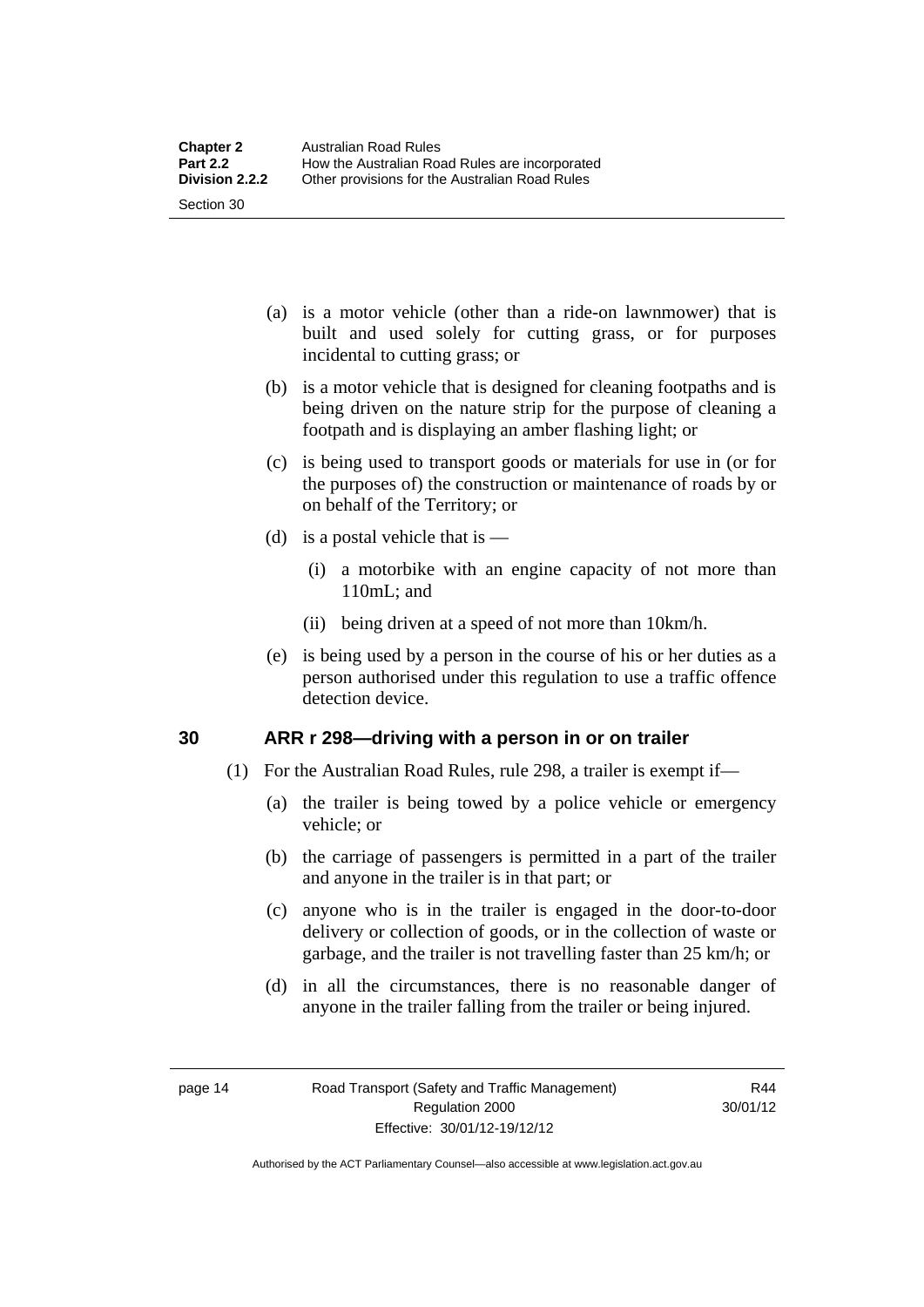- (2) For this section, the carriage of passengers is permitted in a part of a trailer if the part is designed primarily for—
	- (a) the carriage of passengers; or
	- (b) the carriage of goods, but is enclosed.
- (3) In this section:

*enclosed*, for a part of a trailer, means enclosed by—

- (a) the structure of the trailer; or
- (b) a canopy, cage or other device fitted to the trailer that is of a kind approved by the road transport authority under section 66 (1) (f) (Approvals etc by road transport authority).

*in* includes on.

### <span id="page-33-0"></span>**31 ARR r 310 (3), (4)—exemption for road workers etc**

- (1) For the Australian Road Rules, rule 310 (3) (b), the road transport authority may authorise a person to engage in speed zoning tests.
- (2) For the Australian Road Rules, rule 310 (4), definition of *roadworks*, the road transport authority may authorise—
	- (a) installation or maintenance work on, above or below a road; or
	- (b) installation or maintenance of a traffic control device; or
	- (c) a traffic survey.
- (3) This section is additional to, and does not limit, any other power of the road transport authority or anyone else under a territory law to authorise something mentioned in this section.
	- *Note* Under the Act, the road transport authority can authorise a person to install or display (or to interfere with, change or remove) a prescribed traffic control device.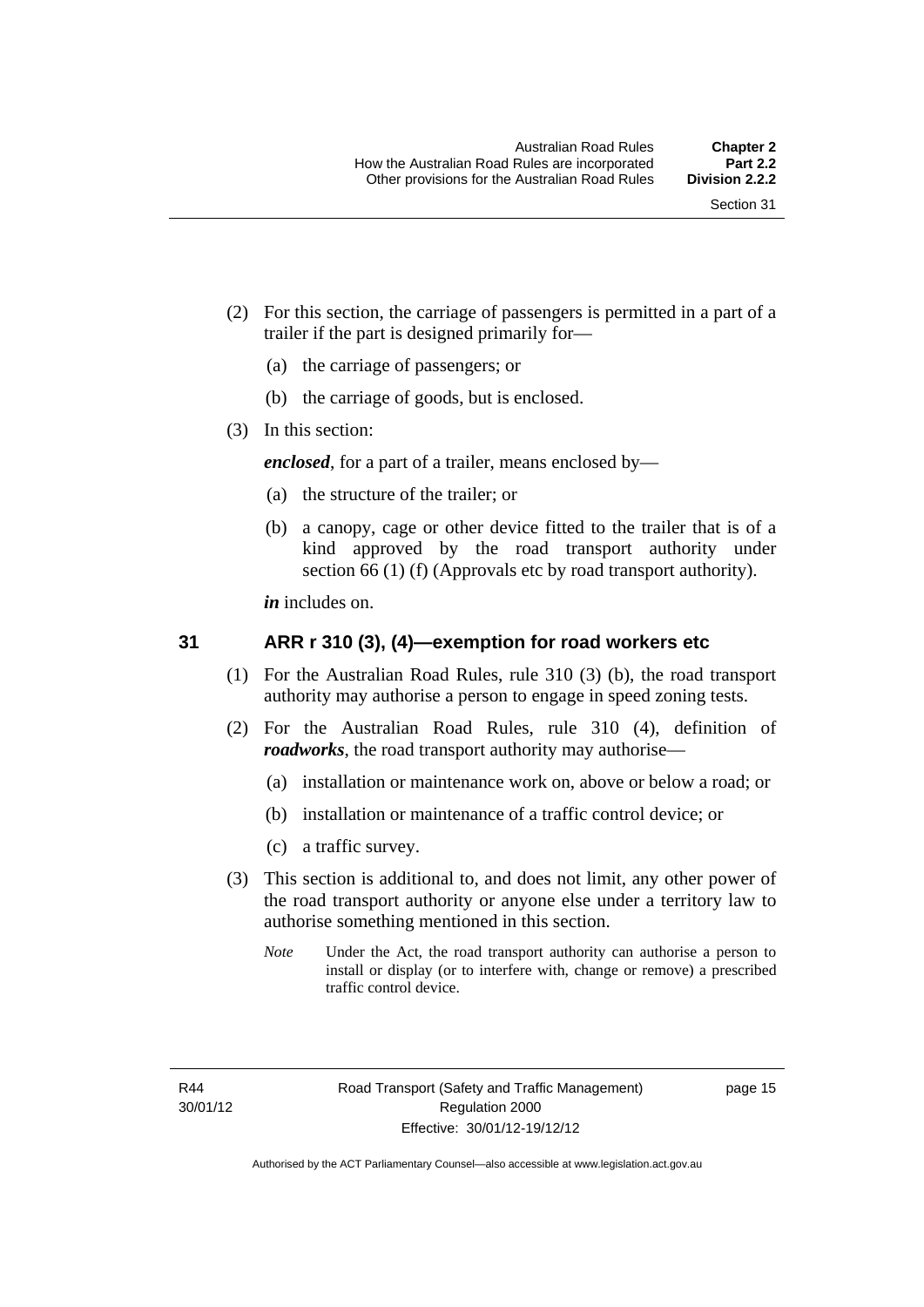### <span id="page-34-0"></span>**32 ARR r 313—postal workers**

For the Australian Road Rules, rule 313—

- (a) the Australian Road Rules, rule 186 (Stopping in a mail zone) does not apply to the driver of a postal vehicle; and
- (b) the Australian Road Rules, rule 288 (Driving on a path) does not apply to the driver of a postal vehicle if—
	- (i) the vehicle is a motorbike with an engine capacity of not more than 110mL; and
	- (ii) the vehicle is being driven at a speed of not more than 10km/h.

### <span id="page-34-1"></span>**33 ARR dict—definitions for dictionary**

(1) For the Australian Road Rules, dictionary:

*approved bicycle helmet* means a protective helmet for bicycle riders that is approved by the road transport authority under section 66 (1) (a) (Approvals etc by road transport authority).

*authorised person,* for a provision of the Australian Road Rules, means a person who is appointed as, or prescribed to be, an authorised person under the *Road Transport (General) Act 1999* for the Australian Road Rules or the provision.

*emergency worker* means—

- (a) a member of the ambulance service rendering or providing transport for sick or injured people; or
- (b) a member of the ambulance service, the fire brigade, the rural fire service or the SES providing transport in an emergency; or
- (c) a person who is declared by the road transport authority under section 66 (1) (g) (Approvals etc by road transport authority) to be an emergency worker.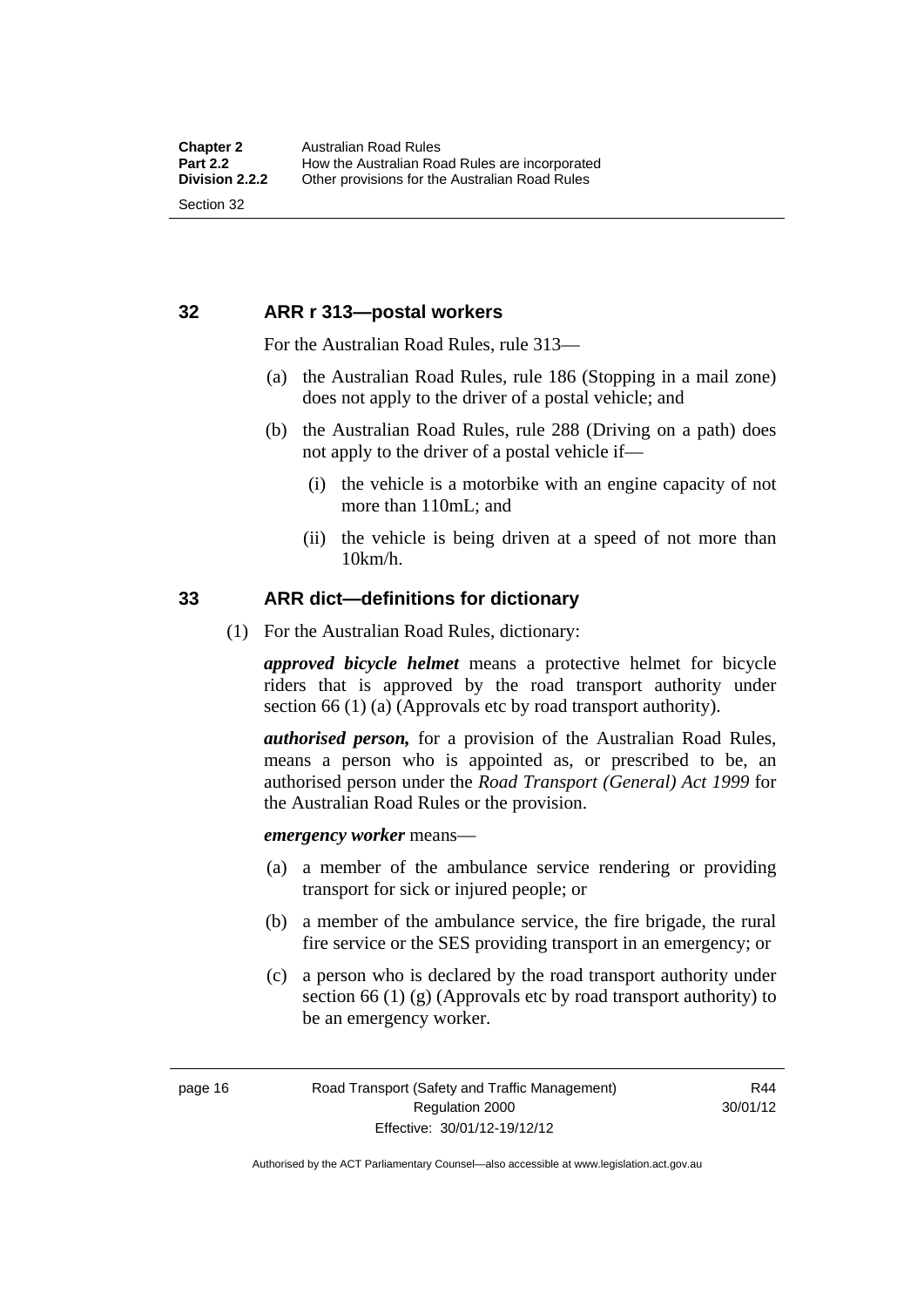*mechanical signalling device*, in relation to a vehicle, means a device that—

- (a) is fitted to the vehicle; and
- (b) is a mechanical signalling device or turn signal that complies with the *Road Transport (Vehicle Registration) Regulation 2000*, schedule 1.

*oversize vehicle* means a vehicle with a dimension that, including the dimension of any load, exceeds a relevant dimension limit under—

- (a) the *Road Transport (Mass, Dimensions and Loading) Act 2009*; or
- (b) the *Road Transport (Vehicle Registration) Regulation 2000*.
- *Note* A reference to an Act includes a reference to the statutory instruments made or in force under the Act, including any regulation (see Legislation Act, s 104).

*police officer*—see the Legislation Act, dictionary, part 1.

*postal worker* means an employee of Australia Post or anyone else engaged by Australia Post to deliver post.

*public bus*—see the *Road Transport (Public Passenger Services) Act 2001*, dictionary.

*taxi*—

- (a) see the *Road Transport (Public Passenger Services) Act 2001*, section 45 (Meaning of *taxi*); and
- (b) except in the Australian Road Rules, rule 182 (which is about stopping in taxi zones), includes a hire car.
- (2) For the Australian Road Rules, dictionary, definition of *GVM*, paragraph (b):

R44 30/01/12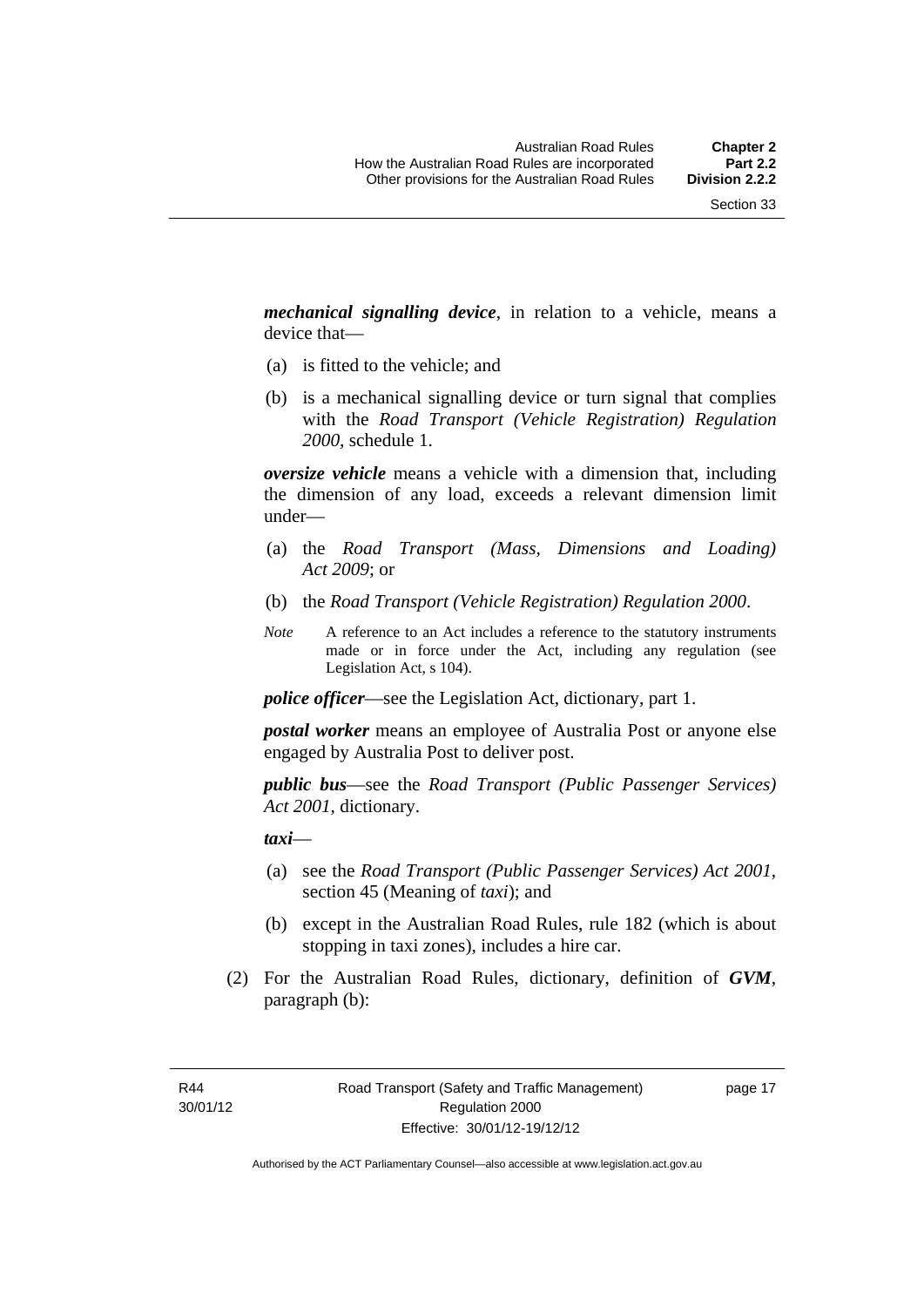#### *vehicle registration authority* means:

- (a) the road transport authority; or
- (b) the corresponding authority of another jurisdiction.
- (3) For the Australian Road Rules, dictionary, definition of *hazard warning lights*:

*another law of this jurisdiction* means the *Road Transport (Vehicle Registration) Regulation 2000*, schedule 1.

- (4) For the Australian Road Rules, dictionary, definition of *portable warning triangle*, a portable warning triangle is approved if it—
	- (a) is in the form of an equilateral triangle; and
	- (b) has a minimum height of 300mm; and
	- (c) has, on the front and back, red reflecting sheeting or material, or 9 red reflectors arranged in a triangular shape, causing a red reflection that would be clearly visible to a driver at night when the upper beam of light from any headlight on the vehicle (complying with the relevant provisions to the *Road Transport (Vehicle Registration) Regulation 2000*), schedule 1 is projected directly onto the sign from a distance of 200m; and
	- (d) is of a robust and durable construction, capable of being readily erected to stand in an upright position and capable of remaining unaffected (to any material degree) by any reasonable force of wind or variation in weather conditions.

page 18 Road Transport (Safety and Traffic Management) Regulation 2000 Effective: 30/01/12-19/12/12

R44 30/01/12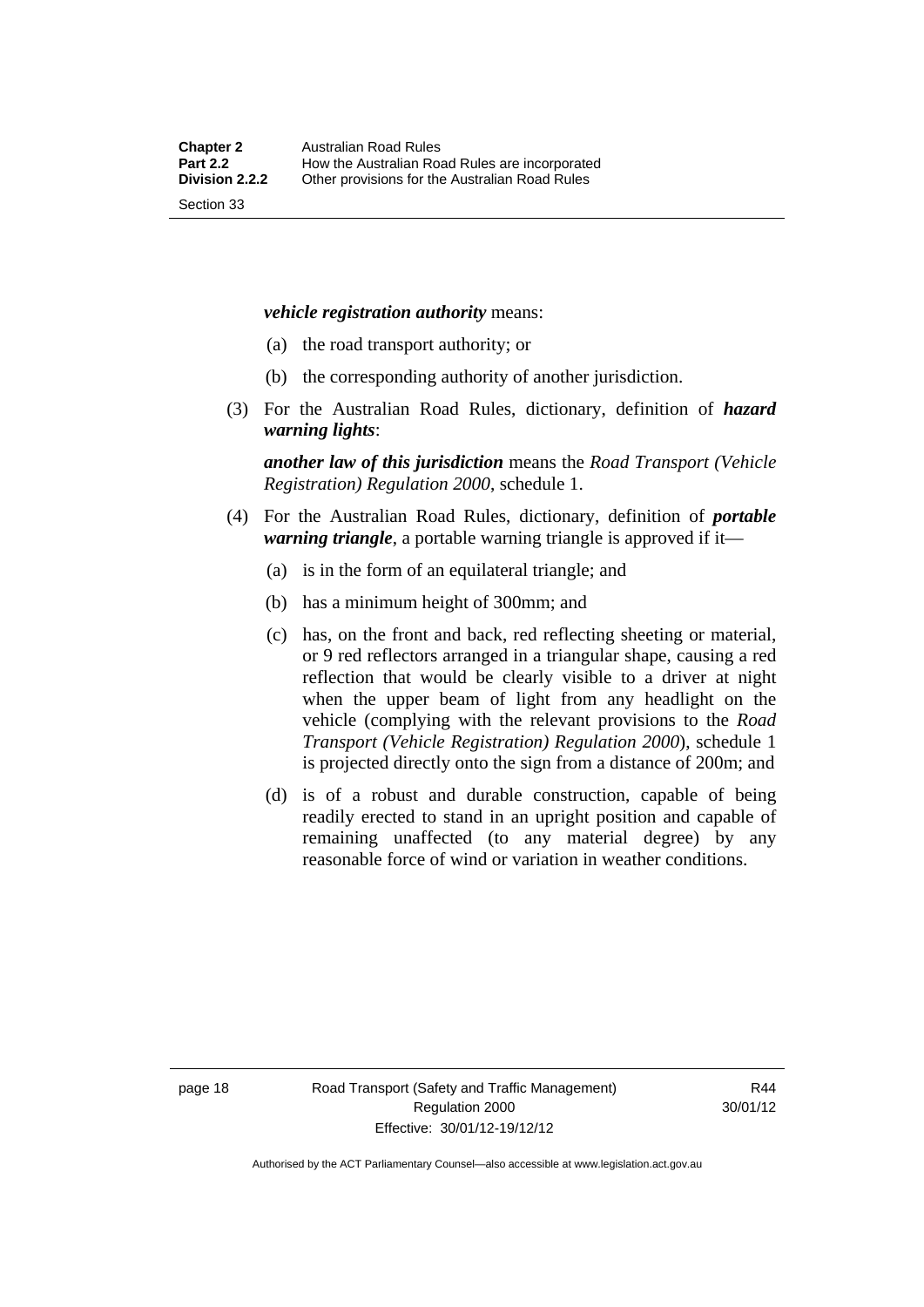Australian Road Rules **Chapter 2** Additional ACT road rules **Part 2.3** Noise and other nuisances

# **Part 2.3 Additional ACT road rules**

*Note* The Australian Road Rules are not completely self-contained and need to be read with associated laws of each jurisdiction. This part sets out some of the associated laws that are particular to the ACT. Provisions of Acts and other regulations included in the road transport legislation contain other provisions that are particular to the ACT.

# **Division 2.3.1 Noise and other nuisances**

#### **37 Making unnecessary engine noise**

The driver of a motor vehicle on a road must not make unnecessary noise by turning on, running or failing to turn off the vehicle's engine.

Maximum penalty: 20 penalty units.

*Note* Under the Australian Road Rules, r 291 it is an offence to start or drive a vehicle in a way that makes unnecessary noise or smoke.

#### **38 Emission of waste oil or grease**

 (1) A person must not use a motor vehicle or trailer on a road unless adequate precautions have been taken to prevent waste oil or grease from the machinery or from any other part of the vehicle from dropping onto the roadway.

Maximum penalty: 20 penalty units.

- *Note* The Australian Road Rules, r 293 requires the driver of a vehicle to remove oil or grease that falls from the vehicle in certain circumstances.
- (2) Without limiting the liability of anyone else, the responsible person for a motor vehicle or trailer must take reasonable steps to prevent a contravention of subsection (1) in relation to the vehicle.

Maximum penalty: 20 penalty units.

R44 30/01/12 page 19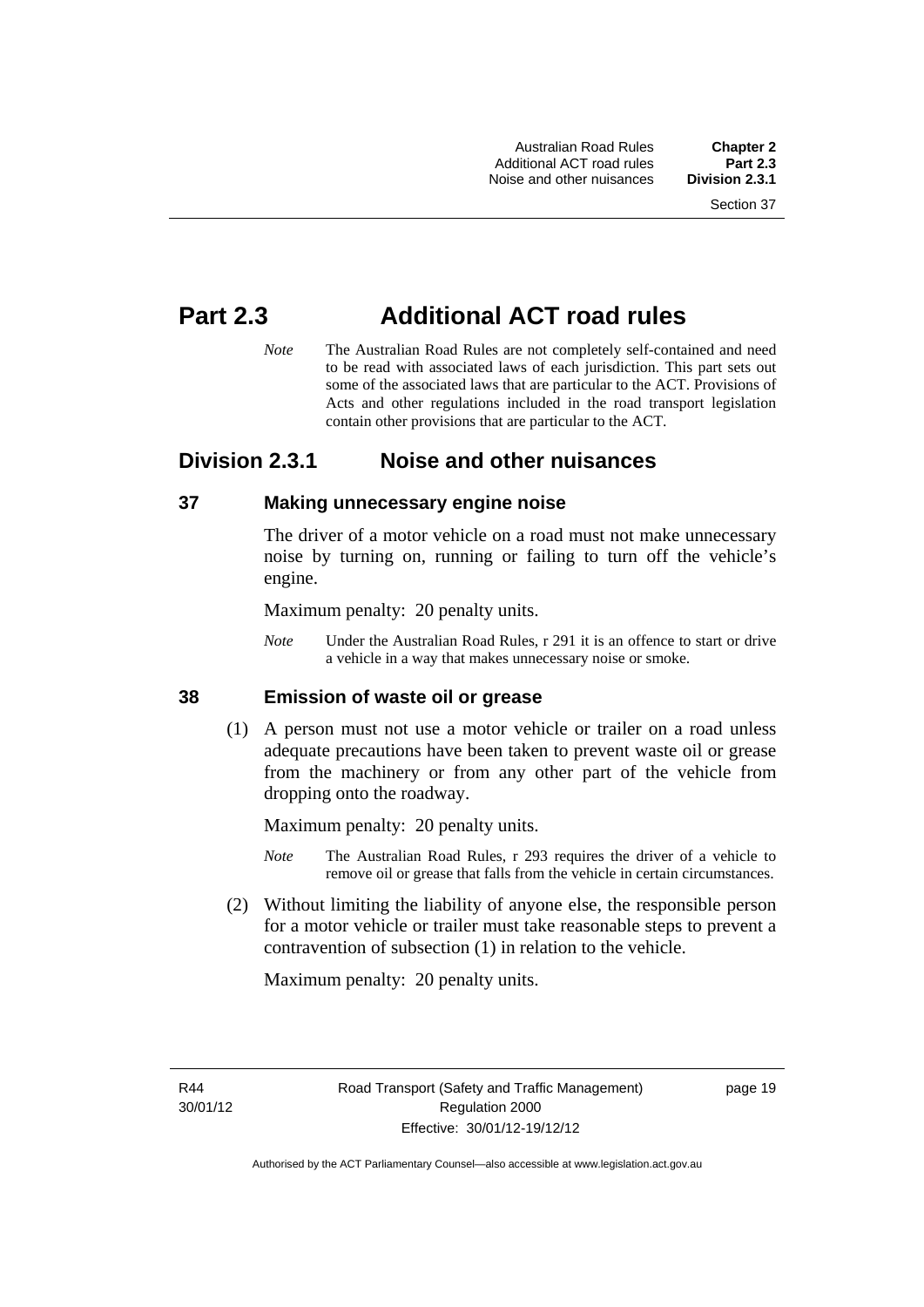**Chapter 2 Australian Road Rules**<br>**Part 2.3 Additional ACT road rules Part 2.3** Additional ACT road rules<br> **Division 2.3.2** Driver and passenger safe **Division 2.3.2** Driver and passenger safety Section 39

# **Division 2.3.2 Driver and passenger safety**

#### **39 Safety of persons on trailers**

 (1) A person must not travel on a road in or on any part of a trailer that is not a part designed primarily for the carriage of passengers or goods.

Maximum penalty: 20 penalty units.

 (2) A person must not travel on a road in or on any part of a trailer that is a part designed primarily for the carriage of goods if the part is not enclosed.

Maximum penalty: 20 penalty units.

- (3) This section does not apply to a person—
	- (a) who is in or on a police vehicle or emergency vehicle; or
	- (b) engaged in the door-to-door delivery or collection of goods, or in the collection of waste or garbage, in or on a trailer that is not travelling faster than 25km/h; or
	- (c) if, in all the circumstances, there is a no reasonable danger of the person falling or being thrown from the trailer, or being injured, because the person is travelling in a way prohibited by this section.
- (4) In this section:

*enclosed*, for a part of a trailer, means enclosed by—

(a) the structure of the trailer; or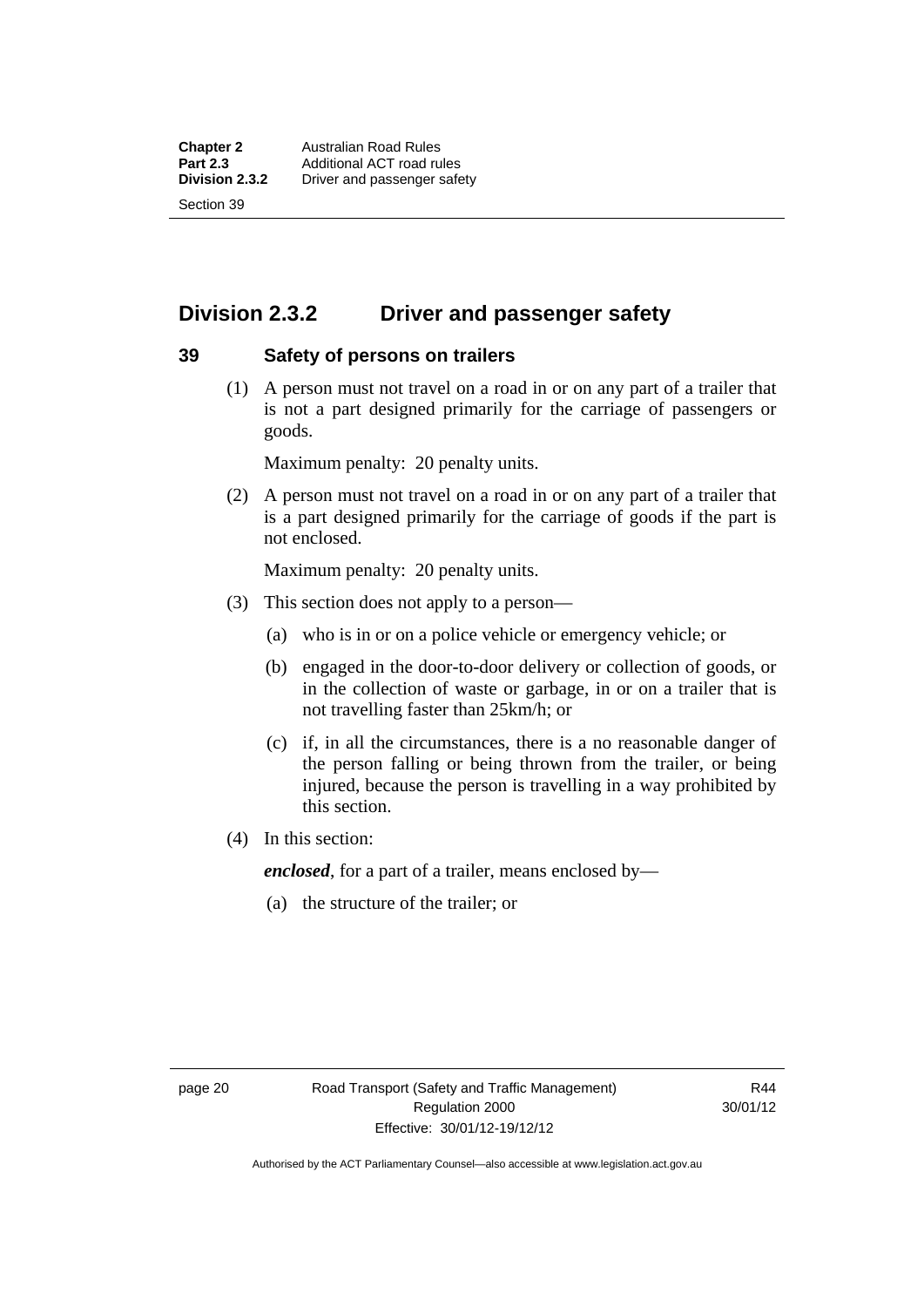- (b) a canopy, cage or other device fitted to the trailer that is of a kind approved by the road transport authority under section 66 (1) (f) (Approvals etc by road transport authority).
- *Note* The Australian Road Rules, r 298 prohibits a driver from driving a motor vehicle towing a trailer with a person in or on the trailer, unless the trailer is exempt from the rule under another law of this jurisdiction. Section 30 provides the exemption from the rule.

#### **40 Passengers in sidecars to be seated**

 (1) A passenger in a sidecar attached to a motorbike that is moving, or is stationary but not parked, on a road must sit in a place in the sidecar designed for use by a passenger.

Maximum penalty: 20 penalty units.

 (2) The rider of a motorbike must not ride with a passenger in a sidecar unless the passenger complies with subsection (1).

Maximum penalty: 20 penalty units.

# **Division 2.3.3 Trailers and towing**

- *Note* The following rules of the Australian Road Rules apply to the towing of vehicles:
	- r 216 (which is about the lights that must be used when towing a vehicle at night or in hazardous weather conditions)
	- r 254 (which is about the towing of bicycles)
	- r 257 (which is about riding with a person on a bicycle trailer)
	- r 292 (which is about towing a vehicle with an insecure or overhanging load)
	- r 294 (which is about keeping control of a motor vehicle or trailer being towed)
	- r 295 (which is about towing another vehicle with a towline)
	- r 298 (which is about driving with a person in a trailer)
	- r 312 (which provides certain exemptions for tow truck drivers).

R44 30/01/12 page 21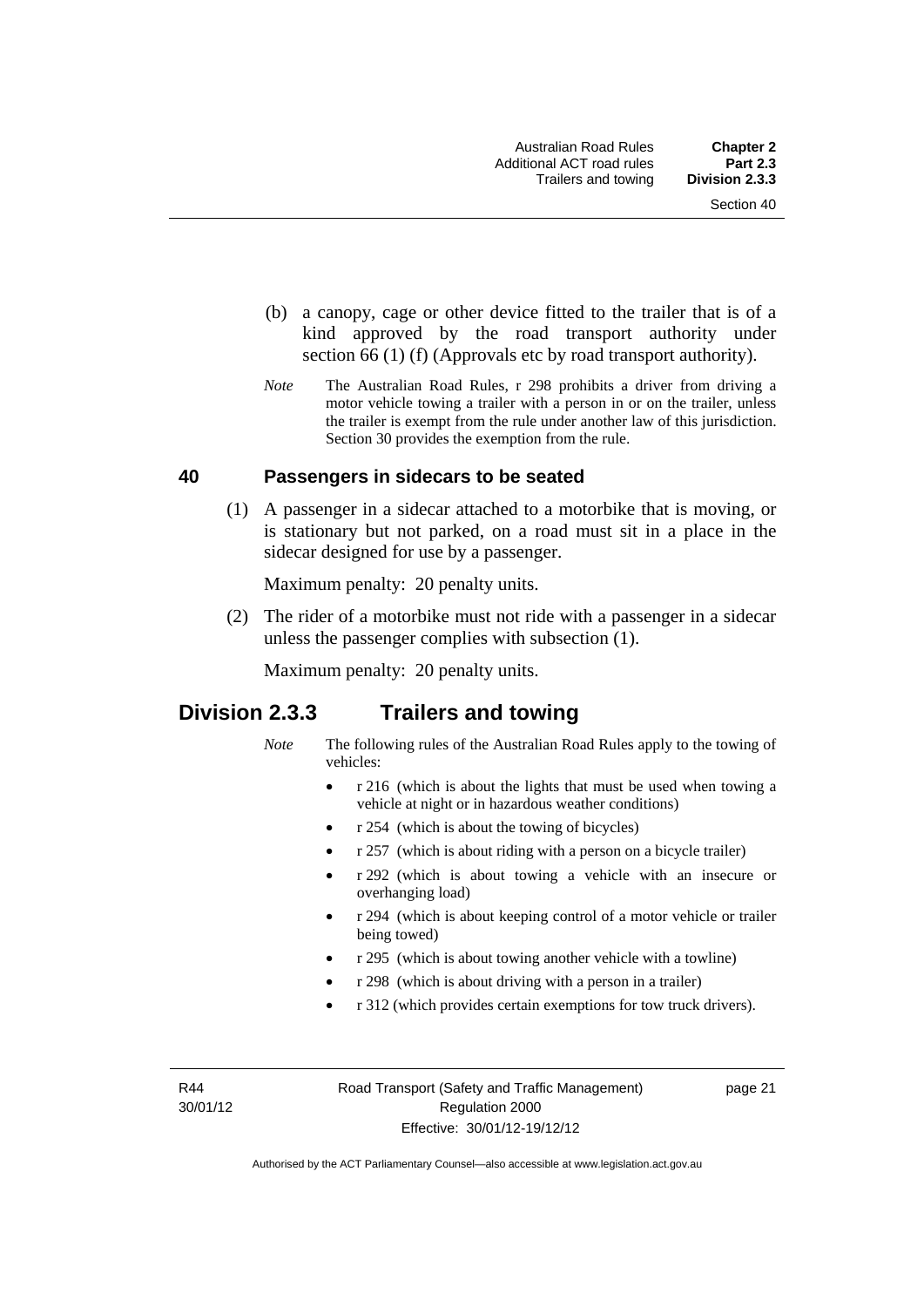#### **41 Number of vehicles that may be drawn**

 (1) The driver of an articulated vehicle must not tow any other vehicle on a road.

Maximum penalty: 20 penalty units.

 (2) The driver of a motor vehicle must not tow more than 1 other vehicle on a road.

Maximum penalty: 20 penalty units.

- (3) The road transport authority may exempt a vehicle or person from subsection  $(1)$  or  $(2)$ .
- (4) Subsection (2) does not apply in relation to a tow truck that is towing an articulated vehicle (other than a B-double or road train) if—
	- (a) the articulated vehicle has broken down on a road and it is necessary for it to be towed away; or
	- (b) the articulated vehicle has been involved in a crash on a road and it is necessary for it to be towed away.
- (5) Subsection (2) does not apply to a motor vehicle that is towing another vehicle using a lift and tow trailer if—
	- (a) the other vehicle is partly supported by the lift and tow trailer; and
	- (b) the vehicle is not towed at faster than 60 km/h; and
	- (c) the combined weight of the towed vehicle and the lift and tow trailer is not more than the unladen weight of the towing vehicle.
- (6) Subsection (2) does not apply to—
	- (a) a tractor-harvester-cutting head trailer combination; or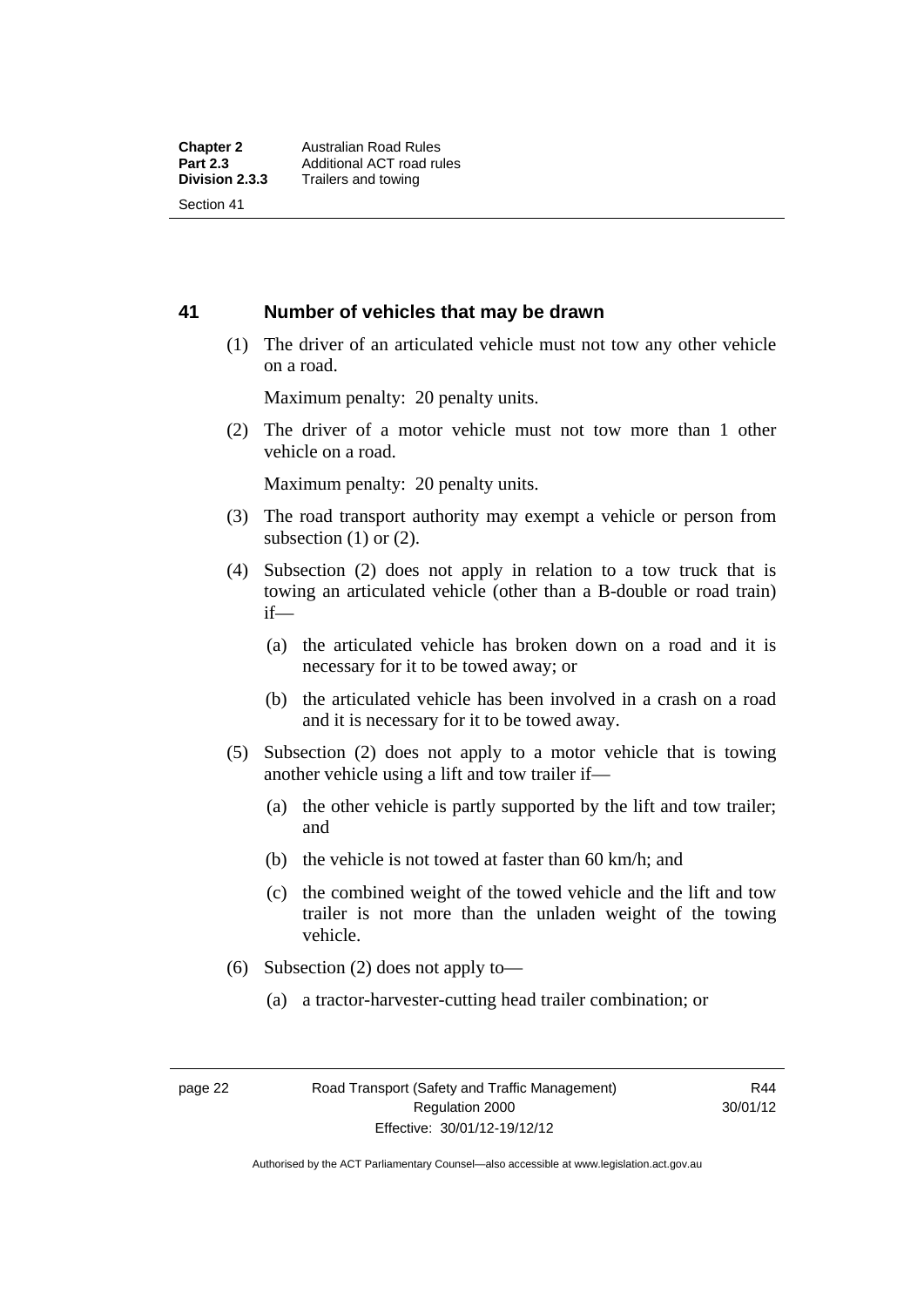- (b) a tractor with multiple implements attached, if the implements are normally used as a single unit when performing agricultural operations; or
- (c) a tractor and implement combination towing a fuel trailer or laser tower; or
- (d) an articulated low-loader consisting of a prime mover towing a converter dolly and a semitrailer; or
- (e) a B-double, dog trailer or road train.

#### **42 Towing by vehicles under 4.5t**

- (1) The driver of a motor vehicle (the *towing vehicle*) must not tow another vehicle (the *towed vehicle*) on a road if the laden weight of the towed vehicle is more than—
	- (a) the capacity of the towing attachment fitted to the towing vehicle; or
	- (b) the maximum laden weight for the towed vehicle.

Maximum penalty: 20 penalty units.

- (2) Subsection (1) does not apply to the driver if the towing vehicle has a GVM over 4.5t.
- (3) The road transport authority may exempt a vehicle or person from subsection  $(1)$ .
- (4) In this section:

*maximum laden weight*, for the towed vehicle, means—

- (a) the maximum laden weight for a towed vehicle specified by the manufacturer of the towing vehicle in relation to the towing vehicle; or
- (b) if there is no such specification by the manufacturer, the manufacturer of the vehicle cannot be identified or the

page 23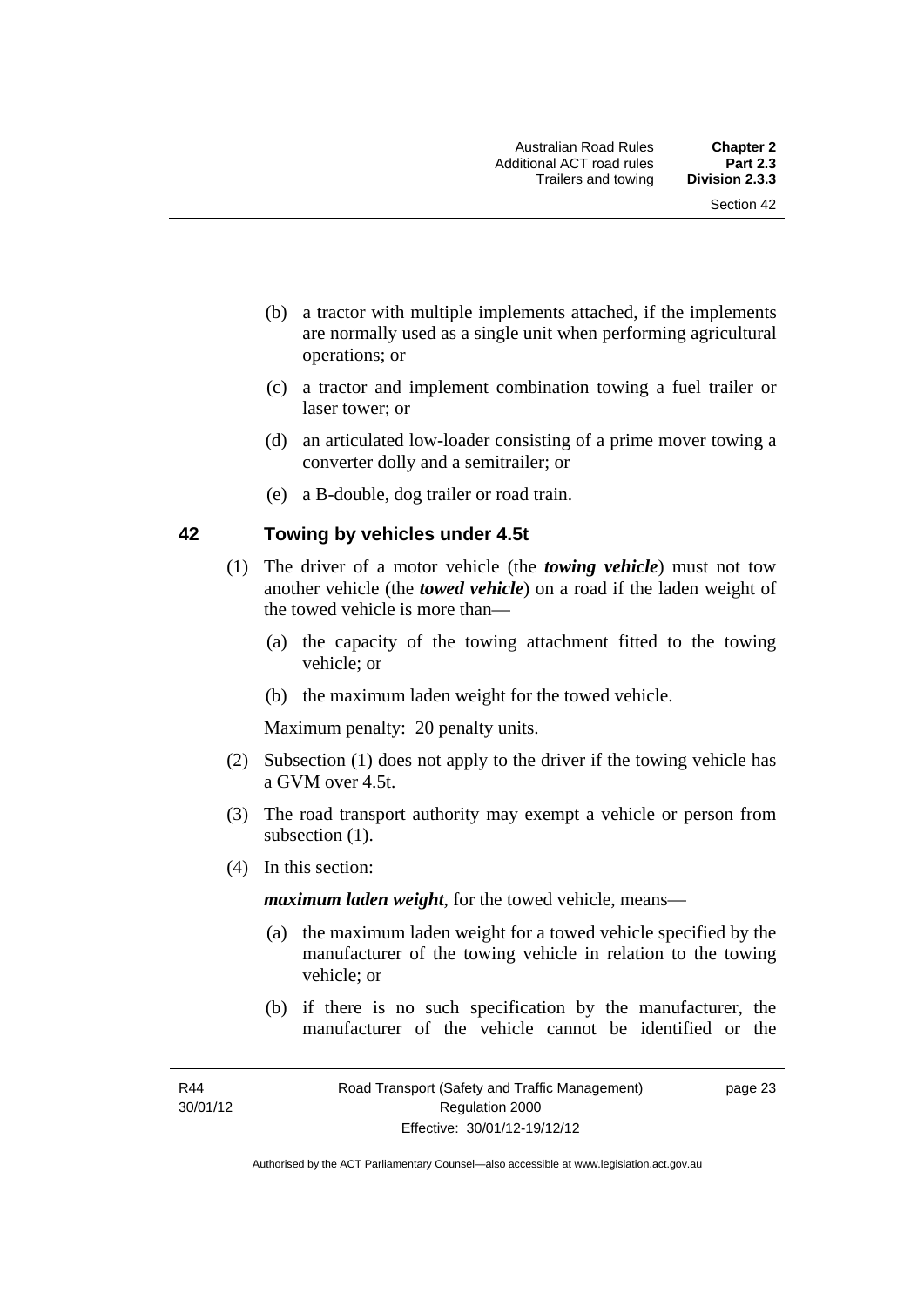| <b>Chapter 2</b><br><b>Part 2.3</b> | <b>Australian Road Rules</b><br>Additional ACT road rules |
|-------------------------------------|-----------------------------------------------------------|
|                                     |                                                           |
| Section 43                          |                                                           |

specification is not appropriate because the towing vehicle has been modified—

- (i) 1.5 times the unladen weight of the towing vehicle if the towed vehicle is fitted with a braking system that is working properly; or
- (ii) the unladen weight of the towing vehicle in any other case.

# **Division 2.3.4 Lights on vehicles**

*Note* The following rules of the Australian Road Rules apply to lights on vehicles:

- r 215 (which is about using lights when driving at night or in hazardous weather conditions)
- r 216 (which is about the lights that must be used when towing a vehicle at night or in hazardous weather conditions)
- r 217 (which is about using rear fog lights)
- r 218 (which is about using headlights on high-beam)
- r 219 (which is about not using lights to dazzle other road users)
- r 220 (which is about the use of lights on a vehicle that is stopped)
- r 221 (which is about using hazard warning lights)
- r 222 (which is about the use of warning lights on buses carrying children)
- r 223 (which is about using lights when riding an animal-drawn vehicle at night or in hazardous weather conditions)
- r 259 (which is about using lights when riding a bicycle at night).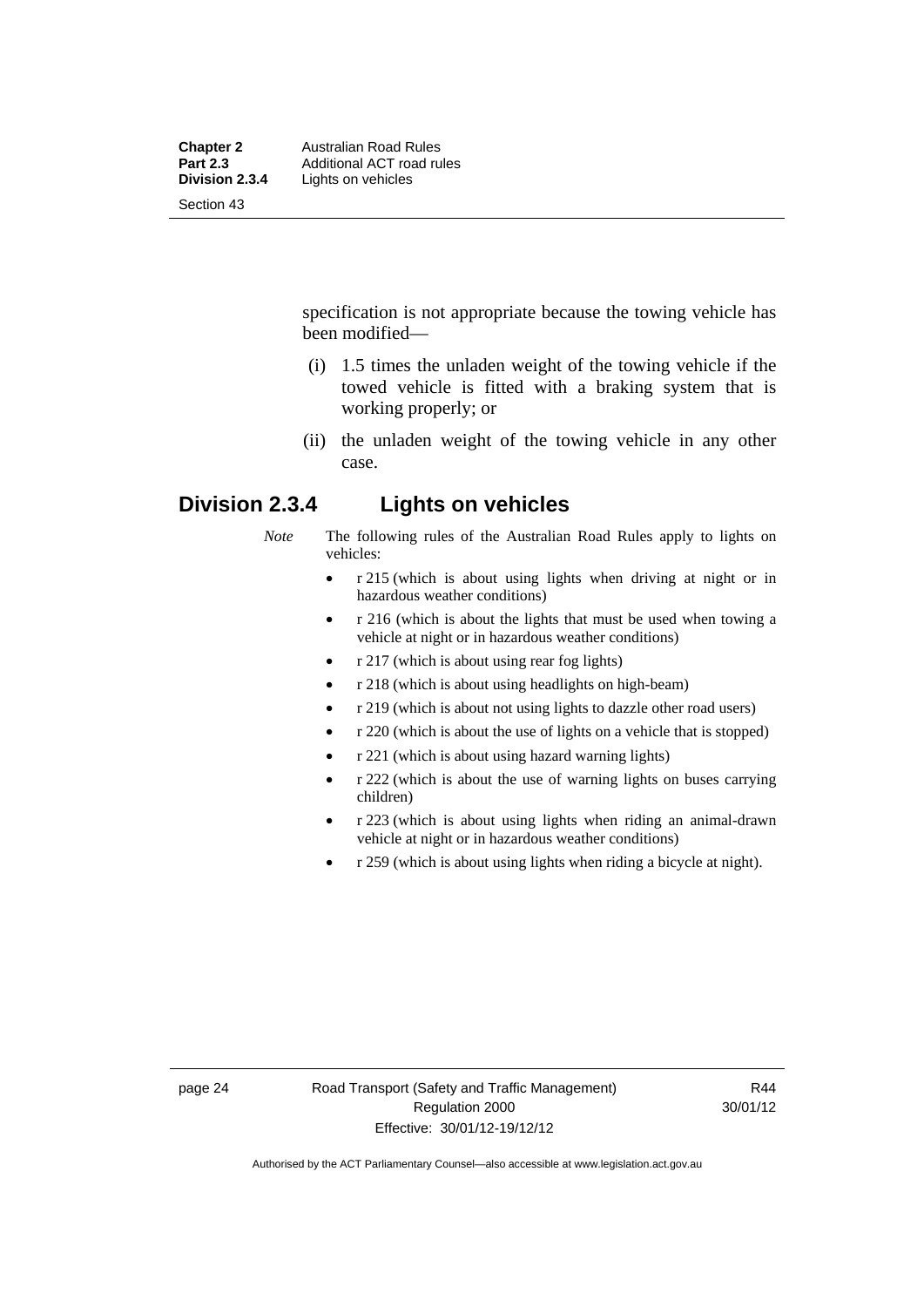#### **43 Lights on motor vehicles generally**

- (1) The driver of a motor vehicle fitted with a spotlight or searchlight must not operate the light, or allow it to be operated, on a road unless—
	- (a) the vehicle is stationary, the light is operated only for examining or making adjustments or repairs to a vehicle, and light from it is not projected further than 6m; or
	- (b) the light is operated for the temporary purpose of reading or looking for a notice, sign, house number or something similar; or
	- (c) the vehicle is a police vehicle; or
	- (d) the vehicle is being used by the Territory, the Commonwealth or any public authority.

Maximum penalty: 20 penalty units.

- (2) The driver of a motor vehicle fitted with an additional headlight permitted to be fitted under the *Road Transport (Vehicle Registration) Regulation 2000*, schedule 1 must not operate the headlight, or allow it to be operated, if—
	- (a) the vehicle is being driven on a length of road in a built-up area; or
	- (b) the driver is driving less than—
		- (i) 200m behind a vehicle travelling in the same direction as the driver; or
		- (ii) 200m from an oncoming vehicle.

Maximum penalty: 20 penalty units.

page 25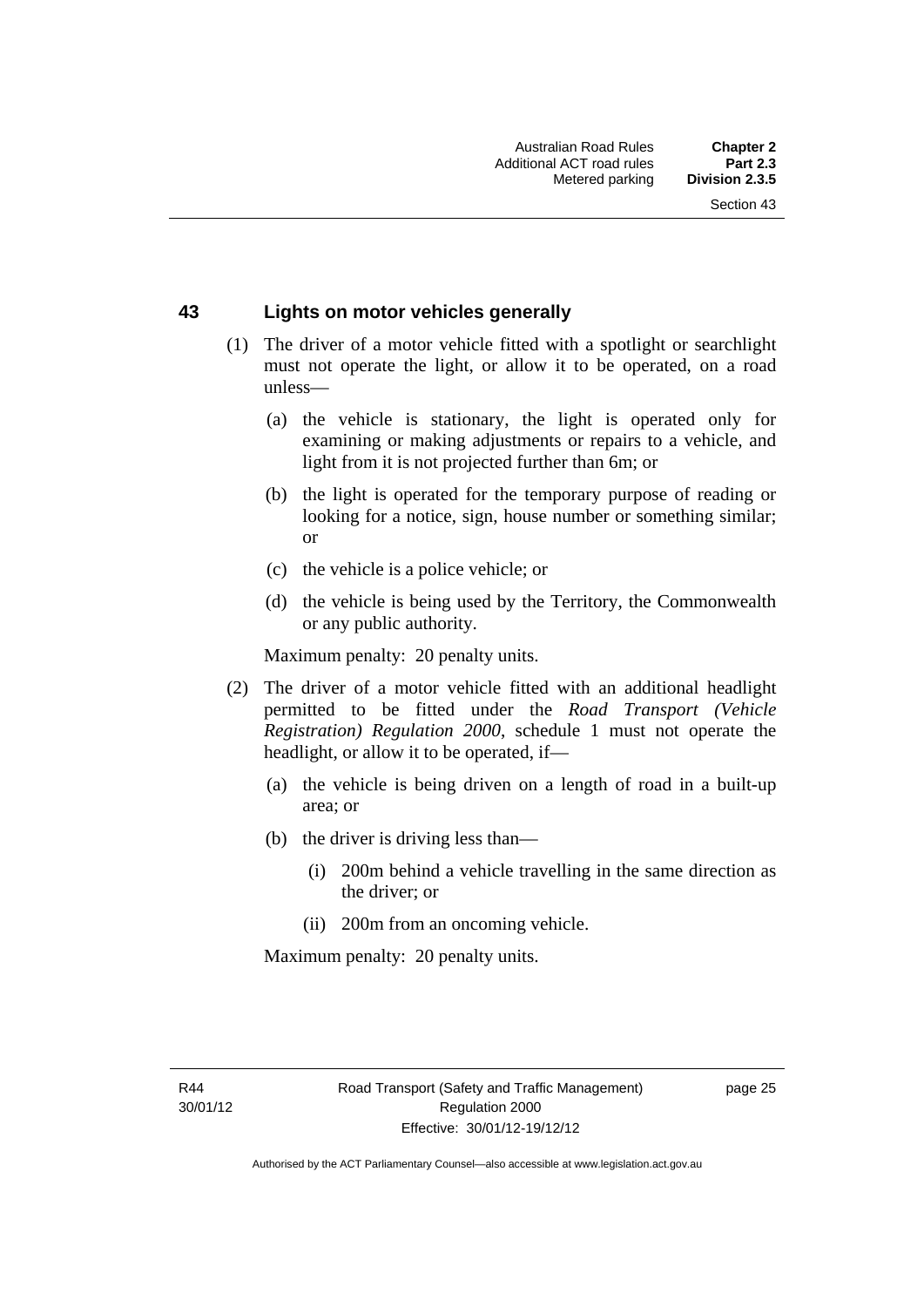#### **Chapter 2 Australian Road Rules**<br>**Part 2.3 Additional ACT road rules Part 2.3 Additional ACT road rules**<br>**Division 2.3.5** Metered parking **Metered parking**

Section 44

# **Division 2.3.5 Metered parking**

*Note* The rules of the Australian Road Rules that apply to the parking of vehicles include the following:

- r 189 (which is about double parking)
- r 203 (which is about stopping in a parking area for people with disabilities)
- r 205 (which is about parking for longer than indicated)
- r 207 (which is about parking where fees are payable)
- r 208 (which is about parallel parking on a road, except in a median strip parking area)
- r 209 (which is about parallel parking in a median strip parking area)
- r 210 (which is about angle parking)
- r 211 (which is about parking in parking bays).

#### **44 Metered parking—parking in spaces**

- (1) A driver commits an offence if—
	- (a) the driver parks in a metered parking area; and
	- (b) the driver's vehicle is not parked in a metered parking space.

Maximum penalty: 20 penalty units.

 (2) A driver must not park the driver's vehicle in a metered parking space if another vehicle is parked in the space.

Maximum penalty: 20 penalty units.

 (3) A driver who parks in a metered parking space must position the driver's vehicle completely within the space.

Maximum penalty: 20 penalty units.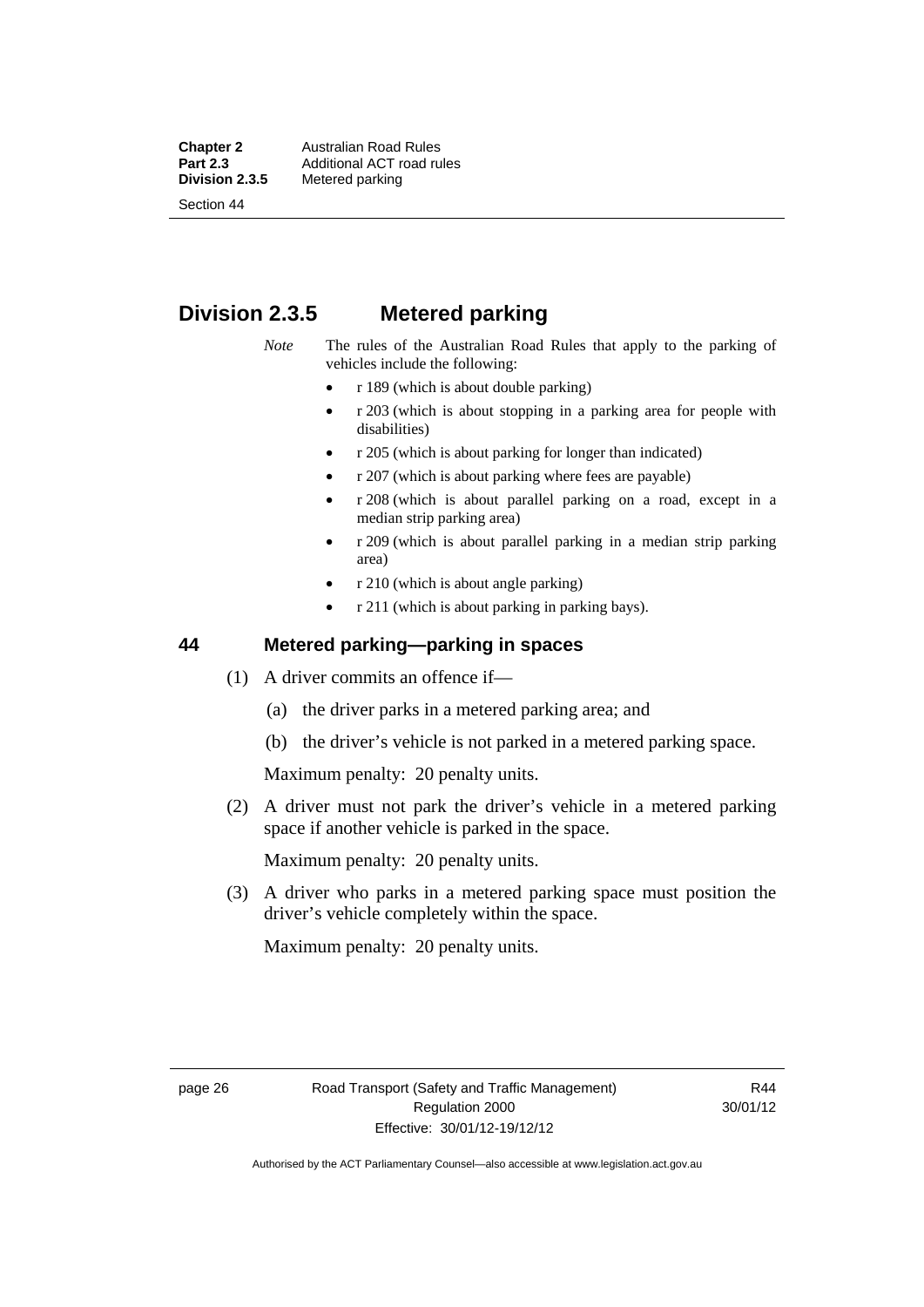### **44A Metered parking—parking fees**

 (1) A driver must not park in a metered parking space without paying the relevant parking fee for the space.

Maximum penalty: 20 penalty units.

- (2) A driver does not commit an offence against subsection (1) if—
	- (a) the relevant parking fee for the metered parking space is paid immediately after the driver parks the driver's vehicle in the metered parking space; or
	- (b) the parking meter for the metered parking space indicates that the period for which parking in the space has been paid for has not expired; or
	- (c) the parking meter for the metered parking space—
		- (i) is not working; or
		- (ii) is covered with a parking meter hood bearing the words 'out of order time limit applies'.
	- *Note* For other exceptions to s (1), see s 45.

#### **44B Metered parking—maximum length of stay**

 (1) A driver must not allow the driver's vehicle to remain parked in a metered parking space if the parking meter for the space indicates that the period for which parking in the space has been paid for has expired.

Maximum penalty: 20 penalty units.

*Note* For exceptions to s (1), see s 45.

page 27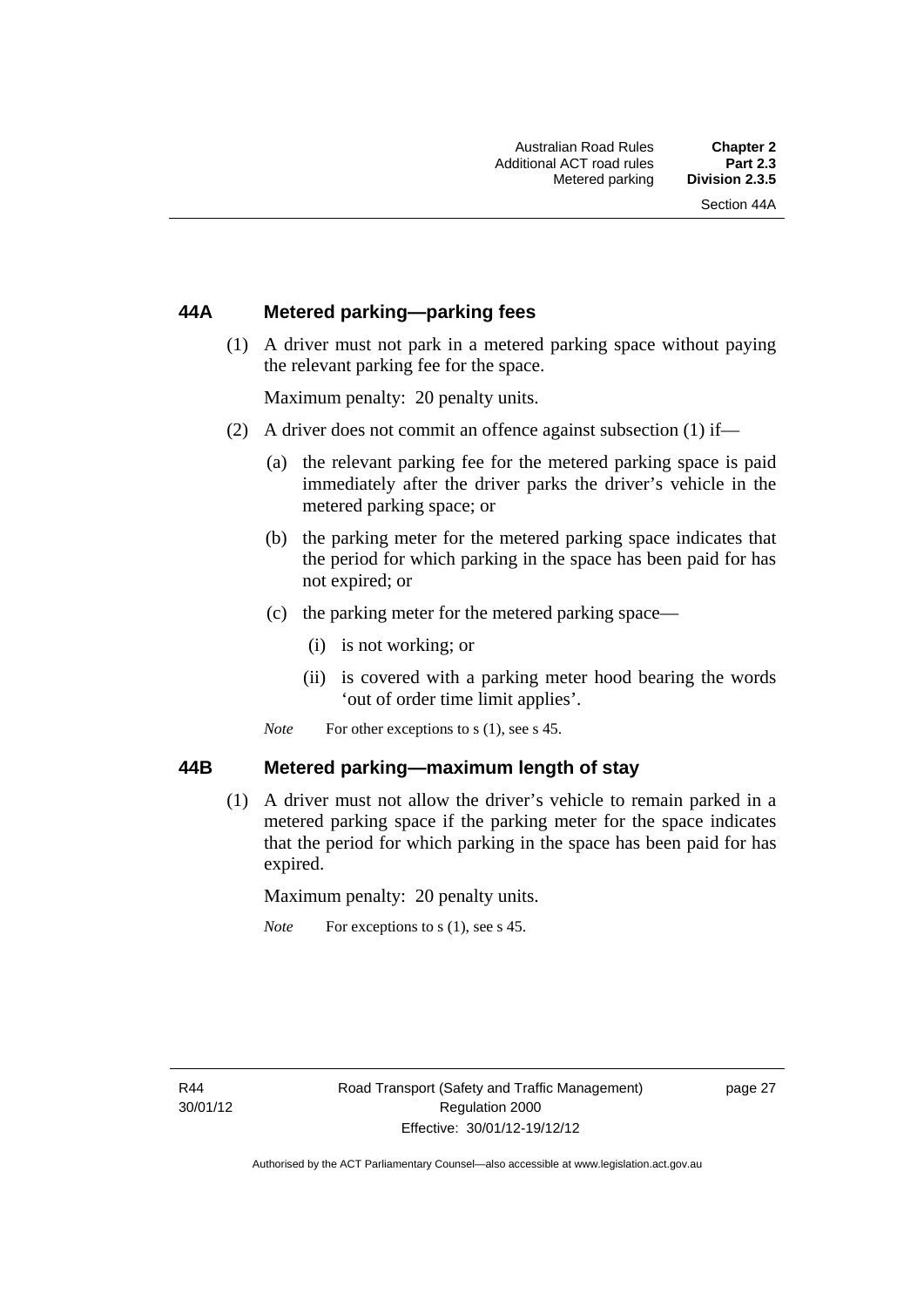(2) A driver must not allow the driver's vehicle to remain parked in a metered parking space for longer than the period (if any) indicated on the metered parking signs applying to the space as the maximum period for which a vehicle may be parked in the space.

Maximum penalty: 20 penalty units.

*Note* For exceptions to s (2), see s 45.

#### **45 Metered parking—exceptions to s 44A and s 44B**

Section 44A (Metered parking—parking fees) and section 44B (Metered parking—maximum length of stay) do not apply to—

- (a) a driver for any period the driver's vehicle is parked in a metered parking space outside the controlled parking hours for the space; or
- (b) a driver if—
	- (i) the driver's vehicle is parked in a metered parking space; and
	- (ii) the driver displays in or on the vehicle a current mobility parking scheme authority; and
	- (iii) the driver complies with the conditions (if any) of the authority; or
- (c) a driver if—
	- (i) the driver's vehicle is parked in a metered parking space designated by a *permit zone sign* for use by the holder of a stated kind of parking permit; and
	- (ii) the driver displays in or on the vehicle a current parking permit of that kind; and
	- (iii) the driver complies with the conditions (if any) of the permit.

R44 30/01/12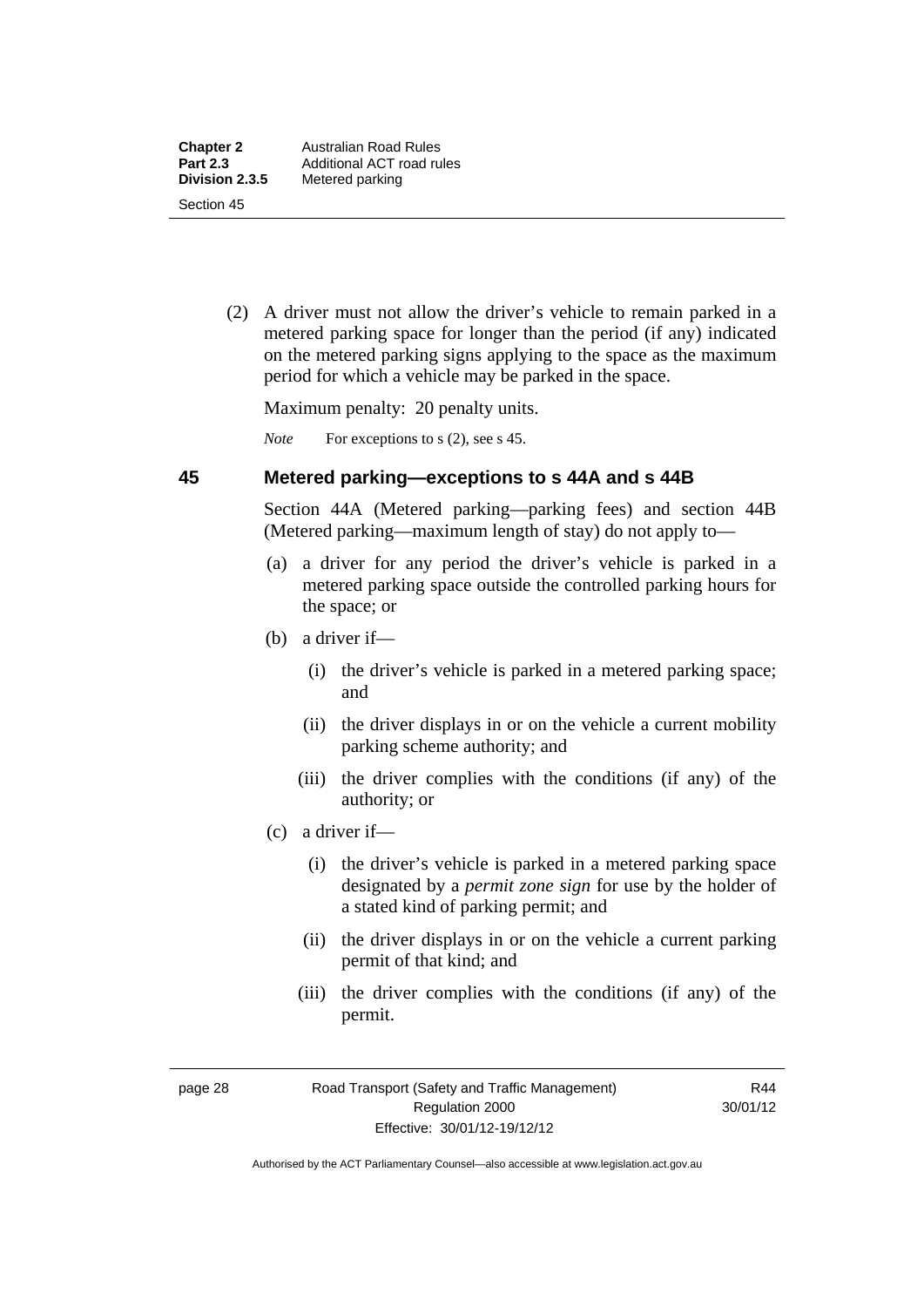## **46 Temporary closure of metered parking spaces**

- (1) If the road transport authority decides that the use of a metered parking space should be temporarily discontinued, the authority may close the space by—
	- (a) installing a sign, at or near the space, that displays words to the effect that the space is closed; or
	- (b) covering the parking meter applying to the space with a parking meter hood bearing the words 'no parking'.
- (2) A driver must not park in a metered parking space that has been closed under subsection (1).

Maximum penalty: 20 penalty units.

(3) In this section:

*sign* includes a board, device, plate, screen, words or anything else, whether or not installed with or on a traffic sign.

#### **47 Misuse of parking meters**

A person must not—

- (a) insert in a parking meter anything other than coins appropriate for the meter; or
- (b) attach anything (for example, advertising material) to a parking meter.

Maximum penalty: 20 penalty units.

*Note* An example is part of the regulation, is not exhaustive and may extend, but does not limit, the meaning of the provision in which it appears (see Legislation Act, s 126 and s 132).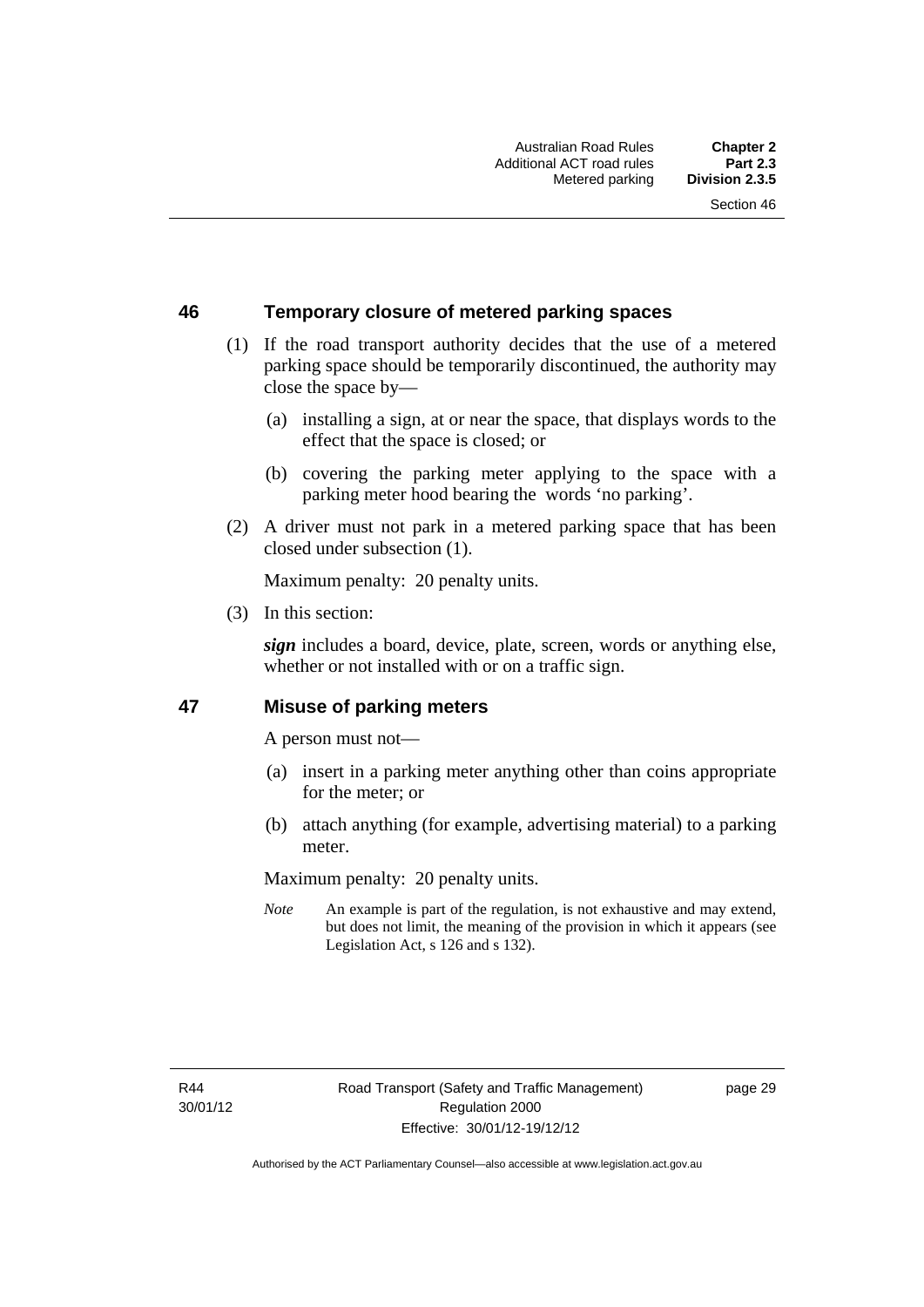### **48 Interfering with parking meters etc**

A person must not—

- (a) do anything that interferes with (or is likely to interfere with) the proper working of a parking meter; or
- (b) fraudulently operate a parking meter.

Maximum penalty: 20 penalty units.

# **Division 2.3.6 Ticket parking**

### **49 Ticket parking—parking in spaces**

- (1) A driver commits an offence if—
	- (a) the driver parks in a ticket parking area; and
	- (b) the driver's vehicle is not parked in a ticket parking space.

Maximum penalty: 20 penalty units.

- (2) However, the driver does not commit an offence against subsection (1) if the driver parks in a metered parking space within a ticket parking area and the driver complies with the provisions of division 2.3.5 (Metered parking) in relation to parking in the space.
- (3) A driver must not park the driver's vehicle in a ticket parking space if another vehicle is parked in the space.

Maximum penalty: 20 penalty units.

 (4) A driver who parks in a ticket parking space must position the driver's vehicle completely within the space.

Maximum penalty: 20 penalty units.

#### **49A Ticket parking—display of tickets**

(1) A driver may park the driver's vehicle in a ticket parking area only if—

page 30 Road Transport (Safety and Traffic Management) Regulation 2000 Effective: 30/01/12-19/12/12

R44 30/01/12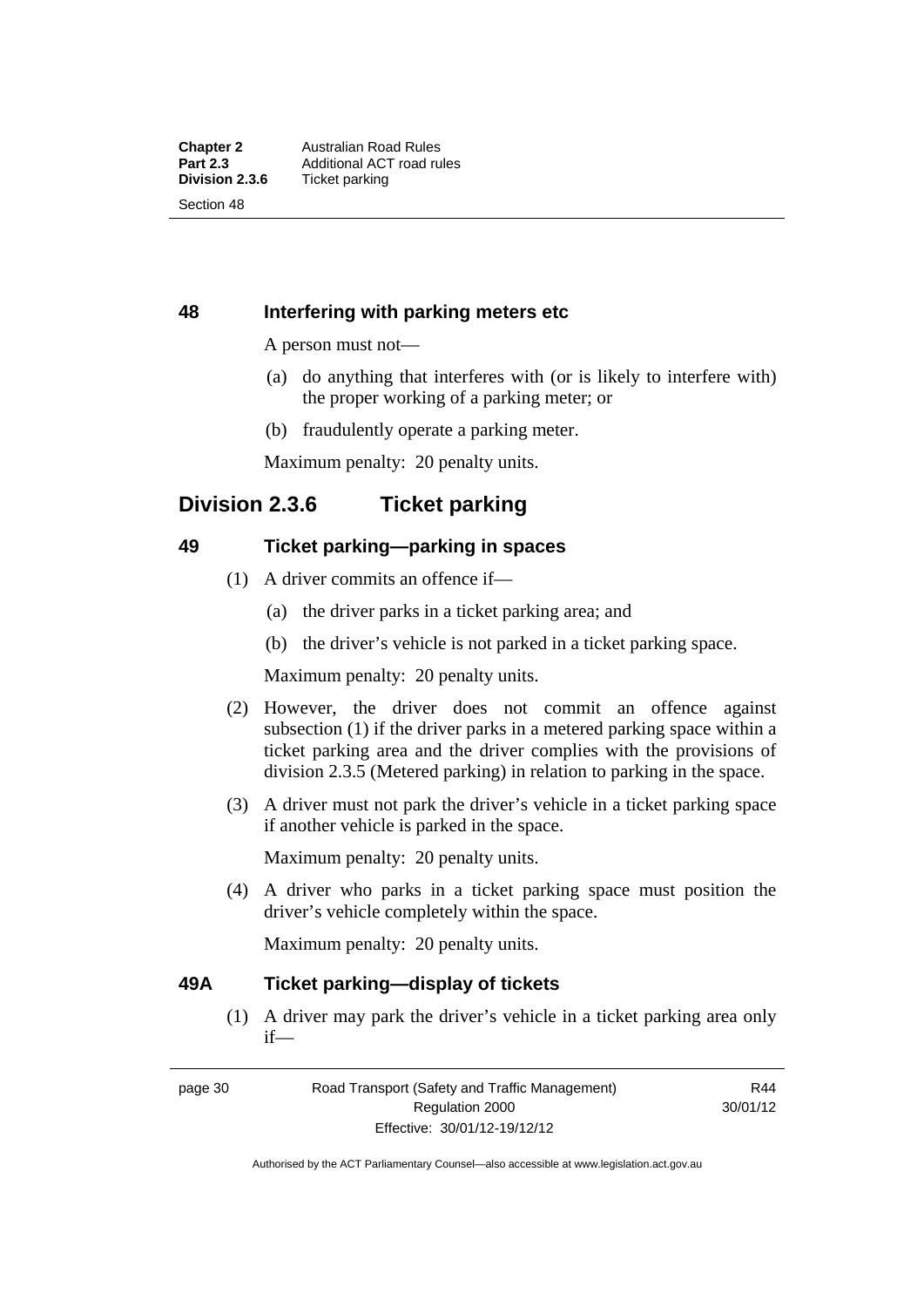- (a) for an RTA multi-stay ticket parking area—
	- (i) a current parking ticket for the area is correctly displayed in or on the vehicle; or
	- (ii) a current part-day parking ticket for another RTA multi-stay ticket parking area is correctly displayed in or on the vehicle; or
	- (iii) a current equivalent all-day parking ticket for another RTA multi-stay ticket parking area is correctly displayed in or on the vehicle; or
- (b) for any other ticket parking area—a current parking ticket for the area is correctly displayed in or on the vehicle.

Maximum penalty: 20 penalty units.

#### **Examples of ticket parking areas for par (b)**

- 1 a ticket parking area set up by the road transport authority in which parking up to a maximum of 4 hours is permitted by the ticket parking signs applying to the area
- 2 a ticket parking area set up by a parking authority
- *Note 1* Ticket parking areas may be set up by the road transport authority or a parking authority (see s 75A-s 76A).
- *Note 2* An example is part of the regulation, is not exhaustive and may extend, but does not limit, the meaning of the provision in which it appears (see Legislation Act, s 126 and s 132).
- (2) Subsection (1) (a) does not apply to a driver if, immediately after parking in the ticket parking area, the driver—
	- (a) obtains a parking ticket for the ticket parking area and the ticket is correctly displayed in or on the driver's vehicle; or
	- (b) correctly displays in or on the driver's vehicle a parking ticket mentioned in subsection  $(1)$   $(a)$   $(ii)$  or  $(iii)$ .
- (3) Subsection (1) (b) does not apply to a driver if, immediately after parking in the ticket parking area, the driver obtains a parking ticket

R44 30/01/12 page 31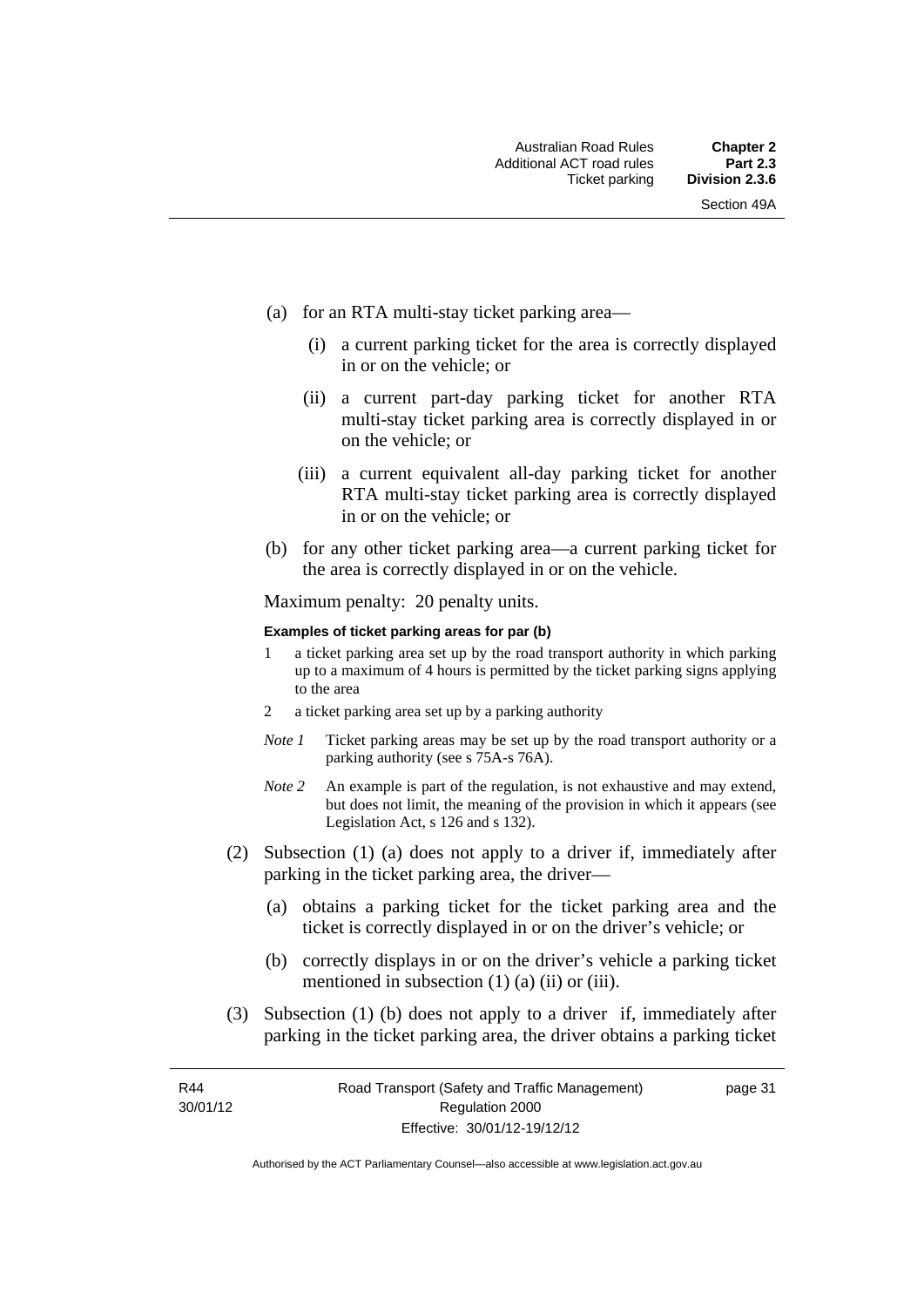for the ticket parking area and the ticket is correctly displayed in or on the driver's vehicle.

- (4) It is a defence to the prosecution of a driver for an offence against subsection (1) if the driver proves that—
	- (a) a parking ticket was displayed in accordance with the subsection; and
	- (b) the driver took reasonable steps to ensure that the ticket remained correctly displayed while the driver's vehicle was parked in the ticket parking area.
	- *Note* For other exceptions to s (1), see s 50.
- (5) In this section:

*all-day parking ticket*, for a ticket parking area, means a parking ticket for which the relevant parking fee for parking all-day in the area has been paid.

*correctly displayed*—a parking ticket is *correctly displayed* in or on a vehicle if the ticket is displayed—

- (a) in or on the front left-hand side of the vehicle or, if the ticket requires the driver to display the ticket in or on a part of the vehicle, in or on that part of the vehicle; and
- (b) in a way that its expiry date (and, for a parking ticket other than an all-day parking ticket, its expiry time) and the ticket parking area for which it is issued, are clearly visible from outside the vehicle.

*equivalent*, for a multi-stay ticket parking area, means another ticket parking area for which the relevant parking fee for an all-day parking ticket for the area is the same or higher.

*part-day parking ticket* means a parking ticket that is not an all-day parking ticket.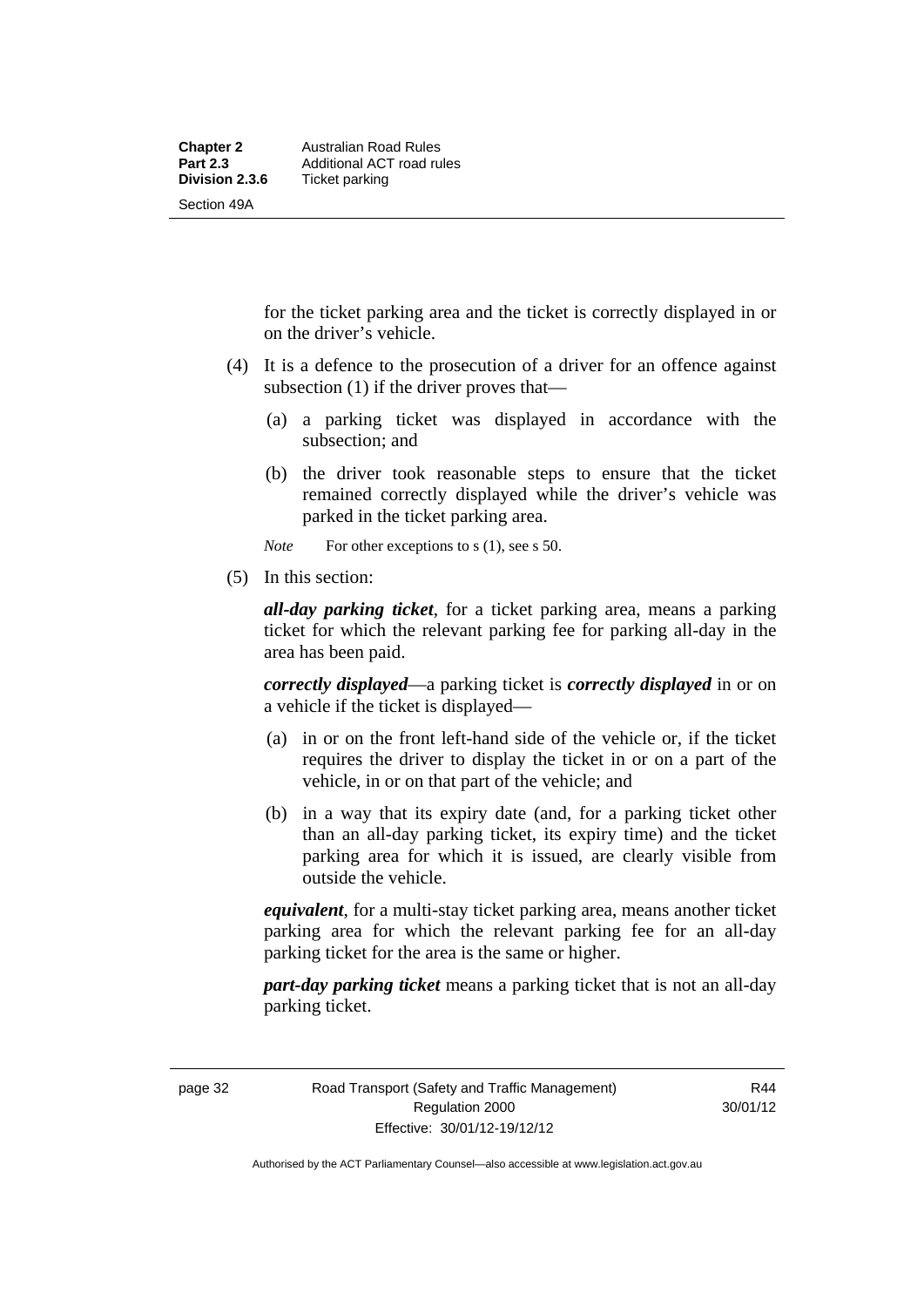*RTA multi-stay ticket parking area* means a ticket parking area set aside under section 76 (2) (a) (Ticket parking schemes—road transport authority) where all-day parking is permitted by the ticket parking signs applying to the area.

#### **49B Ticket parking—maximum length of stay**

(1) A driver must not allow the driver's vehicle to remain parked in a ticket parking area after the expiry of a parking ticket displayed in or on the vehicle.

Maximum penalty: 20 penalty units.

*Note 1* For when a parking ticket expires, see s 81.

*Note* 2 For exceptions to s (1), see s 50.

 (2) A driver must not allow the driver's vehicle to remain parked in a ticket parking area for longer than the period (if any) indicated on the ticket parking signs applying to the area as the maximum period for which a vehicle may be parked in the area.

Maximum penalty: 20 penalty units.

*Note* For exceptions to s (2), see s 50.

#### **50 Ticket parking—exceptions to s 49A and s 49B**

Section 49A (Ticket parking—display of tickets) and section 49B (Ticket parking—maximum length of stay) do not apply to—

- (a) a driver if the driver parks the driver's vehicle in a metered parking space within a ticket parking area and the driver complies with the provisions of division 2.3.5 (Metered parking) in relation to parking in the space; or
- (b) a driver for any period the driver's vehicle is parked in a ticket parking space outside the controlled parking hours for the space; or
- (c) a driver if—

page 33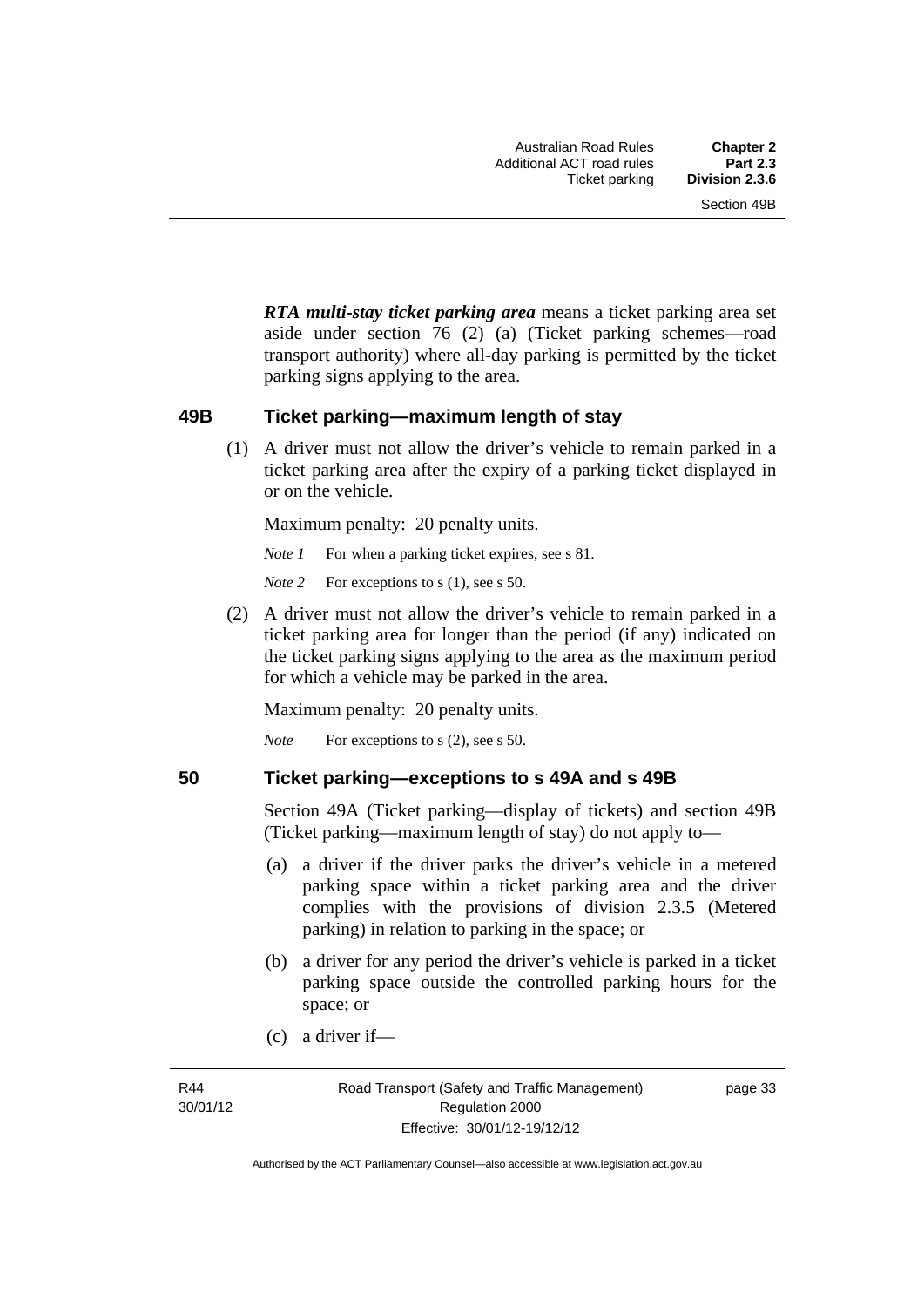- (i) the driver's vehicle is parked in a ticket parking space; and
- (ii) the driver displays in or on the vehicle a current mobility parking scheme authority; and
- (iii) the driver complies with the conditions (if any) of the authority; or
- (d) a driver if—
	- (i) the driver's vehicle is parked in a ticket parking space, or on a length of road in a ticket parking area, designated by a *permit zone sign* for use by the holder of a stated kind of parking permit; and
	- (ii) the driver displays in or on the vehicle a current parking permit of that kind; and
	- (iii) the driver complies with the conditions (if any) of the permit.

#### **51 Temporary closure of ticket parking spaces and areas**

- (1) If the road transport authority decides that the use of a ticket parking area, or ticket parking space, should be temporarily discontinued, the authority may close the area or space by—
	- (a) for the closure of a ticket parking area—installing a sign, at or near each traffic sign applying to the area, that displays words to the effect that the area is closed; or
	- (b) for the closure of a ticket parking space—installing a sign, at or near the space, that displays words to that effect.
- (2) If a parking authority decides that the use of a ticket parking area, or ticket parking space, within its area of operations should be temporarily discontinued, the authority may close the area or space  $by-$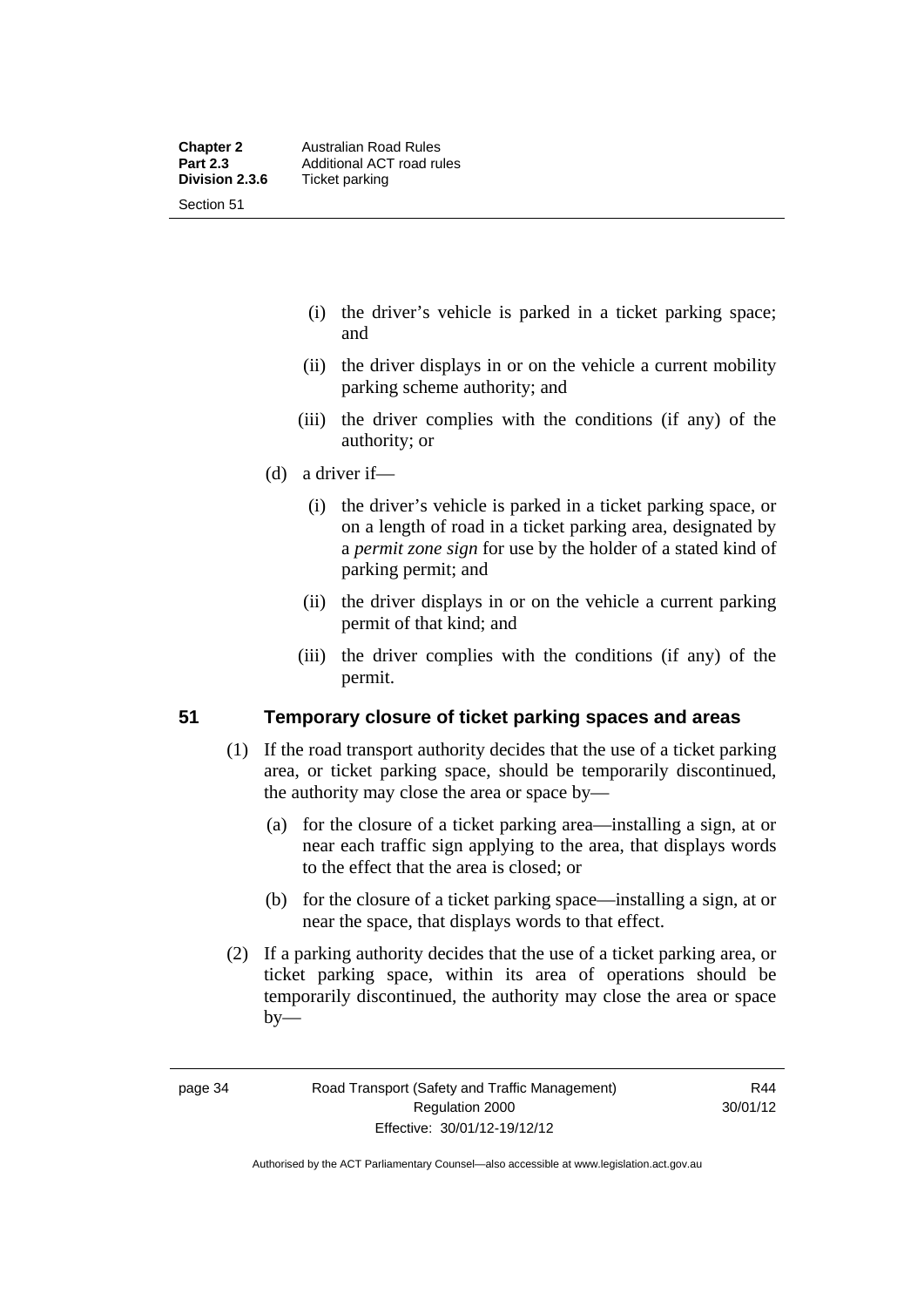- (a) for the closure of a ticket parking area—installing a sign, at or near each traffic sign applying to the area, that displays words to the effect that the area is closed; or
- (b) for the closure of a ticket parking space—installing a sign, at or near the space, that displays words to that effect.
- *Note* Section 75A provides for the road transport authority to declare parking authorities and s 76A provides for the operation of ticket parking schemes by parking authorities.
- (3) A driver must not park in a ticket parking area or ticket parking space that has been closed under subsection (1) or (2).

Maximum penalty: 20 penalty units.

(4) In this section:

*sign* includes a board, device, plate, screen, words or anything else, whether or not installed with or on a traffic sign.

#### **52 Use of false or damaged parking tickets etc**

- (1) This section applies in relation to a vehicle that is parked in a ticket parking space within a ticket parking area.
- (2) A person must not display in or on the vehicle—
	- (a) anything resembling a parking ticket that falsely suggests that the relevant parking fee for parking in the space has been paid; or
	- (b) a parking ticket that has been changed, damaged or defaced.

Maximum penalty: 20 penalty units.

 (3) Subsection (2) does not apply if the parking ticket was not changed, damaged or defaced in a material particular.

page 35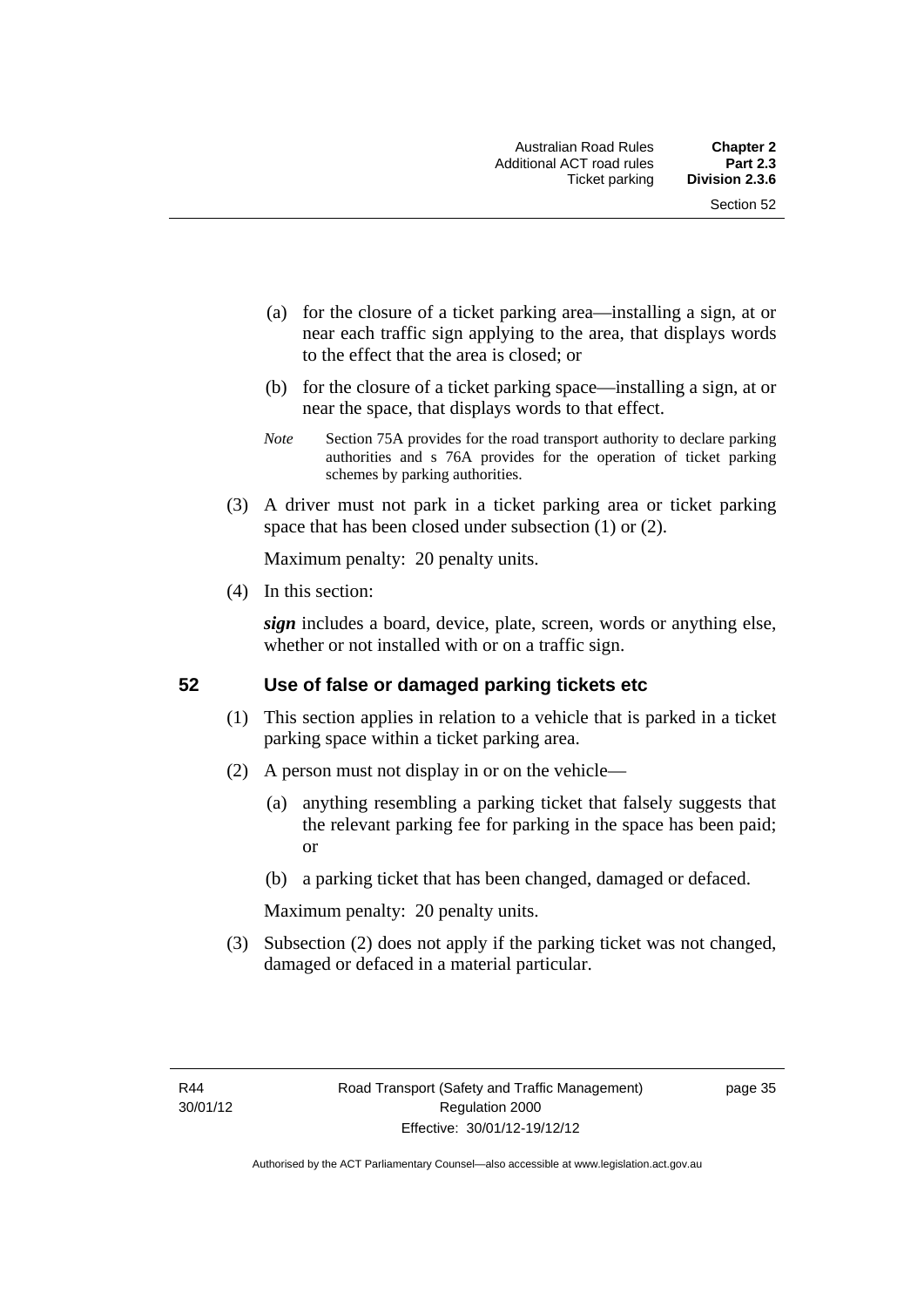#### **53 Misuse of parking ticket machines**

A person must not—

- (a) insert in a parking ticket machine anything other than coins, or another means of payment, appropriate for the machine; or
- (b) attach anything (for example, advertising material) to a parking ticket machine.

Maximum penalty: 20 penalty units.

*Note* An example is part of the regulation, is not exhaustive and may extend, but does not limit, the meaning of the provision in which it appears (see Legislation Act, s 126 and s 132).

#### **54 Interfering with parking ticket machines etc**

A person must not—

- (a) do anything that interferes with (or is likely to interfere with) the proper working of a parking ticket machine; or
- (b) fraudulently operate a parking ticket machine.

Maximum penalty: 20 penalty units.

#### **55 Interfering with parking tickets**

A person commits an offence if—

- (a) the person removes, changes, damages, defaces or otherwise interferes with a parking ticket that is in or on a vehicle; and
- (b) the vehicle is parked in a ticket parking area; and
- (c) the person is not—
	- (i) the driver of the vehicle; or
	- (ii) the responsible person for the vehicle.

Maximum penalty: 20 penalty units.

page 36 Road Transport (Safety and Traffic Management) Regulation 2000 Effective: 30/01/12-19/12/12

R44 30/01/12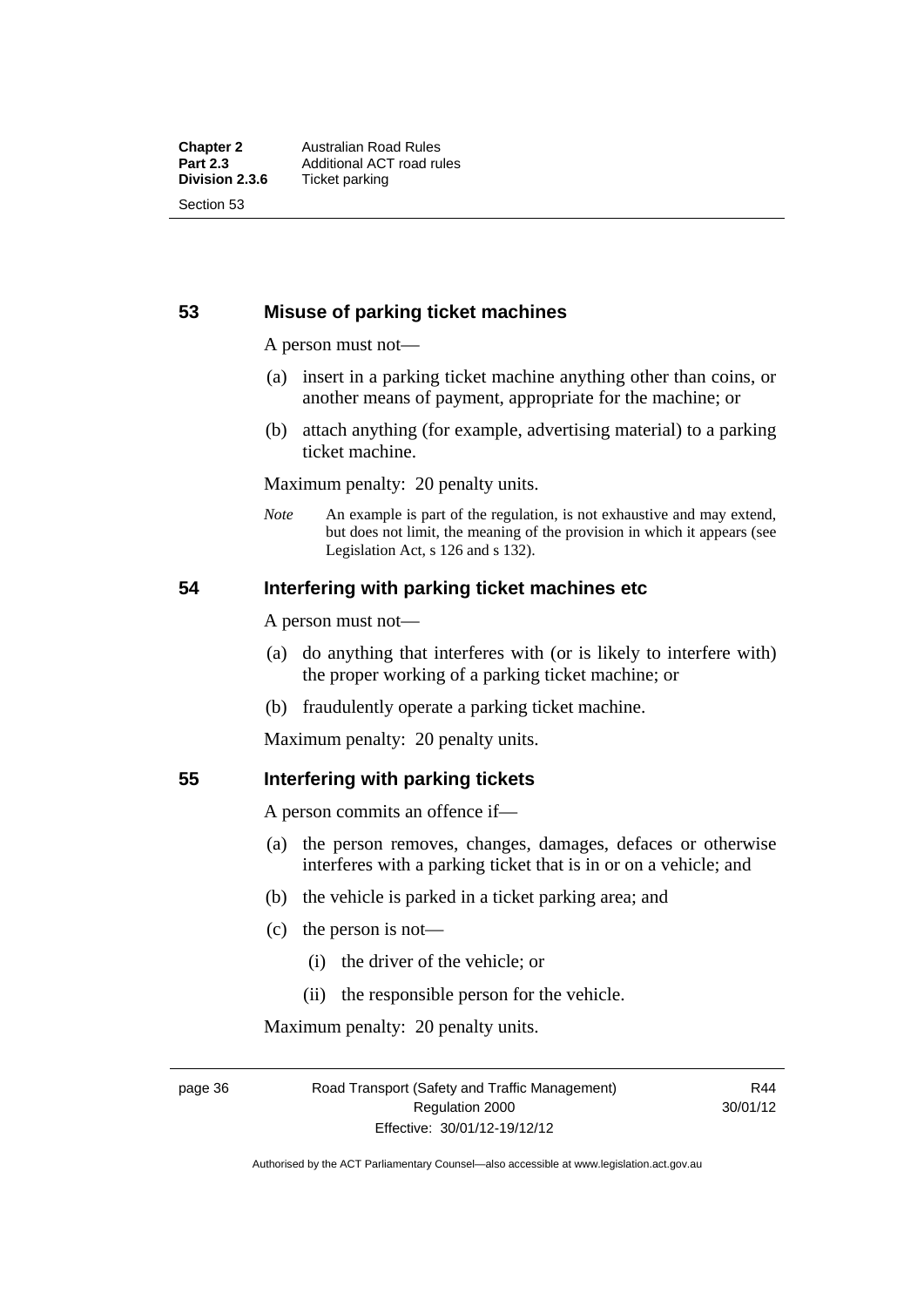# **Division 2.3.7 Other ACT road rules about stopping and parking**

*Note* The Australian Road Rules contains rules about the stopping and parking of vehicles, including the following:

- r 189 (which is about double parking)
- r 203 (which is about stopping in a parking area for people with disabilities)
- r 205 (which is about parking for longer than indicated)
- r 207 (which is about parking where fees are payable)
- r 208 (which is about parallel parking on a road, except in a median strip parking area)
- r 209 (which is about parallel parking in a median strip parking area)
- r 210 (which is about angle parking)
- r 211 (which is about parking in parking bays).

### **56 Unauthorised use of parking permits and mobility parking scheme authorities**

 (1) A driver must not display a parking permit in or on the driver's vehicle if the driver is not entitled to do so under the conditions of the permit.

Maximum penalty: 20 penalty units.

 (2) A driver must not display a mobility parking scheme authority in or on the driver's vehicle if the driver is not entitled to do so under the conditions of the authority.

Maximum penalty: 20 penalty units.

## **56A Interfering with parking permits and mobility parking scheme authorities**

A person commits an offence if—

R44 30/01/12 page 37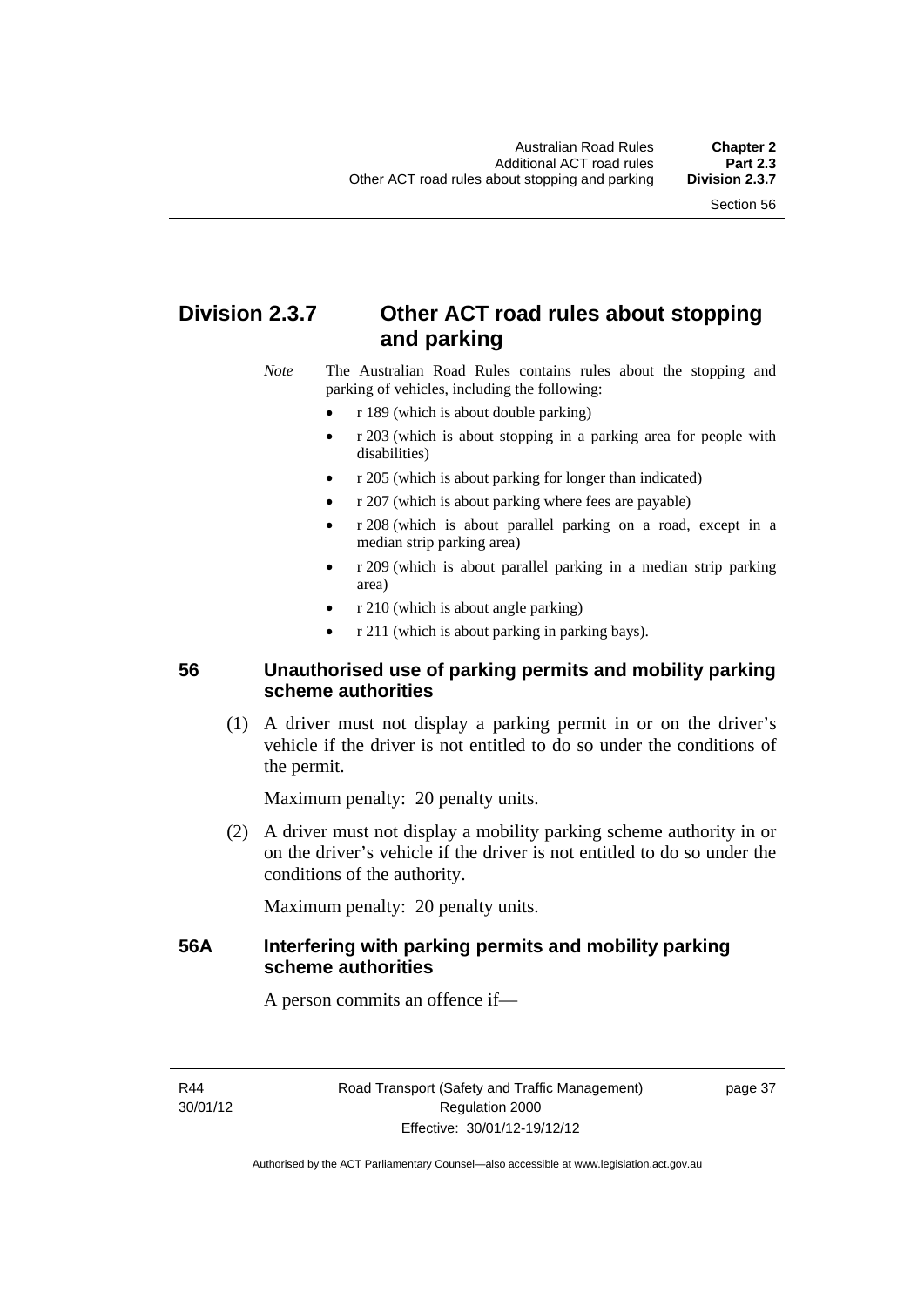- (a) the person removes, changes, damages, defaces or otherwise interferes with a parking permit or mobility parking scheme authority that is in or on a vehicle; and
- (b) the person is not—
	- (i) the driver of the vehicle; or
	- (ii) the responsible person for the vehicle; or
	- (iii) the person to whom the permit or authority was issued.

Maximum penalty: 20 penalty units.

#### **57A Stopping public buses in bus zones and at bus stops**

- (1) The driver of a public bus must not stop in a bus zone unless the driver—
	- (a) is dropping off, or picking up, passengers; or
	- (b) is stopping for a regular route service.

Maximum penalty: 20 penalty units.

- (2) Subsection (1) does not apply to the driver of a public bus that is not permitted to stop in the bus zone by information on or with the *bus zone sign* applying to the bus zone.
	- *Note* The driver would contravene the Australian Road Rules, r 183.
- (3) The driver of a public bus must not stop at a bus stop, or on the road, within 20m before a sign on the road that indicates the bus stop, and 10m after the sign, unless the driver—
	- (a) stops at a place on a length of road, or in an area, to which a parking control sign applies and the driver is permitted to stop at that place under the Australian Road Rules; or
	- (b) is dropping off, or picking up, passengers; or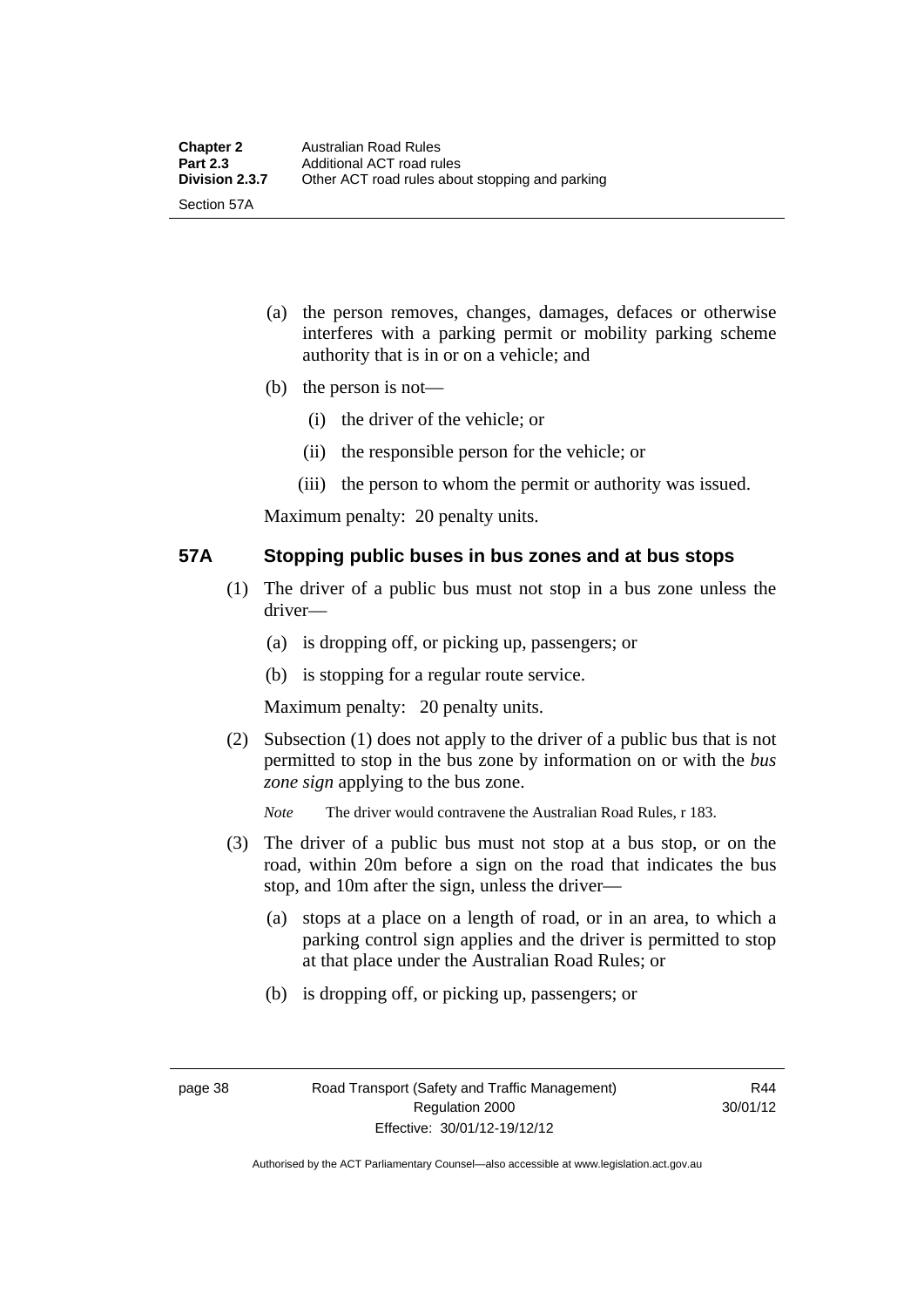(c) is stopping for a regular route service.

Maximum penalty: 20 penalty units.

(4) In this section:

*bus stop*—see the Australian Road Rules, rule 195.

*bus zone*—see the Australian Road Rules, rule 183.

*bus zone sign*—see the Australian Road Rules, schedule 2, schedule 3, rule 314, rule 315 and rule 316.

*regular route service*—see the *Road Transport (Public Passenger Services) Act 2001*, section 12 (What is a regular route service?).

#### **58 Stopping in an emergency etc or to comply with another law**

(1) In this section:

*stopping or parking provision of this chapter* means a provision of the following divisions:

- (a) division 2.3.5 (Metered parking);
- (b) division 2.3.6 (Ticket parking);
- (c) division 2.3.7 (Other ACT road rules about stopping and parking).
- (2) A stopping or parking provision of this chapter does not apply to a driver if—
	- (a) the driver stops at a particular place, or in a particular way, to avoid a collision, and the driver stops for no longer than is necessary to avoid the collision; or
	- (b) the driver stops at a particular place, or in a particular way, because the driver's vehicle is disabled, and the driver stops for no longer than is necessary for the vehicle to be moved safely to a place where the driver is permitted to park the vehicle

page 39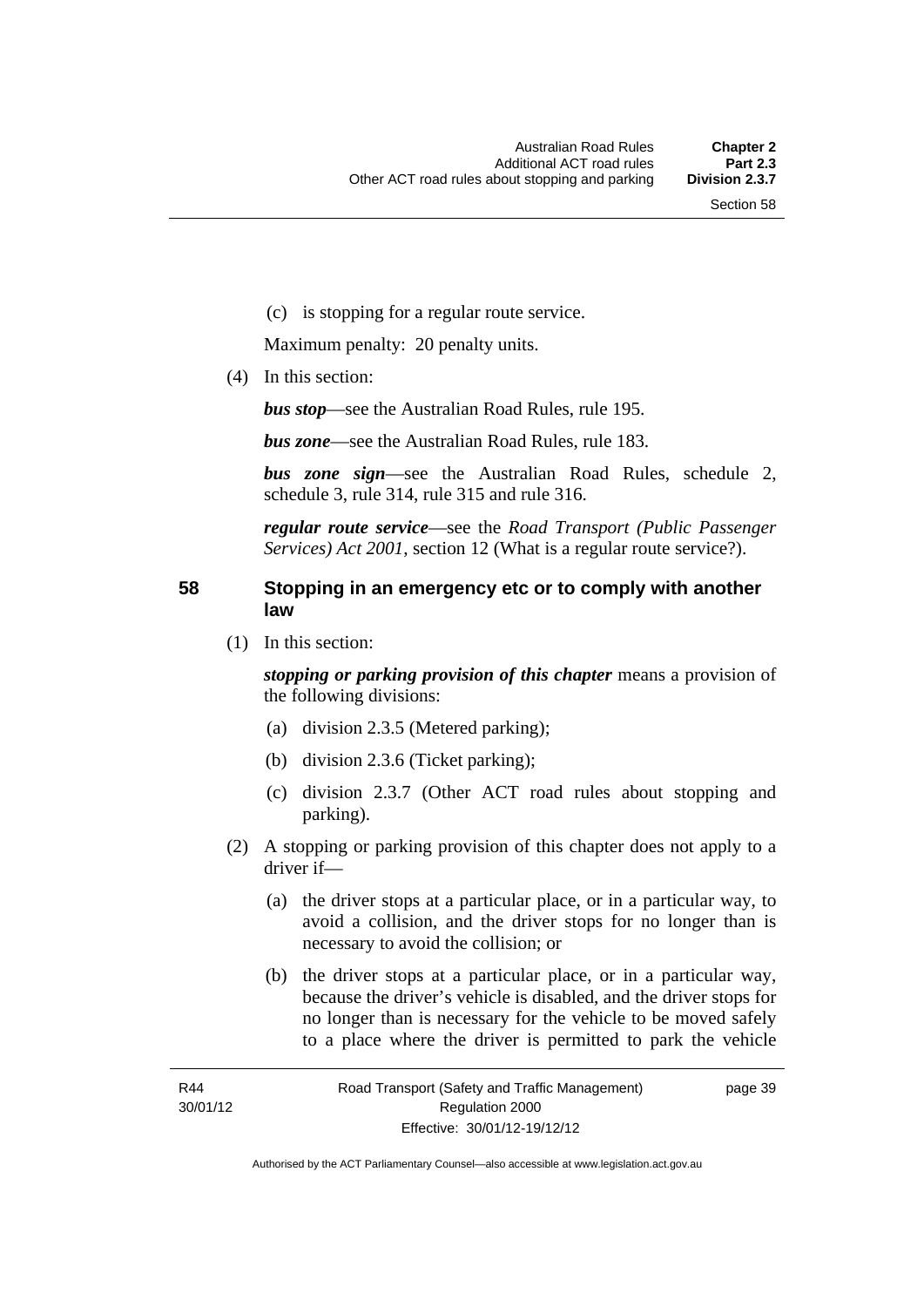| <b>Chapter 2</b> | Australian Road Rules     |
|------------------|---------------------------|
| <b>Part 2.3</b>  | Additional ACT road rules |
| Division 2.3.8   | Other ACT road rules      |
| Section 60       |                           |

under the Australian Road Rules and a stopping or parking provision of this chapter; or

- (c) the driver stops at a particular place, or in a particular way, to deal with a medical or other emergency, and the driver stops for no longer than is necessary in the circumstances; or
- (d) the driver stops at a particular place, or in a particular way, because the condition of the driver, a passenger, or the driver's vehicle makes it necessary for the driver to stop in the interests of safety, and the driver stops for no longer than is necessary in the circumstances; or
- (e) the driver stops at a particular place, or in a particular way, to comply with a provision of the Australian Road Rules or a provision of another law, and the driver stops for no longer than is necessary to comply with the provision.

# **Division 2.3.8 Other ACT road rules**

#### **60 Interrupting funeral processions etc**

A driver must not interfere with, or interrupt, the free passage of—

- (a) a funeral procession or any other lawful procession; or
- (b) any vehicle or person forming part of a procession mentioned in paragraph (a).

Maximum penalty: 20 penalty units.

# **61 Driving on roads closed to traffic**

A person must not drive a vehicle on a road that is closed to traffic under the Act, section 30.

Maximum penalty: 20 penalty units.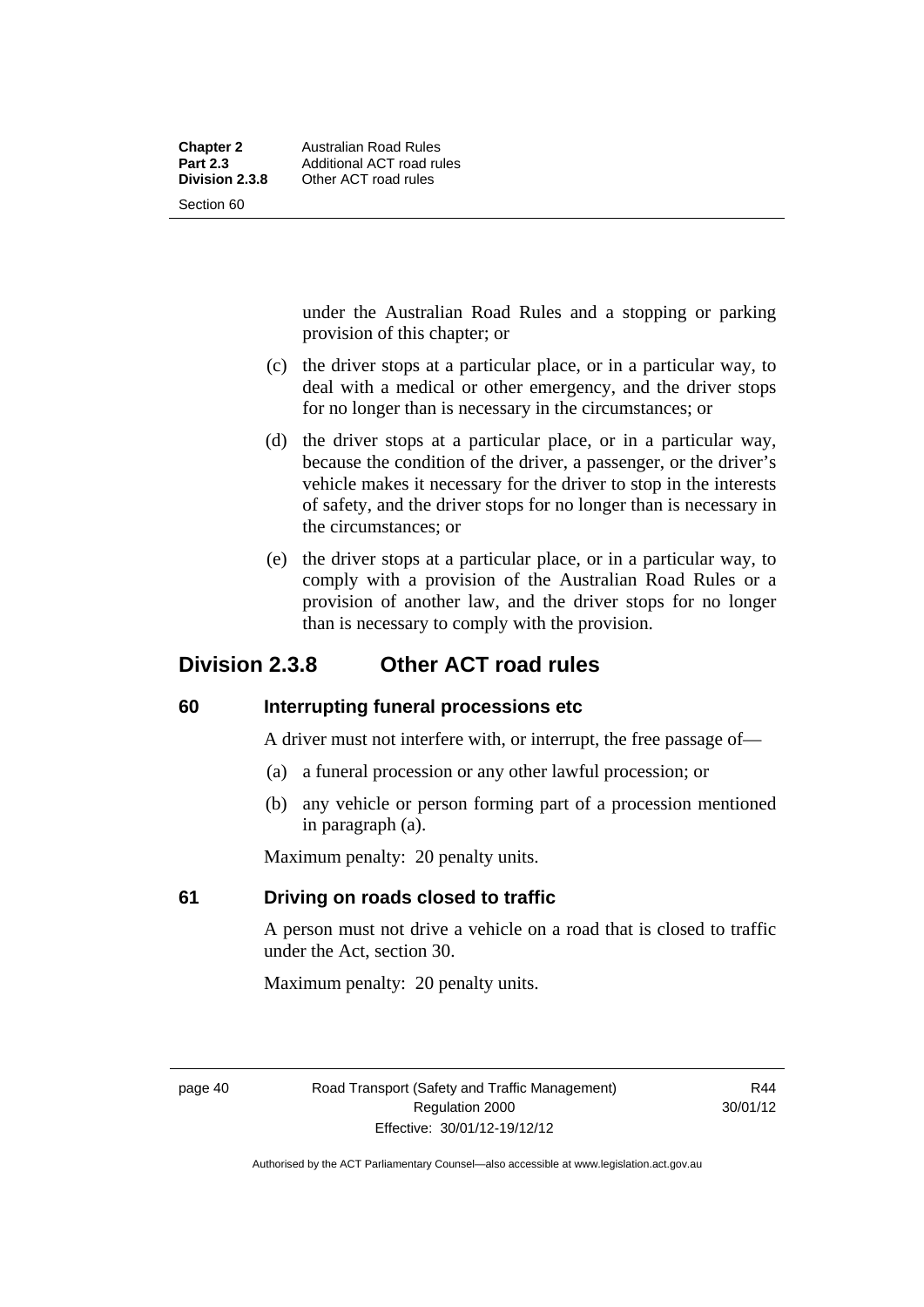## **62 Use of wheeled recreational devices and wheeled toys on roads**

 (1) A person must not travel in or on a wheeled recreational device or wheeled toy on a road while it is attached to another vehicle.

Maximum penalty: 20 penalty units.

 (2) A person travelling in or on a wheeled recreational device or wheeled toy on a road must not permit it to be drawn by another vehicle.

Maximum penalty: 20 penalty units.

 (3) A person must not travel in or on a wheeled recreational device or wheeled toy on a road if anyone travelling in or on it is completely or partly assisted in propelling it by means other than human power or gravity.

Maximum penalty: 20 penalty units.

R44 30/01/12 page 41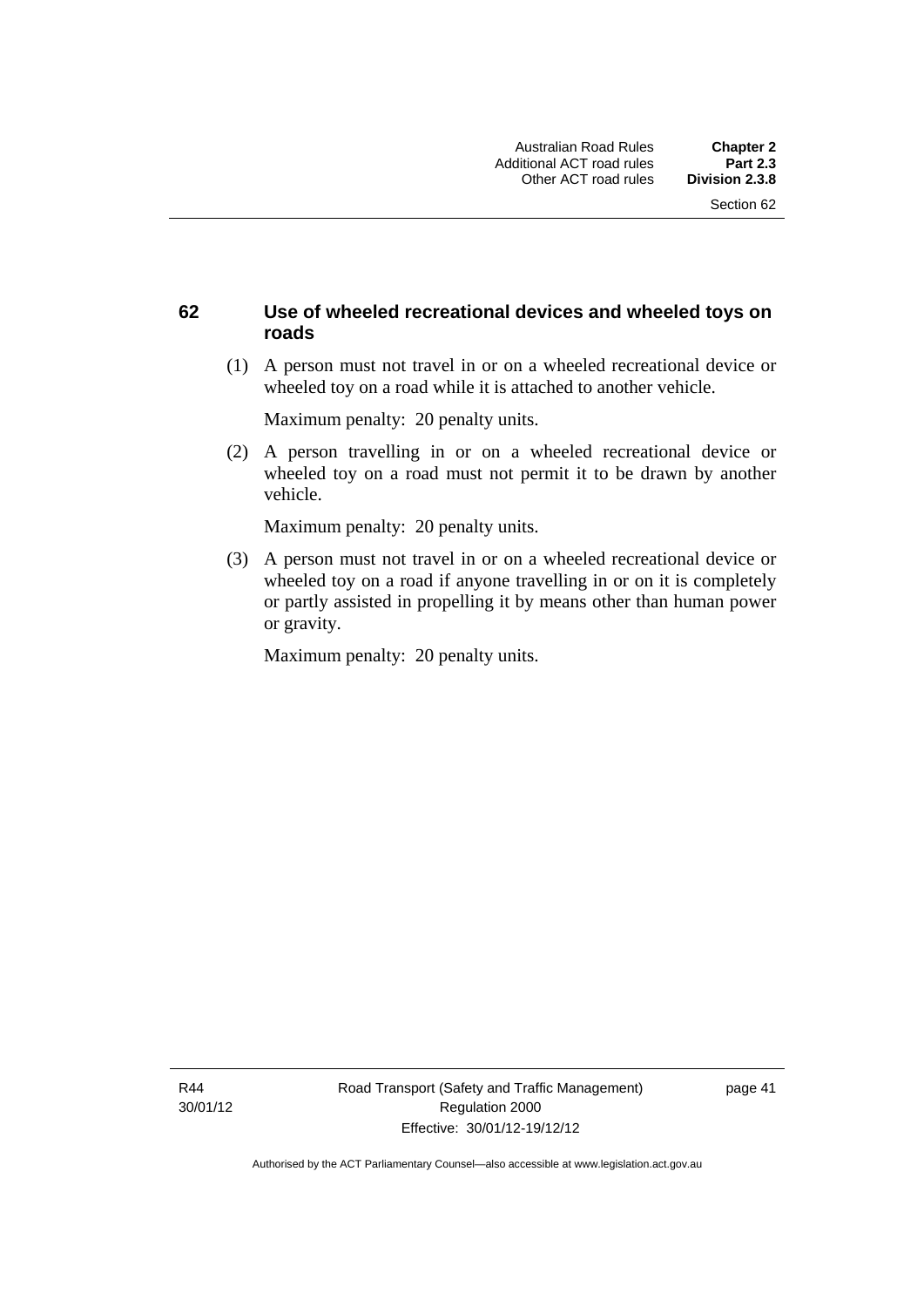**Chapter 2 Australian Road Rules**<br>**Part 2.4 Other provisions Other provisions** 

Section 63

# **Part 2.4 Other provisions**

#### **63 Devices that are prescribed traffic control devices—Act, dict, def** *prescribed traffic control device*

The following things are prescribed traffic control devices:

- (a) any traffic control device that has effect for the Australian Road Rules under the Australian Road Rules, rule 315;
- (b) any traffic-related item that has effect for the Australian Road Rules under the Australian Road Rules, rule 319;
- (c) any pay parking device, pay parking sign and parking meter hood;
- (d) any device, plate, screen, words or anything else on or with anything mentioned in paragraph (a), (b) or (c).

#### **64 Preventing prescribed traffic control devices being clearly visible**

 (1) A person must not (except with the approval of the road transport authority) place anything in a position that prevents, or is likely to prevent, a prescribed traffic control device from being clearly visible to the road users to whom it is intended to apply.

Maximum penalty: 20 penalty units.

- *Note* The Act, s 19 (1) also makes it an offence for a person to install or display (or interfere, change or remove) a prescribed traffic control device without appropriate authority.
- (2) The road transport authority, a police officer or an authorised person—
	- (a) may, orally or in writing, direct a person who has contravened subsection (1) by placing something to remove the thing within a stated reasonable time; or

page 42 Road Transport (Safety and Traffic Management) Regulation 2000 Effective: 30/01/12-19/12/12

R44 30/01/12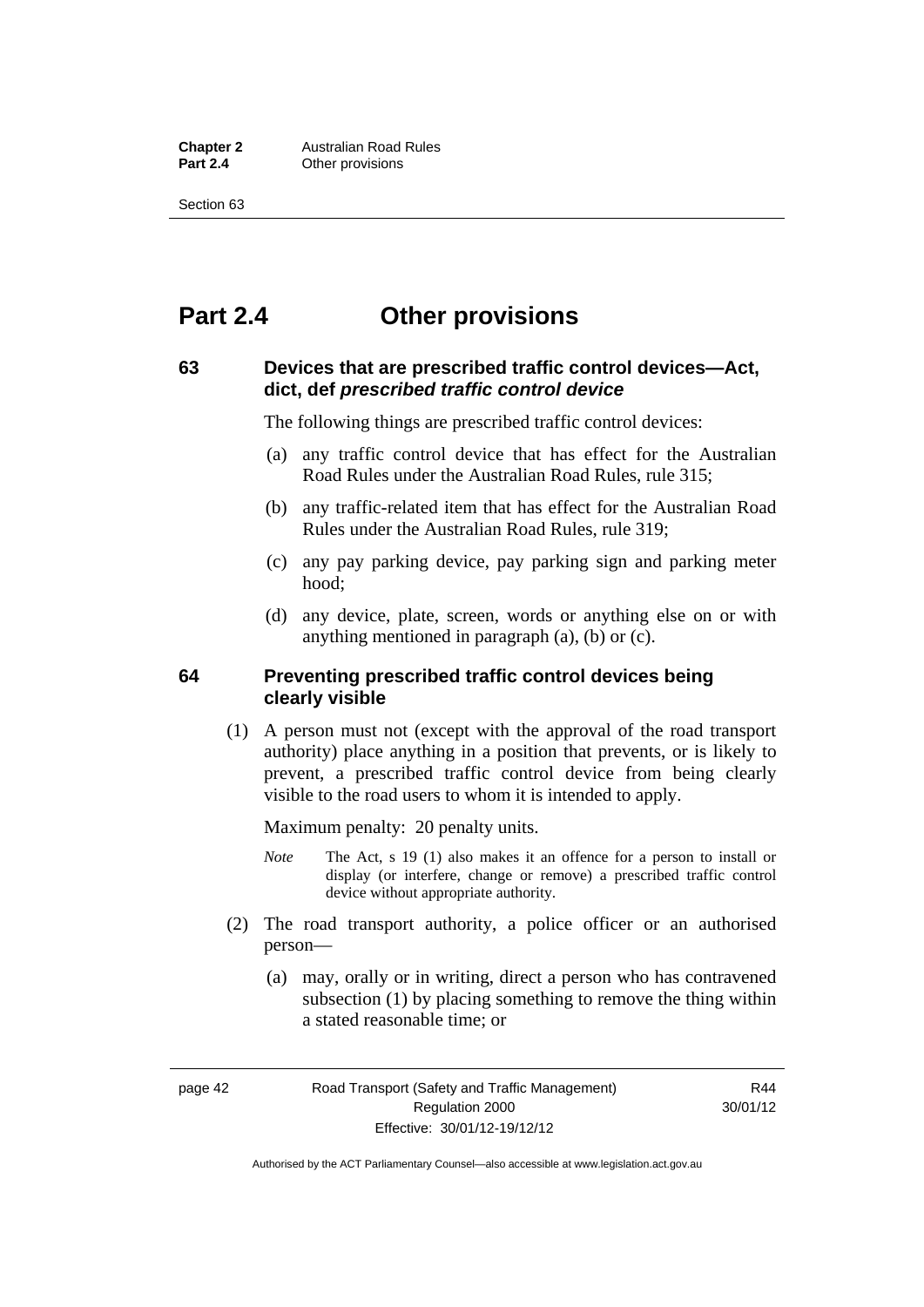- (b) may remove the thing.
- (3) If a person is given a direction under subsection (2) (a), the person must comply with the direction.

Maximum penalty: 20 penalty units.

#### **65 Use of** *do not overtake turning vehicle sign*

A person must not drive a motor vehicle or combination displaying a *do not overtake turning vehicle sign* unless the motor vehicle or combination, together with any load or projection, is at least 7.5m long.

Maximum penalty: 20 penalty units.

#### **66 Approvals etc by road transport authority**

- (1) For the Australian Road Rules and this regulation, the road transport authority may—
	- (a) approve a protective helmet for bicycle riders as an approved bicycle helmet; or
	- (b) approve a booster seat as an approved booster seat; or
	- (c) approve a child restraint as an approved child restraint; or
	- (d) approve a child safety harness as an approved child safety harness; or
	- (e) approve a protective helmet for motorbike riders as an approved motorbike helmet; or
	- (f) approve a canopy, cage or other device fitted to a vehicle; or
	- (g) declare a person to be an emergency worker.
- (2) An approval or declaration is a disallowable instrument.
	- *Note* A disallowable instrument must be notified, and presented to the Legislative Assembly, under the Legislation Act.

R44 30/01/12 page 43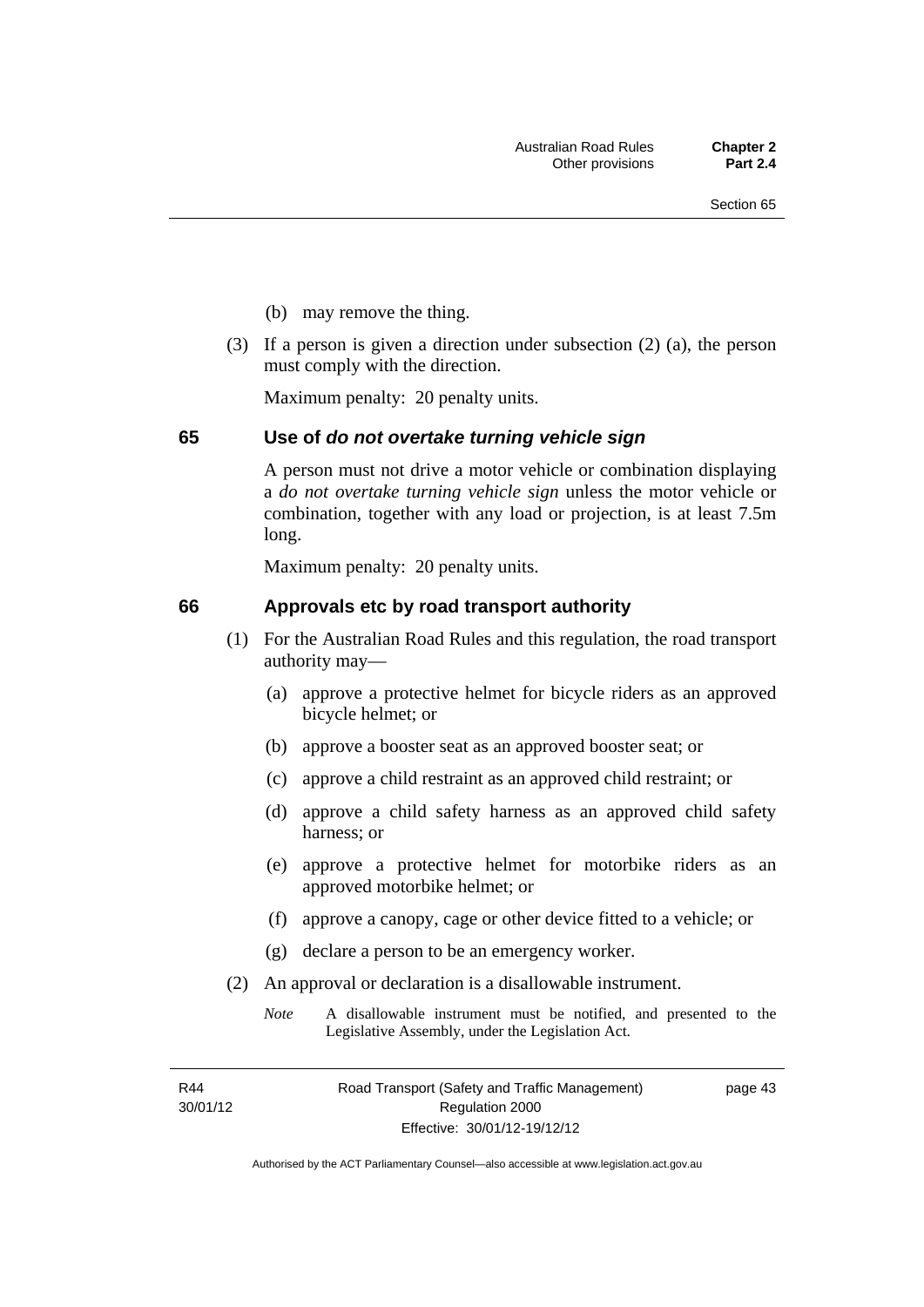Section 67

## **67 Exemption from requirement about riding on motorbikes**

The road transport authority may, for the purpose of allowing a sporting or similar event to be filmed, exempt a person from the Australian Road Rules, rule 271 (2) to the extent that it requires the person to face forward while being carried as a passenger on a motorbike.

## **68 Defence of complying with direction of police officer or authorised person**

- (1) It is a defence to a prosecution of a person for an offence against a provision of this chapter if, at the time of the offence, the person was obeying a direction given to the person under the Australian Road Rules, rule 304 (1).
- (2) To remove any doubt, it is declared that a person must obey a direction given to the person under the Australian Road Rules, rule 304 (1), whether or not the person may contravene a provision of this chapter by obeying the direction.

#### **69 Exemption for driver of police vehicles**

- (1) A provision of this chapter does not apply to the driver of a police vehicle if—
	- (a) in the circumstances—
		- (i) the driver is taking reasonable care; and
		- (ii) it is reasonable that the provision should not apply; and
	- (b) if the vehicle is a motor vehicle that is moving—the vehicle is displaying a blue or red flashing light or sounding an alarm.
- (2) Subsection (1) (b) does not apply to the driver if, in the circumstances, it is reasonable—
	- (a) not to display the light or sound the alarm; or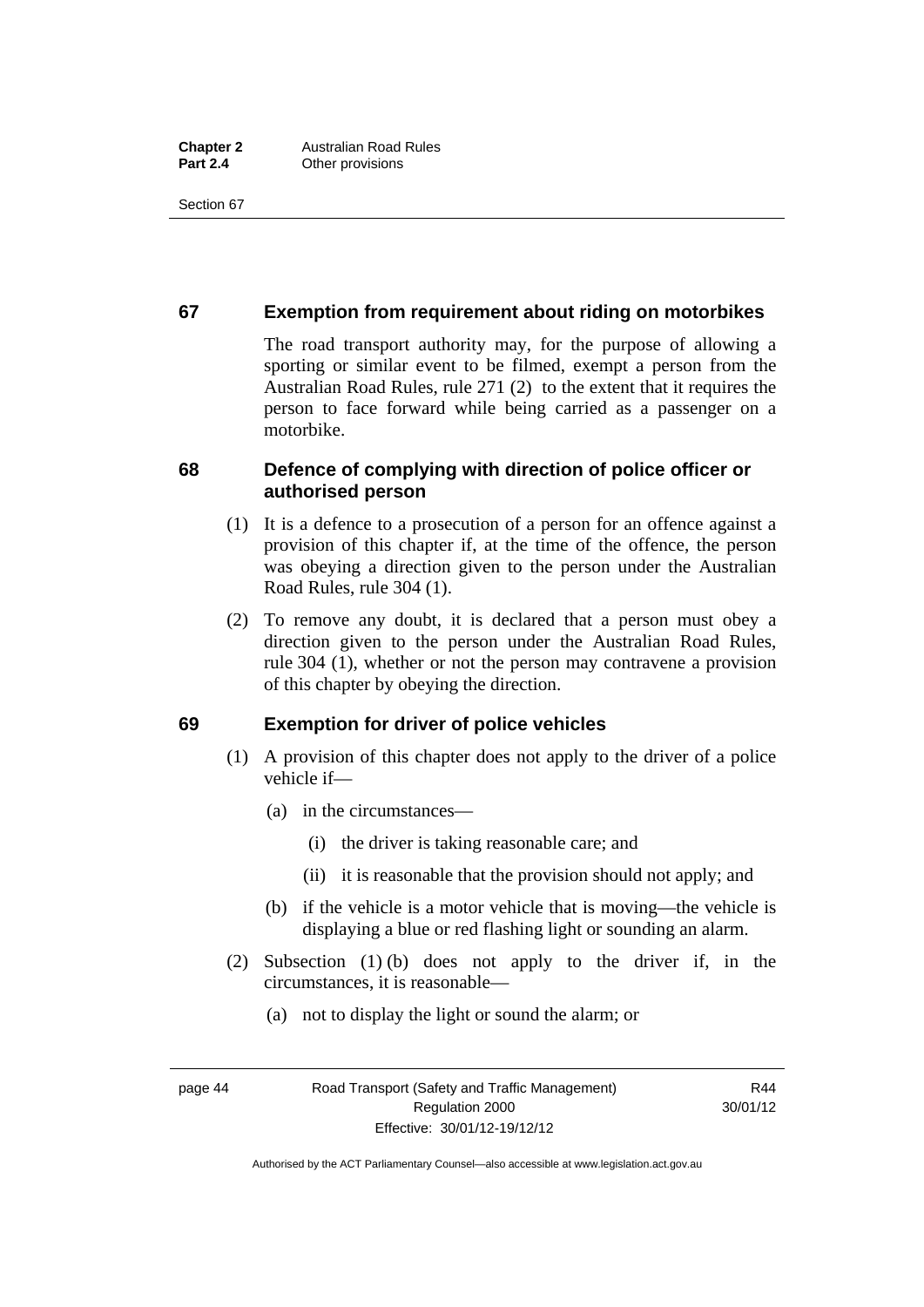(b) for the vehicle not to be fitted or equipped with a blue or red flashing light or an alarm.

#### **70 Exemption for driver of emergency vehicles**

A provision of this chapter does not apply to the driver of an emergency vehicle if—

- (a) in the circumstances—
	- (i) the driver is taking reasonable care; and
	- (ii) it is reasonable that the provision should not apply; and
- (b) if the vehicle is a motor vehicle that is moving—the vehicle is displaying a blue or red flashing light or sounding an alarm.

### **71 Stopping and parking exemption for police and emergency vehicles and authorised people**

(1) In this section:

*stopping or parking provision of this chapter*—see section 58 (1).

- (2) A stopping or parking provision of this chapter does not apply to the driver of a police vehicle or emergency vehicle if, in the circumstances—
	- (a) the driver is taking reasonable care; and
	- (b) it is reasonable that the provision should not apply.
- (3) A stopping or parking provision of this chapter does not apply to an authorised person who is driving a vehicle in the course of the person's duty as an authorised person if, in the circumstances—
	- (a) the person is taking reasonable care; and
	- (b) it is reasonable that the provision should not apply.

page 45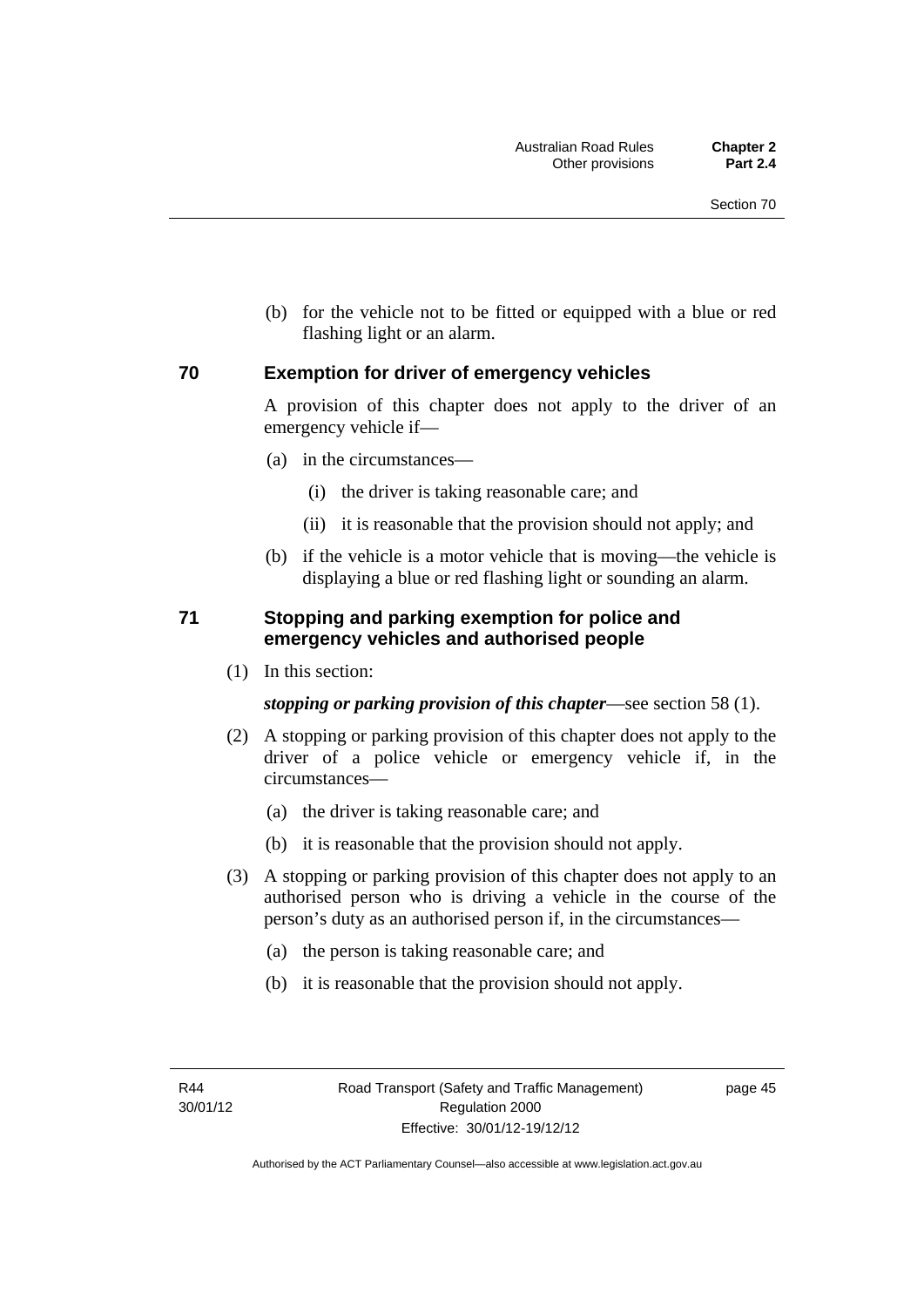**Chapter 3** Parking<br>**Part 3.1** Parking **Part 3.1** Parking schemes<br>**Division 3.1.1** Metered parking s **Division 3.1.1** Metered parking schemes

Section 72

# **Chapter 3 Parking**

# **Part 3.1 Parking schemes**

# **Division 3.1.1 Metered parking schemes**

### **72 Metered parking schemes**

- (1) The road transport authority may establish and operate metered parking schemes for any length of road or area.
- (2) For a metered parking scheme, the road transport authority—
	- (a) may set aside metered parking spaces; and
	- (b) may install parking meters for the payment of fees for metered parking spaces.

# **73 Metered parking areas**

- (1) The road transport authority may set aside a length of road or area as a metered parking area.
- (2) A metered parking area must be designated by metered parking signs.

# **74 Parking meters**

- (1) A parking meter must be installed at the space to which it applies or, if a parking meter applies to 2 or more spaces, close to the spaces.
- (2) The parking meter applying to a metered parking space must show or be capable of showing the fees fixed for the space under this division.
- (3) A parking meter must clearly show, or be capable of clearly showing, whether the relevant parking fee for the parking of a

R44 30/01/12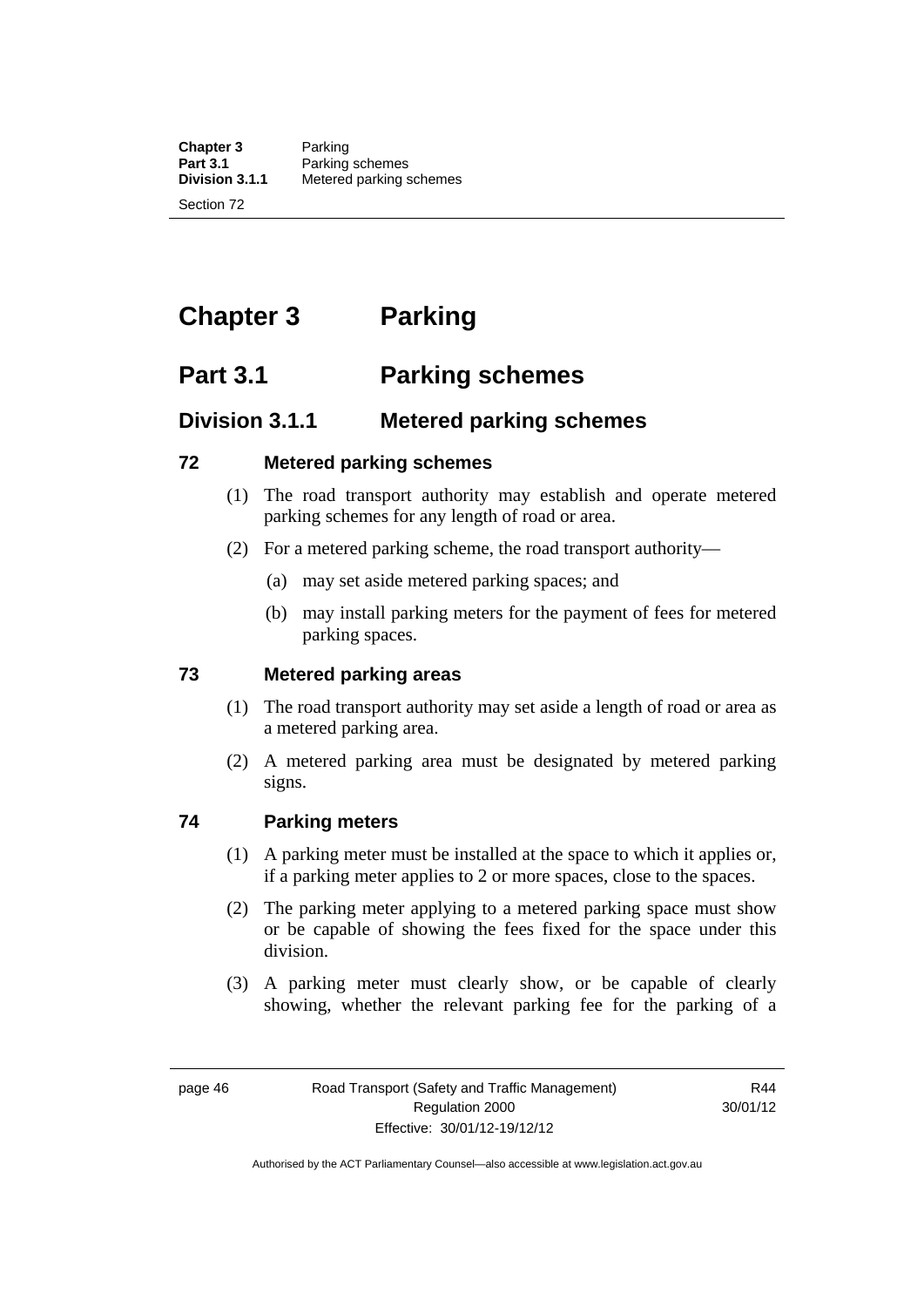vehicle in the metered parking space or spaces to which it applies has been paid.

 (4) A multi-space parking meter must also identify each metered parking space by its number.

#### **75 Metered parking spaces**

- (1) A metered parking space must be designated by a road marking.
- (2) For a metered parking space to which a multi-space parking meter applies, the number for the space and an arrow indicating the direction of the meter must be marked in or adjacent to the space.

# **Division 3.1.2 Ticket parking schemes**

*Note* The Australian Road Rules, r 207 (2) provides that a driver who parks in a ticket parking area must pay the fee and obey the instructions on the ticket. See also s 16.

#### **75A Parking authorities**

- (1) A person may apply to the road transport authority to be a parking authority for a stated area.
- (2) The road transport authority may declare the person to be a parking authority for a stated area (the *area of operations*).
	- *Note* The power to make the declaration includes the power to amend or repeal it (see Legislation Act, s 46).
- (3) The declaration is a disallowable instrument.
	- *Note* A disallowable instrument must be notified, and presented to the Legislative Assembly, under the Legislation Act.

#### **75B Parking authority guidelines**

 (1) The road transport authority must establish guidelines for section 76A (the *parking authority guidelines*).

R44 30/01/12 page 47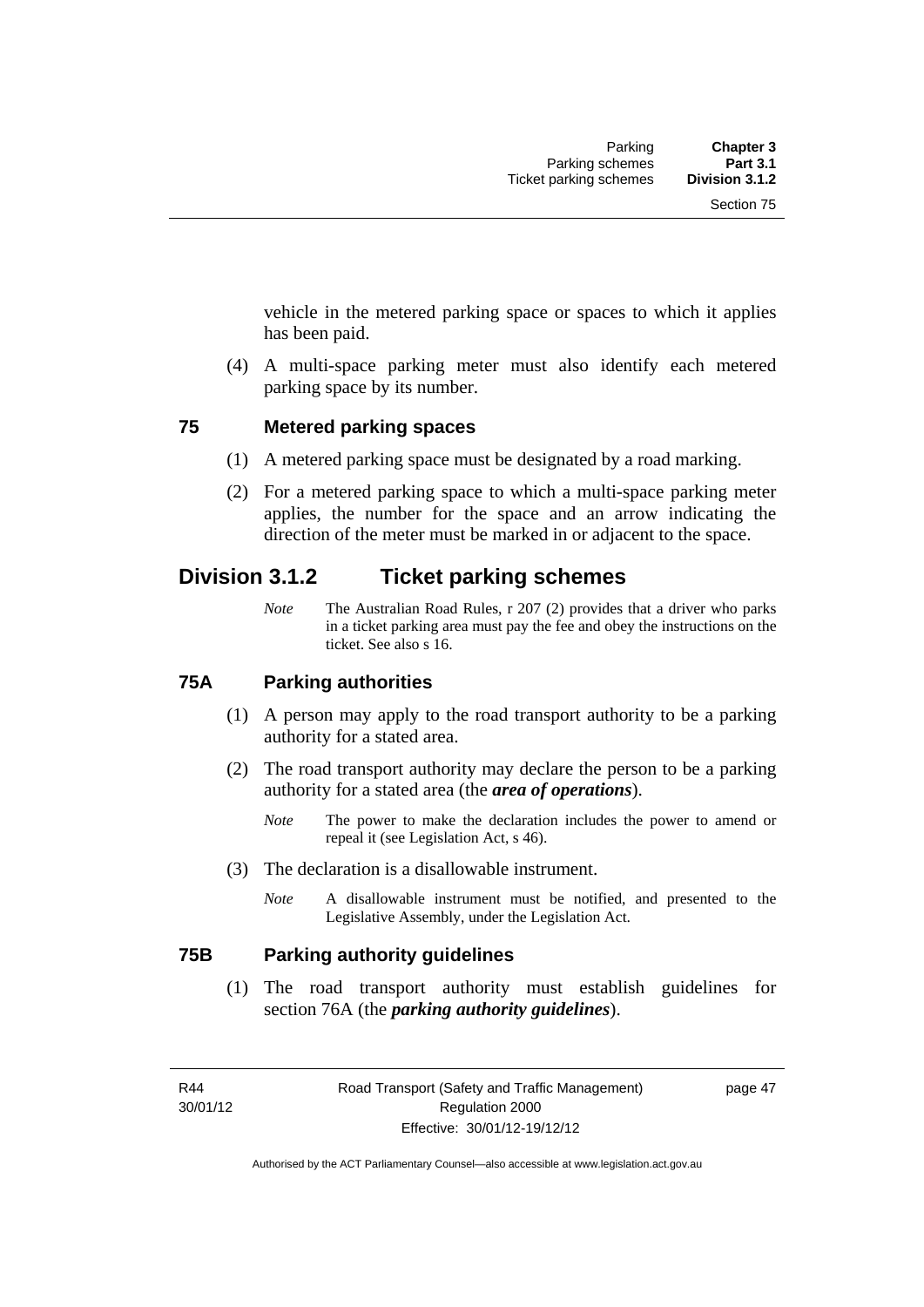- (2) The parking authority guidelines are a disallowable instrument.
	- *Note* A disallowable instrument must be notified, and presented to the Legislative Assembly, under the Legislation Act.
- (3) A parking authority is not entitled to provide, or charge for, parking in a ticket parking area if the parking authority does not comply with the parking authority guidelines.
- (4) A parking authority is taken to comply with the parking authority guidelines until the contrary is proved.

### **76 Ticket parking schemes—road transport authority**

- (1) The road transport authority may establish and operate a ticket parking scheme for any length of road or area.
- (2) For a ticket parking scheme, the road transport authority—
	- (a) may set aside a length of road or area as a ticket parking area; and
	- (b) may adopt the ways of, and schemes for, payment of the fees the authority considers appropriate; and
	- (c) may install pay parking devices.

#### **76A Ticket parking schemes—parking authorities**

- (1) A parking authority may, in accordance with the parking authority guidelines, establish and operate a ticket parking scheme for any length of road or area within its area of operations.
- (2) For a ticket parking scheme, the parking authority may, in accordance with the parking authority guidelines—
	- (a) set aside a length of road or area within its area of operations as a ticket parking area; and
	- (b) fix fees for the parking of vehicles in the area; and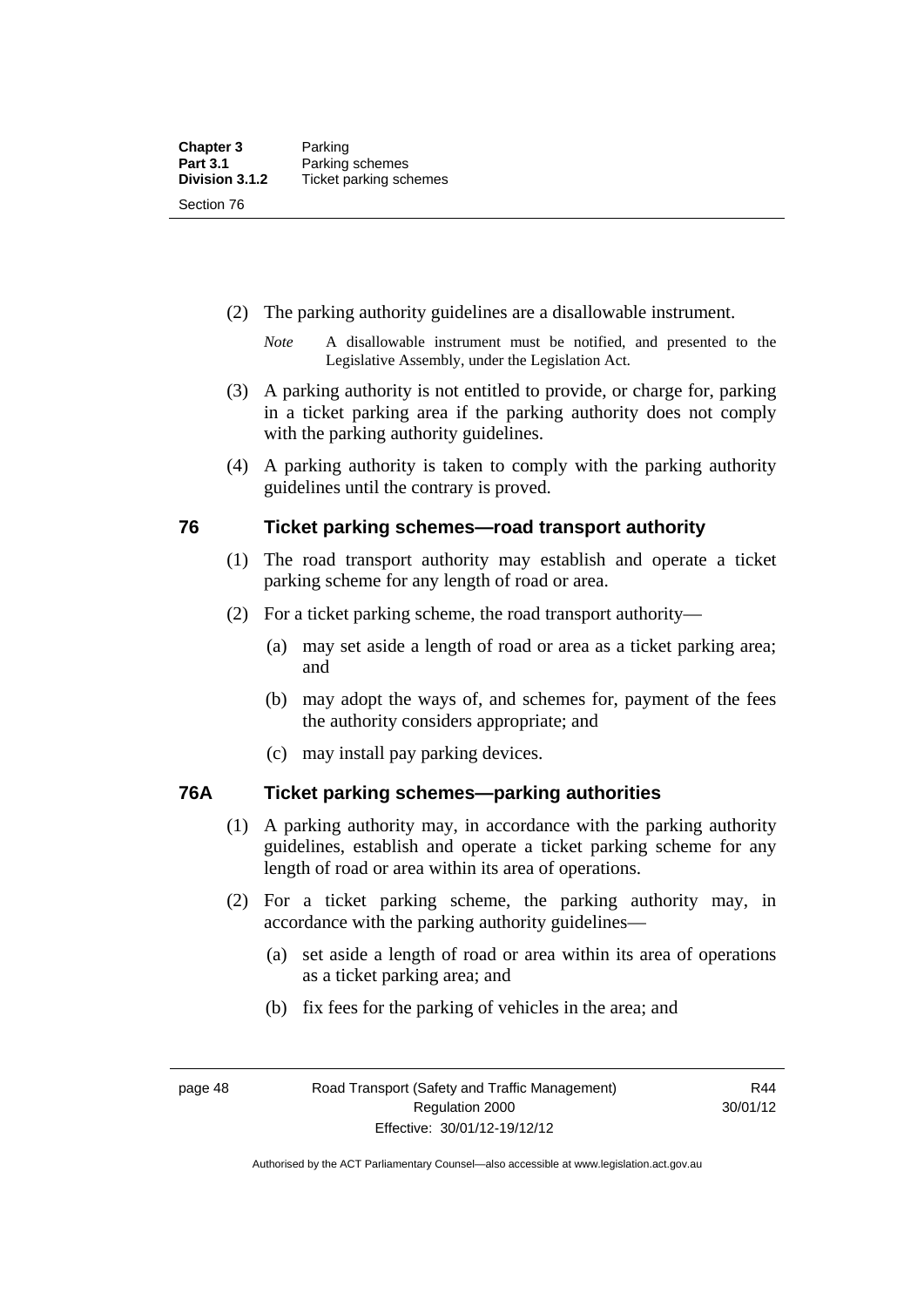- (c) adopt the ways of, and schemes for, payment of the fees the authority considers appropriate; and
- (d) install pay parking devices.
- *Note* Section 75A provides for the road transport authority to declare parking authorities and s 75B provides for parking authority guidelines.

#### **77 Ticket parking areas**

- (1) A ticket parking area must be designated by ticket parking signs.
- (2) A ticket parking area is taken to include only such lengths of road and areas to which ticket parking signs apply as are lawfully available, apart from this division, for the parking of vehicles.

#### **78 Ticket parking spaces**

A ticket parking area may be divided into ticket parking spaces, of a size suitable for parking a single vehicle, by a road marking.

#### **79 Ticket machines**

The ticket machine for a ticket parking area must show or be capable of showing the fees fixed for the area under this division.

#### **80 Parking tickets**

- (1) The following information must be printed on a parking ticket:
	- (a) the expiry date (expressed as the day of the month, the month and the year);
	- (b) for a parking ticket other than an RTA periodic ticket—the expiry time (expressed in hours and minutes);
	- (c) the name of the authority issuing the ticket;
	- (d) an indication of the ticket parking area where or for which the ticket is issued;

page 49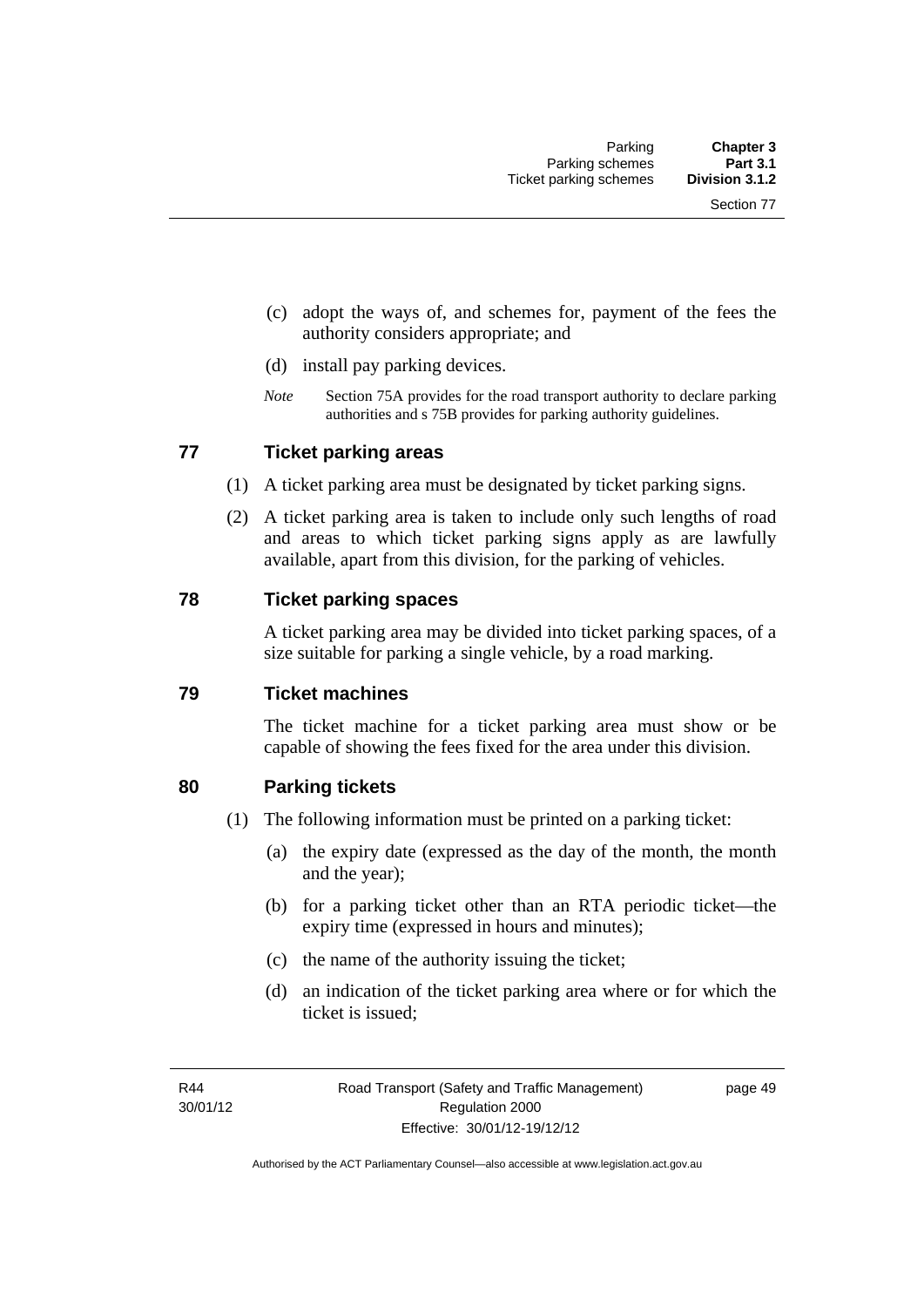- (e) the fee paid for the issue of the ticket or, for an RTA periodic ticket (except a ticket issued at a concessional price), the daily value of the ticket;
- (f) a serial number;
- (g) instructions for use of the ticket.

#### **Examples for par (d)**

- 1 a code for the ticket parking area where the ticket is issued
- 2 the number of the parking ticket machine which issued the ticket
- 3 for an RTA periodic ticket—the daily value of the ticket or the area where the ticket may be used
- *Note* An example is part of the regulation, is not exhaustive and may extend, but does not limit, the meaning of the provision in which it appears (see Legislation Act, s 126 and s 132).
- (2) A parking ticket must be legible and of a size and design that enables it to be easily displayed in or on a vehicle.
- (3) In this section:

*RTA periodic ticket*, for a ticket parking area, means a ticket issued by the road transport authority that is valid for parking in the area for a stated period of not less than 1 week.

#### **81 Duration of parking tickets**

A parking ticket takes effect when it is issued and expires at the expiry time stated on the ticket.

# **Division 3.1.3 Heavy vehicle parking**

#### **82 Definitions—div 3.1.3**

In this division:

*heavy vehicle* means a vehicle, whether loaded or unloaded, that is longer than 7.5m, has a GVM over 4.5t, and is used for commercial purposes.

page 50 Road Transport (Safety and Traffic Management) Regulation 2000 Effective: 30/01/12-19/12/12

R44 30/01/12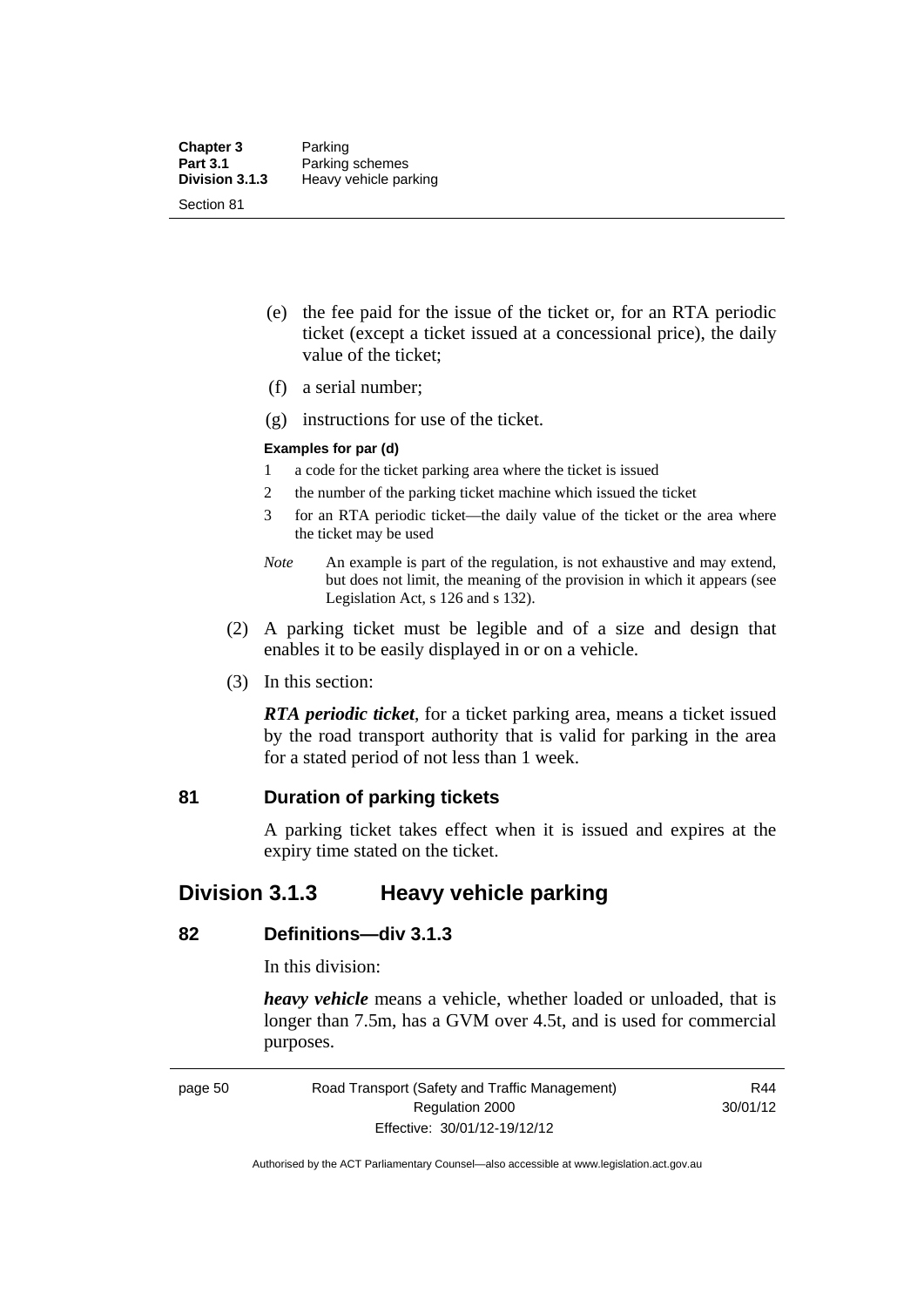### *land adjoining residential land*—see section 83.

*residential land* means land leased for residential purposes.

*stock truck* means a vehicle that has a GVM over 4.5t and is built or used to transport livestock.

#### **83 References in div 3.1.3 to land adjoining residential land**

A reference in this division to *land adjoining residential land* includes a reference to land that would, apart from an intervening road, adjoin that land.

#### **84 Vehicle parked partly on residential land**

For this division, a vehicle that is parked partly on residential land, and partly on adjoining land that is not residential land, is taken not to be parked on residential land.

# **85 Parking of certain vehicles on residential land prohibited**

- (1) This section applies to a vehicle, whether loaded or unloaded, that is—
	- (a) a stock truck; or
	- (b) a semitrailer with the load space permanently enclosed by rigid construction or with sides enclosed by nonrigid material and a rigid roof; or
	- (c) higher than 3.6m and used for commercial purposes.
- (2) A person must not park a vehicle to which this section applies on residential land.

Maximum penalty: 20 penalty units.

page 51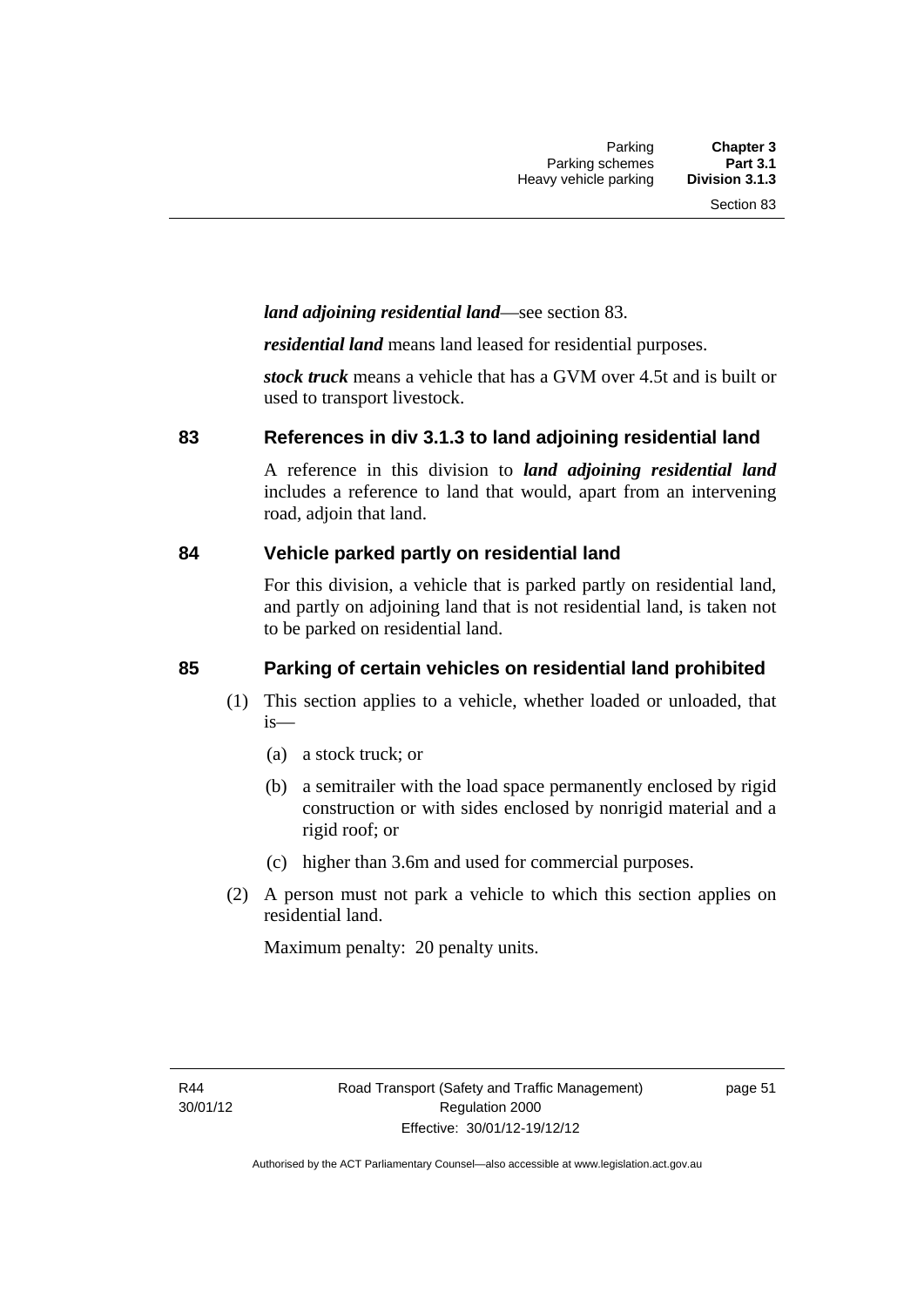#### **85A No more than 1 heavy vehicle on residential land**

- (1) A person commits an offence if—
	- (a) the person parks 2 or more heavy vehicles on residential land; or
	- (b) the person parks a heavy vehicle on residential land and there is already another heavy vehicle parked on the land.

Maximum penalty: 20 penalty units.

- (2) Subsection (1) does not apply if—
	- (a) only 2 heavy vehicles are parked on the residential land; and
	- (b) 1 vehicle is plant that is parked on the other vehicle; and
	- (c) no part of either vehicle is higher than 3.6m from the ground.
- (3) In this section:

*plant* means a motor vehicle that consists solely of—

- (a) a machine or implement that cannot carry a load, other than tools and accessories usually carried in or on the vehicle; or
- (b) a crane, forklift truck or bobcat; or
- (c) a bobcat and excavation equipment.

#### **85B Heavy vehicles to be parked away from residential land boundaries**

- (1) A person commits an offence if—
	- (a) the person parks a heavy vehicle on residential land; and
	- (b) any part of the vehicle when parked is—
		- (i) in front of the setback line of the front boundary of the land; or

R44 30/01/12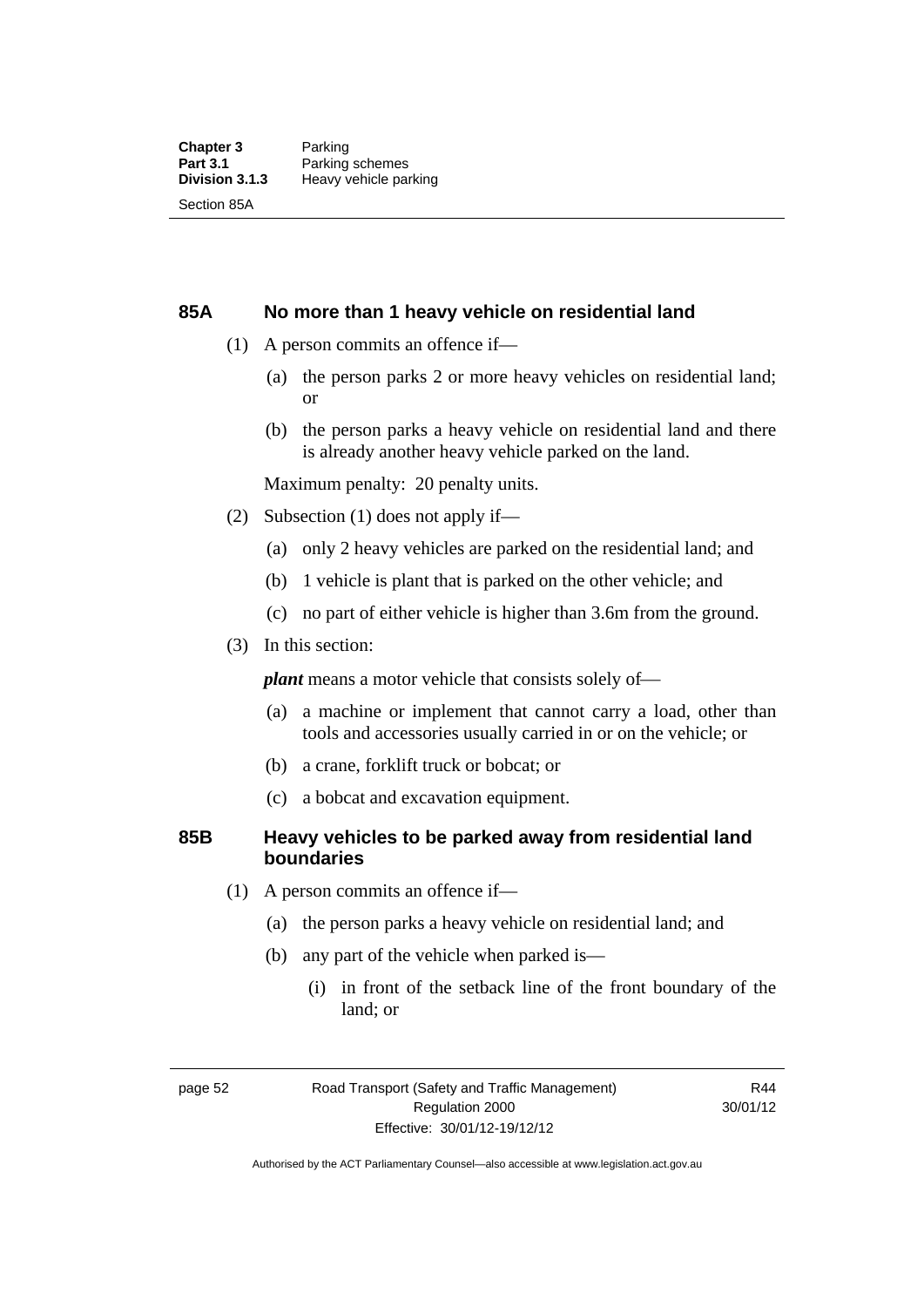(ii) less than 1.5m from any other boundary.

Maximum penalty: 20 penalty units.

(2) In this section:

*setback*, in relation to land—see the territory plan, part 13 (Definitions).

## **86 Parking of certain vehicles on land adjoining residential land prohibited**

- (1) This section applies to—
	- (a) a vehicle or combination, whether loaded or unloaded, that is longer than 7.5m; and
	- (b) a vehicle, whether loaded or unloaded, with a GVM over 4.5t.
- (2) A person must not park a vehicle or combination to which this section applies on land adjoining residential land for more than 1 hour.

Maximum penalty: 20 penalty units.

 (3) Subsection (2) does not apply to the vehicle or combination if the land where it is parked is residential land or land leased for commercial purposes.

### **87 Parking of certain commercial vehicles on land with multi-unit housing**

- (1) This section applies to a vehicle, whether loaded or unloaded, that is used for commercial purposes and is longer than 6m, higher than 2.6m or has a GVM over 3.75t.
- (2) A person must not park a vehicle to which this section applies on residential land with multi-unit housing.

Maximum penalty: 20 penalty units.

R44 30/01/12 page 53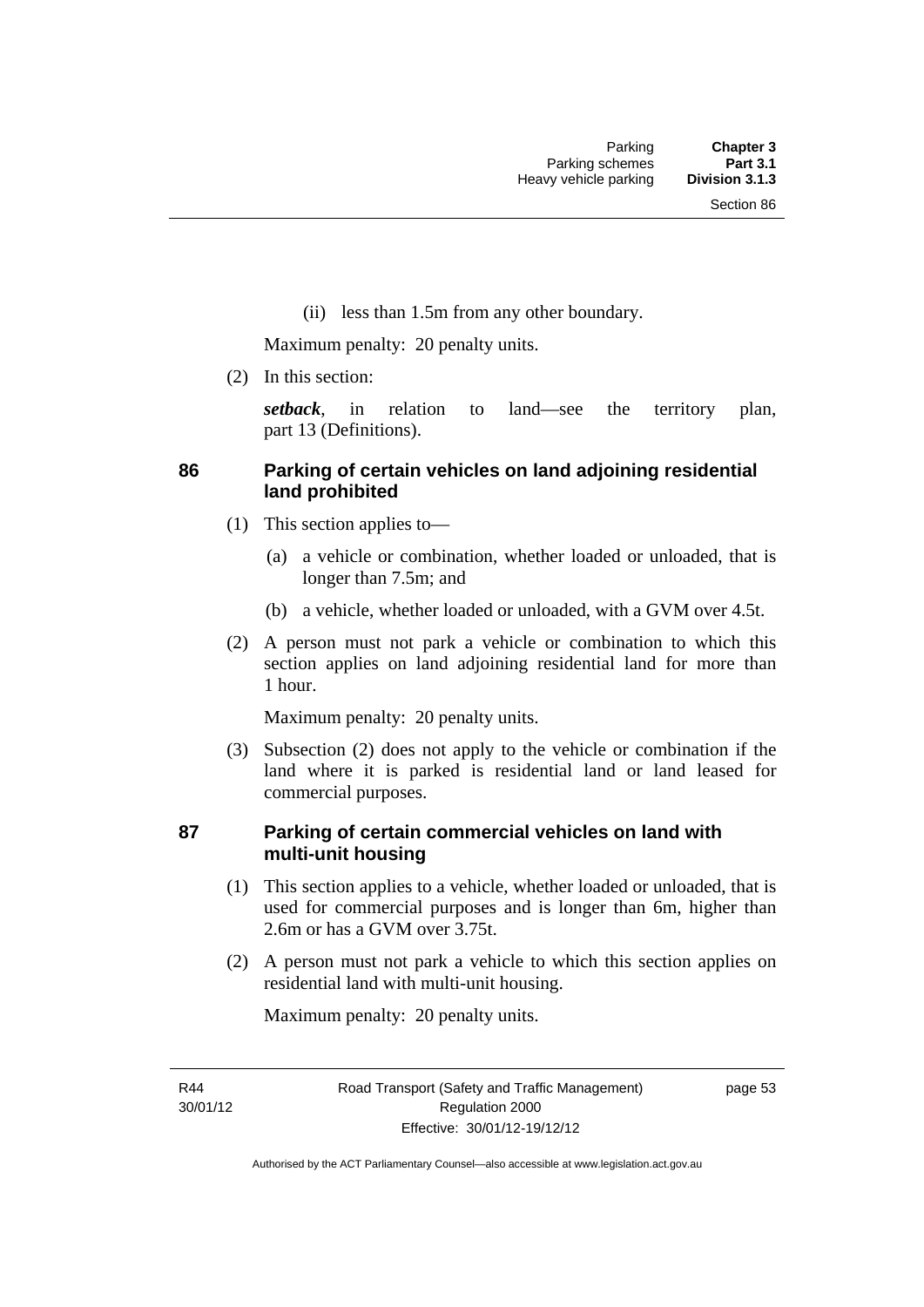- (3) For this section, residential land has multi-unit housing if the land has more than 1 dwelling on it.
- (4) In this section:

*dwelling—*see the territory plan.

*Note* The territory plan defines *dwelling* as meaning 'a building or part of a building used as a self contained residence which must include food preparation facilities, a bath or shower, and a closet pan and wash basin'.

#### **87A No offence if reasonable necessity etc**

A person does not commit an offence against section 85, section 85A, section 85B, section 86 or section 87 if—

- (a) either of the following applies:
	- (i) it was reasonably necessary to park the vehicle on the land to avoid contravening the Act or another territory law;
	- (ii) the vehicle was parked on the land to deliver or collect goods or passengers, or to provide services; and
- (b) the vehicle was on the land no longer than was reasonable.

#### **87B Heavy vehicle refrigeration units not to be operated on residential land**

A person commits an offence if—

- (a) the person parks a heavy vehicle that has a refrigeration unit on residential land; and
- (b) the refrigeration unit is running at any time while the vehicle is parked on the land.

Maximum penalty: 20 penalty units.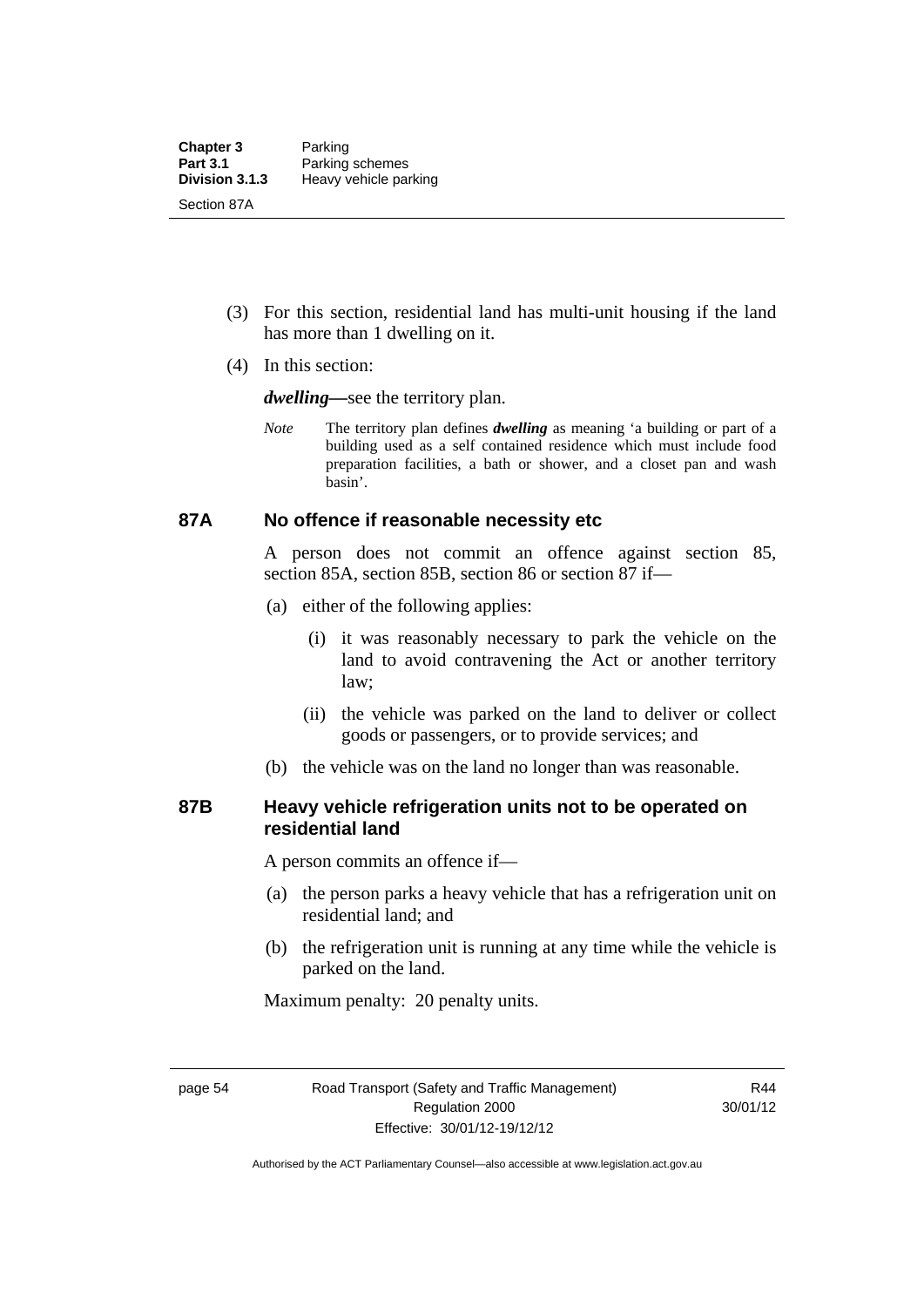## **87C Prohibition on night operation of heavy vehicle**

 (1) A person, other than an existing operator, commits an offence if the person operates a heavy vehicle parked on residential land at any time between 10 pm and 6 am.

Maximum penalty: 20 penalty units.

 (2) An existing operator commits an offence if the operator operates a heavy vehicle parked on residential land at any time between midnight and 5.30 am.

Maximum penalty: 20 penalty units.

(3) In this section:

*existing operator* means the holder of an existing operator's certificate issued under the *Motor Traffic Act 1936*, section 150R that is still in force.

#### **88 Daily infringement**

A person who contravenes any of the following sections commits a separate offence for each day during any part of which the contravention continues:

- (a) section 85 (Parking of certain vehicles on residential land prohibited);
- (b) section 85A (No more than 1 heavy vehicle on residential land);
- (c) section 85B (Heavy vehicles to be parked away from residential land boundaries);
- (d) section 86 (Parking of certain vehicles on land adjoining residential land prohibited);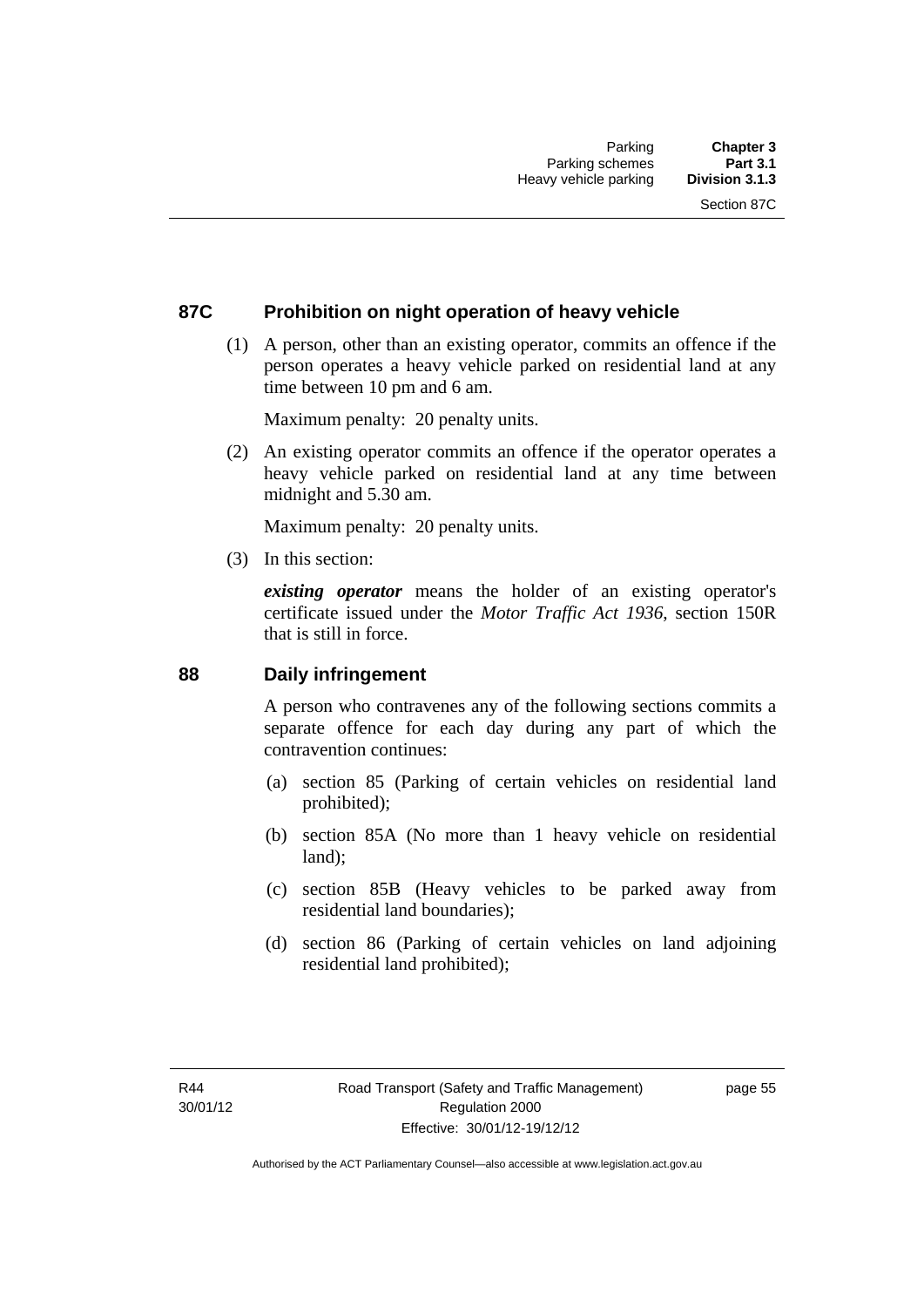- (e) section 87 (Parking of certain commercial vehicles on land with multi-unit housing);
- (f) section 87B (Heavy vehicle refrigeration units not to be operated on residential land).

## **Division 3.1.3A Heavy vehicle parking—enforcement**

## **89 Meaning of** *occupier***—div 3.1.3A**

In this division:

*occupier*, of premises, includes—

- (a) a person believed on reasonable grounds to be an occupier of the premises; and
- (b) a person apparently in charge of the premises.

#### **90 Power to enter premises**

- (1) For division 3.1.3 (Heavy vehicle parking), an authorised person may—
	- (a) enter premises with the occupier's consent; or
	- (b) enter premises if the authorised person believes on reasonable grounds that—
		- (i) a heavy vehicle is parked on the premises in contravention of that division; and
		- (ii) it is necessary to enter the premises to inspect, take measurements, or record identification particulars about the vehicle.
- (2) An authorised person may, without the consent of the occupier of premises, enter land around the premises to ask for consent to enter the premises.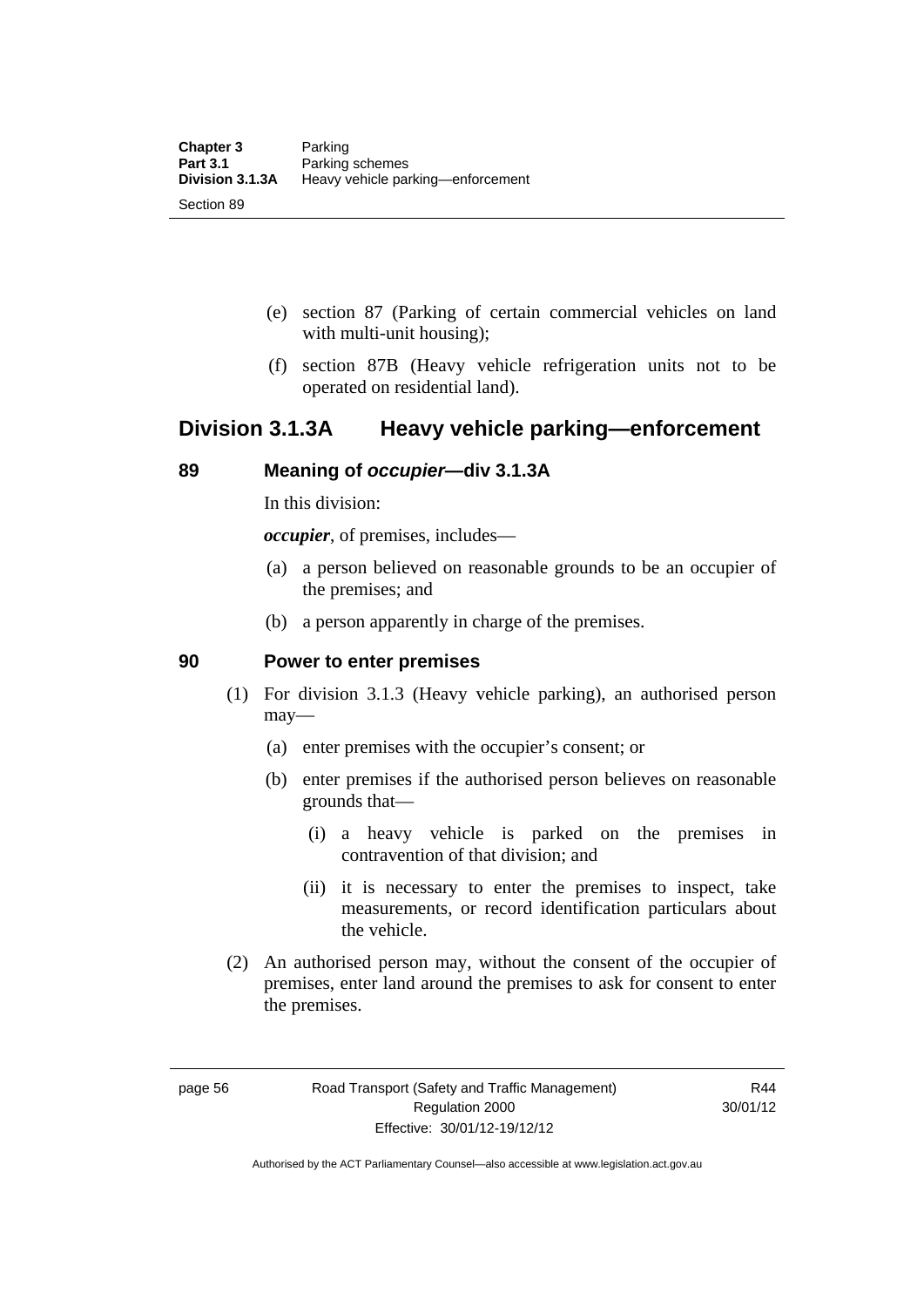- (3) An authorised person may enter premises under this section––
	- (a) for a contravention of section 87B or section 87C––at any time; and
	- (b) in any other case––between 8 am and 8 pm.

#### **91 Production of identity card**

An authorised person must not remain at premises entered under this division if the authorised person does not produce his or her identity card when asked by the occupier.

*Note* Identity cards for authorised people are provided for in the *Road Transport (General) Act 1999*, s 20.

#### **92 Consent to entry**

- (1) When seeking the consent of an occupier of premises to enter premises under section 90 (1) (a), an authorised person must—
	- (a) produce his or her identity card; and
	- (b) tell the occupier—
		- (i) the purpose of the entry; and
		- (ii) that consent may be refused.
- (2) If the occupier consents, the authorised person must ask the occupier to sign a written acknowledgment (an *acknowledgment of consent*)—
	- (a) that the occupier was told—
		- (i) the purpose of the entry; and
		- (ii) that consent may be refused; and
	- (b) that the occupier consented to the entry; and
	- (c) stating the time and date when consent was given.

R44 30/01/12 page 57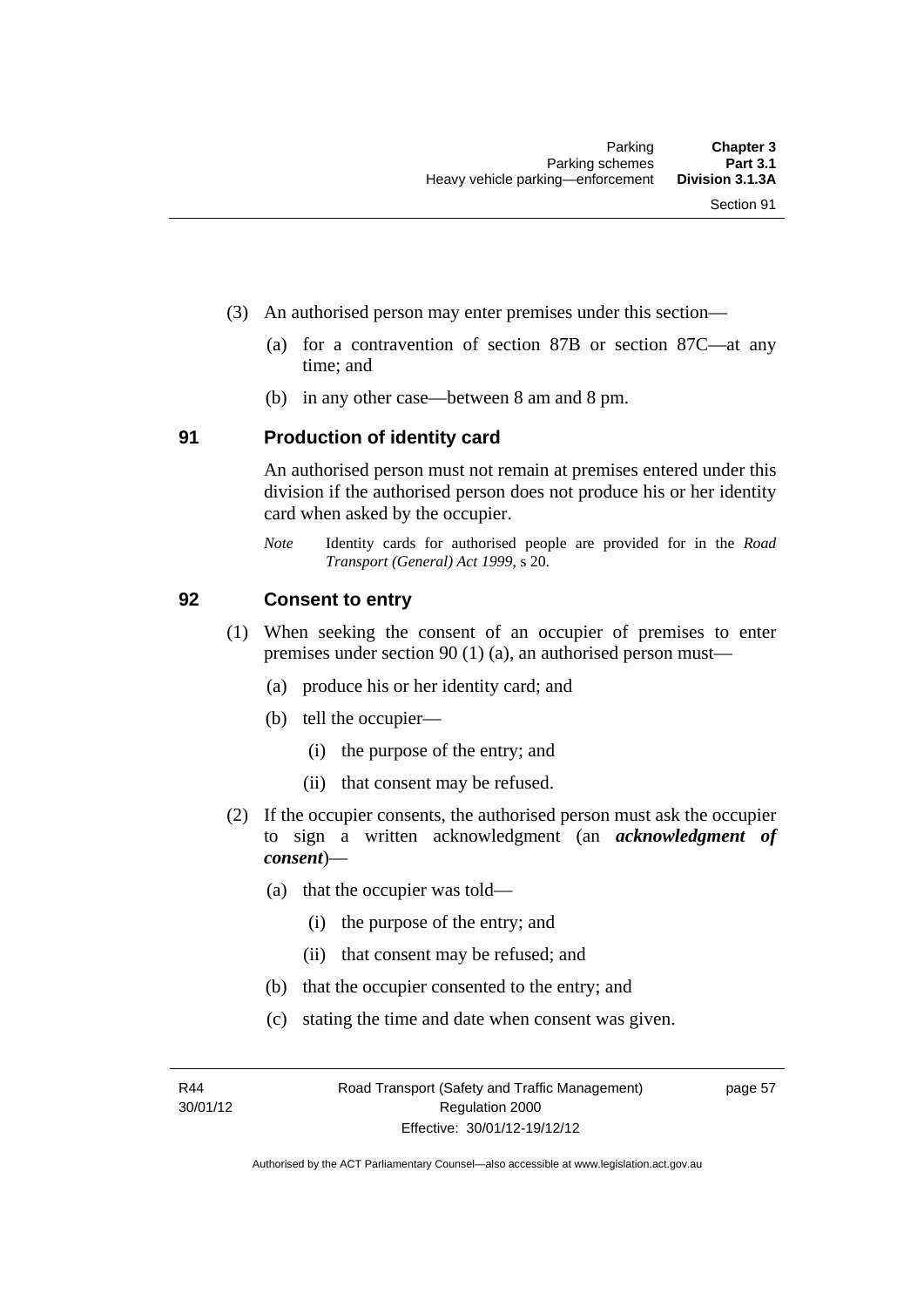- (3) If the occupier signs an acknowledgment of consent, the authorised person must immediately give a copy to the occupier.
- (4) A court must find that the occupier did not consent to entry to the premises by the authorised person under this division if—
	- (a) the question arises in a proceeding in the court whether the occupier consented to the entry; and
	- (b) an acknowledgment of consent is not produced in evidence; and
	- (c) it is not proved that the occupier consented to the entry.

#### **93 General powers on entry to premises**

- (1) An authorised person who enters premises under this division may, for division 3.1.3 (Heavy vehicle parking) and this division, do 1 or more of the following in relation to a heavy vehicle on the premises:
	- (a) inspect the vehicle (including for its identification particulars);
	- (b) take measurements;
	- (c) take photographs, films, or audio, video or other recordings;
	- (d) require the occupier, or anyone at the premises to—
		- (i) give the authorised person information; or
		- (ii) produce documents to the authorised person; or
		- (iii) give the authorised person reasonable help to exercise a power under this division.
	- *Note* The Legislation Act, s 170 and s 171 deal with the application of the privilege against self incrimination and client legal privilege.
- (2) A person must take all reasonable steps to comply with a requirement made of the person under subsection (1) (d).

Maximum penalty: 20 penalty units.

Authorised by the ACT Parliamentary Counsel—also accessible at www.legislation.act.gov.au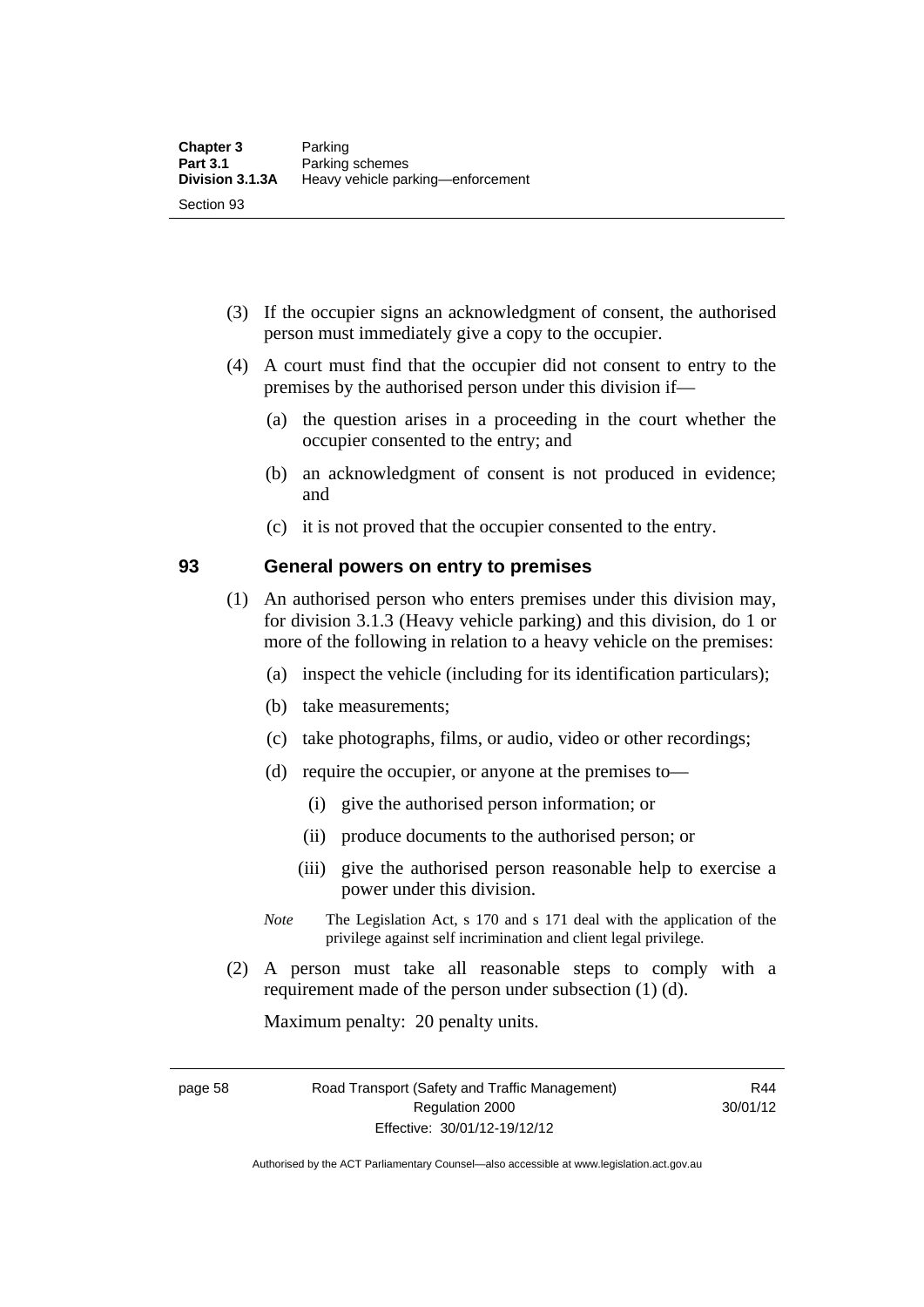## **94 Damage etc to be minimised**

- (1) In the exercise, or purported exercise, of a function under this division, an authorised person must take all reasonable steps to ensure that the authorised person, and any person assisting the authorised person, causes as little inconvenience, detriment and damage as practicable.
- (2) If an authorised person, or a person assisting an authorised person, damages anything in the exercise or purported exercise of a function under this division, the authorised person must give written notice of the particulars of the damage to the person the authorised person believes on reasonable grounds is the owner of the thing.
- (3) If the damage happens at premises entered under this division in the absence of the occupier, the notice may be given by leaving it, secured conspicuously, at the premises.

#### **95 Compensation for exercise of enforcement powers**

- (1) A person may claim compensation from the Territory if the person suffers loss or expense because of the exercise, or purported exercise, of a function under this division by an authorised person or a person assisting an authorised person.
- (2) Compensation may be claimed and ordered in a proceeding for—
	- (a) compensation brought in a court of competent jurisdiction; or
	- (b) an offence against this regulation brought against the person making the claim for compensation.
- (3) A court may order the payment of reasonable compensation for the loss or expense only if satisfied that it is just to make the order in the circumstances of the particular case.
- (4) A regulation may prescribe matters that may, must or must not be taken into account by the court in considering whether it is just to make the order.

page 59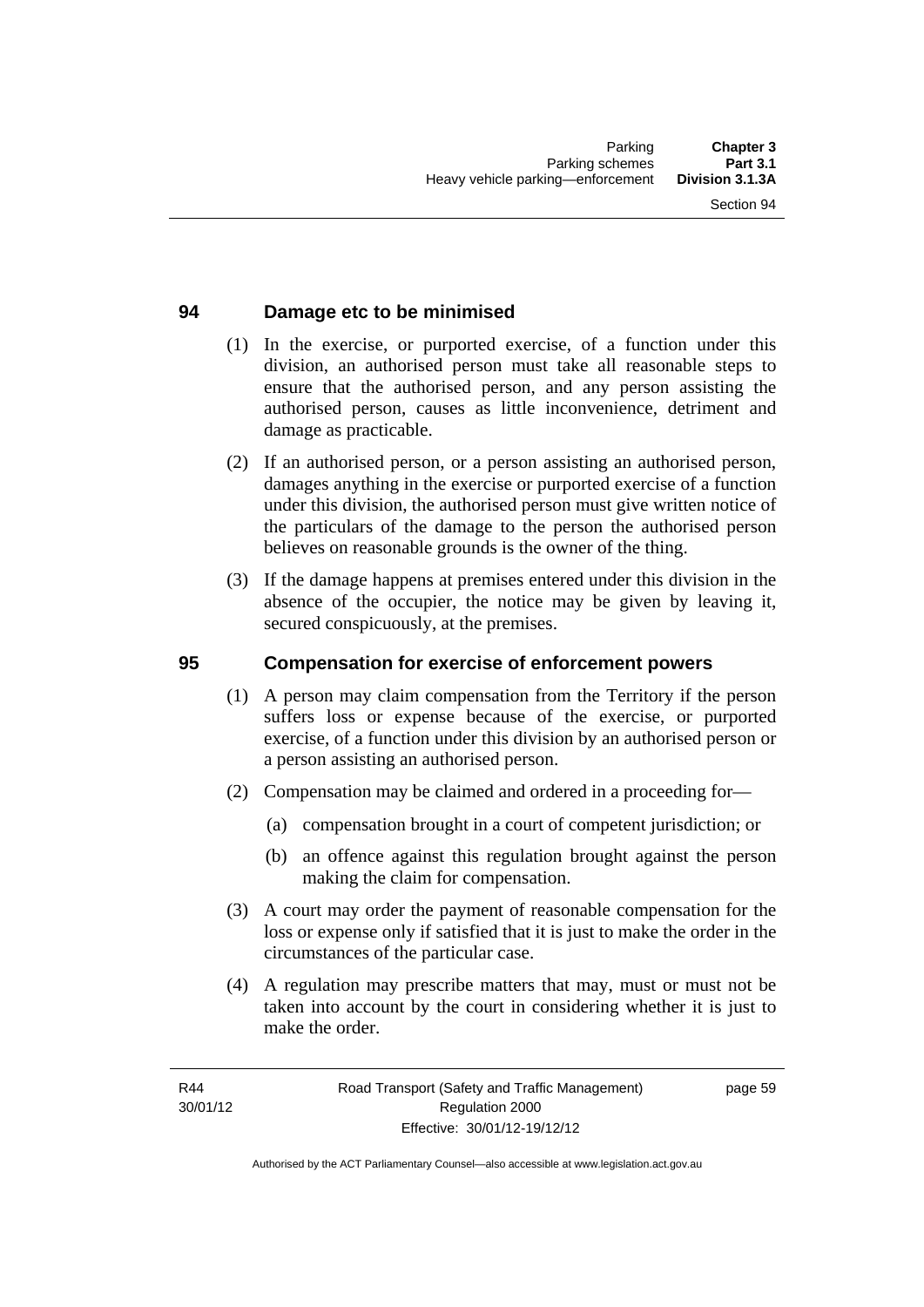**Chapter 3** Parking<br>**Part 3.1** Parking **Part 3.1** Parking schemes<br>Division 3.1.4 Miscellaneous **Division 3.1.4** Miscellaneous Section 97A

**Division 3.1.4 Miscellaneous** 

#### **97A Other powers to provide pay parking**

- (1) This part does not affect any other power of a parking authority to provide for parking on land within its area of operations.
- (2) A parking authority may exercise a power under this part in relation to land that it does not own only with the consent of the owner of the land.
- (3) Consent may be given subject to conditions, including conditions about the length and withdrawal of the consent.
- (4) Subject to the conditions of the consent, the consent may be withdrawn only after reasonable notice.
- (5) In this section:

*owner*, of land, includes lessee of land.

#### **98 Overlapping schemes**

- (1) This part does not prevent the road transport authority or a parking authority from establishing and operating a pay parking scheme on the same length of road, or in the same area, where it is operating a different pay parking scheme.
- (2) The road transport authority or a parking authority may not recover the fee fixed for the parking of a vehicle in a metered space or ticket parking area if any other applicable parking fee has been paid for parking the vehicle in the space or area.

#### **98A Income from ticket parking scheme**

- (1) All fees collected by a parking authority from the operation of a ticket parking scheme belong to the parking authority.
- (2) Any surplus arising from the operation of a ticket parking scheme may be applied at the discretion of the parking authority.

page 60 Road Transport (Safety and Traffic Management) Regulation 2000 Effective: 30/01/12-19/12/12

R44 30/01/12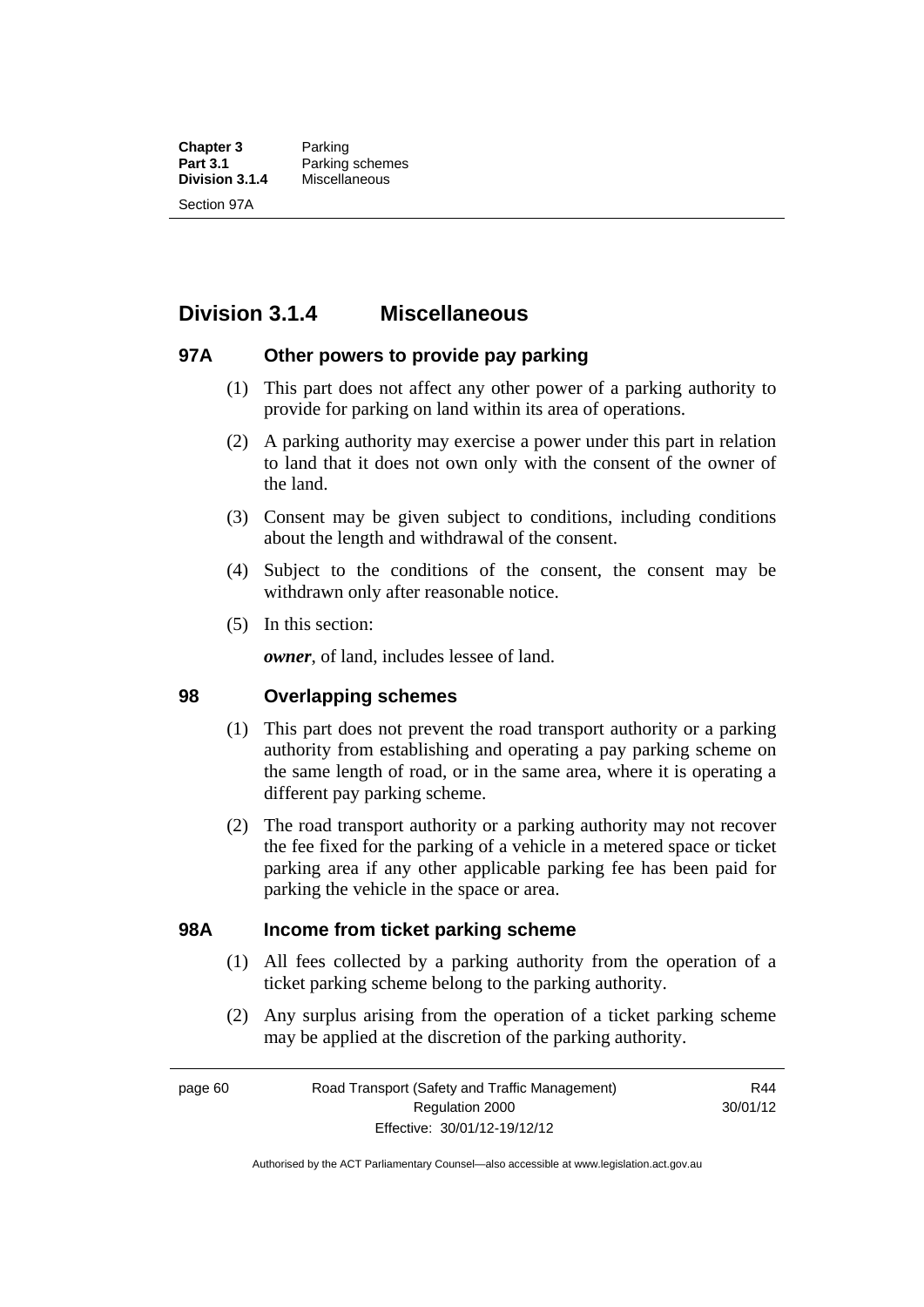## **98B Costs of ticket parking scheme**

The costs of administering a ticket parking scheme operated by a parking authority under section 76A are to be borne by the parking authority.

## **99 Trailers not separately chargeable**

A separate parking fee is not required to be paid for a trailer towed by another vehicle.

R44 30/01/12 Road Transport (Safety and Traffic Management) Regulation 2000 Effective: 30/01/12-19/12/12

page 61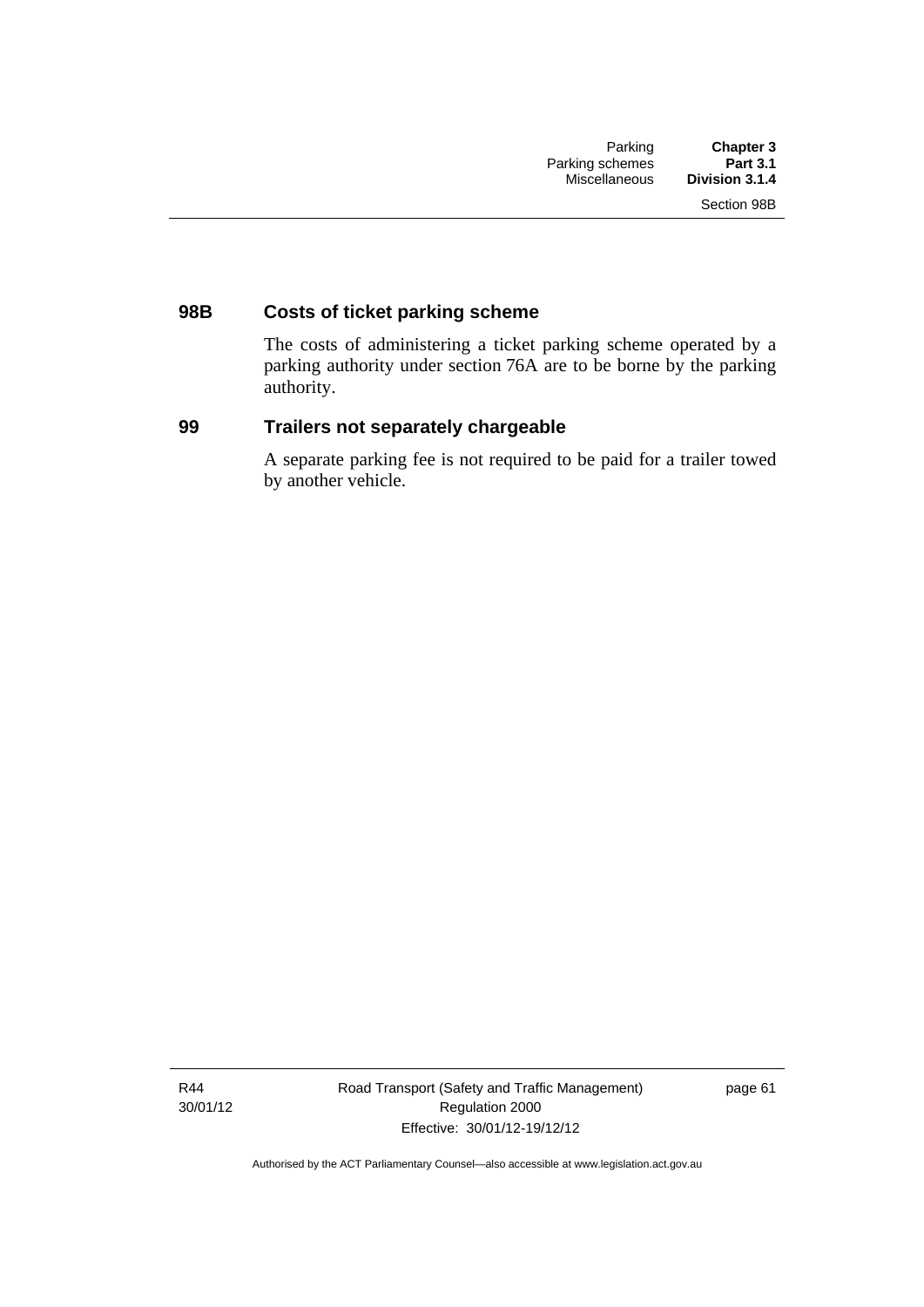Section 100

# **Part 3.2 Parking permits and mobility parking scheme authorities**

#### **100 Parking permits**

- (1) The road transport authority may issue a permit (a *parking permit*) of a kind mentioned in subsection (2) authorising the parking of a vehicle, without charge, on a length of road or in an area designated by a *permit zone sign* for use by holders of that kind of parking permit.
- (2) The parking permit may be of 1 or more of the following kinds:
	- (a) a business parking permit;
	- (b) a commuter parking permit;
	- (c) a loading zone permit;
	- (d) a resident parking permit;
	- (e) a resident's visitor parking permit;
	- (f) a special event parking permit;
	- (g) any other kind declared by the road transport authority for this section.
- (3) The parking permit may be issued subject to conditions.
- (4) The parking permit—
	- (a) must state when it expires; and
	- (b) may state anything else that the road transport authority considers appropriate.

#### **Examples for par (b)**

- 1 the length of road or area to which the permit applies
- 2 any conditions to which the permit is subject

page 62 Road Transport (Safety and Traffic Management) Regulation 2000 Effective: 30/01/12-19/12/12

R44 30/01/12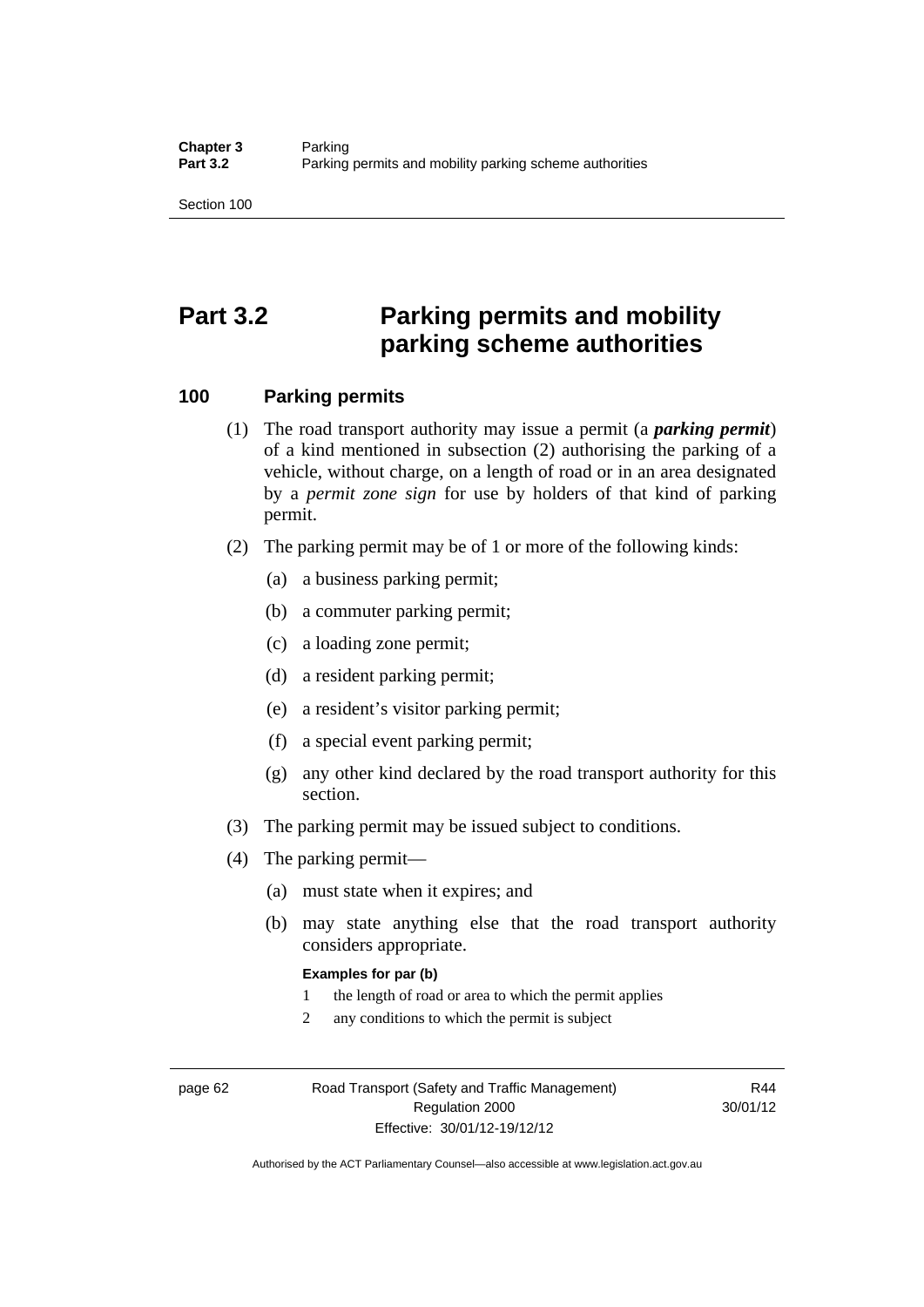- 3 the maximum period which a vehicle may be parked in a designated area under the permit
- 4 the name or address of the person to whom it is issued
- *Note* An example is part of the regulation, is not exhaustive and may extend, but does not limit, the meaning of the provision in which it appears (see Legislation Act, s 126 and s 132).
- (5) The holder of a permit may surrender the permit by returning it to the road transport authority.
- (6) A declaration under subsection  $(2)$  (g) is a notifiable instrument.

*Note* A notifiable instrument must be notified under the Legislation Act.

#### **101 Mobility parking scheme authorities**

- (1) The road transport authority may issue a mobility parking scheme authority—
	- (a) for use by a person with a disability; or
	- (b) for use by an entity for the transport of people with disabilities.
- (2) A mobility parking scheme authority may be issued subject to conditions.
- (3) A mobility parking scheme authority—
	- (a) must include a people with disabilities symbol; and
	- (b) must state when it expires; and
	- (c) may state anything else that the road transport authority considers appropriate.
	- *Note 1 People with disabilities symbol* is defined in the ARR, dict.
	- *Note 2* For parking by mobility parking scheme authority holders, see s 15 and ARR, r 206.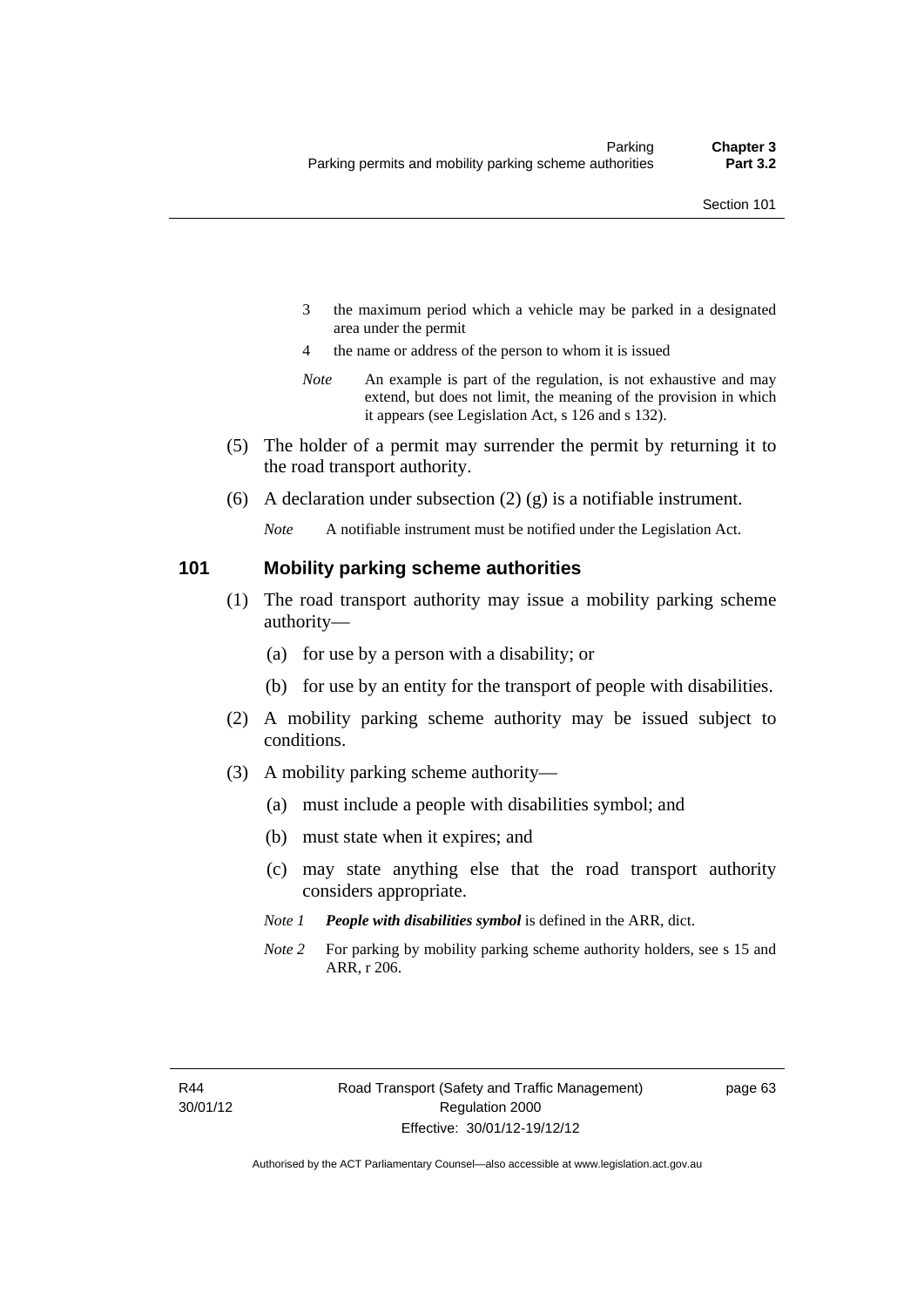Section 101A

## **101A Parking permits and mobility parking scheme authorities—cancellation**

- (1) This section applies if the road transport authority proposes to cancel (the *proposed action*) a parking permit or mobility parking scheme authority.
- (2) The road transport authority must give the person to whom the parking permit or mobility parking scheme authority was issued a written notice stating—
	- (a) the proposed action; and
	- (b) an explanation for the proposed action; and
	- (c) that the person may, within 14 days after the day the person receives the notice, give a written response to the authority about the notice.
- (3) In deciding whether to take the proposed action, the road transport authority must consider any response given to the authority in accordance with the notice.
- (4) The road transport authority must give the person written notice of the authority's decision.
- (5) If the road transport authority decides to take the proposed action, the authority's decision takes effect the day after the day when notice of the decision is given to the person or, if the notice states a later date of effect, that date.

## **101B Parking permits and mobility parking scheme authorities—return when cancelled**

If a parking permit or mobility parking scheme authority is cancelled under section 101A, the person to whom the parking permit or mobility parking scheme authority was issued must return the permit or authority to the road transport authority as soon as

R44 30/01/12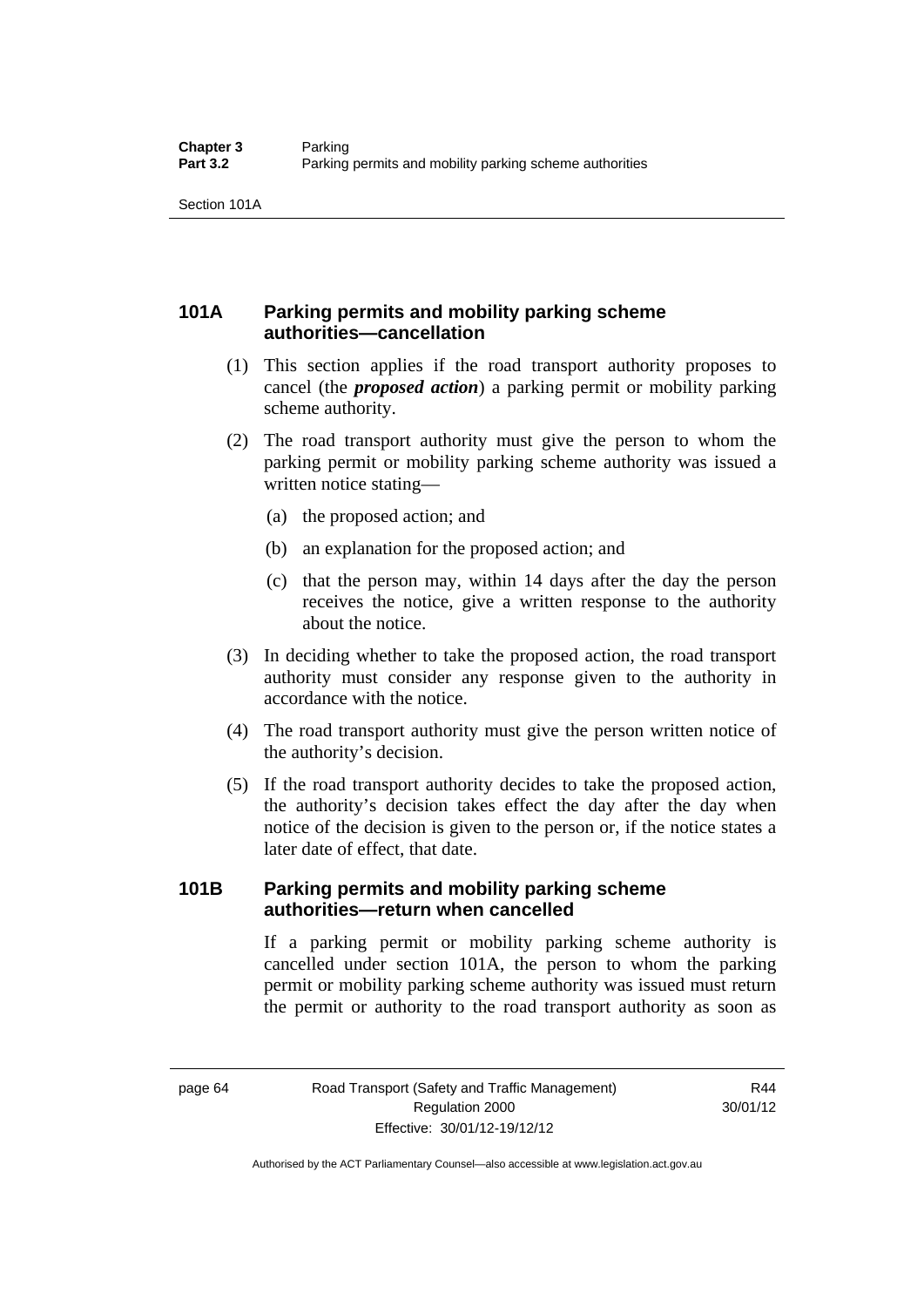practicable but no later than 21 days after the date of effect of the cancellation of the permit or authority.

Maximum penalty: 20 penalty units.

R44 30/01/12 Road Transport (Safety and Traffic Management) Regulation 2000 Effective: 30/01/12-19/12/12

page 65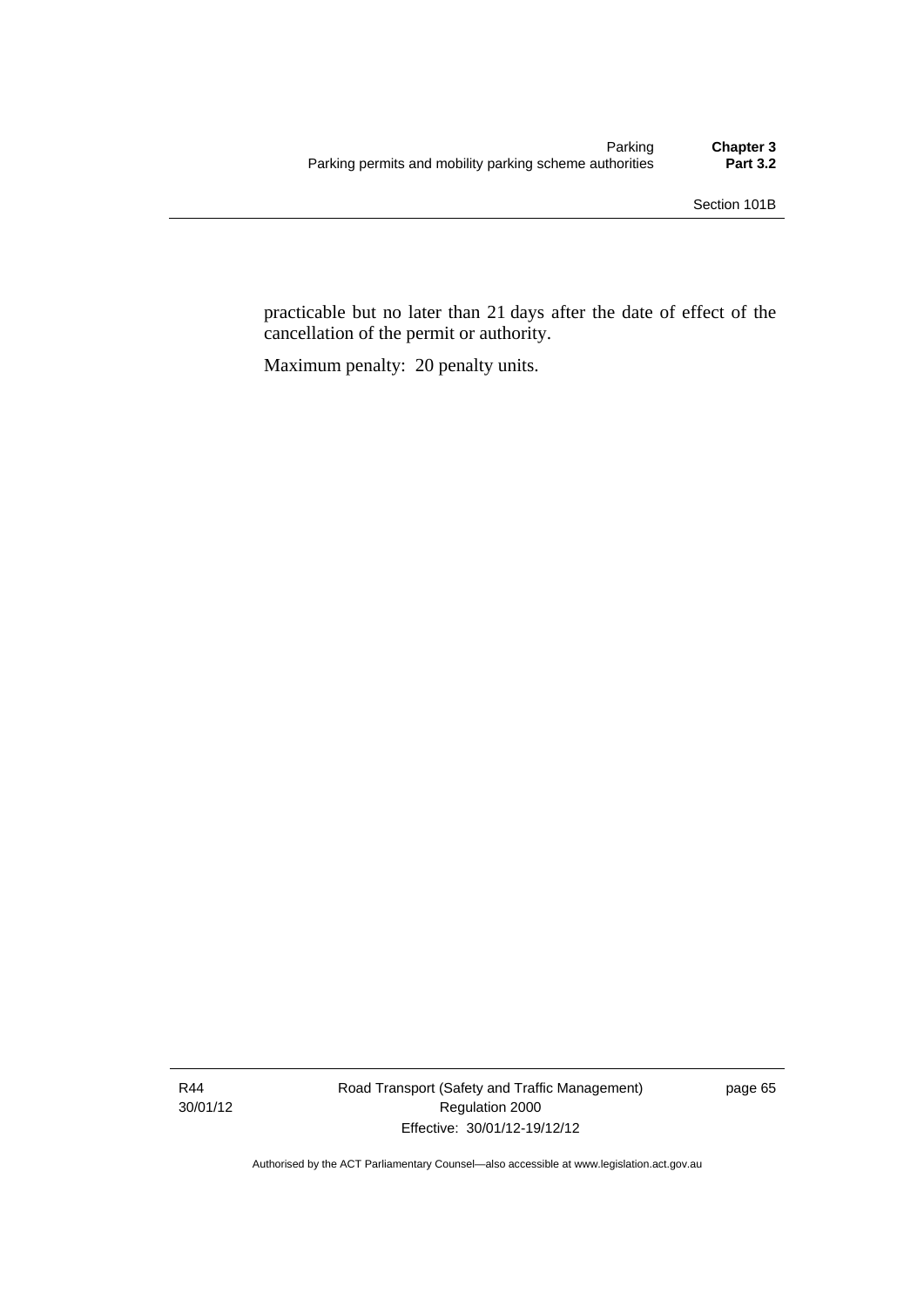**Chapter 3** Parking<br>**Part 3.3** Parking Parking—other provisions

Section 101C

# **Part 3.3 Parking—other provisions**

#### **101C Marking tyres by parking inspectors**

A police officer or authorised person may mark the tyres on a vehicle using crayon, chalk or a similar substance as far as is reasonably necessary for the purpose of enforcing a provision of an Act relating to the regulation or prohibition of the parking of vehicles.

*Note* A reference to an Act includes a reference to the statutory instruments made or in force under the Act, including a regulation (see Legislation Act, s 104).

page 66 Road Transport (Safety and Traffic Management) Regulation 2000 Effective: 30/01/12-19/12/12

R44 30/01/12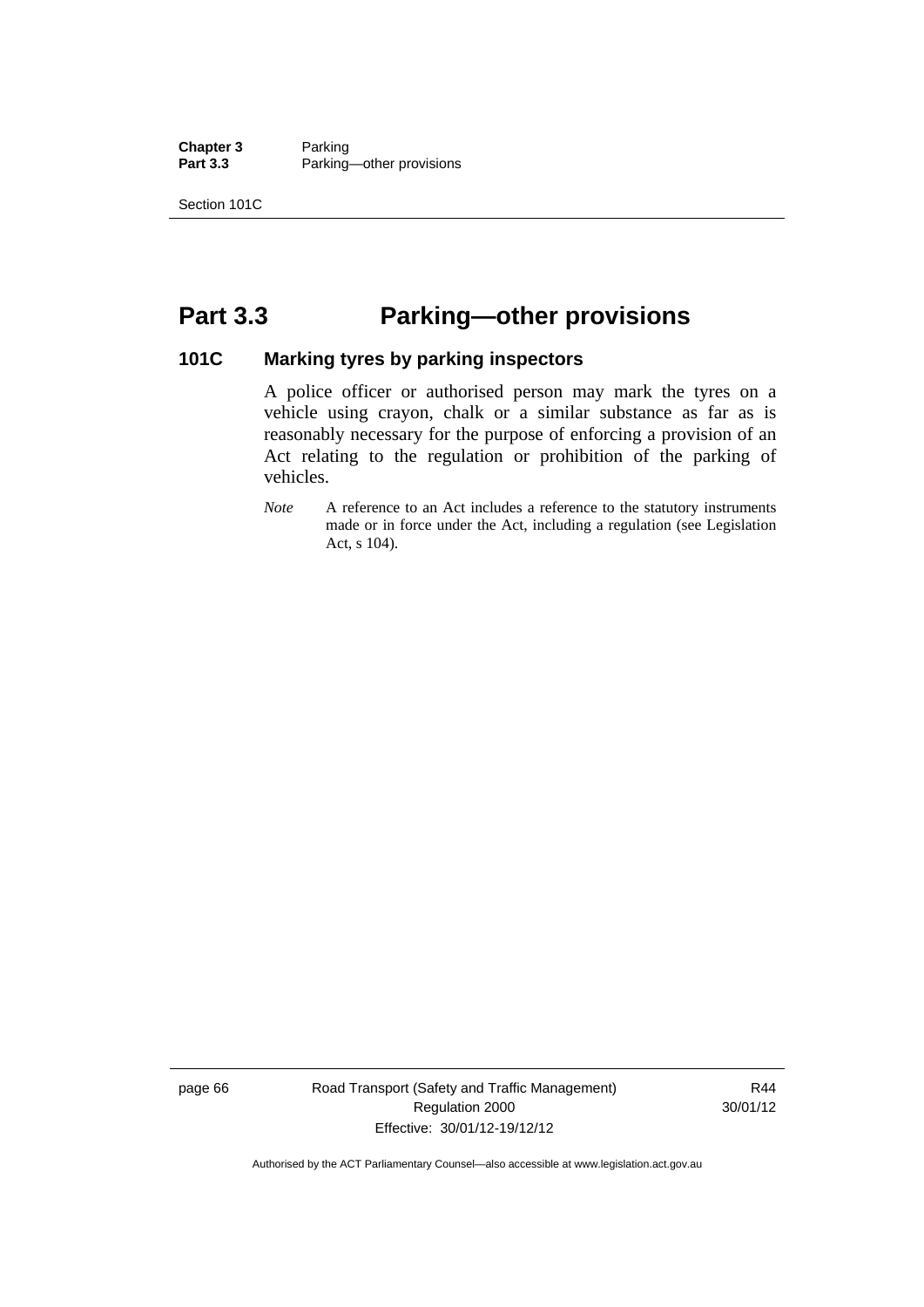# **Chapter 4 Traffic offence detection devices**

#### **102 Definitions—ch 4**

In this chapter:

*approved police speedometer* means a speedometer approved under section 103A (Approval of police vehicle speedometers).

*digital camera detection device* means a camera detection device known as—

- (a) Gatsometer Digital Radar Camera System (DRCS) that includes, as a component, a radar speed measuring device; or
- (b) LaserCam 2000 that includes, as a component, a laser speed measuring device; or
- (c) LaserCam NT that includes, as a component, a laser speed measuring device.

*fixed camera detection device* means a camera detection device known as—

- (a) Centaur 2000 that includes, as a component, a piezo strip speed measuring device; or
- (b) Gatsometer Digital Radar Camera System (DRCS) that includes, as a component, a radar speed measuring device; or
- (c) Gatsometer Traffic Camera Digital (GTC-D) that includes, as a component, a loop detector speed measuring device; or
- (d) Gatsometer Traffic Camera (GTC-GS11) that includes, as a component, a loop detector speed measuring device; or
- (e) Gatsometer Multi Camera System (MCS) that includes, as a component, a loop detector speed measuring device.

R44 30/01/12 page 67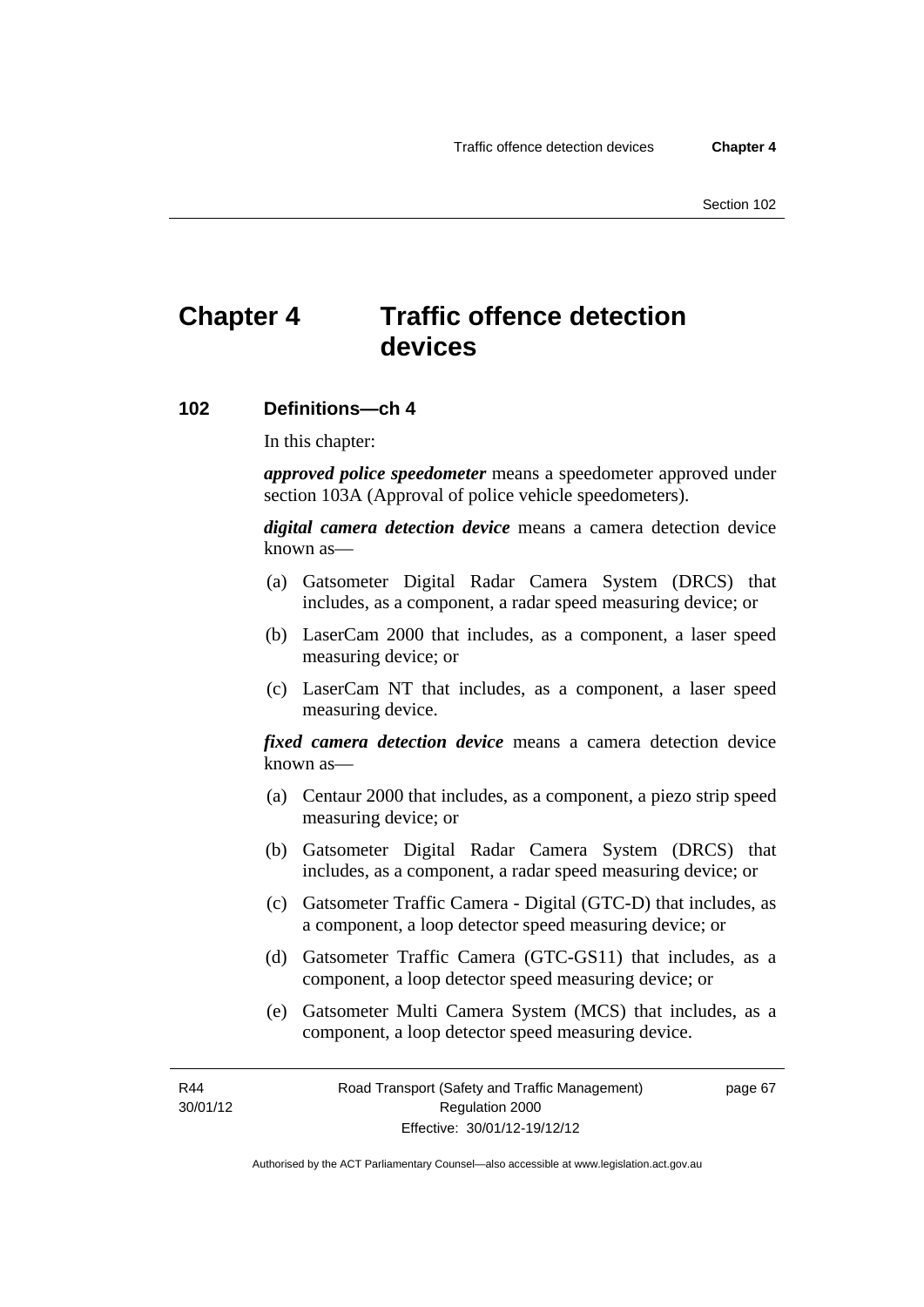*laser speed measuring device* means a speed measuring device known as—

- (a) Laser Technology Inc. LTI 20-20 Marksman; or
- (b) Laser Technology Inc. LTI 20-20 UltraLyte; or
- (c) Laser Technology Inc. LTI 20-20 UltraLyte LR; or
- (d) Laser Technology Inc. LTI 20-20 UltraLyte Compact; or
- (e) Laser Technology Inc. LTI 20-20 TruSpeed.

*loop detector speed measuring device* means a speed measuring device known as the Gatsometer Loop Detector (GLD4-2S).

*piezo strip speed measuring device* means a speed measuring device known as Truvelo M4 MPC.

*radar speed measuring device* means a speed measuring device known as—

- (a) Applied Concepts Inc. Stalker Dual; or
- (b) Gatsometer Radar 24; or
- (c) Kustom Signals, Inc. Silver Eagle; or
- (d) Kustom Signals, Inc. Silver Eagle II; or
- (e) Kustom Signals, Inc. Raptor RP-1.

*security checksum*, for an electronic file, means the number (whether numerals or numerals and letters) produced by the application of an algorithm to the contents of an electronic file or a copy of the file.

#### *testing authority* means—

 (a) a department of electrical or electronic engineering at a university in Australia; or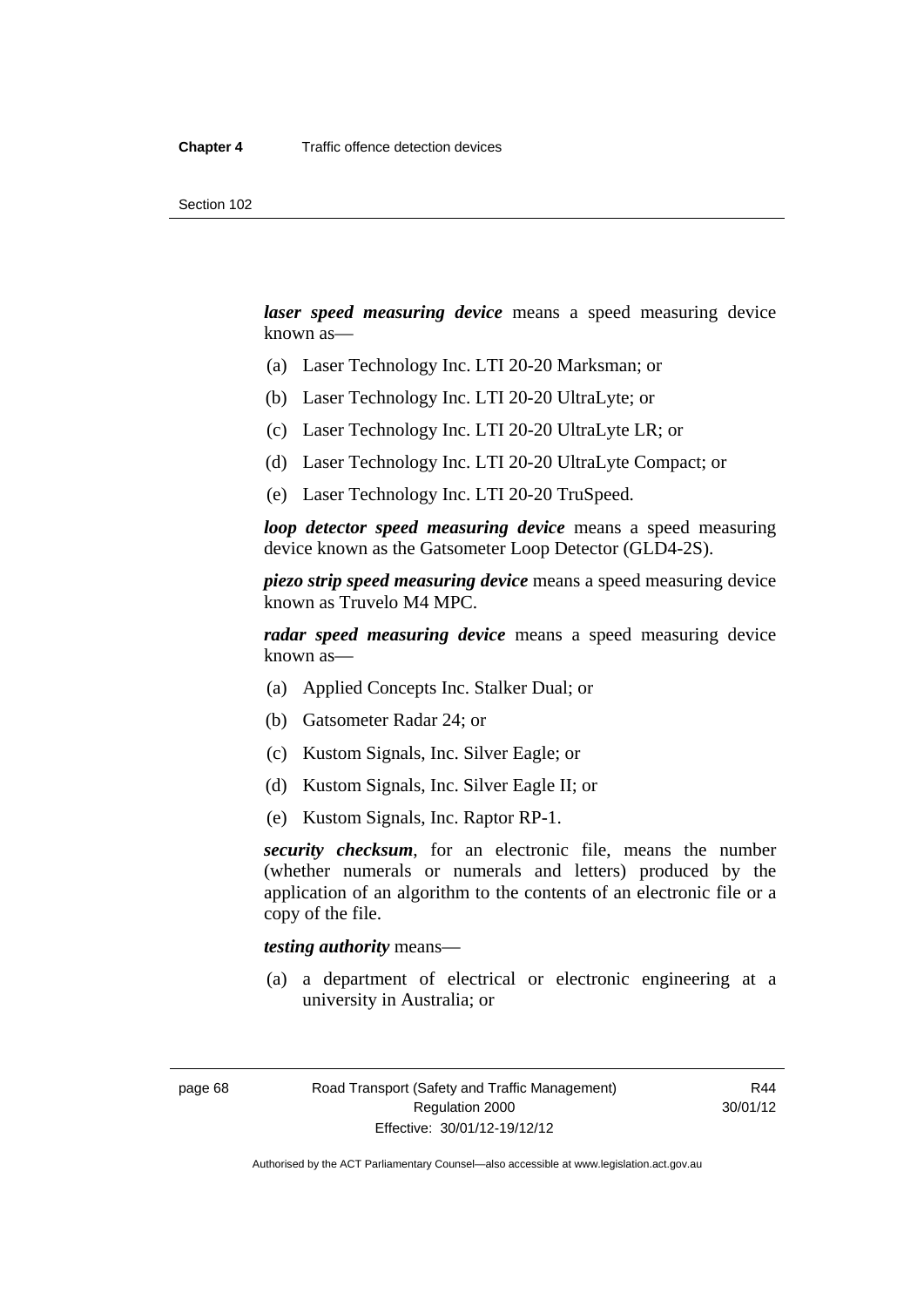- (b) the National Measurement Institute under the *National Measurement Act 1960* (Cwlth); or
- (c) an entity that is accredited by the National Association of Testing Authorities to test traffic offence detection devices; or
- (d) Technical Services, Australian Federal Police, Canberra; or
- (e) for an approved police speedometer—an entity approved in writing by the chief police officer to test approved police speedometers.
- *Note* An entity includes an individual, see the Legislation Act, dict, pt 1, def of *entity*.

*WORM disk* means a storage device for electronic data in which the data, once written, cannot be erased or overwritten.

#### **103 Approved traffic offence detection devices**

- (1) For the Act, dictionary, definition of *approved camera detection device*, each digital camera detection device and fixed camera detection device is approved.
- (2) For the Act, dictionary, definition of *approved speed measuring device*, each laser speed measuring device, loop detector speed measuring device, piezo strip speed measuring device, radar speed measuring device and approved police speedometer is approved.
- (3) For the Act, dictionary, definition of *approved average speed detection system*, the P482 dual-camera automatic number plate recognition system manufactured by PIPS Technology Ltd, that is used with SpeedPoints matching software, is approved.

#### **103A Approval of police vehicle speedometers**

(1) For section 102, definition of *approved police speedometer*, the chief police officer may approve a kind of speedometer that is fitted to a motor vehicle driven by a police officer for measuring the speed at which vehicles are being driven.

page 69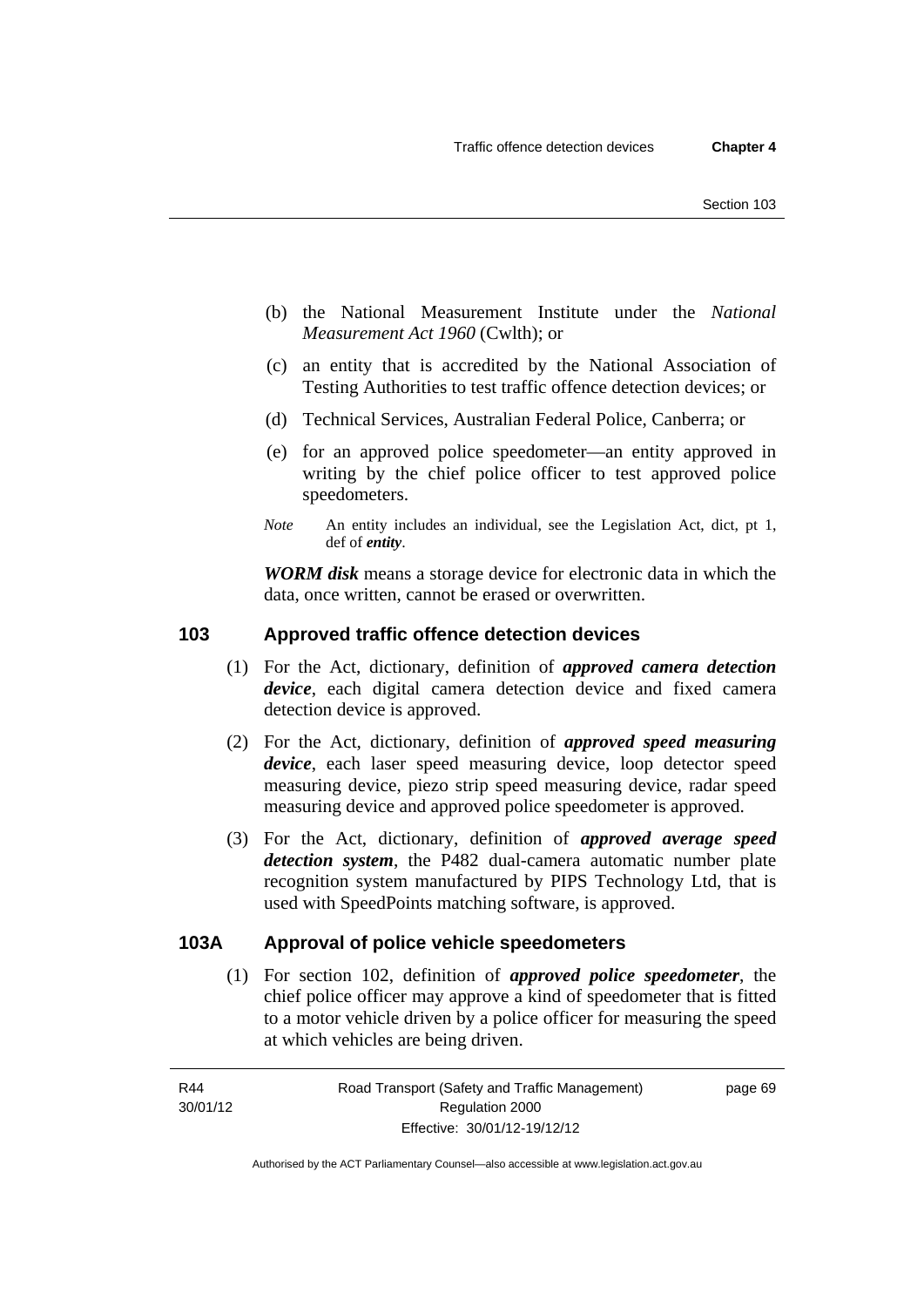(2) An approval is a notifiable instrument.

*Note* A notifiable instrument must be notified under the Legislation Act.

#### **103B Average speed detection systems—Act, s 22AA, s 23B and s 24 (2)**

- (1) For the Act, section 22AA, definition of *average speed limit*, the average speed limit for the road between 2 detection points mentioned in an item in table 103B, column 2 is the speed mentioned in column 6 for the item.
- (2) For the Act, section 22AA, definition of *detection point*, the points mentioned in table 103B, column 2 are prescribed.
- (3) For the Act, section 22AA, definition of *shortest practicable distance*, the distance mentioned in an item in table 103B, column 3 is the shortest practicable distance between the 2 detection points mentioned in column 2 for the item.
- (4) For the Act, section 23B (a), definition of *shortest practicable route*, the route mentioned in an item in table 103B, column 4 is the route used to work out the shortest practicable distance mentioned in column 3 for the item.
- (5) For the Act, section 23B (b), the minimum time that a vehicle's driver could take to drive the vehicle on the route mentioned in an item in table 103B, column 4 is the time mentioned in column 5 for the item.
- (6) In this section:

*ACT Standard Grid Coordinates*—see the *Surveyors (Surveyor-General) Practice Directions 2010 (No 2)* (DI2010-267), schedule 2.

*AHD*—see the *Surveyors (Surveyor-General) Practice Directions 2010 (No 2)* (DI2010-267), direction 5 (Definitions).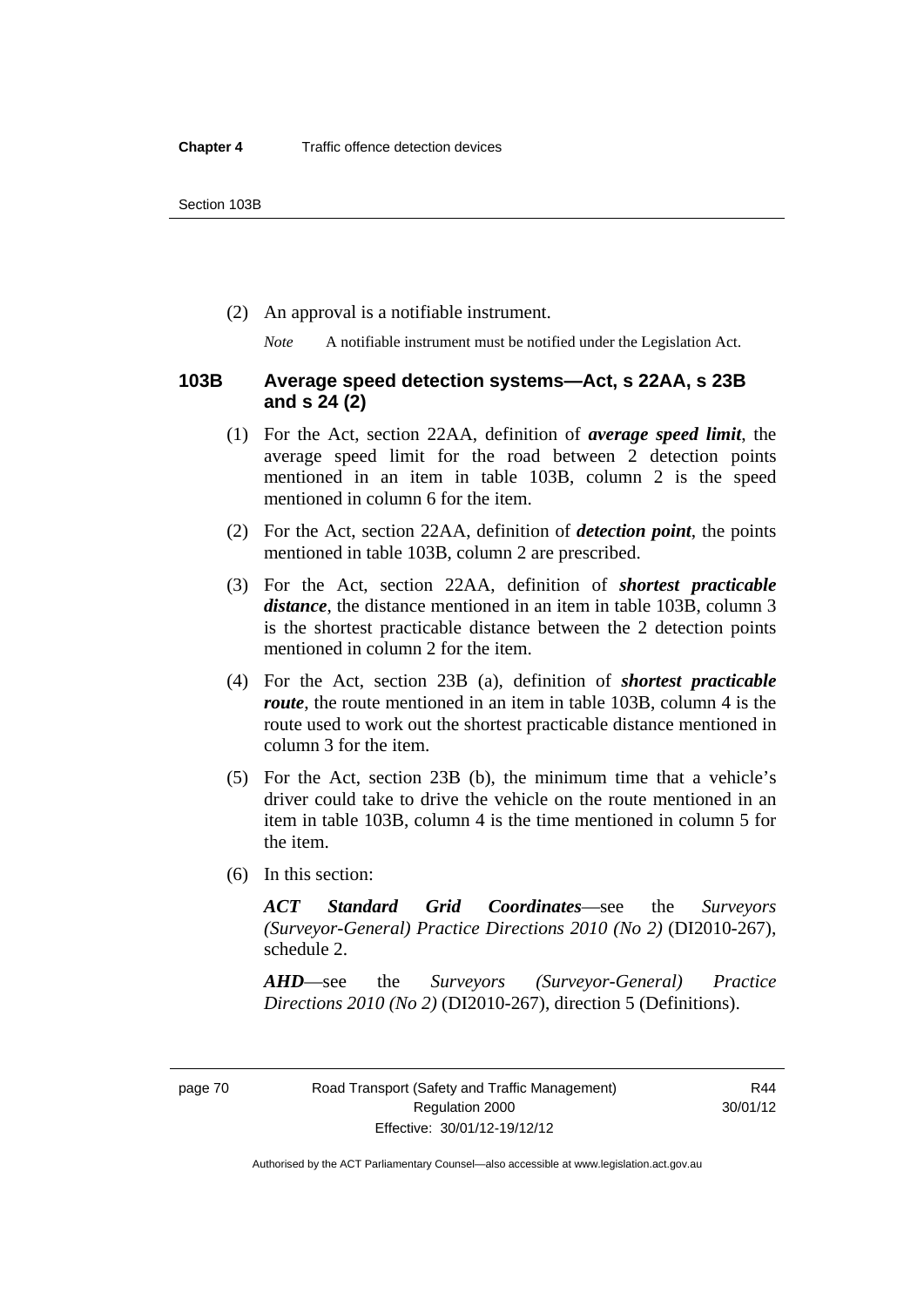| Table 103B       |                                                                                                                                                                                                                              |                                                 |                                                                                                                                                                                                          |                                          |                                       |
|------------------|------------------------------------------------------------------------------------------------------------------------------------------------------------------------------------------------------------------------------|-------------------------------------------------|----------------------------------------------------------------------------------------------------------------------------------------------------------------------------------------------------------|------------------------------------------|---------------------------------------|
| column 1<br>item | column <sub>2</sub><br>detection points                                                                                                                                                                                      | column 3<br>shortest<br>practicable<br>distance | column 4<br>shortest<br>practicable<br>route                                                                                                                                                             | column 5<br>minimum<br>time<br>(seconds) | column 6<br>average<br>speed<br>limit |
| $\mathbf{1}$     | <b>ACT</b> Standard<br><b>Grid Coordinates</b><br>208876.18 East,<br>596541.65 North,<br>AHD 629.88<br>Level<br><b>ACT</b> Standard<br><b>Grid Coordinates</b><br>211361.44 East,<br>596864.50 North,<br>AHD 644.45<br>Level | 2.7081 <sub>km</sub><br>(westbound)             | Hindmarsh<br>Drive<br>(westbound),<br>starting west of<br>the intersection<br>of Dalrymple<br>Street and<br>Mugga Lane<br>and ending<br>north-east of<br><b>Tyagarah Street</b>                          | 121.8645<br>(westbound)                  | 80km/h                                |
| 2                | <b>ACT</b> Standard<br><b>Grid Coordinates</b><br>208912.50 East,<br>596591.35 North,<br>AHD 629.42<br>Level<br><b>ACT</b> Standard<br><b>Grid Coordinates</b><br>211418.53 East,<br>596883.22 North,<br>AHD 641.25<br>Level | 2.7146km<br>(eastbound)                         | Hindmarsh<br>Drive<br>(eastbound),<br>starting<br>north-east of<br><b>Palmer Street</b><br>near Tyagarah<br>Street and<br>ending west of<br>the intersection<br>of Dalrymple<br>Street and<br>Mugga Lane | 122.157<br>(eastbound)                   | 80km/h                                |

## **104 Major testing of laser speed measuring devices**

- (1) The following devices must be tested in accordance with this section at least once every 12 months:
	- (a) a laser speed measuring device;
	- (b) the laser speed measuring device component of a digital camera detection device.

R44 30/01/12 page 71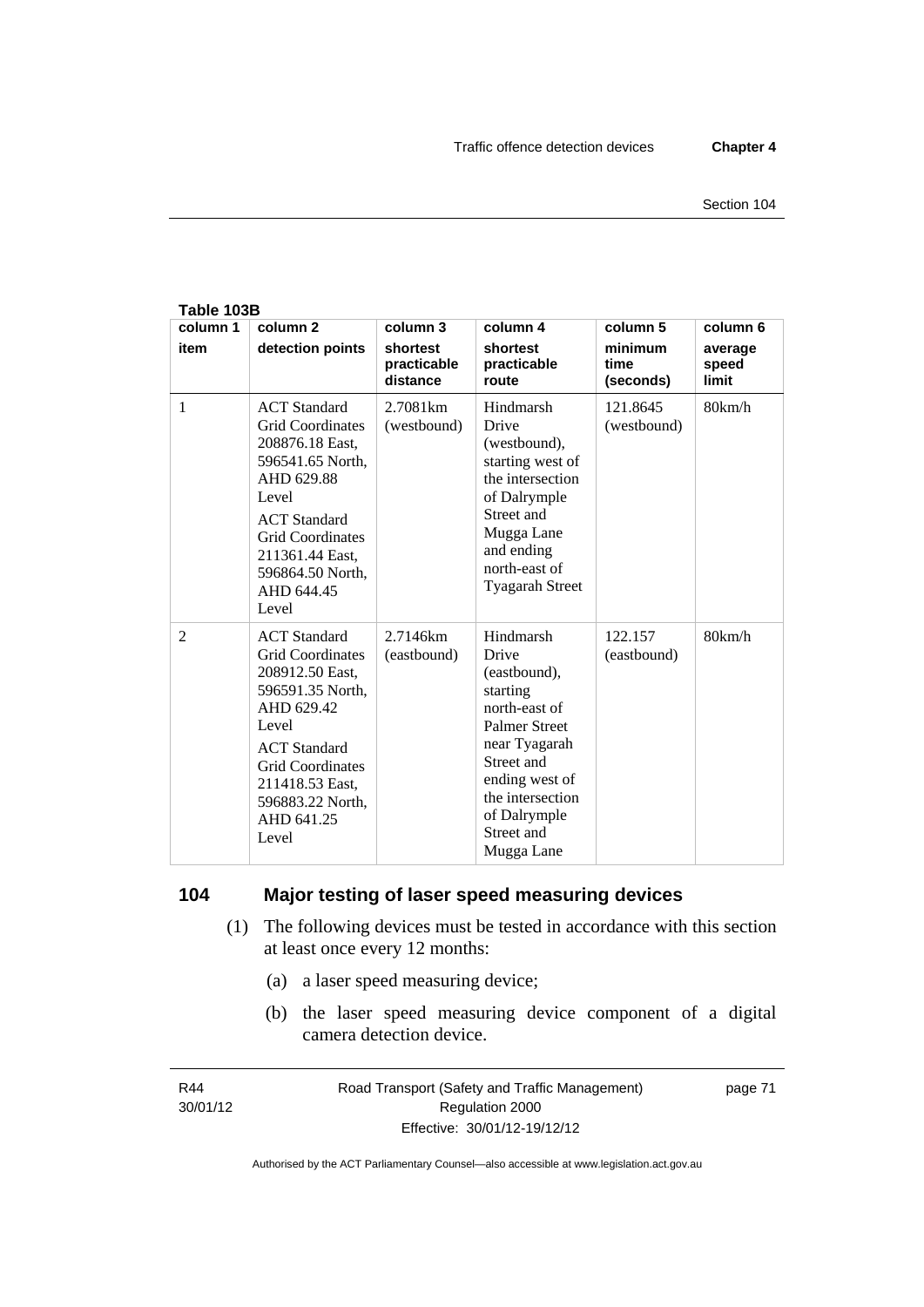- (2) The test must be carried out—
	- (a) by a person approved under section 106 (Approved people testing and sealing); and
	- (b) in accordance with Australian Standard AS 4691.1-2003, as in force on the commencement of this paragraph.
		- *Note 1* The text of an applied, adopted or incorporated law or instrument, whether applied as in force from time to time or at a particular time, is taken to be a notifiable instrument if the operation of the Legislation Act, s 47 (5) or (6) is not disapplied (see s 47 (7)).
		- *Note 2* A notifiable instrument must be notified under the Legislation Act.
- (3) The Legislation Act, section 47 (5) does not apply in relation to subsection (2) (b).
- (4) The test must show whether the device—
	- (a) is operating in accordance with the manufacturer's specifications; and
	- (b) is accurate within a tolerance of 2km/h.
- (5) For this section, it is sufficient for the laser speed measuring device component of a digital camera detection device to be tested separately from the other components of the device, and it is not necessary for the other components to be tested.

#### **104A Major testing of other traffic offence detection devices**

- (1) The following devices must be tested in accordance with this section:
	- (a) a radar speed measuring device that is not a component of a fixed camera detection device or a digital camera detection device;
	- (b) a radar speed measuring device component of a fixed camera detection device or a digital camera detection device;

page 72 Road Transport (Safety and Traffic Management) Regulation 2000 Effective: 30/01/12-19/12/12 R44 30/01/12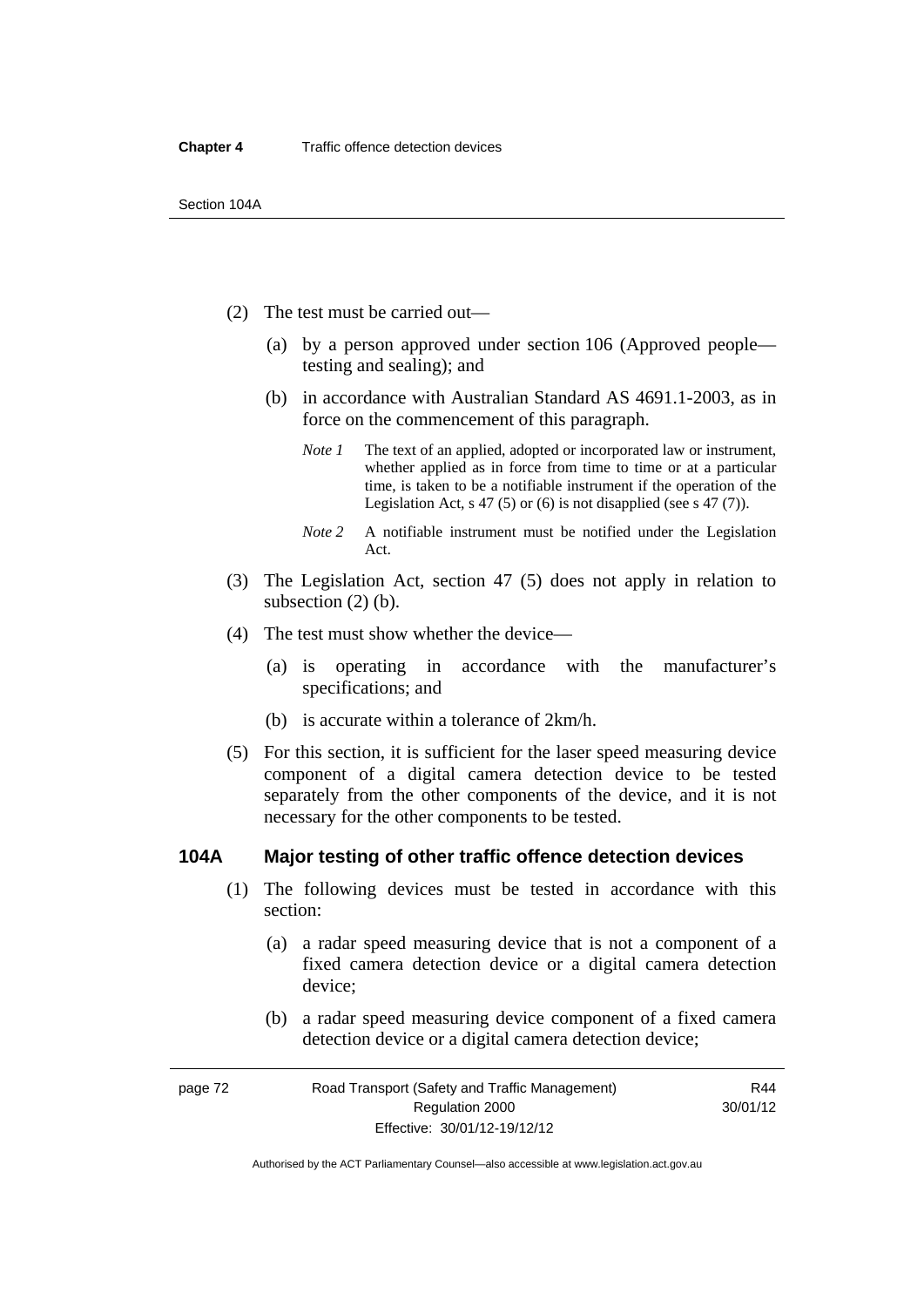- (c) an approved police speedometer;
- (d) the loop detector speed measuring device component of a fixed camera detection device;
- (e) the piezo strip speed measuring device component of a fixed camera detection device;
- (f) an approved average speed detection system.
- (2) The devices mentioned in subsection (1) must be tested at least once every 12 months.
- (3) The test must be carried out by a person approved under section 106 (Approved people—testing and sealing).
- (4) The test of a radar speed measuring device that is not a component of a fixed camera detection device, or a digital camera detection device, must show whether the device is operating in accordance with Australian Standard AS 2898.1-2, as in force on the commencement of this subsection.
	- *Note 1* The text of an applied, adopted or incorporated law or instrument, whether applied as in force from time to time or at a particular time, is taken to be a notifiable instrument if the operation of the Legislation Act, s 47 (5) or (6) is not disapplied (see s 47 (7)).
	- *Note 2* A notifiable instrument must be notified under the Legislation Act.
- (5) The Legislation Act, section 47 (5) does not apply in relation to AS 2898.1-2 under subsection (4).
- (6) The test of the radar speed measuring device component of a fixed camera detection device, or a digital camera detection device, must show whether the device—
	- (a) is operating in accordance with the manufacturer's specifications; and
	- (b) for speeds of 100km/h and under—is accurate within a tolerance of 2km/h; and

Authorised by the ACT Parliamentary Counsel—also accessible at www.legislation.act.gov.au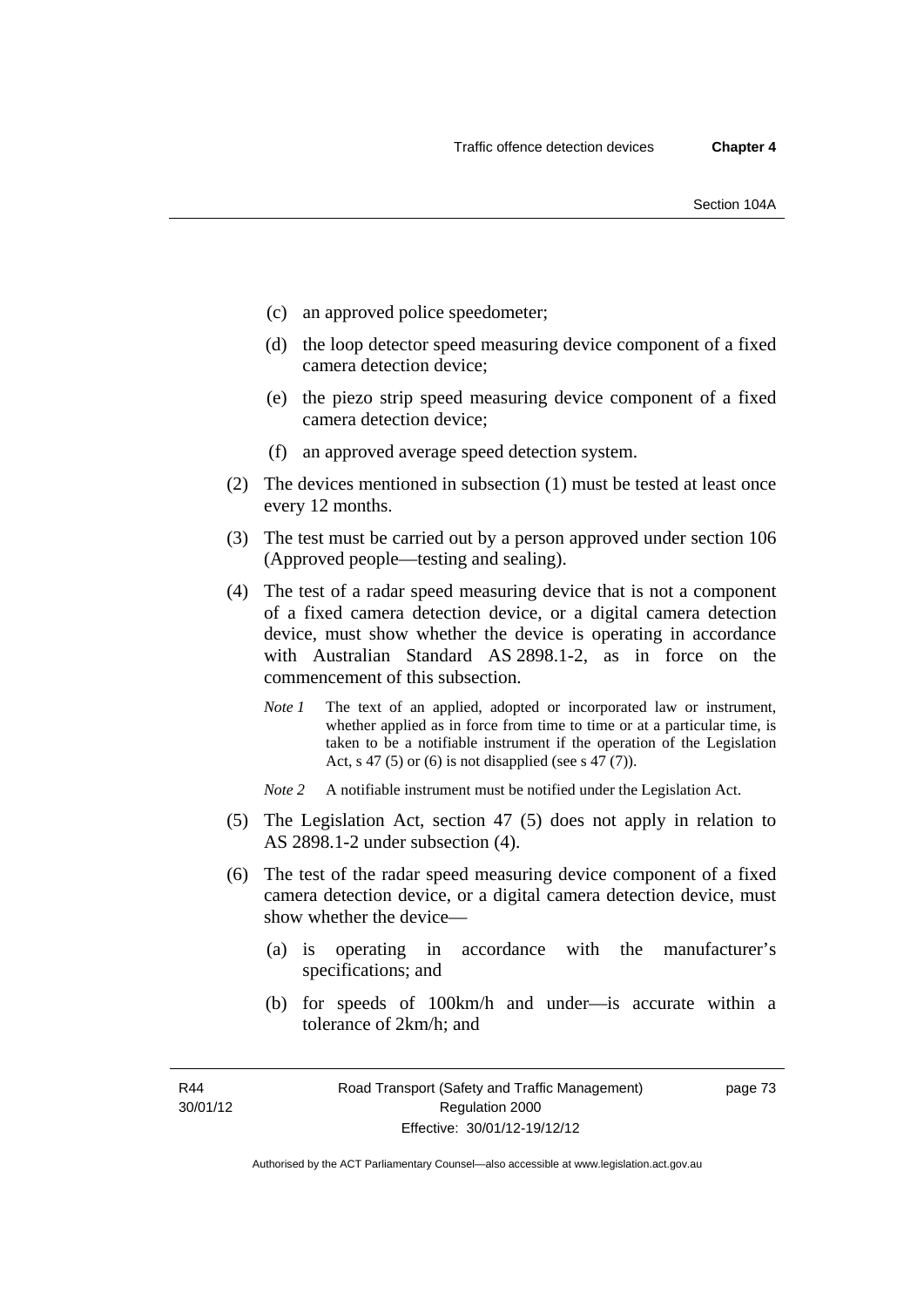- (c) for speeds over 100km/h—is accurate within a tolerance of 2%.
- (7) The test of an approved police speedometer must show whether the device is accurate within a tolerance of 2%.
- (8) The test of the loop detector speed measuring device component of a fixed camera detection device must show whether the speed measuring device—
	- (a) for speeds of 100km/h and under—is accurate within a tolerance of 2km/h; and
	- (b) for speeds over 100km/h—is accurate within a tolerance of 2%.
- (9) The test of the piezo strip speed measuring device component of a fixed camera detection device must show whether the speed measuring device—
	- (a) is operating in accordance with the manufacturer's specifications; and
	- (b) is accurate within a tolerance of 2km/h.
- (10) The test of an approved average speed detection system that takes images of vehicles at 2 detection points must show whether the device—
	- (a) is operating in accordance with the manufacturer's specifications; and
	- (b) for the measurement of the time that elapses between vehicles passing the first and second detection points—is accurate within a tolerance of 2%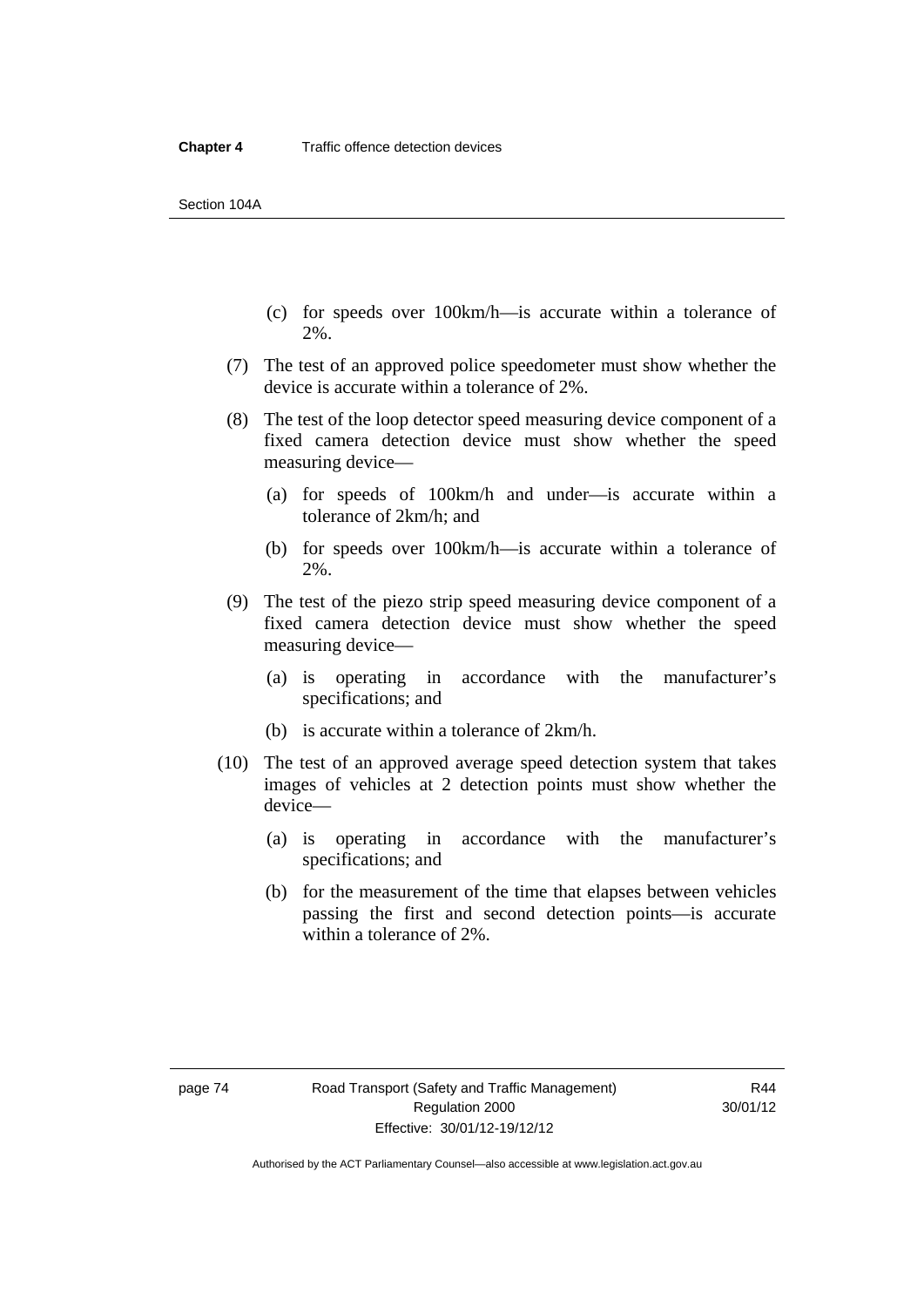## **104B Certification and sealing of traffic offence detection devices**

- (1) This section applies if a test of a traffic offence detection device under section 104 or section 104A establishes—
	- (a) a matter mentioned in section 104A (4) or (7) in relation to the device; or
	- (b) the matters mentioned in section 104 (4) or section 104A (9) in relation to the device.
- (2) The person who carried out the test must—
	- (a) sign a certificate to that effect; and
	- (b) if a seal on the device has been damaged or removed—seal the device.

## **105 Use of certain digital camera detection devices**

- (1) This section applies to the operation of a digital camera detection device that is located in a vehicle that can be moved from place to place to detect traffic offences.
- (2) The operator of a digital camera detection device that includes as a component a radar speed measuring device must ensure that the following operations are done in accordance with the manufacturer's instructions for the device:
	- (a) aligning the vehicle in which the device is located with the road;
	- (b) activating the device;
	- (c) operating the device.
- (3) The operator of a digital camera detection device that includes as a component a laser speed measuring device must ensure that the following operations are done in accordance with the manufacturer's instructions for the device:

page 75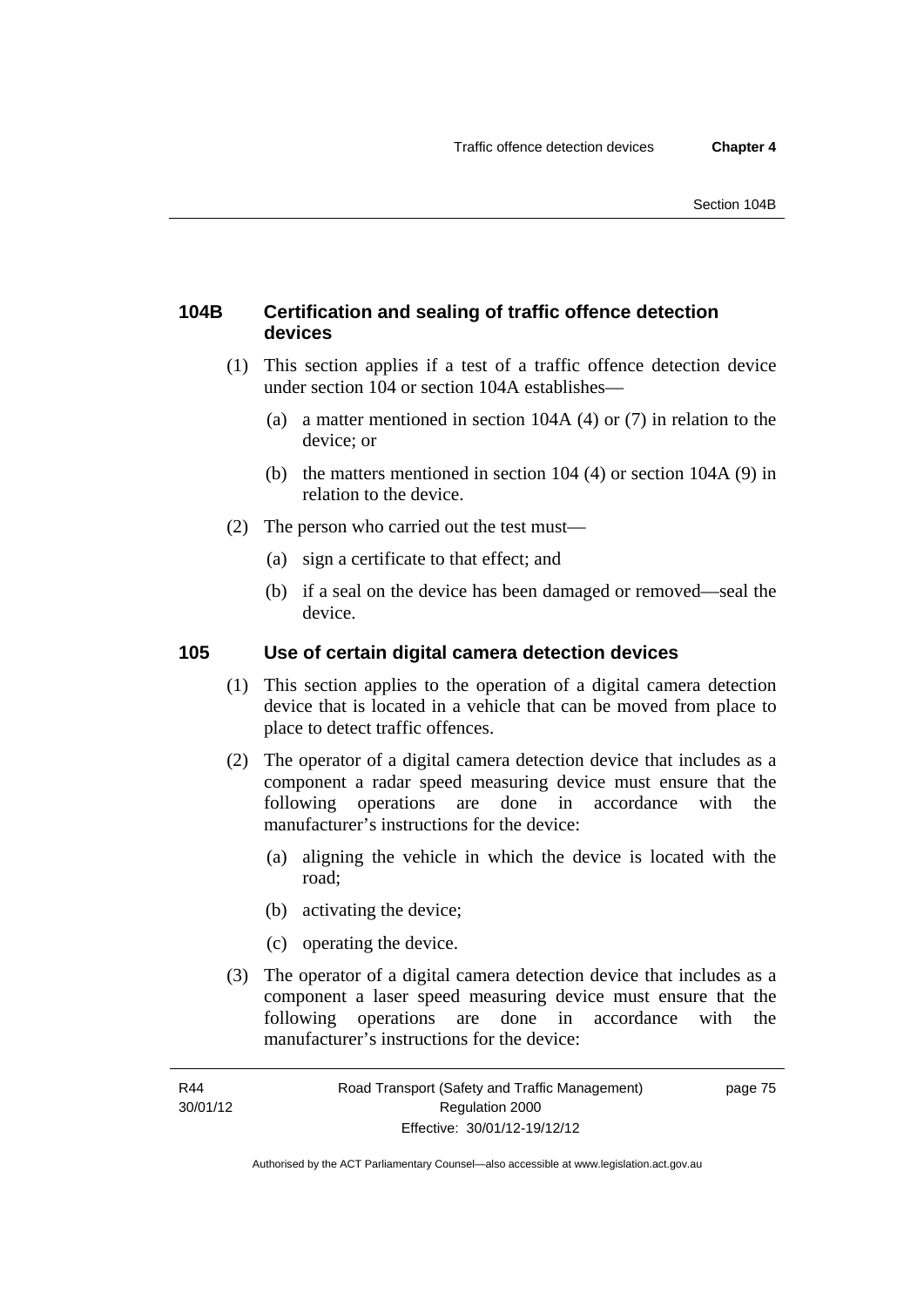Section 105A

- (a) testing the laser speed measuring component of the device at the beginning and end of each shift of the operator by carrying out the following checks:
	- (i) an instrument confidence check;
	- (ii) a calibration verification check;
	- (iii) a scope alignment check;
- (b) activating the device;
- (c) operating the device.
- (4) To remove any doubt, if a device mentioned in subsection (3) is used at more than 1 place during a shift of the operator, the operator is not required to carry out the checks mentioned in subsection (3) (a) each time the device is activated at a different place.
- (5) If the requirements set out in this section are met, the device may operate unattended.
- (6) If a device is used by 2 or more operators, who are working together during a shift, the requirements set out in this section may be carried out by different operators.
- (7) In this section:

*operator* means a person approved to use a traffic offence detection device under section 107 (Approved people—use).

#### **105A Use of certain laser speed measuring devices**

- (1) This section applies to a laser speed measuring device, other than a device mentioned in section 105 (Use of certain digital camera detection devices).
- (2) The operator of the laser speed measuring device must ensure that the following operations are done in accordance with the manufacturer's instructions for the device:

page 76 Road Transport (Safety and Traffic Management) Regulation 2000 Effective: 30/01/12-19/12/12

R44 30/01/12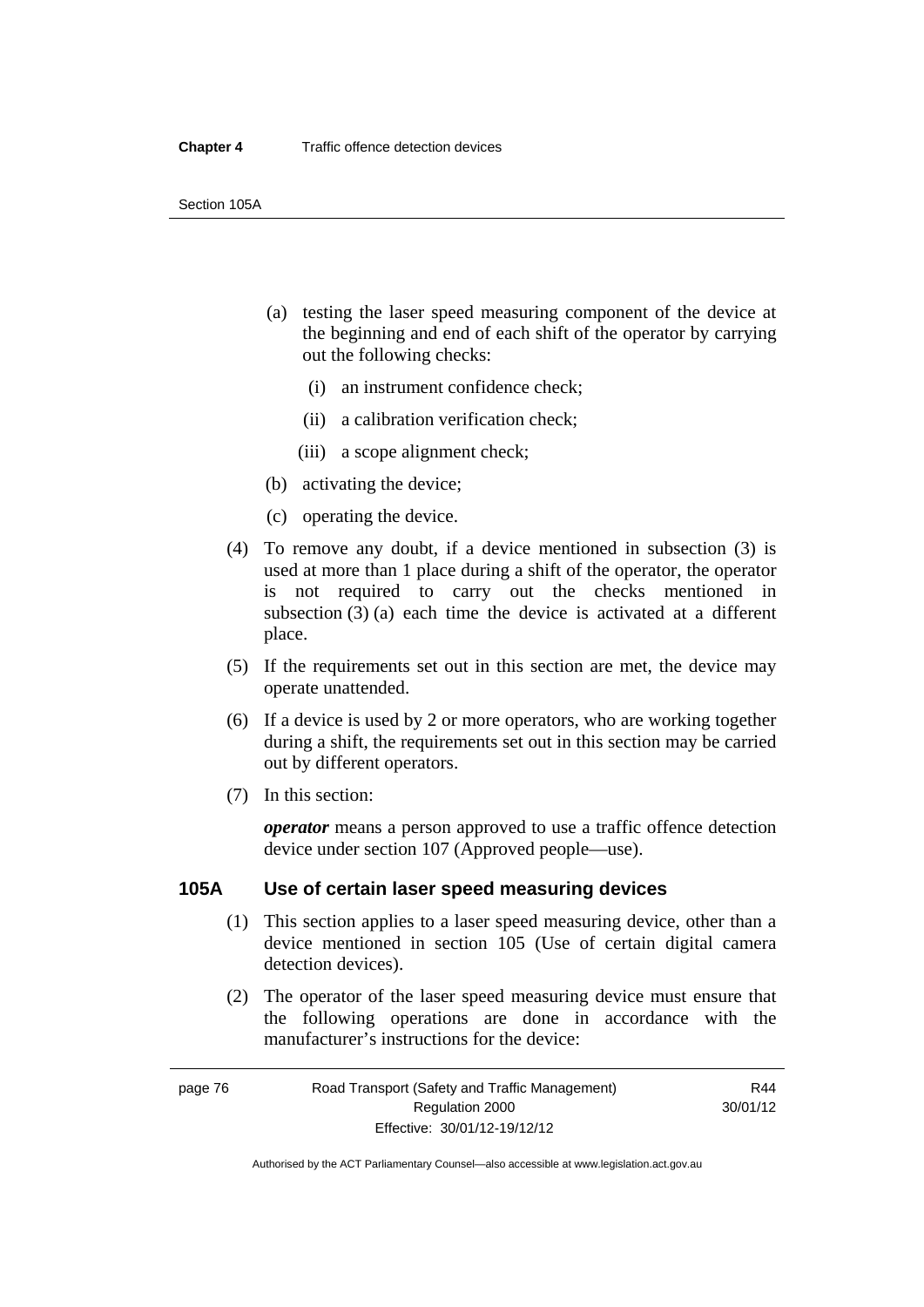- (a) testing the device at the beginning and end of each shift of the operator by carrying out the following checks:
	- (i) an instrument confidence check;
	- (ii) a calibration verification check;
	- (iii) a scope alignment check;
- (b) activating the device;
- (c) operating the device.
- (3) To remove any doubt, if the device is used at more than 1 place during a shift of the operator, the operator is not required to carry out the checks mentioned in subsection (1) (a) each time the device is activated at a different place.
- (4) If the device is used by 2 or more operators who are working together during the shift, the tests mentioned in subsection (1) (a) and (d) may be carried out by different operators.
- (5) In this section:

*operator* means a person approved to use a traffic offence detection device under section 107 (Approved people—use).

## **105B Use of certain radar speed measuring devices**

- (1) This section applies to a radar speed measuring device, other than a device that is a component of—
	- (a) a digital camera detection device; or
	- (b) a fixed camera detection device.
- (2) The radar speed measuring device must be used by an operator in accordance with the manufacturer's instructions for the device.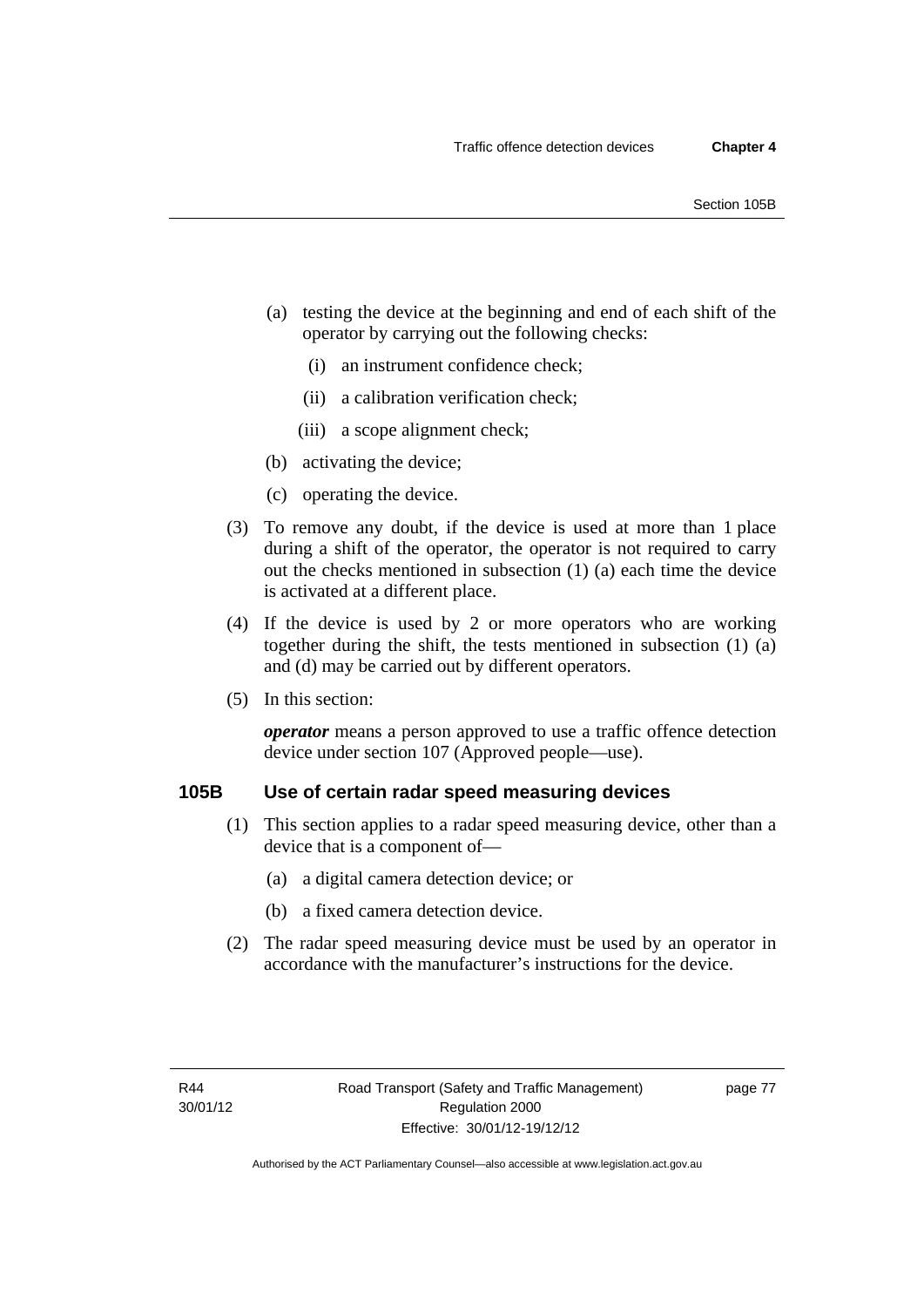- (3) The operator must test the device—
	- (a) at the beginning of each shift of the operator against an approved police speedometer; and
	- (b) at the end of each shift of the operator against the speedometer mentioned in paragraph (a); and
	- (c) if the operator's shift is longer than 9 hours—9 hours after the beginning of the shift against the speedometer mentioned in paragraph (a).
- (4) After each test, the device must be found to be accurate within a tolerance of 2 km/h.
- (5) To remove any doubt, if the device is used at more than 1 place during a shift of the operator, the operator is not required to carry out the checks mentioned in subsection (3) (a) each time the device is activated at a different place.
- (6) If the device is used by 2 or more operators who are working together during the shift, the tests mentioned in subsection (3) may be carried out by different operators.
- (7) In this section:

*operator* means a person approved to use a traffic offence detection device under section 107 (Approved people—use).

#### **106 Approved people—testing and sealing**

Each person employed by a testing authority to test and seal traffic offence detection devices is approved to test and seal traffic offence detection devices.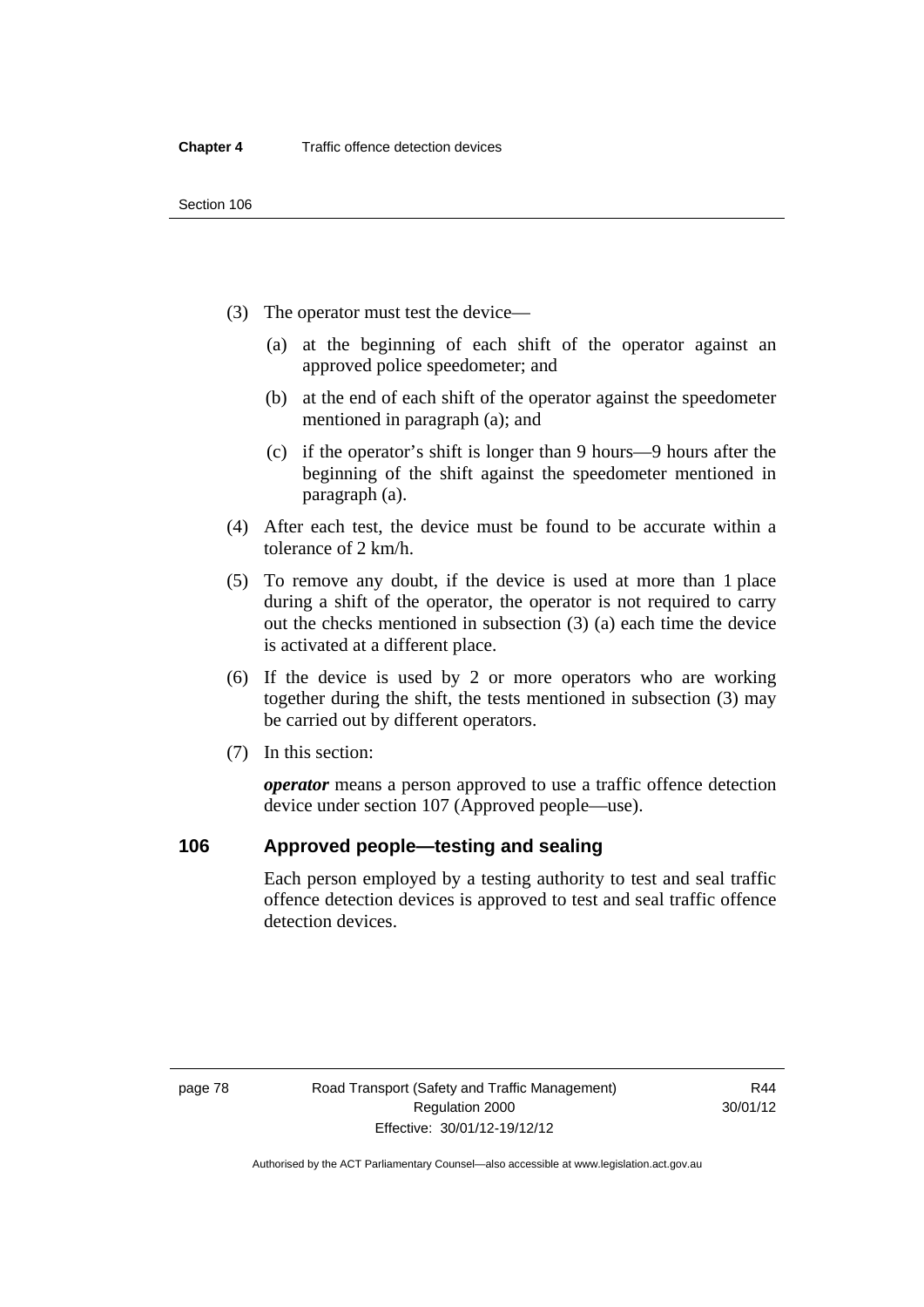## **107 Approved people—use**

- (1) Each police officer is approved to use any traffic offence detection device (other than a fixed camera detection device).
- (2) The road transport authority may approve a person who is not a police officer to use digital camera detection devices.
- (3) The road transport authority may only approve a person under subsection (2) if the authority is satisfied that the person has appropriate qualifications to operate, or experience in the operation of, digital camera detection devices.

## **107A Recording of camera detection device image files—Act, s 23 (2) (c) (ii)**

(1) An electronic file created by a camera detection device must be recorded on a WORM disk or other storage medium for electronic data (the *recording medium*).

*Note Camera detection device*—see the Act, s 23.

- (2) The recording medium for a camera detection device may be—
	- (a) attached directly to, or located with, the device; or
	- (b) at a place other than the place where the device is located.

#### **Example—par (b)**

If a motor vehicle goes through a red traffic light and an image of the vehicle is taken by a fixed camera detection device, the electronic file created by the device in relation to the offence is sent along a wire or optical fibre, or across a wireless network, to a recording device in a building in another suburb and is stored at that building on a recording medium.

*Note* An example is part of the regulation, is not exhaustive and may extend, but does not limit, the meaning of the provision in which it appears (see Legislation Act, s 126 and s 132).

R44 30/01/12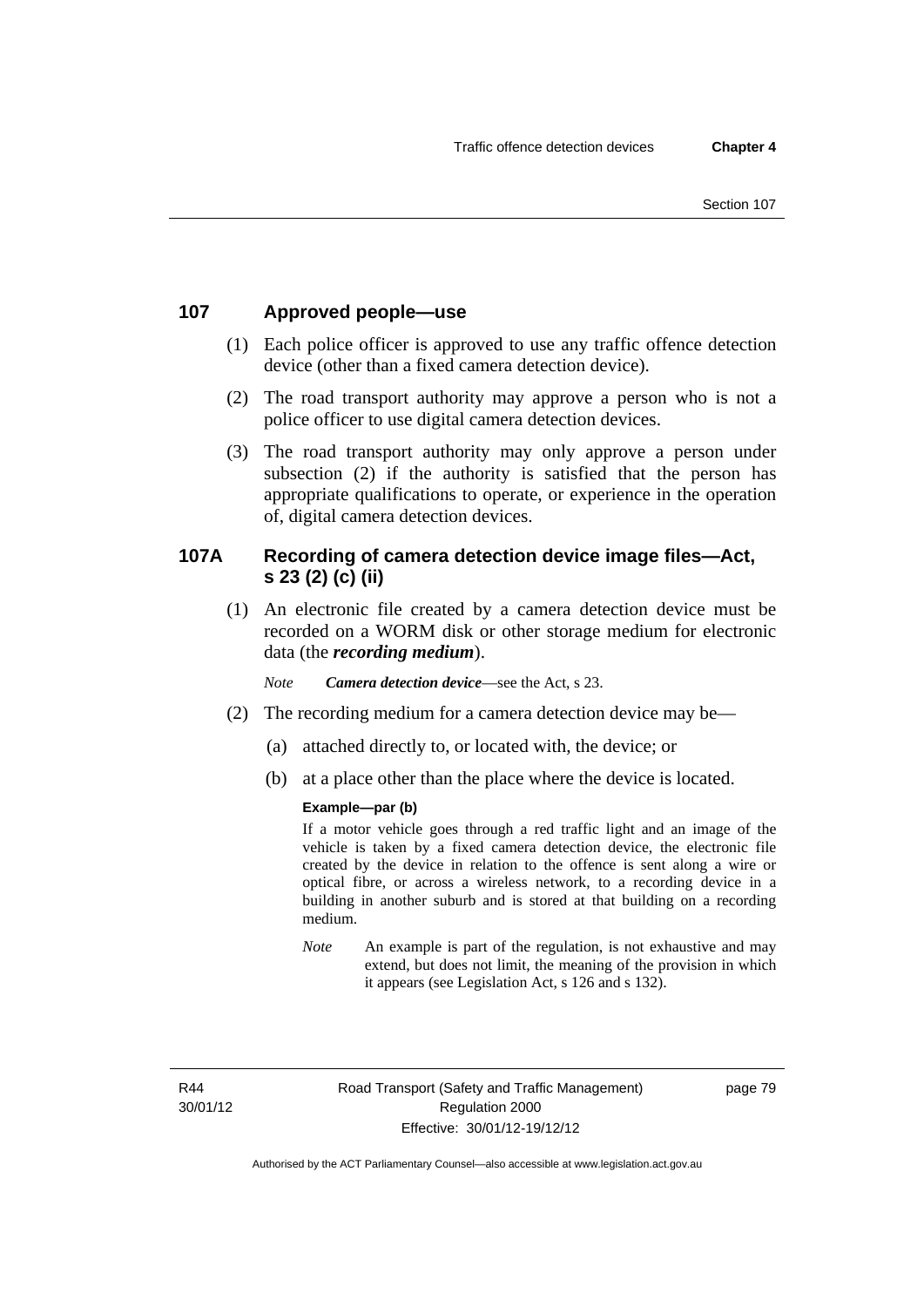- (3) If the recording medium for a camera detection device is at a place other than the place where the device is located—
	- (a) the device must produce a security checksum for each electronic file created by the device; and
	- (b) the device must encrypt the security checksum and the file; and
	- (c) the security checksum and the encrypted file must be recorded as soon as practicable on a recording medium.
- (4) However, subsection (3) does not prevent other security measures being taken in relation to a security checksum or an electronic file before it is recorded on the recording medium.

## **107B Verification of camera detection device image files—Act, s 23 (2) (c) (iii)**

- (1) This section applies if an electronic file that contains an image of a vehicle taken by a camera detection device is recorded on a recording medium that is at a place other than the place where the device is located.
- (2) Before the image of the vehicle is produced from the file, the accuracy of the file must be verified by using a computer to—
	- (a) recalculate the security checksum for the file; and
	- (b) confirm that the security checksum produced by the recalculation is identical to the checksum produced by the device for the file.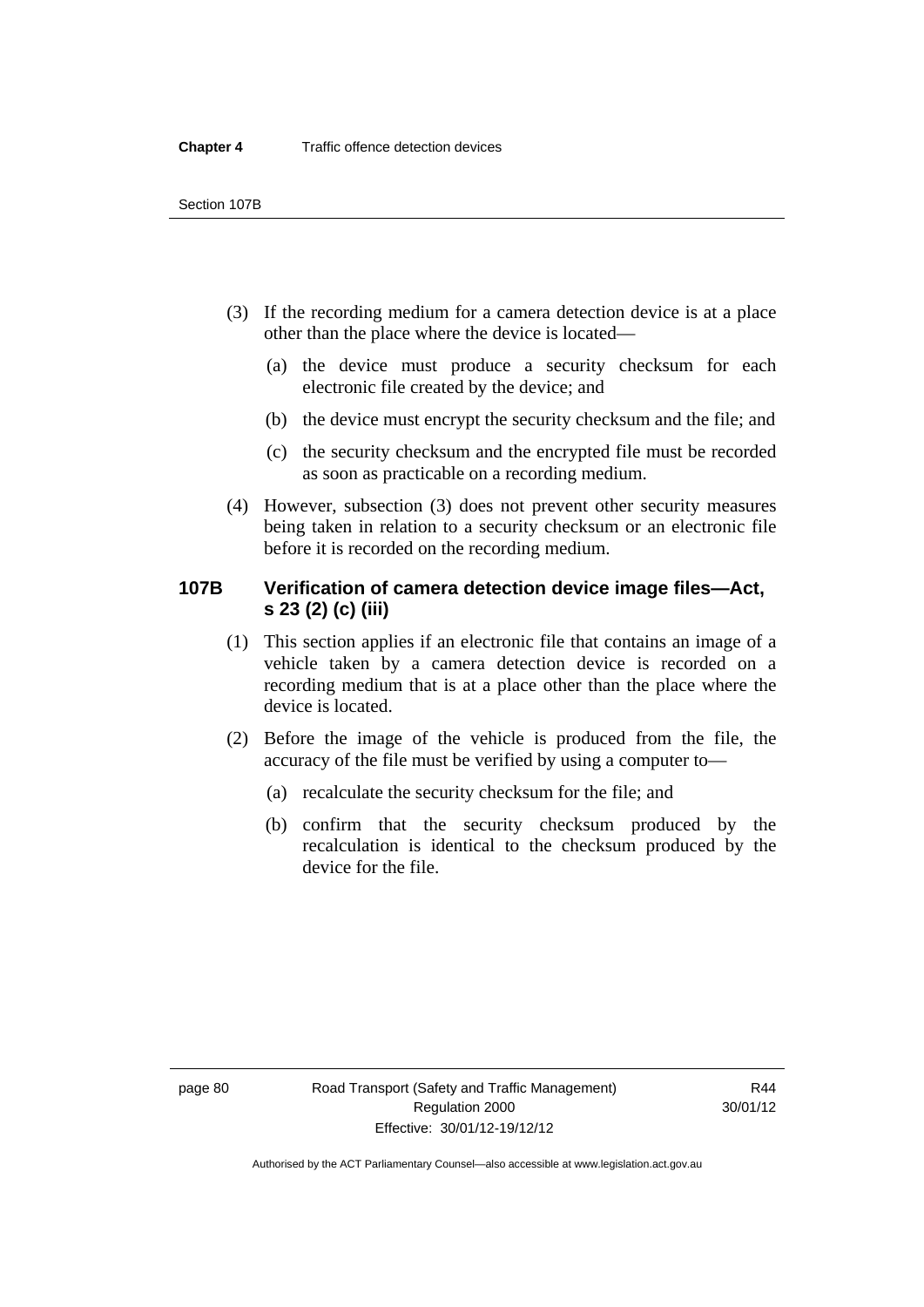### **108 Meaning of codes etc on image taken by approved camera detection device or approved average speed detection system—Act, s 24 (2) (a)**

- (1) This section defines the meaning of codes and other information indicated on an image of a vehicle taken by an approved camera detection device or approved average speed detection system.
	- *Note* Information etc that is indicated on an image includes information etc accompanying or reasonably associated with the image (see Act, dict, def of *indicated on*).
- (2) It is not necessary that all the codes and other information mentioned in this section be indicated on an image but if they do appear they have the meaning given in this section.
- (3) The characters (whether numbers, letters or both) in the field immediately after 'Device' is the code for—
	- (a) the laser speed measuring device component of the digital camera detection device that took the image; or
	- (b) the radar speed measuring device component of the digital camera detection device, or fixed camera detection device, that took the image; or
	- (c) the piezo strip speed measuring device component of the fixed camera detection device that took the image; or
	- (d) the loop detector speed measuring device component of the fixed camera detection device that took the image; or

R44 30/01/12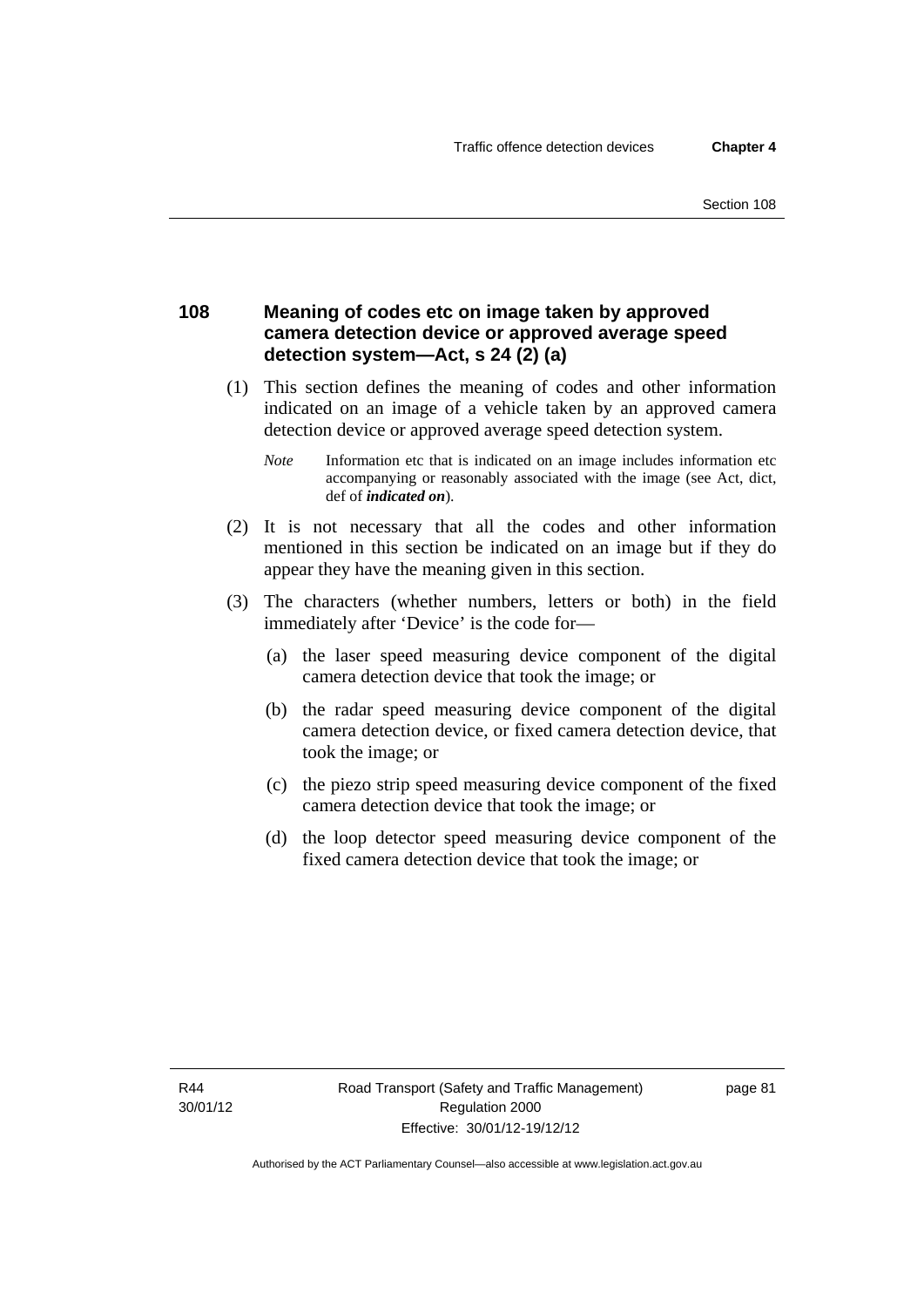Section 108

 (e) the automatic number plate recognition camera component of the average speed detection system that took the image.

#### **Example**

'Device: 012409' indicates that the code for the laser speed measuring device component of the digital detection device, or piezo strip speed measuring device component of the fixed camera detection device, that took the image, is 012409.

 (4) The characters (whether numbers, letters or both) in the field immediately after 'Location' or 'Loc' is the code for the place where the image was taken (the *location code*).

#### **Example**

'Location: sls0015' indicates that the code for the place where the image was taken is 0015 (see sch 1, part 1.1, item 15).

(5) A location code has the meaning given by schedule 1.

#### **Example**

The location code '0015' indicates that the image was taken at Kingsford Smith Drive between Kuringa Drive and Spalding Street (see sch 1, part 1.1, item 15).

 (6) For subsection (5) and schedule 1, if a road (however described) mentioned in an item of schedule 1 intersects with another road (however described) more than once, the word '(north)' or '(south)' is included after the name of the road to indicate the intersection relevant to the meaning of the location code.

#### **Example**

The location code '0003' means that the image was taken on Athllon Drive between Beasley Street '(south)' and Sulwood Drive (see sch 1, part 1.1, item 3). As Beasley Street intersects Athllon Drive more than once, the word 'south' indicates that the southern intersection is the relevant intersection.

 (7) The characters in the field immediately after 'Date' is the date when the image was taken, with the first 2 numbers indicating the day of the month, followed by an abbreviation for the month and the year.

#### **Example**

'Date: 15/11/00' indicates that the image was taken on 15 November 2000.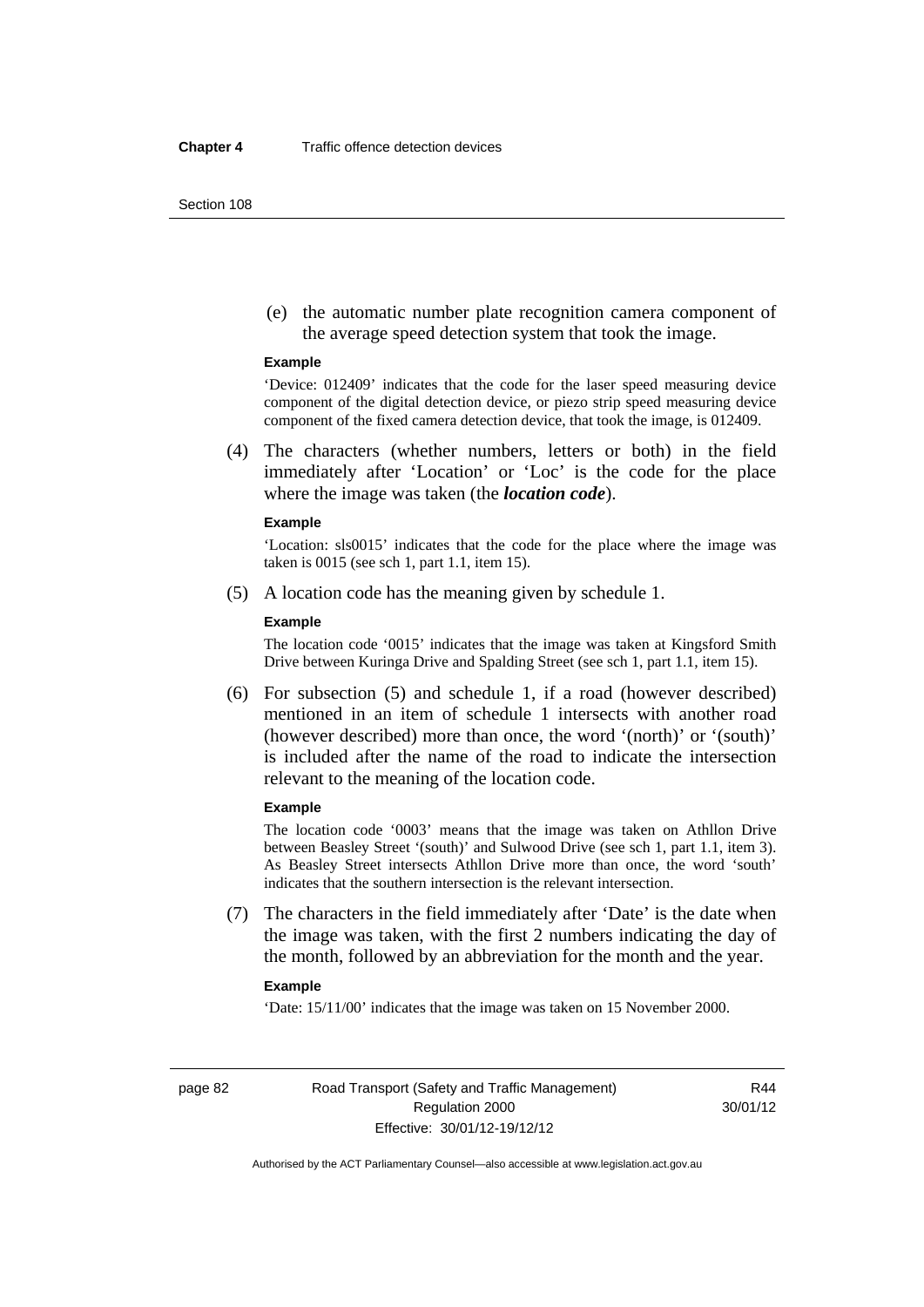(8) The numbers in the field immediately after 'Time' is the time when the image was taken, stated in the 24-hour clock system.

#### **Examples**

- 1 'Time: 11.07.00.23' indicates that the image was taken at 0.23 seconds after 11.07 am.
- 2 'Time: 13:53:10:07' indicates that the image was taken at 10.07 seconds after 1.53 pm.
- (9) The letter in the field immediately after 'Direction' or 'Dir' indicates—
	- (a) for an image taken by a digital camera detection device whether the general direction in which the vehicle was travelling was away from or towards the device, with 'A' indicating away from the device and 'T' indicating towards the device; or
	- (b) for an image taken by a fixed camera detection device—the general direction in which the vehicle was travelling when the image was taken, with 'N' indicating north, 's' indicating south, 'E' indicating east and 'W' indicating west.

#### **Example for par (a)**

'Direction: A' indicates that when the image was taken the vehicle was generally travelling away from the digital camera detection device that took the image.

#### **Example for par (b)**

'Direction: N' indicates that when the image was taken the vehicle was travelling in the general direction of north.

 (10) The characters in the field immediately after 'Lane' is the code for the lane in which the vehicle was travelling when the image was taken, with the following codes having the stated meaning:

'L1' means the lane next to the centre of the road

- 'L2' means the lane immediately to the left of L1
- 'L3' means the lane immediately to the left of L2

R44 30/01/12 page 83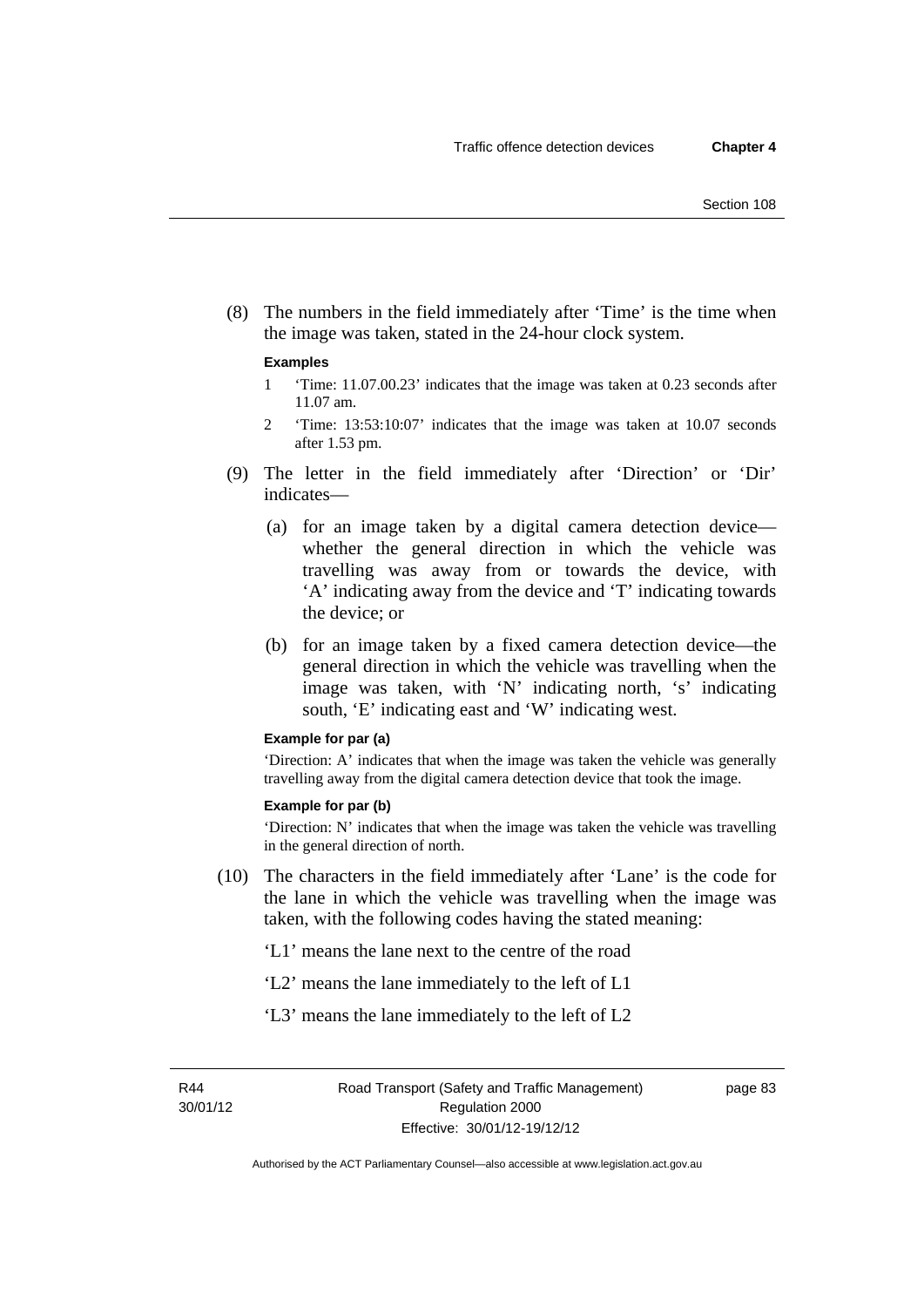Section 108

'L4' means the lane immediately to the left of L3.

#### **Example**

'Lane: L1' indicates that the vehicle was travelling in the lane next to the centre of the road when the image was taken.

 (11) The number in the field immediately after 'Red time' is the time in seconds and part seconds (stated as a fraction) that a red traffic light or red traffic arrow facing the driver of the vehicle had been showing before the driver entered the intersection concerned.

#### **Example**

'Red time: 1.50' indicates that the red traffic light or red traffic arrow facing the driver of the vehicle had been showing for 1.5 seconds before the driver entered the intersection concerned.

 (12) The number in the field immediately after 'Speed li' is the speed limit applying to the driver of the vehicle for the length of road where the driver was driving when the image was taken.

#### **Example**

'Speed li: 60' indicates that the speed limit applying to the driver of the vehicle for the length of road where the driver was driving when the image was taken is 60 km/h.

 (13) The number in the field immediately after 'Speed' is the speed in kilometres per hour at which the driver of the vehicle was driving when the image was taken.

#### **Example**

'Speed: 82' indicates that the driver of the vehicle was driving at 82 km/h when the image was taken.

 (14) The characters (whether numbers, letters or both) in the field immediately after 'Operator' is the code for the person responsible for the use of the device when the image was taken.

#### **Example**

'Operator: op002' indicates that the code for the person responsible for the device when the image was taken is operator 002.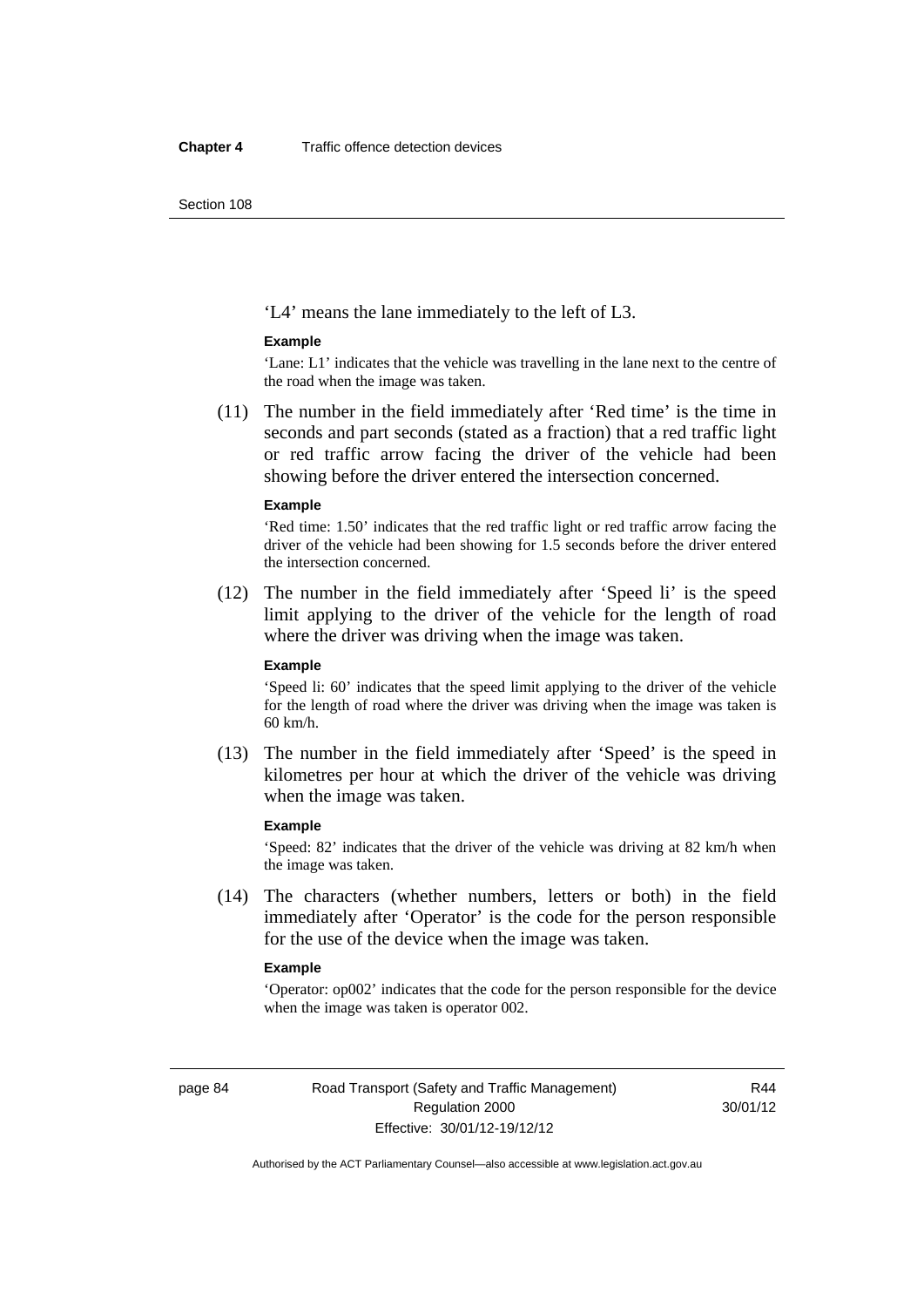(15) The characters (whether numbers, letters or both) in the field immediately after 'Disk' is the code for the recording medium used to record the image of the vehicle.

#### **Example**

'Disk: WD0022' indicates that the code for the WORM disk used to record the image was WD0022.

*Note* An example is part of the regulation, is not exhaustive and may extend, but does not limit, the meaning of the provision in which it appears (see Legislation Act, s 126 and s 132).

R44 30/01/12 Road Transport (Safety and Traffic Management) Regulation 2000 Effective: 30/01/12-19/12/12

page 85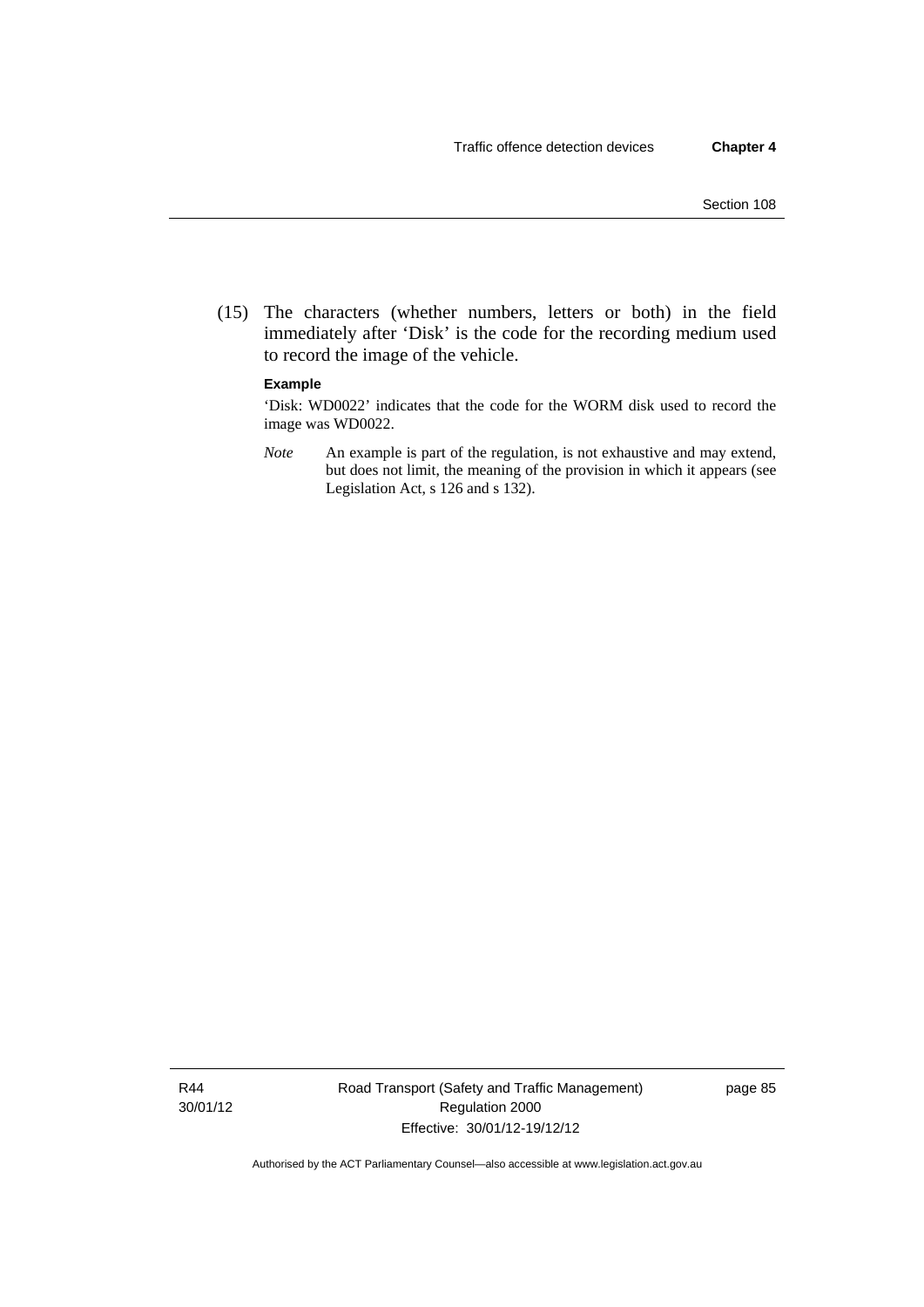#### **Chapter 5** Miscellaneous

Section 109

# **Chapter 5 Miscellaneous**

## **109 Additional powers of police**

- (1) A police officer may request or signal the driver of a vehicle to stop the vehicle.
- (2) A person must not, without reasonable excuse, fail to comply with a request or signal made or given by a police officer under subsection  $(1)$ .

Maximum penalty: 20 penalty units.

 (3) A police officer may, during a temporary obstruction or danger to traffic or in an emergency, direct the responsible person for or driver of a vehicle parked in any part of a pay parking area to remove the vehicle or, if no-one appears to be in charge of the vehicle, remove the vehicle.

#### **110 Prohibition on car minding**

- (1) The chief police officer may, by written notice given to a person, prohibit the person from—
	- (a) parking, minding, caring for, or taking charge of any motor vehicle or trailer (other than a motor vehicle or trailer of which the person is the driver) on a road; or
	- (b) offering his or her services for any such purpose.
- (2) A person who is given a notice under subsection (1) must comply with the notice.

Maximum penalty: 20 penalty units.

- (3) This section does not authorise the chief police officer to prohibit the proprietor of a parking station or parking area—
	- (a) from parking, minding, caring for, or taking charge of a motor vehicle or trailer in or on the parking station or parking area; or

R44 30/01/12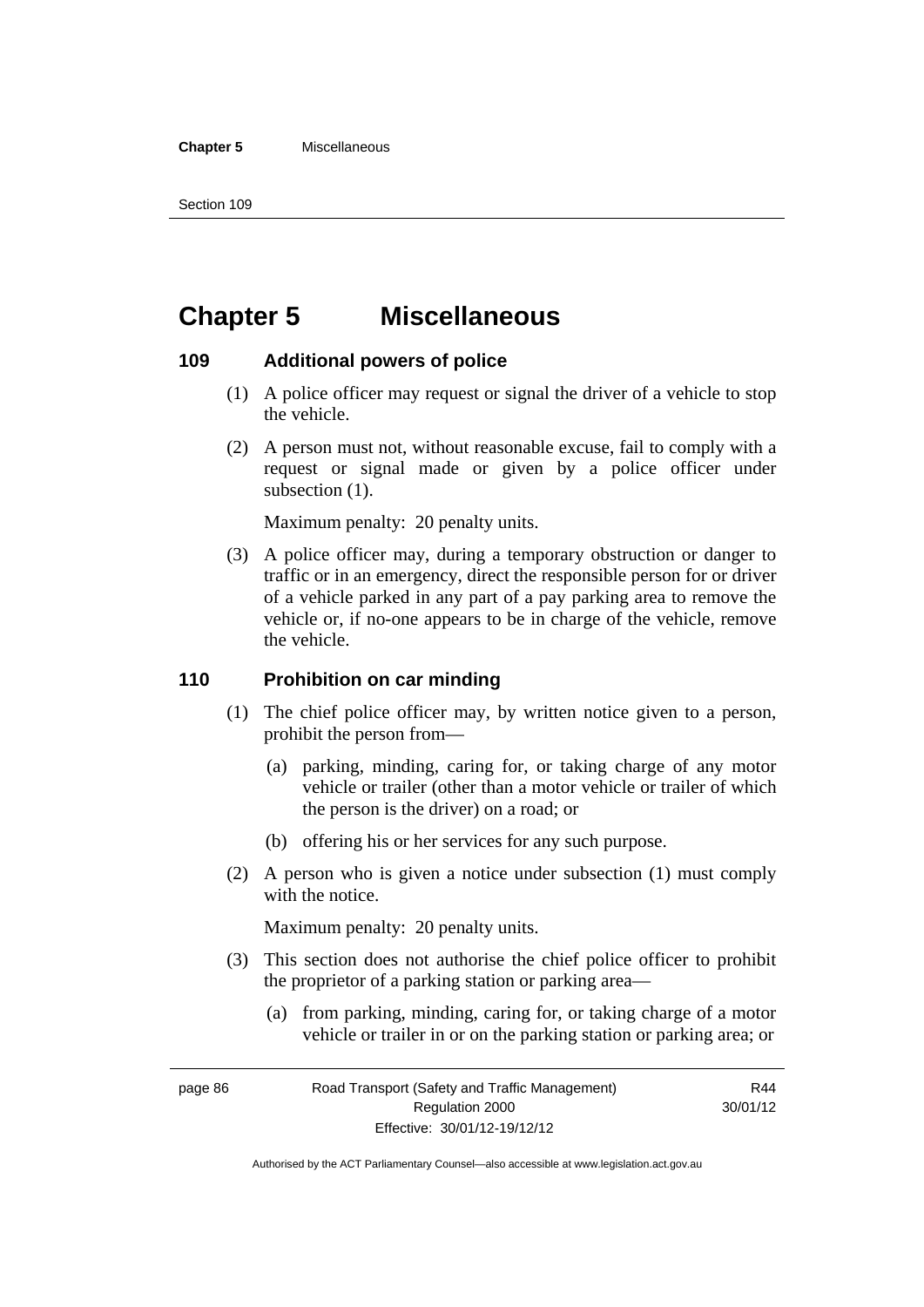- (b) from offering the proprietor's services for that purpose—
	- (i) whether by the display or publication of an advertisement in relation to the parking station or parking area or otherwise; and
	- (ii) whether the services are performed or offered to be performed by the proprietor or by an employee or agent of the proprietor.

## **111 Removal of unattended vehicles—Act, s 32 (1) (c)**

A police officer or authorised person may move an unattended vehicle from a road or road related area to a retention area if the vehicle is in—

- (a) a bus lane; or
- (b) a length of road to which a *clearway sign* applies; or
- (c) a transit lane.

#### **112 Disposal of impounded vehicles—Act, s 10K**

- (1) This section applies to a vehicle impounded under the following provisions of the Act:
	- (a) section 10A (Impounding of vehicles used for menacing driving on court order before conviction etc);
	- (b) section 10B (Impounding or forfeiture of vehicles on conviction etc for certain offences);
	- (c) section 10C (Powers of police officers to seize and impound vehicles used in committing certain offences).
- (2) If a person has not applied to the chief police officer for the release of the vehicle at the end of the period of impoundment, the chief police officer must, by notice served on the registered operator of the vehicle and every person who has a registered interest in the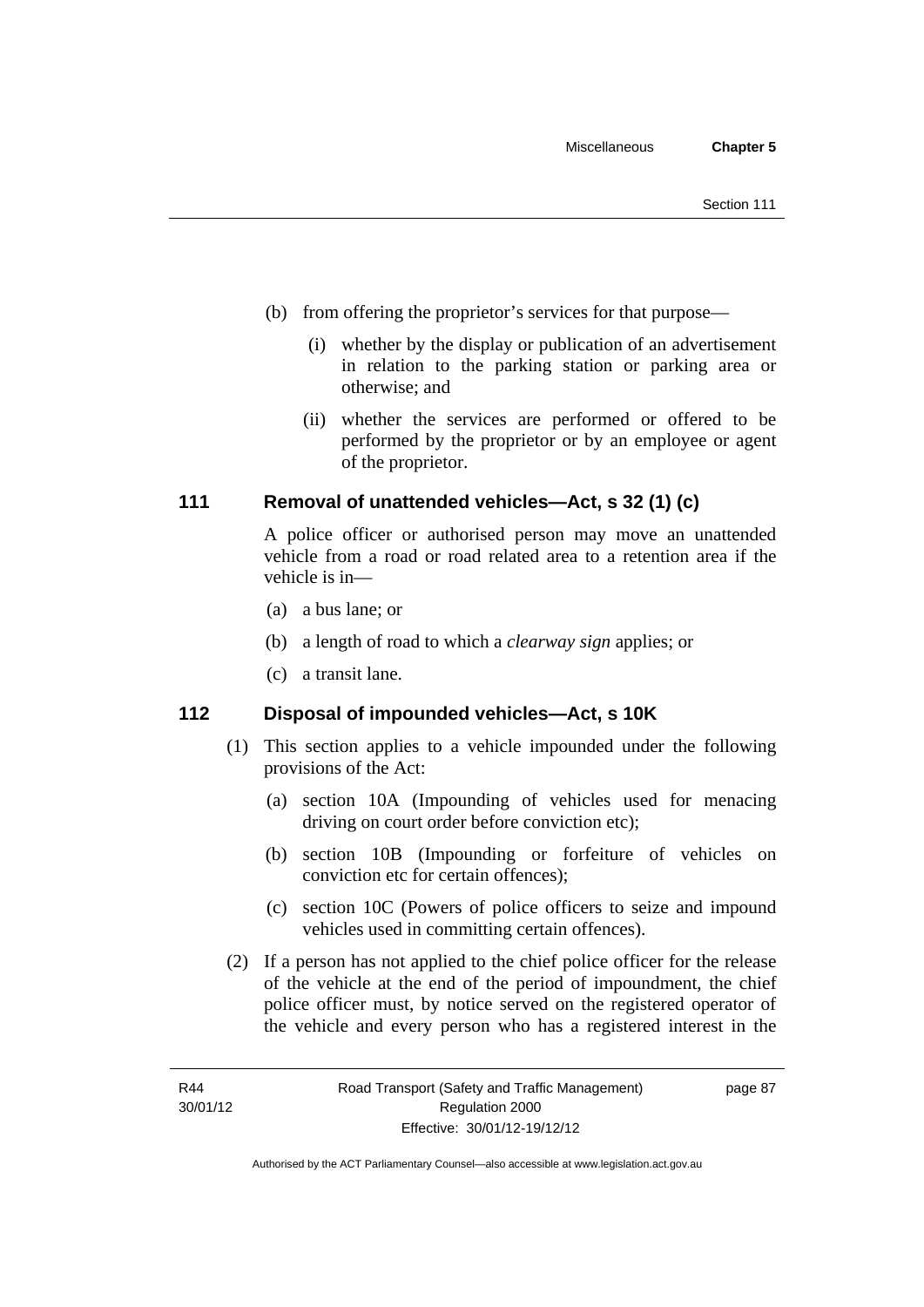#### **Chapter 5** Miscellaneous

Section 112

vehicle, warn them that the vehicle may be offered for sale if the vehicle is not removed from the place of impoundment within 28 days after the day of service of the notice.

- (3) The vehicle may be offered for sale, by public auction or public tender, if the vehicle is not removed within 28 days after service of the notice or, if more than 1 notice is served under subsection (2), the later of the notices.
- (4) A person may apply to the chief police officer for payment to the person of the balance of the proceeds of sale of a vehicle within 1 year after the vehicle is sold in accordance with subsection (3).
- (5) The balance of the proceeds of sale may be paid to the person if the person satisfies the chief police officer that—
	- (a) the person was lawfully entitled to possession of the vehicle immediately before its sale; and
	- (b) there was a reasonable excuse for the person's failure to obtain release of the vehicle before it was sold.
- (6) In this section:

*balance of the proceeds of sale*, of a vehicle, means the proceeds of the sale of the vehicle less—

- (a) any fee or other amount payable under the *Road Transport (General) Act 1999* for the seizure, impounding and storage of the vehicle; and
- (b) the reasonable costs of or incidental to the sale.
- (7) An interest mentioned in subsection (6), definition of *balance of proceeds of sale* paragraph (a) or (b) is a statutory interest of a kind to which the *Personal Property Securities Act 2009* (Cwlth), section 73 (2) applies.

R44 30/01/12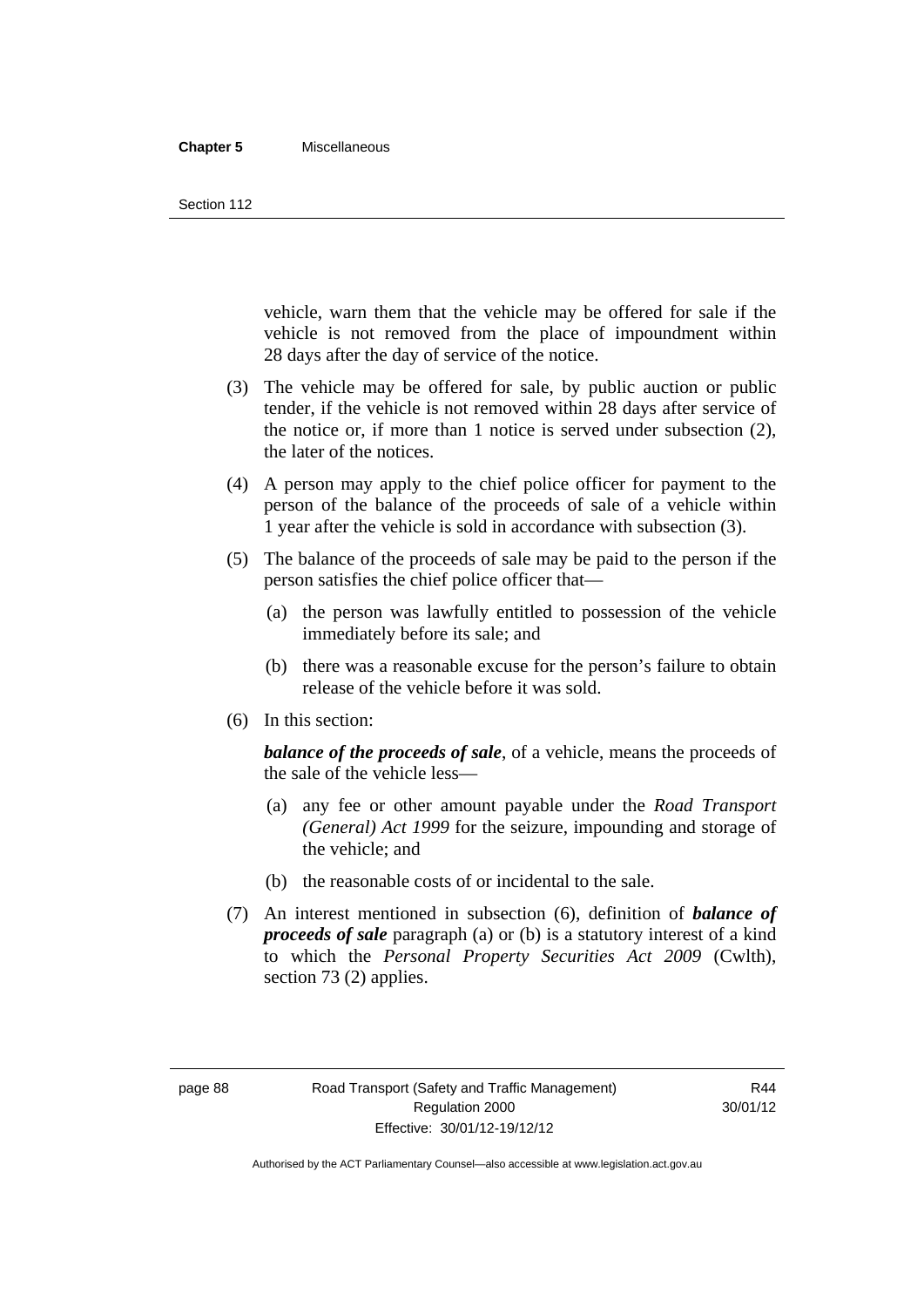## **112A Disposal of forfeited vehicles—Act, s 10K**

A vehicle that has been forfeited to the Territory under the Act, section 10B (Impounding or forfeiture of vehicles on conviction etc for certain offences) may be offered for sale by public auction or public tender.

## **113 Responsible person to inspect driver licence**

(1) Before permitting someone else to drive a motor vehicle, the responsible person for, or the person in charge of, the vehicle must require the person to produce his or her Australian driver licence or external driver licence and must inspect the licence.

Maximum penalty: 20 penalty units.

 (2) It is a defence to a prosecution of a person for an offence against subsection (1) if the person proves that the person had taken reasonable steps (other than those mentioned in the subsection) to ensure the person permitted to drive the motor vehicle was the holder of a current Australian driver licence or external driver licence.

## **114 Responsible person's consent**

The person in charge of a motor vehicle or trailer on a road must not, without reasonable excuse, permit anyone to use the vehicle without the consent of the responsible person for the vehicle.

Maximum penalty: 20 penalty units.

## **115 Standards for safe carriage of loads—Act, s 14 (2)**

The prescribed standards are the performance standards in the *Load Restraint Guide—Guidelines and Performance Standards for the Safe Carriage of Loads on Road Vehicles*, 2nd ed (2004) published by the National Transport Commission.

R<sub>44</sub> 30/01/12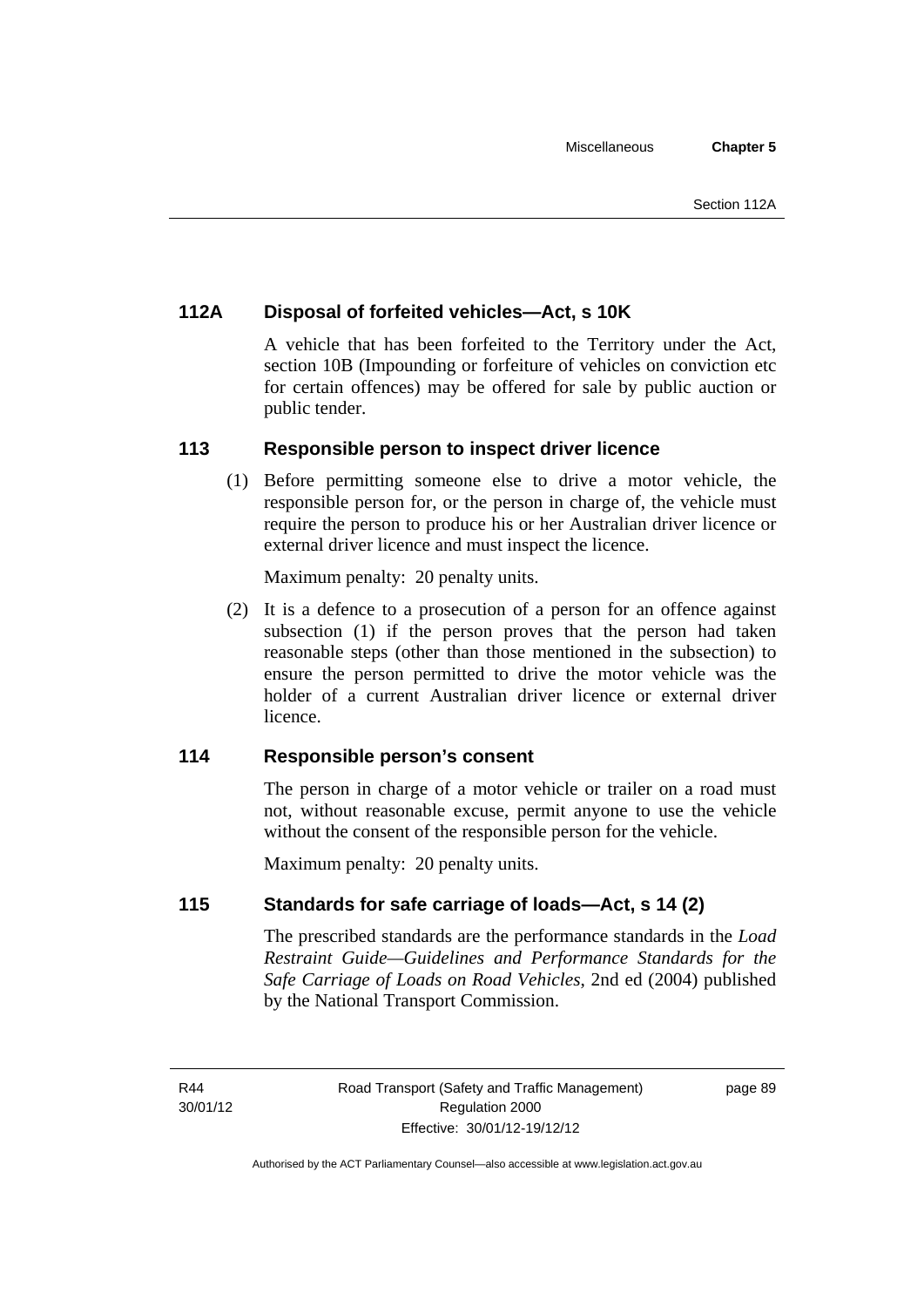# **Schedule 1 Meaning of location codes on images**

(see s 108)

# **Part 1.1 Digital camera detection devices**

| Table 1.1<br>column 1<br>item | column <sub>2</sub><br>location<br>code | column 3<br>place where image was taken                                       |
|-------------------------------|-----------------------------------------|-------------------------------------------------------------------------------|
| 1                             | 0001                                    | Adelaide Avenue between Hopetoun Circuit and Kent Street                      |
| 2                             | 0002                                    | <b>Antill Street</b>                                                          |
| 3                             | 0003                                    | Athllon Drive between Beasley Street (south) and Sulwood<br>Drive             |
| 4                             | 0004                                    | Belconnen Way between Barry Drive and Coulter Drive                           |
| 5                             | 0005                                    | Bowen Drive between Brisbane Avenue and Kings Avenue                          |
| 6                             | 0006                                    | Coppins Crossing Road between Uriarra Road and William<br><b>Hovell Drive</b> |
| 7                             | 0007                                    | Drakeford Drive between Sulwood Drive and Athllon Drive                       |
| 8                             | 0008                                    | Erindale Drive between Sulwood Drive and Sternberg Crescent                   |
| 9                             | 0009                                    | Florey Drive between Southern Cross Drive and Ginninderra<br>Drive            |
| 10                            | 0010                                    | Ginninderra Drive between Tillyard Drive and Kingsford Smith<br>Drive         |
| 11                            | 0011                                    | Ginninderra Drive between Ellenborough Street and Braybrook<br><b>Street</b>  |
| 12                            | 0012                                    | Gungahlin Drive between Wells Station Drive and Gundaroo<br>Drive             |
| 13                            | 0013                                    | Hindmarsh Drive between Dalrymple Street and Jerrabomberra<br>Avenue          |
| 14                            | 0014                                    | Hindmarsh Drive between Athllon Drive and Melrose Drive                       |

page 90 Road Transport (Safety and Traffic Management) Regulation 2000 Effective: 30/01/12-19/12/12

R44 30/01/12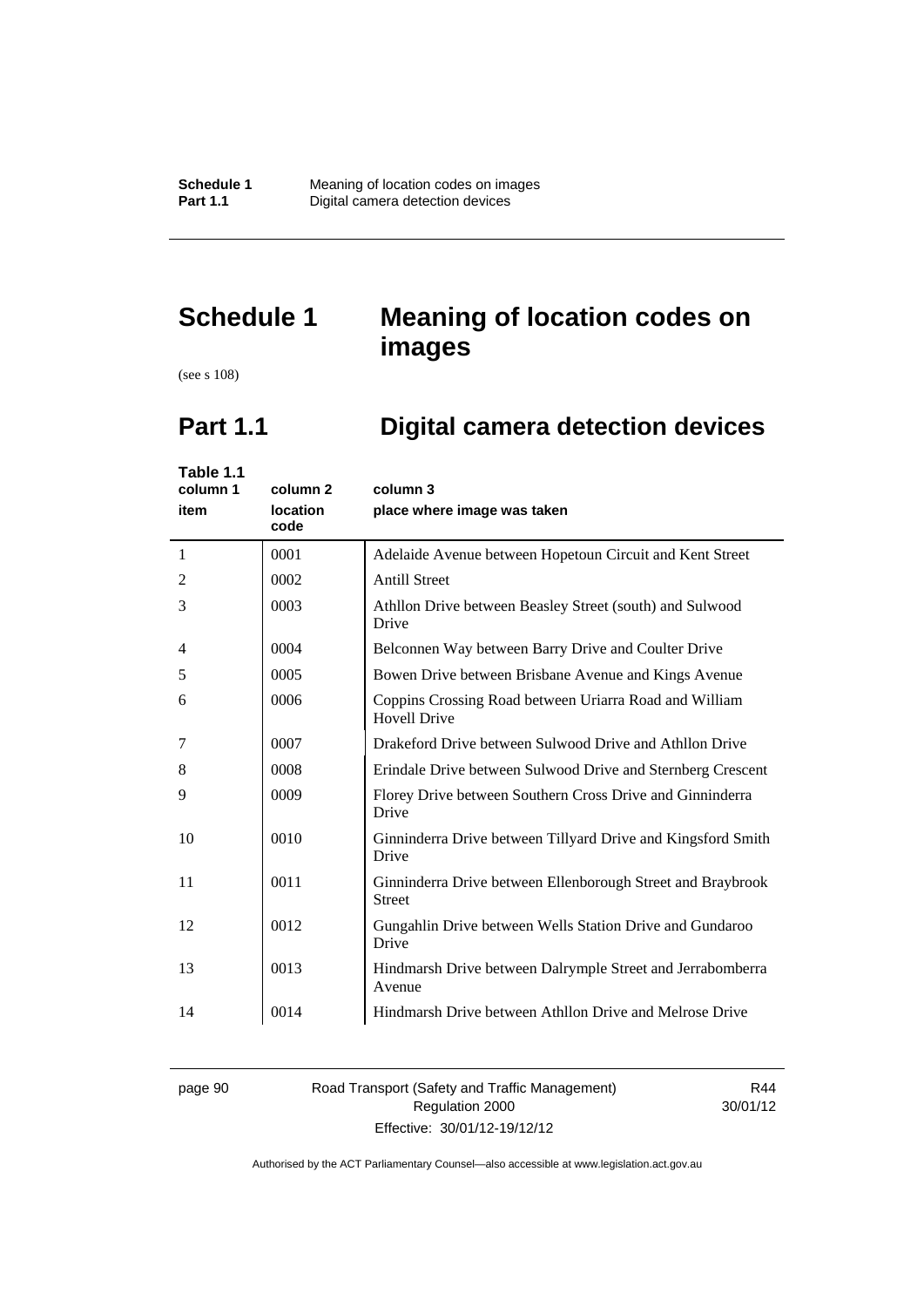| column 1<br>item | column 2<br><b>location</b><br>code | column 3<br>place where image was taken                                    |
|------------------|-------------------------------------|----------------------------------------------------------------------------|
| 15               | 0015                                | Kingsford Smith Drive between Kuringa Drive and Spalding<br><b>Street</b>  |
| 16               | 0016                                | Lady Denman Drive between Cotter Road and Barrenjoey Drive                 |
| 17               | 0017                                | Long Gully Road                                                            |
| 18               | 0018                                | Melrose Drive between Athllon Drive and Hindmarsh Drive                    |
| 19               | 0019                                | Monaro Highway between Canberra Avenue and Hindmarsh<br>Drive              |
| 20               | 0020                                | Monaro Highway between Hindmarsh Drive and Isabella Drive                  |
| 21               | 0021                                | Mugga Lane between Narrabundah Lane and Long Gully Road                    |
| 22               | 0022                                | Northbourne Avenue between Macarthur Avenue and Antill<br><b>Street</b>    |
| 23               | 0023                                | Parkes Way between Clunies Ross Street and Glenloch<br>Interchange         |
| 24               | 0024                                | Tuggeranong Parkway between Lakeside Interchange and<br><b>Cotter Road</b> |
| 25               | 0025                                | Tuggeranong Parkway between Hindmarsh Drive and Cotter<br>Road             |
| 26               | 0026                                | Tuggeranong Parkway between Hindmarsh Drive and Sulwood<br>Drive           |
| 27               | 0027                                | Yamba Drive between Mawson Drive and Beasley Street                        |
| 28               | 0028                                | Pocket Avenue                                                              |
| 29               | 0029                                | Owen Dixon Drive (excluding residential service road of same<br>name)      |
| 30               | 0030                                | <b>Taverner Street</b>                                                     |
| 31               | 0031                                | Springvale Drive                                                           |
| 32               | 0032                                | Kerrigan Street                                                            |
| 33               | 0033                                | Gladstone Street, Hall                                                     |
| 34               | 0034                                | <b>Heysen Street</b>                                                       |
| 35               | 0035                                | Mugga Way                                                                  |

R44 30/01/12

# Road Transport (Safety and Traffic Management) Regulation 2000 Effective: 30/01/12-19/12/12

page 91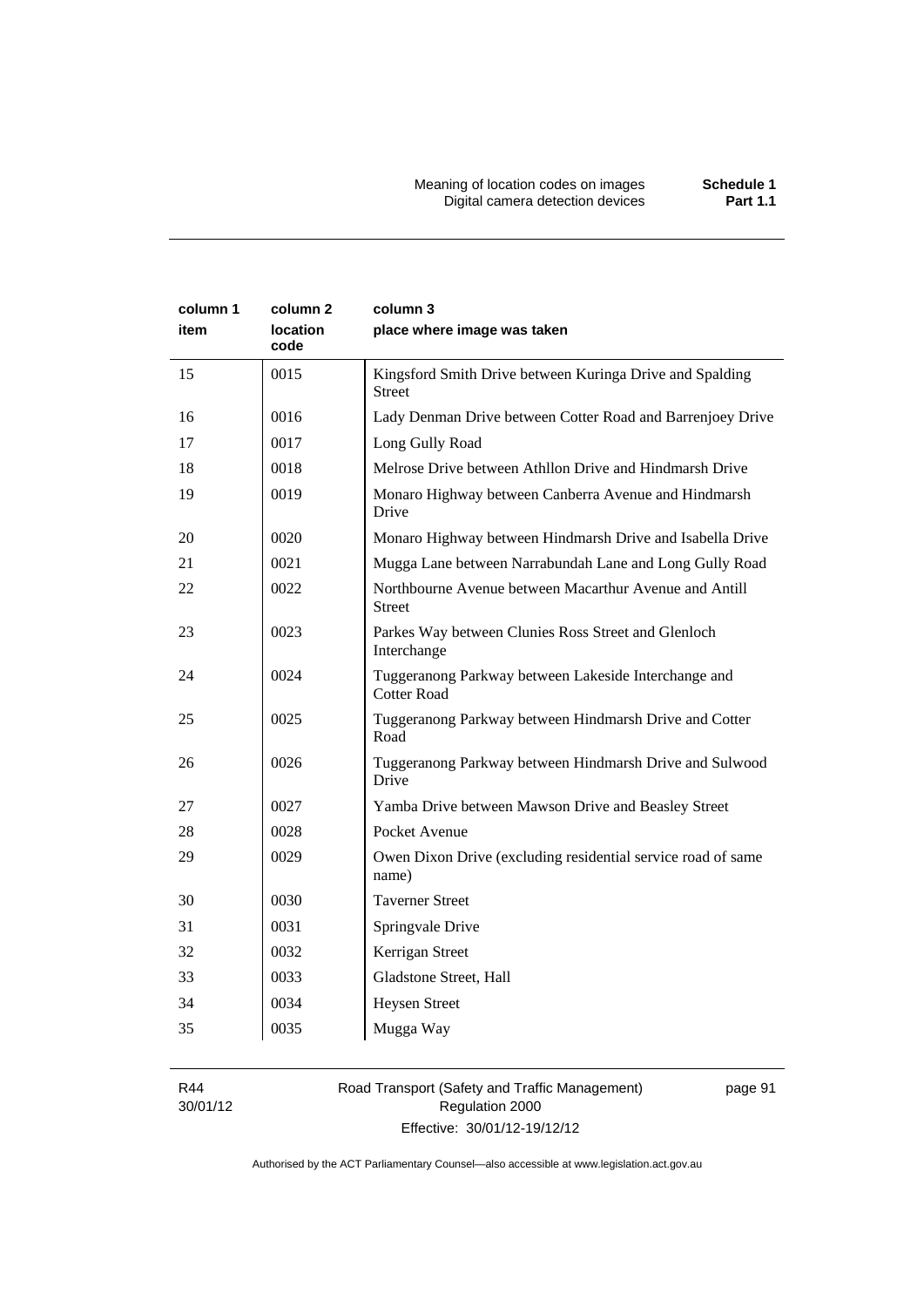| column 1<br>item | column 2<br>location<br>code | column 3<br>place where image was taken                             |
|------------------|------------------------------|---------------------------------------------------------------------|
| 36               | 0036                         | <b>Badimara Street</b>                                              |
| 37               | 0037                         | Namatjira Drive                                                     |
| 38               | 0038                         | Empire Circuit between Grey Street and Canberra Avenue              |
| 39               | 0039                         | <b>Longmore Crescent</b>                                            |
| 40               | 0040                         | Maribyrnong Avenue                                                  |
| 41               | 0041                         | <b>Learmonth Drive</b>                                              |
| 42               | 0042                         | <b>Petterd Street</b>                                               |
| 43               | 0043                         | <b>Williamson Street</b>                                            |
| 44               | 0044                         | <b>Tillyard Drive</b>                                               |
| 45               | 0045                         | Dryandra Street between Fairfax Street and Archibald Street         |
| 46               | 0046                         | Newman Morris Circuit                                               |
| 47               | 0047                         | Chuculba Crescent                                                   |
| 48               | 0048                         | Livingston Avenue                                                   |
| 49               | 0049                         | Clive Steele Avenue                                                 |
| 50               | 0050                         | Darwinia Terrace                                                    |
| 51               | 0051                         | La Perouse Street                                                   |
| 52               | 0052                         | <b>Novar Street</b>                                                 |
| 53               | 0053                         | Goyder Street                                                       |
| 54               | 0054                         | Launceston Street between Hindmarsh Drive and Melrose Drive         |
| 55               | 0055                         | Athllon Drive between Hindmarsh Drive and Beasley Street<br>(south) |
| 56               | 0056                         | Athllon Drive between Sulwood Drive and Anketell Street<br>(north)  |
| 57               | 0057                         | Northbourne Avenue between Barry Drive and Macarthur<br>Avenue      |
| 58               | 0058                         | Northbourne Avenue between Antill Street and Barton Highway         |
| 59               | 0059                         | Belconnen Way between Coulter Drive and Kingsford Smith<br>Drive    |

page 92 Road Transport (Safety and Traffic Management) Regulation 2000 Effective: 30/01/12-19/12/12

R44 30/01/12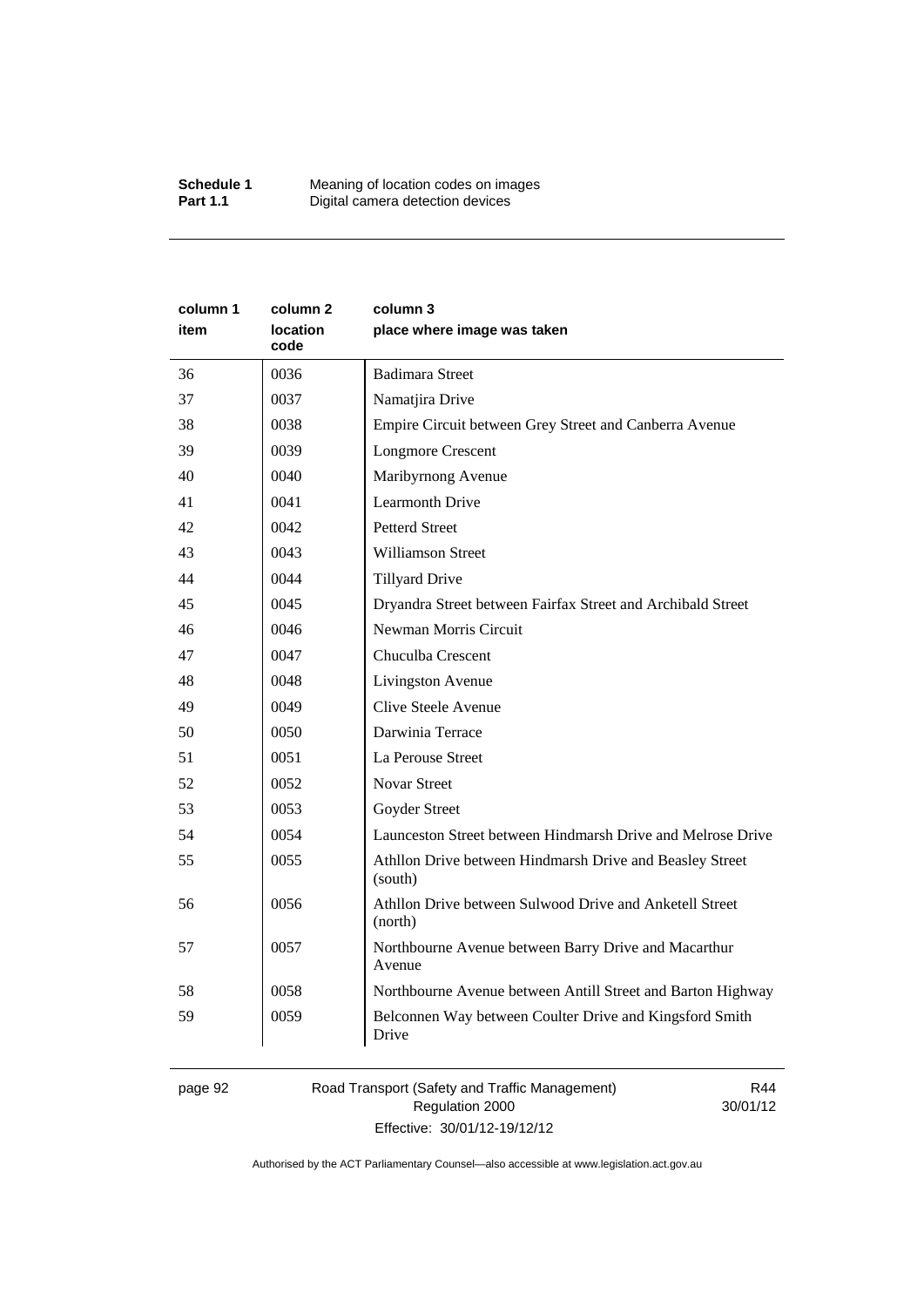Meaning of location codes on images **Schedule 1** Digital camera detection devices **Part 1.1** 

| column 1<br>item | column 2<br>location<br>code | column 3<br>place where image was taken                                       |
|------------------|------------------------------|-------------------------------------------------------------------------------|
| 60               | 0060                         | Phillip Avenue between Majura Avenue and Federal Highway                      |
| 61               | 0061                         | Barton Highway between Federal Highway and Kuringa Drive                      |
| 62               | 0062                         | Drakeford Drive between Athllon Drive and Isabella Drive                      |
| 63               | 0063                         | Hindmarsh Drive between Athllon Drive and Dalrymple Street                    |
| 64               | 0064                         | Hindmarsh Drive between Jerrabomberra Avenue and Canberra<br>Avenue           |
| 65               | 0065                         | <b>Barry Drive</b>                                                            |
| 66               | 0066                         | Ginninderra Drive between Braybrook Street and Kingsford<br>Smith Drive       |
| 67               | 0067                         | Ginninderra Drive between Tillyard Drive and Florey Drive                     |
| 68               | 0068                         | Erindale Drive between Long Gully Road and Sulwood Drive                      |
| 69               | 0069                         | Erindale Drive between Soward Way and Judkins Street                          |
| 70               | 0070                         | Kuringa Drive                                                                 |
| 71               | 0071                         | Launceston Street between Bowes Street and Furzer Street                      |
| 72               | 0072                         | Monaro Highway between Johnson Drive and Isabella Drive                       |
| 73               | 0073                         | Mugga Lane between Hindmarsh Drive and Narrabundah Lane                       |
| 74               | 0074                         | Mugga Lane between Long Gully Road and Monaro Highway                         |
| 75               | 0075                         | Parkes Way between Clunies Ross Street and Edinburgh<br>Avenue                |
| 76               | 0076                         | Yamba Drive between Kitchener Street and Bateson Road                         |
| 77               | 0077                         | Yarra Glen between Carruthers Street and Adelaide Avenue                      |
| 78               | 0078                         | Canberra Avenue between Mildura Street and Monaro Highway                     |
| 79               | 0079                         | Canberra Avenue between Harman Naval Station and Newcastle<br><b>Street</b>   |
| 80               | 0080                         | Kings Avenue between Bowen Drive and Parkes Way                               |
| 81               | 0081                         | William Hovell Drive between Bindubi Street and Coulter Drive                 |
| 82               | 0082                         | William Hovell Drive between Coulter Drive and Drake<br><b>Brockman Drive</b> |

R44 30/01/12 Road Transport (Safety and Traffic Management) Regulation 2000 Effective: 30/01/12-19/12/12

page 93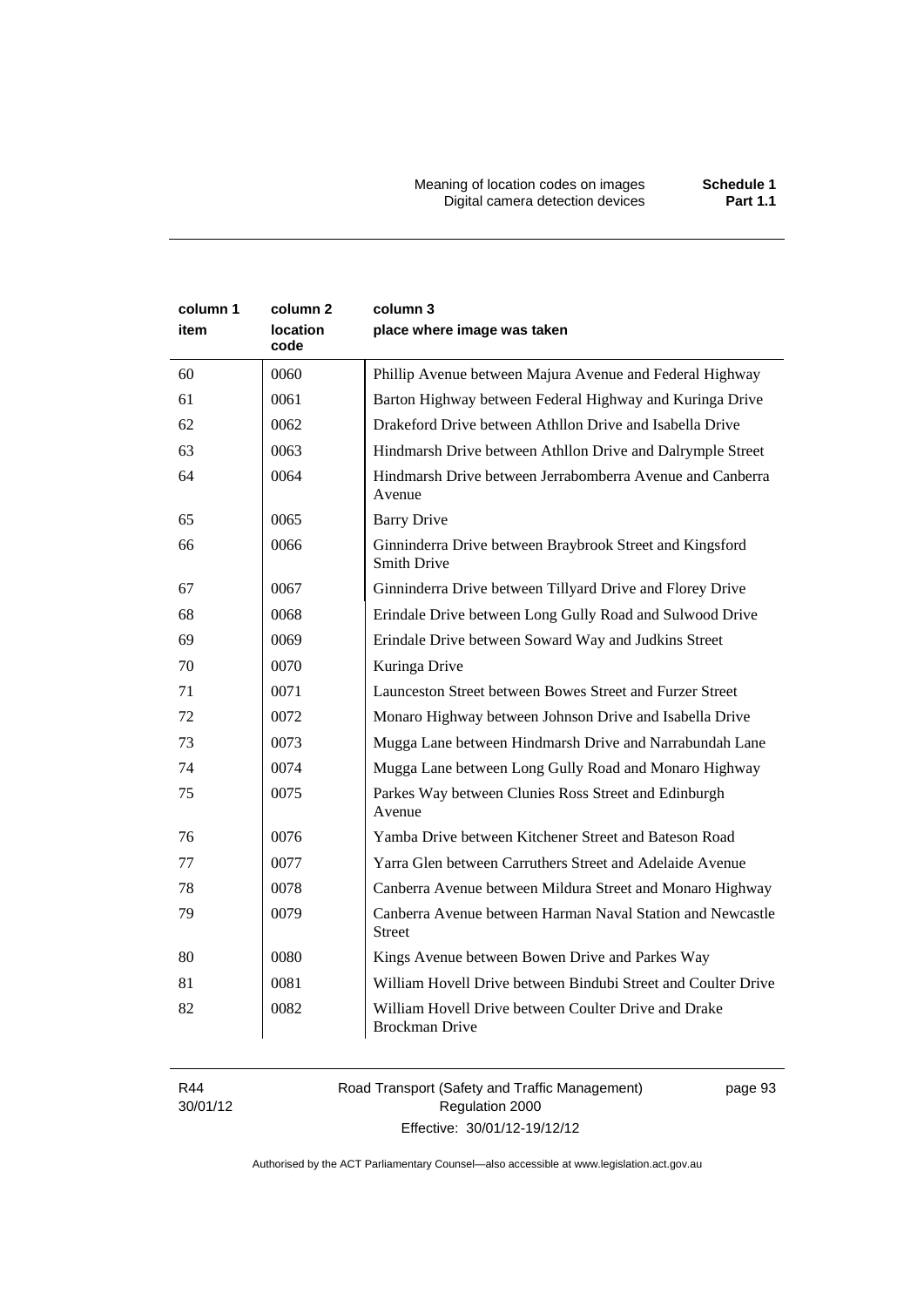| column 1<br>item | column <sub>2</sub><br>location<br>code | column 3<br>place where image was taken                                             |
|------------------|-----------------------------------------|-------------------------------------------------------------------------------------|
| 83               | 0083                                    | Commonwealth Ave between King Edward Terrace and London<br>Circuit                  |
| 84               | 0084                                    | Gundaroo Drive between Burrowa Street and Gungahlin Drive                           |
| 85               | 0085                                    | Gundaroo Drive between Barton Highway and Nudurr Drive                              |
| 86               | 0086                                    | Bindubi Street between Bandjalong Cres and Cross Street                             |
| 87               | 0087                                    | <b>Clift Crescent</b>                                                               |
| 88               | 0088                                    | Cotter Road between Eucumbene Drive and Mount Stromlo<br>Road                       |
| 89               | 0089                                    | Federal Highway between Antill Street and Majura Road                               |
| 90               | 0090                                    | Majura Road between Federal Highway and Fairbairn Avenue                            |
| 91               | 0091                                    | Ellenborough Street between Ginninderra Drive and<br>Maribyrnong Avenue             |
| 92               | 0092                                    | Northbourne Avenue between Barton Highway and Stirling<br>Avenue                    |
| 93               | 0093                                    | Southern Cross Drive between Coulter Drive and Kingsford<br>Smith Drive             |
| 94               | 0094                                    | Southern Cross Drive between Kingsford Smith Drive and<br>Spofforth Street          |
| 95               | 0095                                    | Sulwood Drive between Erindale Drive and Tuggeranong<br>Parkway                     |
| 96               | 0096                                    | <b>Coulter Drive</b>                                                                |
| 97               | 0097                                    | Eastern Valley Way between Belconnen Way and College<br><b>Street</b>               |
| 98               | 0098                                    | Haydon Drive between Belconnen Way and Ginninderra Drive                            |
| 99               | 0099                                    | Yamba Drive between Hindmarsh Drive and Wisdom Street                               |
| 100              | 0100                                    | Jansz Crescent between La Perouse Street and Carnegie<br>Crescent                   |
| 101              | 0101                                    | Nemarang Crescent between the north and south intersections<br>with Badimara Street |
| 102              | 0102                                    | Fairbairn Avenue between Anzac Parade and Pialligo Avenue                           |

page 94 Road Transport (Safety and Traffic Management) Regulation 2000 Effective: 30/01/12-19/12/12

R44 30/01/12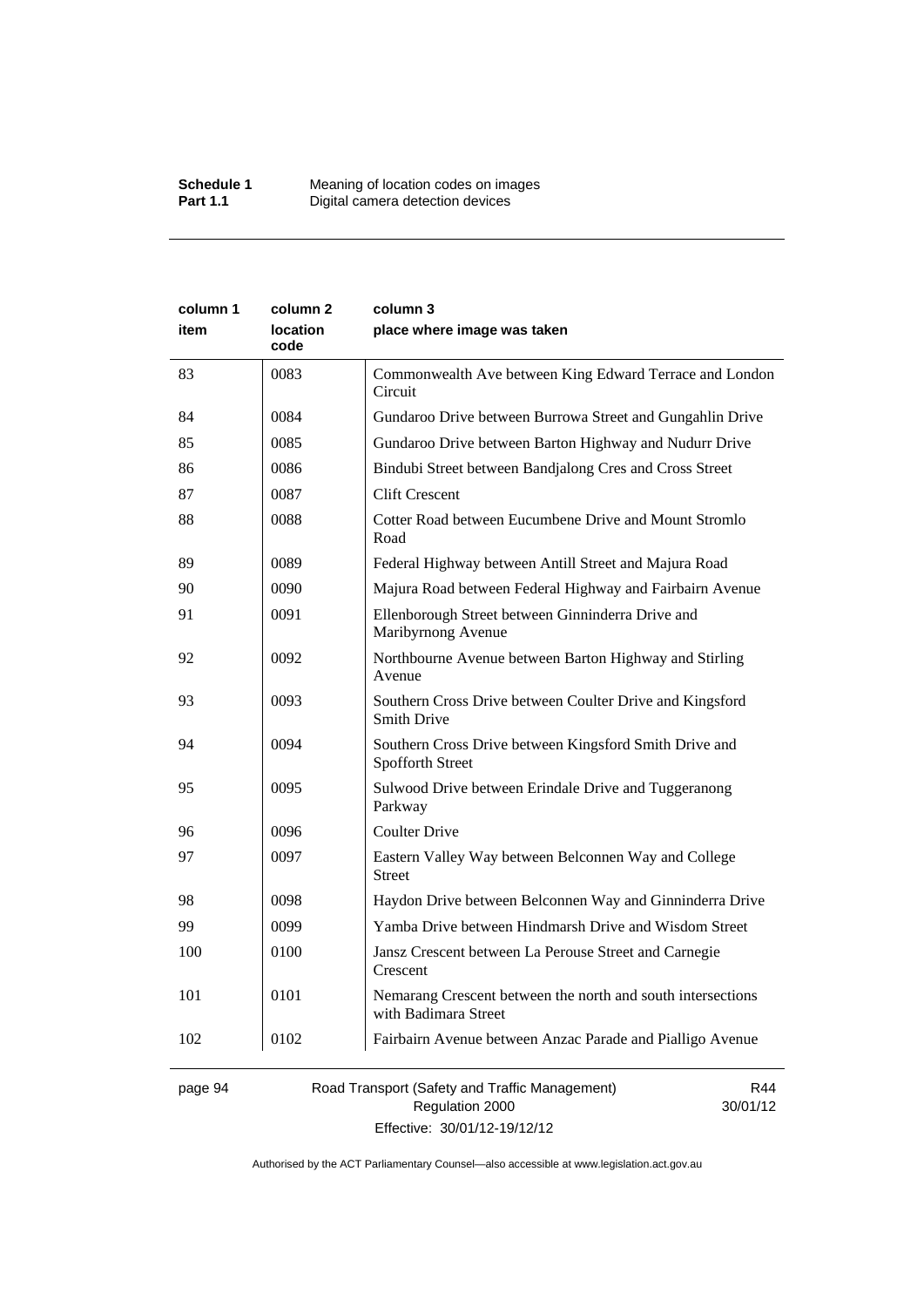| column 1<br>item | column 2<br>location<br>code | column 3<br>place where image was taken                                                |
|------------------|------------------------------|----------------------------------------------------------------------------------------|
| 103              | 0103                         | Flinders Way between Mugga Way and Canberra Avenue                                     |
| 104              | 0104                         | Mawson Drive between Athllon Drive and Yamba Drive                                     |
| 105              | 0105                         | Stonehaven Crescent between Hopetoun Circuit and Strickland<br>Crescent                |
| 106              | 0106                         | William Webb Drive between Ginninderra Drive and Owen<br>Dixon Drive                   |
| 107              | 0107                         | Ross Smith Crescent between Chewings Street and Southern<br>Cross Drive                |
| 108              | 0108                         | Spofforth Street between Drake Brockman Drive and Southern<br>Cross Drive              |
| 109              | 0109                         | Ginninderra Drive between Florey Drive and Kerrigan Street                             |
| 110              | 0110                         | Archdall Street between Ginnninderra Drive and Osburn Drive                            |
| 111              | 0111                         | Limestone Avenue between Ainslie Avenue and Wakefield<br>Avenue                        |
| 112              | 0112                         | Copland Drive between Ginninderra Drive and Owen Dixon<br>Drive                        |
| 113              | 0113                         | Anketell Street between the north and south intersections with<br><b>Athllon Drive</b> |
| 114              | 0114                         | Groom Street between Carruthers Street and Kent Street                                 |
| 115              | 0115                         | Isabella Drive between Drakeford Drive and Monaro Highway                              |
| 116              | 0116                         | Ashley Drive between Johnson Drive and Erindale Drive                                  |
| 117              | 0117                         | Tharwa Drive between Drakeford Drive and Johnson Drive                                 |
| 118              | 0118                         | Tharwa Drive between Drakeford Drive and Knoke Avenue                                  |
| 119              | 0119                         | Horse Park Drive between Federal Highway and Katherine<br>Avenue                       |
| 120              | 0120                         | Kalgoorlie Crescent between the east and west intersections<br>with Badimara Street    |
| 121              | 0121                         | David Street                                                                           |
| 122              | 0122                         | Gungahlin Drive (including Caswell Drive) between William                              |

R44 30/01/12 Road Transport (Safety and Traffic Management) Regulation 2000 Effective: 30/01/12-19/12/12

page 95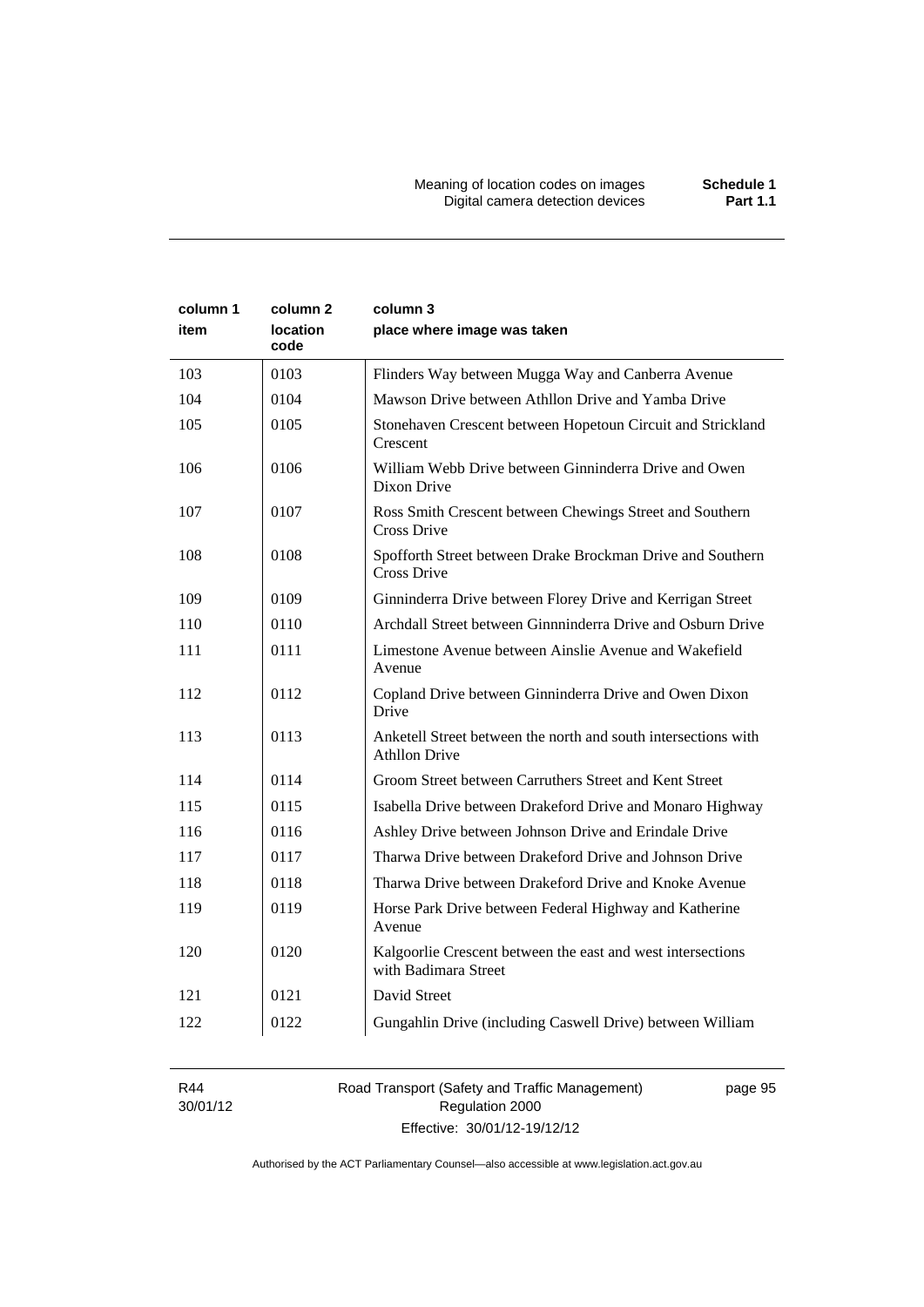| column 1<br>item | column 2<br><b>location</b><br>code | column 3<br>place where image was taken                                       |
|------------------|-------------------------------------|-------------------------------------------------------------------------------|
|                  |                                     | Hovell Drive and Ginninderra Drive                                            |
| 123              | 0123                                | Drake Brockman Drive                                                          |
| 124              | 0124                                | <b>Starke Street</b>                                                          |
| 125              | 0125                                | <b>Castieau Street</b>                                                        |
| 126              | 0126                                | Redfern Street                                                                |
| 127              | 0127                                | <b>Ebden Street</b>                                                           |
| 128              | 0128                                | <b>Officer Crescent</b>                                                       |
| 129              | 0129                                | Monaro Highway between Canberra Avenue and Dairy Road                         |
| 130              | 0130                                | <b>Chewings Street</b>                                                        |
| 131              | 0131                                | <b>Burkitt Street</b>                                                         |
| 132              | 0132                                | Canberra Avenue (eastbound) between State Circle and Mildura<br><b>Street</b> |
| 133              | 0133                                | Canberra Avenue between Monaro Highway and Newcastle<br><b>Street</b>         |
| 134              | 0134                                | Canberra Avenue (westbound) between State Circle and<br>Mildura Street        |
| 135              | 0135                                | <b>Hilder Street</b>                                                          |
| 136              | 0136                                | <b>McInnes Street</b>                                                         |
| 137              | 0137                                | Kitchener Street                                                              |
| 138              | 0138                                | Kent Street between Kitchener Street and Strickland Crescent                  |
| 139              | 0139                                | Captain Cook Crescent                                                         |
| 140              | 0140                                | Kootara Crescent                                                              |
| 141              | 0141                                | <b>Sturt Avenue</b>                                                           |
| 142              | 0142                                | <b>Sutton Road</b>                                                            |
| 143              | 0143                                | <b>Bateman Street</b>                                                         |
| 144              | 0144                                | <b>Boddington Street</b>                                                      |

# page 96 Road Transport (Safety and Traffic Management) Regulation 2000 Effective: 30/01/12-19/12/12

R44 30/01/12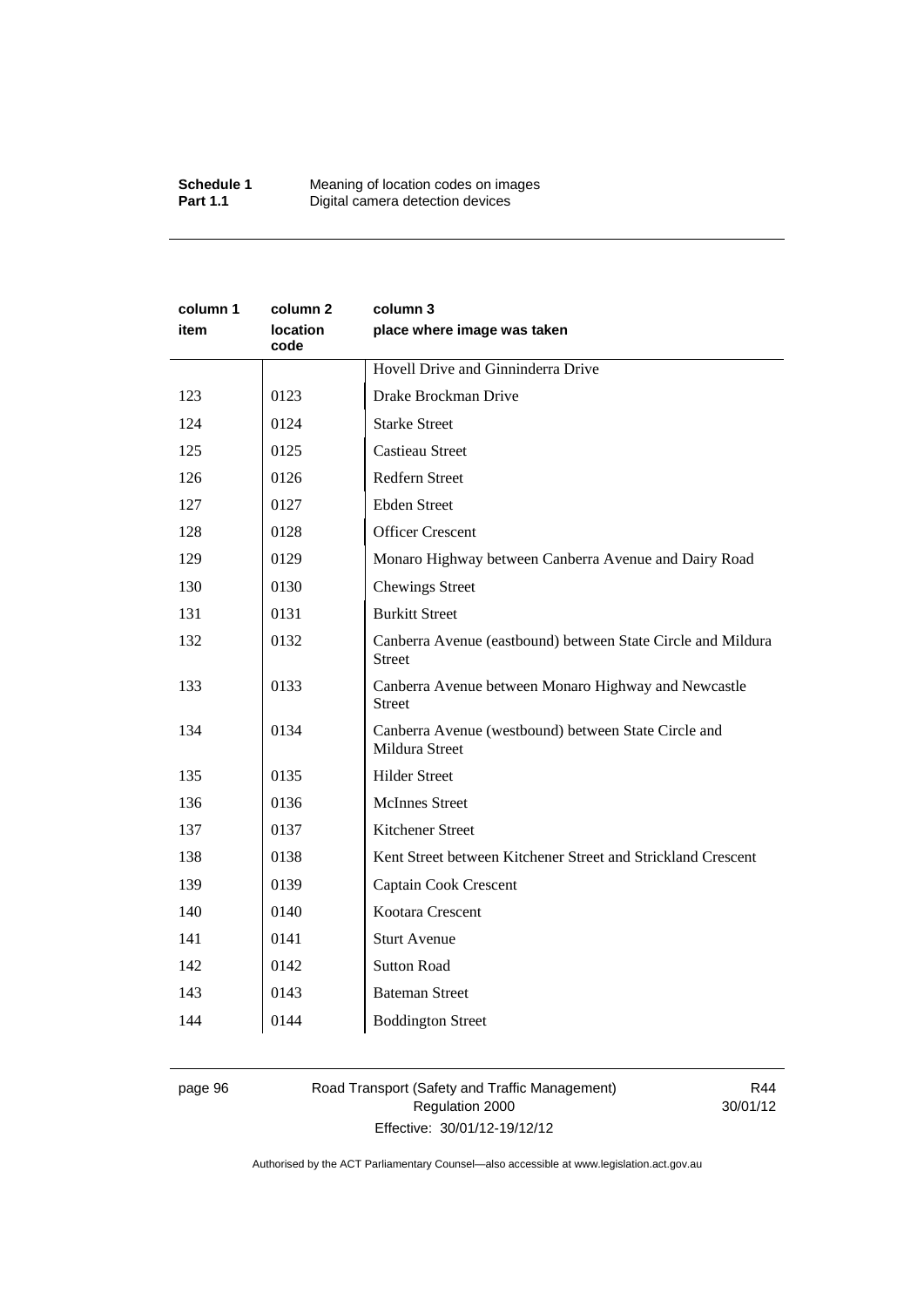Meaning of location codes on images **Schedule 1** Digital camera detection devices **Part 1.1** 

| column 1<br>item | column 2<br>location<br>code | column 3<br>place where image was taken                         |
|------------------|------------------------------|-----------------------------------------------------------------|
| 145              | 0145                         | <b>Summerland Circuit</b>                                       |
| 146              | 0146                         | Perry Drive                                                     |
| 147              | 0147                         | <b>Eucumbene Drive</b>                                          |
| 148              | 0148                         | <b>Troughton Street</b>                                         |
| 149              | 0149                         | Paperbark Street                                                |
| 150              | 0150                         | Forsythe Street                                                 |
| 151              | 0151                         | Narrabundah Lane between Mugga Lane and Jerrabomberra<br>Avenue |
| 152              | 0152                         | Dixon Drive                                                     |
| 153              | 0153                         | Warragamba Avenue                                               |
| 154              | 0154                         | <b>Barraclough Crescent</b>                                     |
| 155              | 0155                         | <b>Charleston Street</b>                                        |
| 156              | 0156                         | <b>Streeton Drive</b>                                           |
| 157              | 0157                         | <b>Tom Roberts Avenue</b>                                       |
| 158              | 0158                         | <b>Woodcock Drive</b>                                           |
| 159              | 0159                         | <b>Arthur Circle</b>                                            |
| 160              | 0160                         | <b>State Circle</b>                                             |
| 161              | 0161                         | <b>Theodore Street</b>                                          |
| 162              | 0162                         | <b>Carruthers Street</b>                                        |
| 163              | 0163                         | <b>Gilmore Crescent</b>                                         |
| 164              | 0164                         | <b>Barr Smith Avenue</b>                                        |
| 165              | 0165                         | <b>Ellerston Avenue</b>                                         |
| 166              | 0166                         | <b>Beasley Street</b>                                           |
| 167              | 0167                         | <b>Hodgson Crescent</b>                                         |
| 168              | 0168                         | <b>Blamey Crescent</b>                                          |

R44 30/01/12 Road Transport (Safety and Traffic Management) Regulation 2000 Effective: 30/01/12-19/12/12

page 97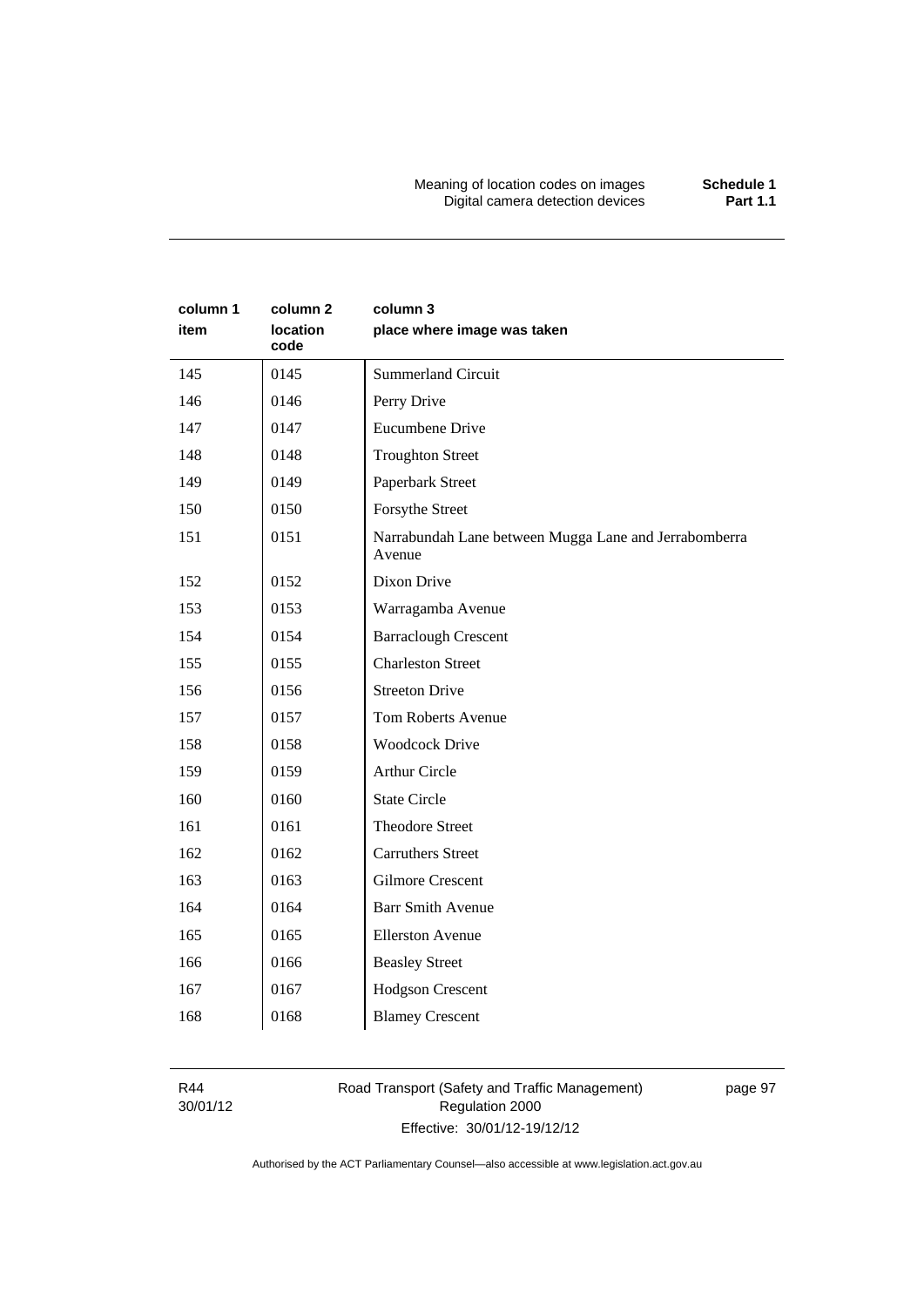| Schedule 1      | Meaning of location codes on images |
|-----------------|-------------------------------------|
| <b>Part 1.1</b> | Digital camera detection devices    |

| column 1<br>item | column 2<br><b>location</b><br>code | column 3<br>place where image was taken |
|------------------|-------------------------------------|-----------------------------------------|
| 169              | 0169                                | <b>Truscott Street</b>                  |
| 170              | 0170                                | Giles Street                            |
| 171              | 0171                                | <b>Wentworth Avenue</b>                 |
| 172              | 0172                                | Lawrence Wackett Crescent               |
| 173              | 0173                                | <b>Oaks Estate Road</b>                 |
| 174              | 0174                                | <b>Macgregor Street</b>                 |
| 175              | 0175                                | <b>Sternberg Crescent</b>               |
| 176              | 0176                                | <b>Hurley Street</b>                    |
| 177              | 0177                                | Madigan Street                          |

page 98 Road Transport (Safety and Traffic Management) Regulation 2000 Effective: 30/01/12-19/12/12

R44 30/01/12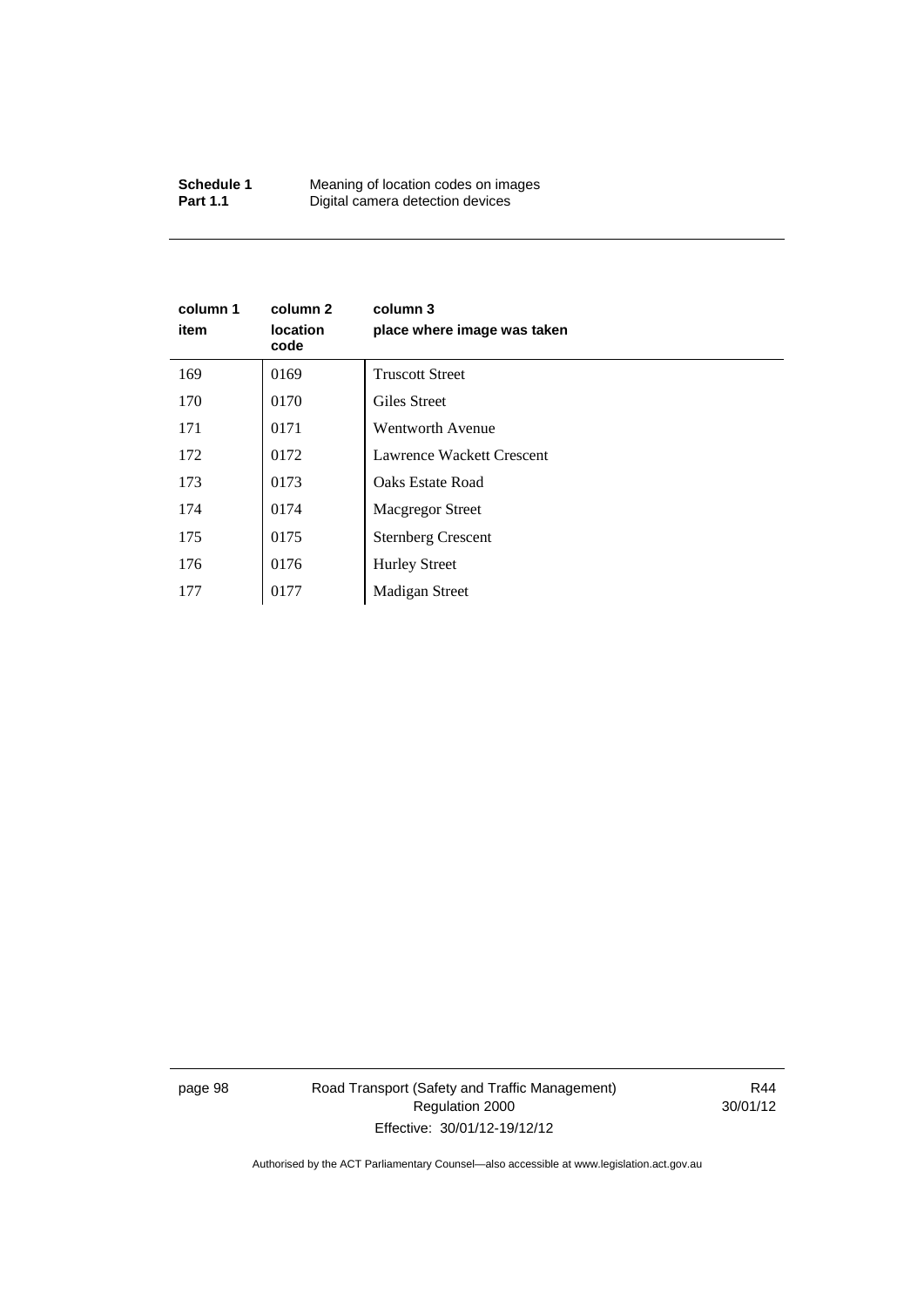# **Part 1.2 Fixed camera detection devices**

| Table 1.2<br>column 1<br>item | column 2<br><b>location</b><br>code | column 3<br>place where image was taken               |
|-------------------------------|-------------------------------------|-------------------------------------------------------|
| 1                             | 1001                                | Northbourne Avenue/London Circuit                     |
| 2                             | 1002                                | Northbourne Avenue/Barry Drive/Cooyong Street         |
| 3                             | 1003                                | Coulter Drive/Southern Cross Drive/Luxton Street      |
| 4                             | 1004                                | Drakeford Drive/Boddington Crescent/Marconi Crescent  |
| 5                             | 1005                                | Benjamin Way/Chan Street/Cameron Avenue               |
| 6                             | 1006                                | Northbourne Avenue/Antill Street/Mouat Street         |
| 7                             | 1007                                | Ginninderra Drive/Aikman Drive                        |
| 8                             | 1008                                | Hindmarsh Drive/Tuggeranong Parkway                   |
| 9                             | 1009                                | Kingsford Smith Drive/Southern Cross Drive            |
| 10                            | 1010                                | Belconnen Way/Bindubi Street/Eastern Valley Way       |
| 11                            | 1011                                | Ginninderra Drive/Coulter Drive                       |
| 12                            | 1012                                | Ginninderra Drive/Baldwin Drive/Haydon Drive          |
| 13                            | 1013                                | Macarthur Avenue/David Street/Wattle Street           |
| 14                            | 1014                                | Benjamin Way/College Street                           |
| 15                            | 1015                                | Barry Drive/North Road/McCaughey Street               |
| 16                            | 1016                                | Ginninderra Drive/Copland Drive/John Cleland Crescent |
| 17                            | 1017                                | Hindmarsh Drive/Ainsworth Street                      |
| 18                            | 1018                                | Monaro Highway/Newcastle Street/Dairy Road            |
| 19                            | 1019                                | Belconnen Way/Caswell Drive                           |
| 20                            | 1020                                | <b>Barry Drive/Marcus Clarke Street</b>               |
| 21                            | 1021                                | Hindmarsh Drive/Yamba Drive                           |
| 22                            | 1022                                | Hindmarsh Drive/Ball Street                           |
| 23                            | 1023                                | Canberra Avenue/Hindmarsh Drive/Newcastle Street      |
| 24                            | 1024                                | Canberra Avenue/Captain Cook Crescent/Manuka Circle   |

R44 30/01/12 Road Transport (Safety and Traffic Management) Regulation 2000 Effective: 30/01/12-19/12/12

page 99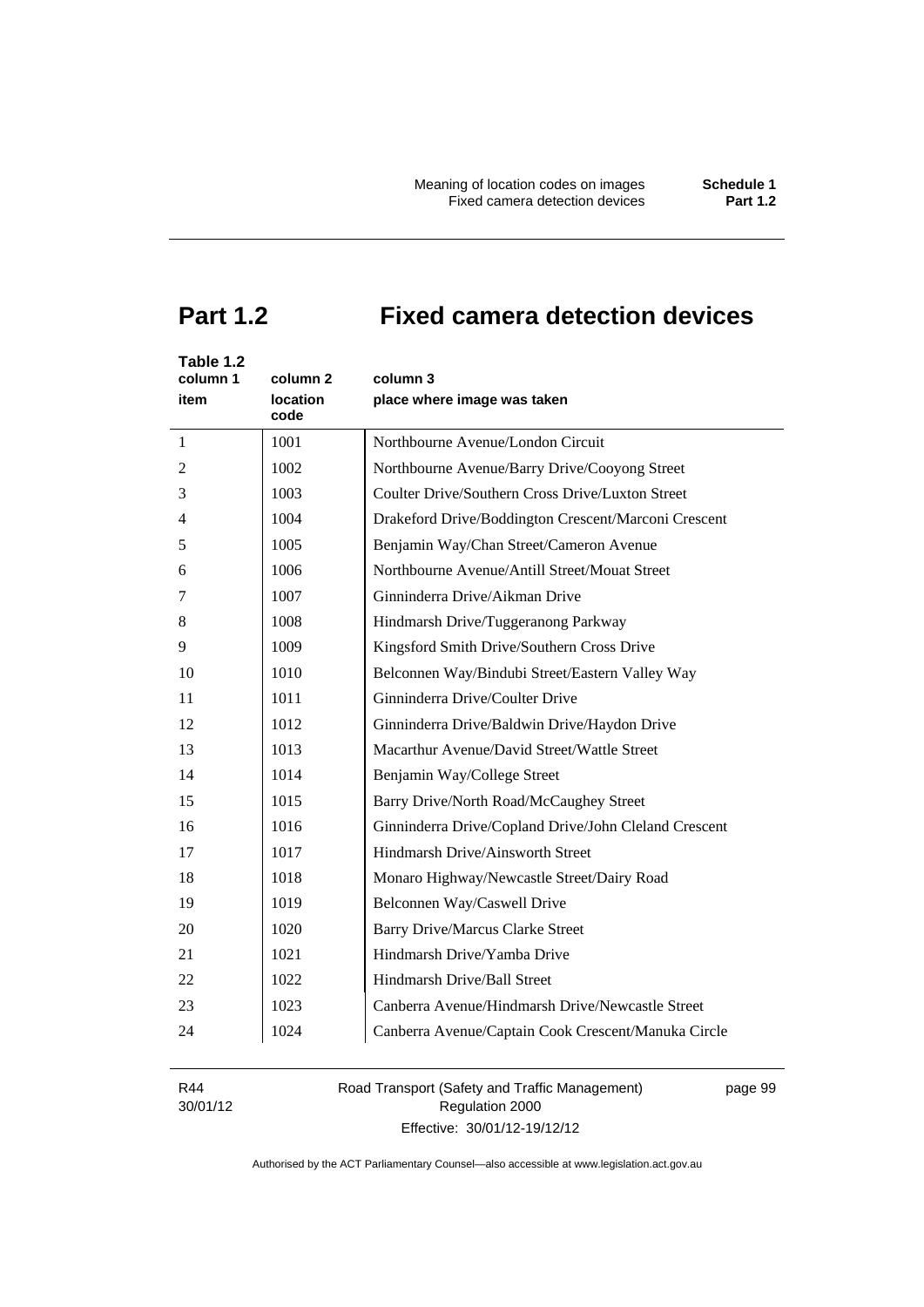| column 1<br>item | column 2<br><b>location</b><br>code | column 3<br>place where image was taken                                  |
|------------------|-------------------------------------|--------------------------------------------------------------------------|
| 25               | 1025                                | Gungahlin Drive/Gundaroo Drive                                           |
| 26               | 1026                                | Barton Highway between Curran Drive and Gold Creek Road                  |
| 27               | 1027                                | Barton Highway between Gungahlin Drive and Ellenborough<br><b>Street</b> |
| 28               | 1028                                | Monaro Highway between Lanyon Drive and Sheppard Street                  |
| 29               | 1029                                | Monaro Highway between Mugga Lane and Isabella Drive                     |
| 30               | 1030                                | Federal Highway between Zelling Street and Antill Street                 |
| 31               | 1031                                | Federal Highway between Antill Street and Majura Road                    |
| 32               | 1032                                | Monaro Highway near Hindmarsh Drive overpass                             |
| 33               | 1033                                | Tuggeranong Parkway near Hindmarsh Drive underpass                       |
| 34               | 1034                                | Tuggeranong Parkway near Cotter Road overpass, northbound                |
| 35               | 1035                                | Tuggeranong Parkway near Cotter Road overpass, southbound                |

page 100 Road Transport (Safety and Traffic Management) Regulation 2000 Effective: 30/01/12-19/12/12

R44 30/01/12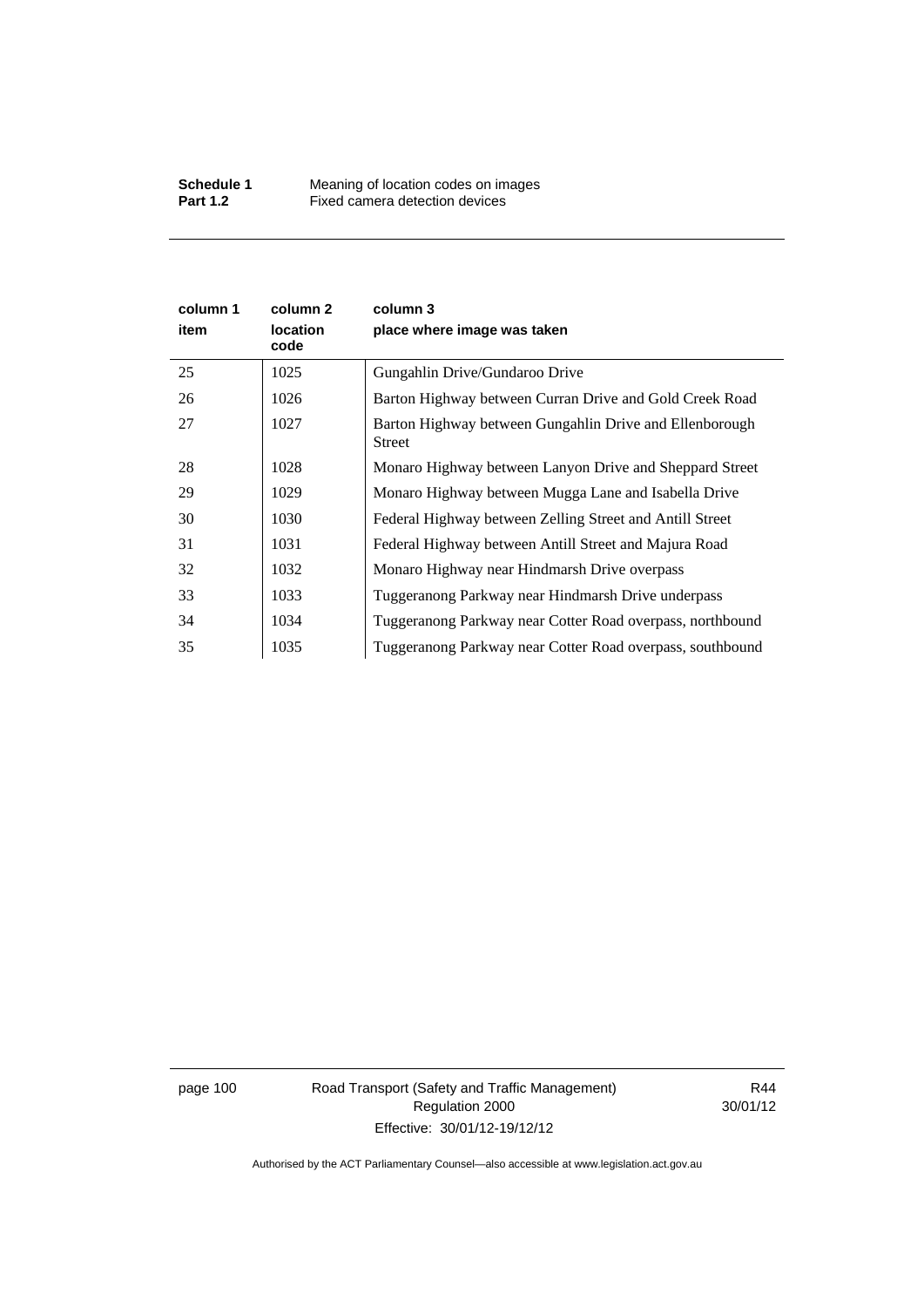# **Part 1.3 Average speed detection system**

| Table 1.3<br>column 1<br>item | column 2<br><b>location</b><br>code | column 3<br>place where image was taken                                                            |
|-------------------------------|-------------------------------------|----------------------------------------------------------------------------------------------------|
|                               | 2001                                | Hindmarsh Drive near intersection of Dalrymple Street and<br>Mugga Lane (start of westbound route) |
|                               | 2002                                | Hindmarsh Drive near intersection with Tyagarah Street (end of<br>westbound route)                 |
|                               | 2003                                | Hindmarsh Drive near intersection with Tyagarah Street (start of<br>eastbound route)               |
| 4                             | 2004                                | Hindmarsh Drive near intersection of Dalrymple Street and<br>Mugga Lane (end of eastbound route)   |

R44 30/01/12 Road Transport (Safety and Traffic Management) Regulation 2000 Effective: 30/01/12-19/12/12

page 101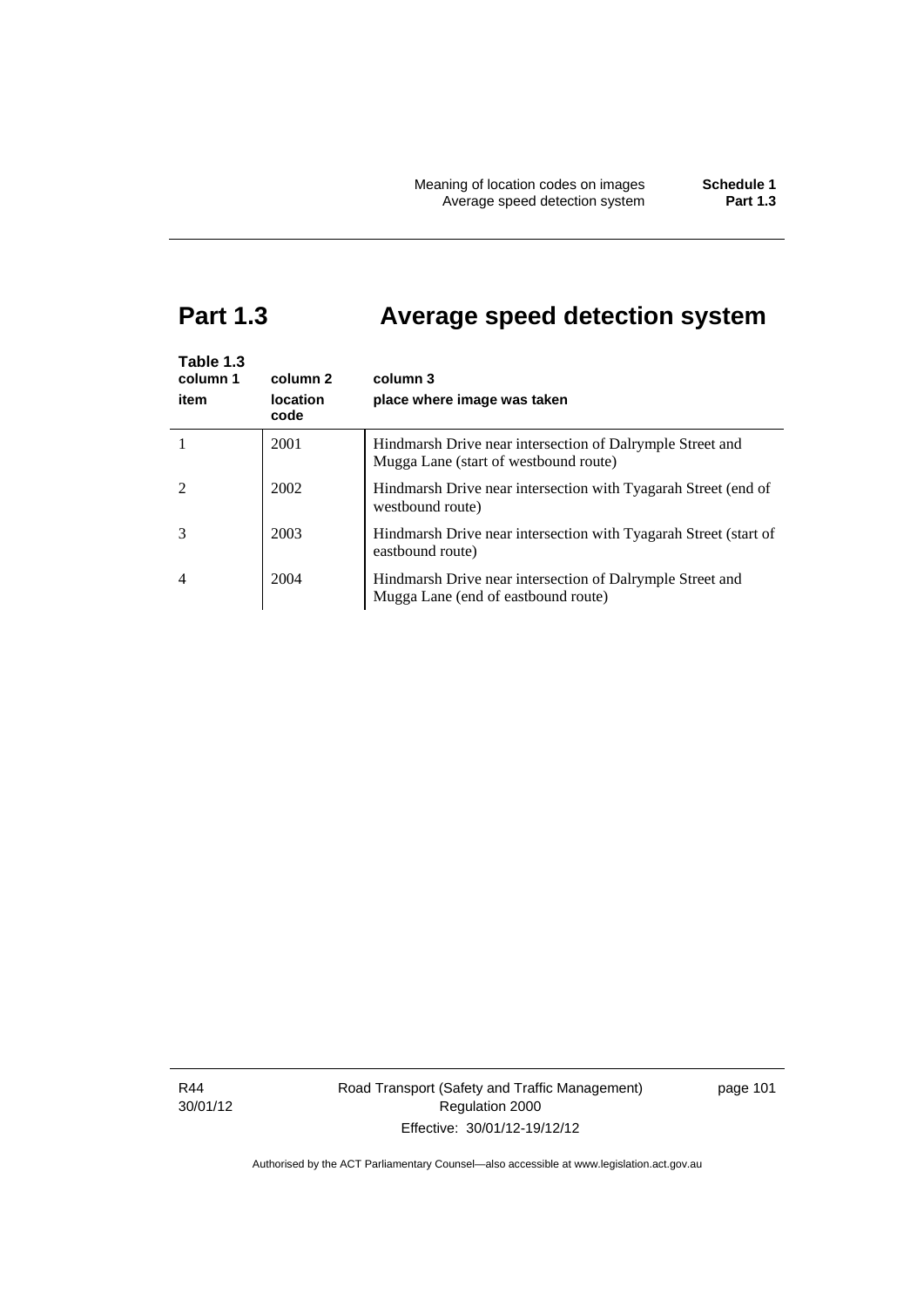**Dictionary** 

# **Dictionary**

(see s 3)

*Note 1* The Legislation Act contains definitions and other provisions relevant to this regulation.

*Note 2* For example, the Legislation Act, dict, pt 1, defines the following terms:

- ambulance service
- chief police officer
- contravene
- exercise
- fire brigade
- rural fire service
- **SES**
- territory plan
- the Territory.
- *Note 3* Terms used in this regulation have the same meaning that they have in the *Road Transport (Safety and Traffic Management) Act 1999* (see Legislation Act, s 148.) For example, the following terms are defined in the *Road Transport (Safety and Traffic Management) Act 1999*, dict:
	- authorised person
	- camera detection device (see s 23)
	- indicated on
	- registered interest
	- road related area
	- speed measuring device
	- traffic offence detection device.

*Note 4* The *Road Transport (General) Act 1999* contains definitions relevant to this Regulation. For example, the following terms are defined in the *Road Transport (General) Act 1999*, dictionary:

- another jurisdiction
- bicycle
- combination
- driver

page 102 Road Transport (Safety and Traffic Management) Regulation 2000 Effective: 30/01/12-19/12/12

R44 30/01/12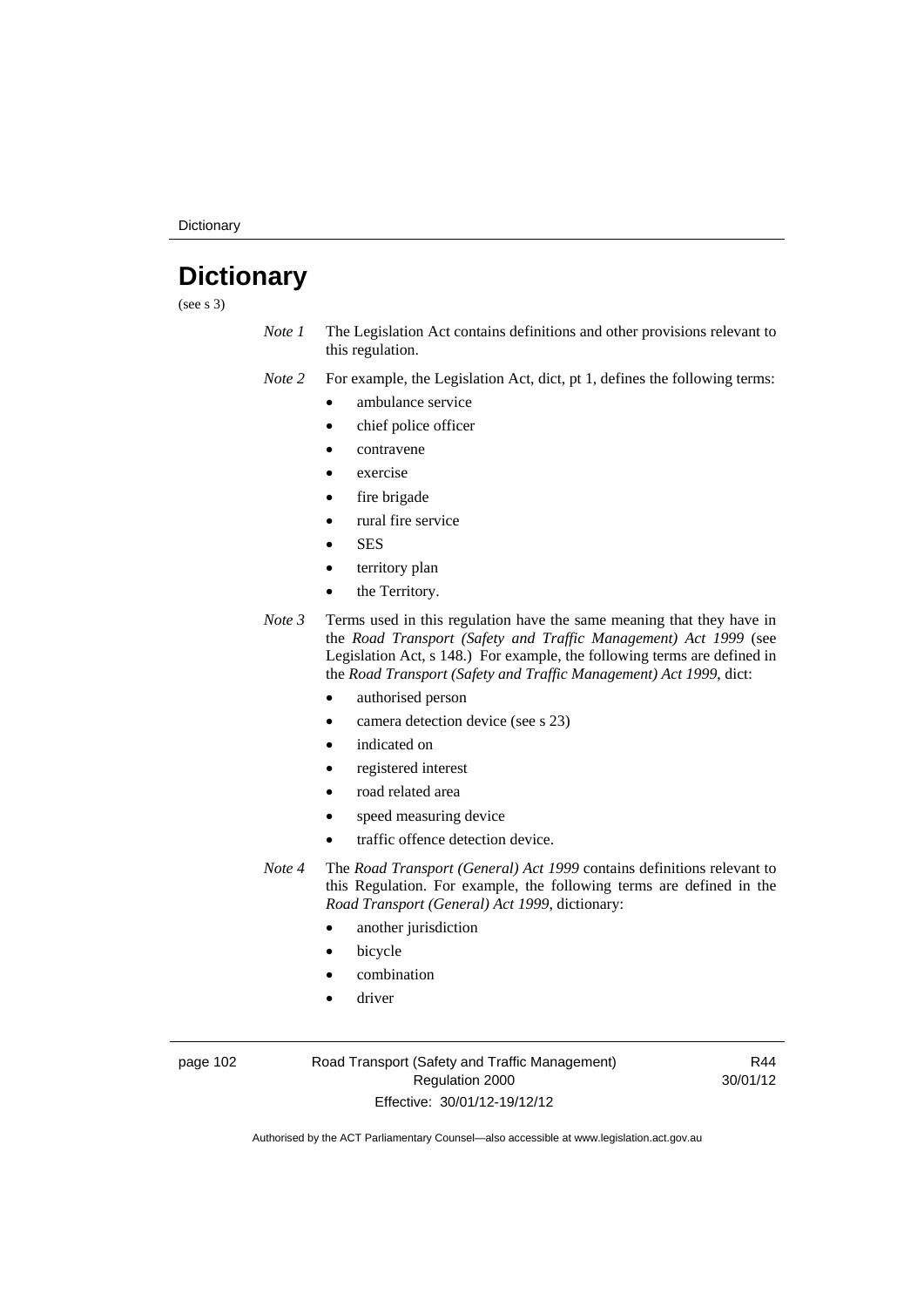- iurisdiction
- motor vehicle
- National Transport Commission
- ride
- road transport authority (or authority) (see s 16)
- road transport legislation (see s 6)
- taxi
- trailer
- use (in relation to a vehicle).

*approved child restraint* means a child restraint approved by the road transport authority under section 66 (1) (c).

*approved police speedometer*, for chapter 4 (Traffic offence detection devices)—see section 102.

*area*—see the Australian Road Rules, dictionary.

*area of operations*, for a parking authority, means the area of operations declared for the parking authority under section 75A.

*ARR* means Australian Road Rules.

*articulated vehicle* means a motor vehicle with—

- (a) 2 rigid sections, each of which has wheels; and
- (b) the rear section pivoted on, and part of the rear section (other than a pole, drawbar or similar device, or an accessory of the motor vehicle) superimposed on, the front section.

*Australian driver licence*—see the *Road Transport (Driver Licensing) Act 1999*, dictionary.

*Australian Road Rules*—see section 5.

*axle group*—see the *Road Transport (Vehicle Registration) Regulation 2000*, dictionary.

R44 30/01/12 page 103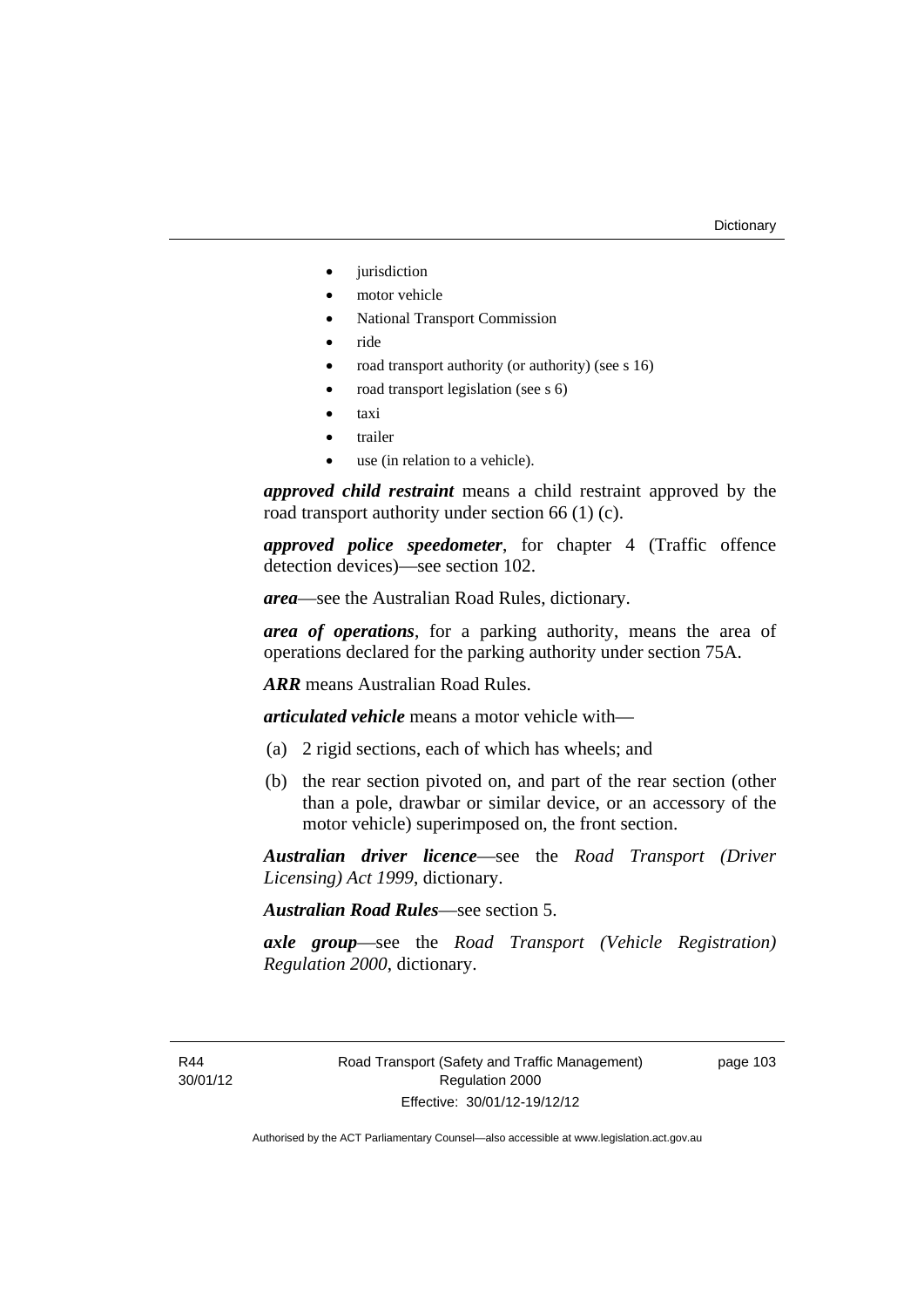*B-double*—see the *Road Transport (Vehicle Registration) Regulation 2000*, dictionary.

**built-up area**, in relation to a length of road—see the Australian Road Rules, dictionary.

*bus*—see the Australian Road Rules, dictionary.

*bus lane*—see the Australian Road Rules, rule 154.

*camera detection device*—see the Act, section 23 (1) (Use of camera detection devices).

*centre of the road*—see the Australian Road Rules, dictionary.

*clearway sign*—see the Australian Road Rules, schedule 2, rule 314, rule 315 and rule 316.

*controlled parking hours*, in relation to a pay parking space, means the periods (as indicated by information on or with traffic signs applying to the space) when a vehicle may not be parked in the space unless the relevant parking fee has been paid.

*converter dolly*—see the *Road Transport (Vehicle Registration) Regulation 2000*, dictionary.

*crash*—see the Australian Road Rules, dictionary.

*demand responsive service vehicle*—see the *Road Transport (Public Passenger Services) Act 2001*, section 81.

*digital camera detection device*, for chapter 4 (Traffic offence detection devices)—see section 102.

*dog trailer*—see the *Road Transport (Vehicle Registration) Regulation 2000*, dictionary.

*do not overtake turning vehicle sign*—see the Australian Road Rules, schedule 4, rule 319 and rule 320.

*drawbar*—see the *Road Transport (Vehicle Registration) Regulation 2000*, dictionary.

page 104 Road Transport (Safety and Traffic Management) Regulation 2000 Effective: 30/01/12-19/12/12

R44 30/01/12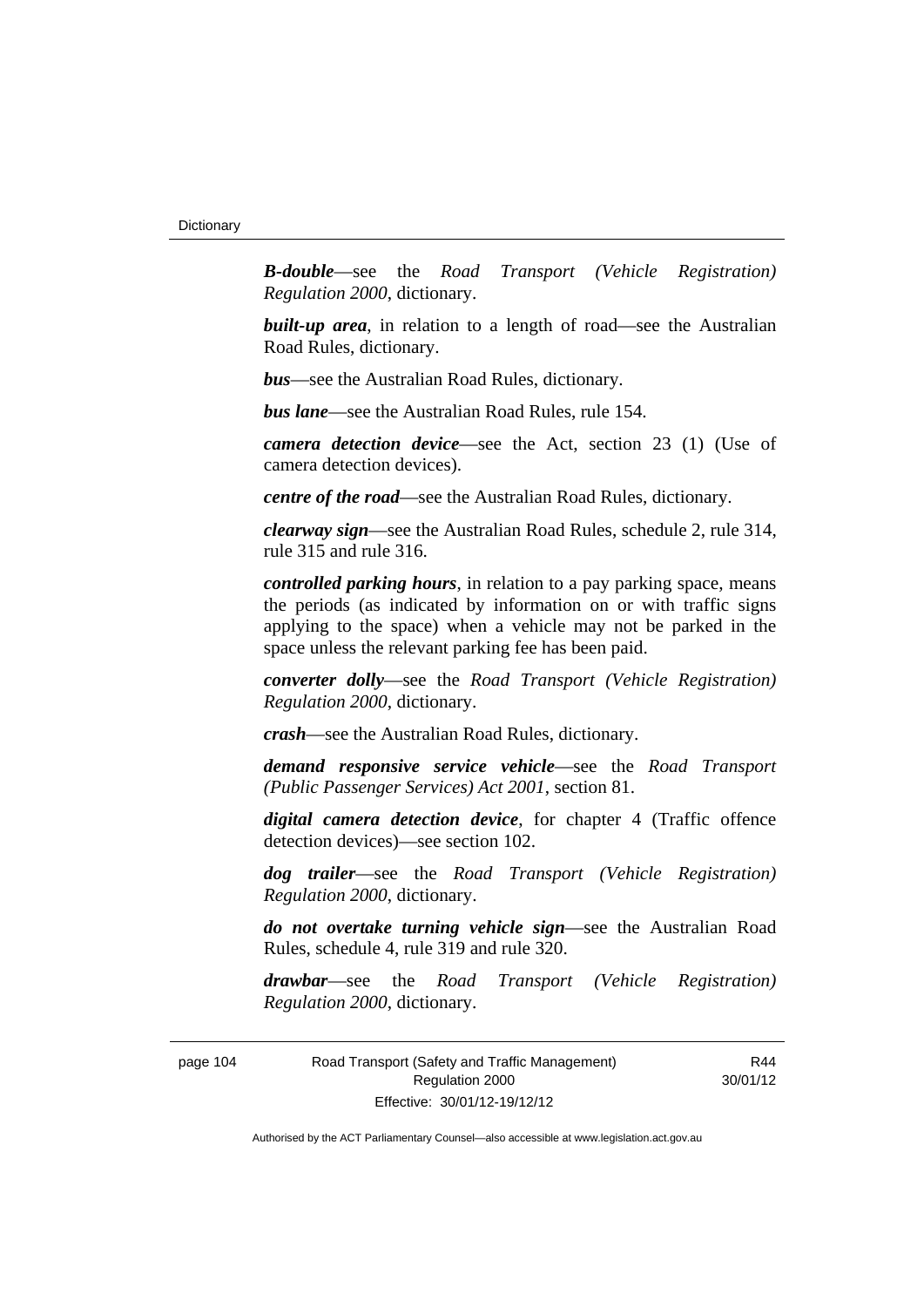*driver's vehicle*, for a driver*—*see the Australian Road Rules, dictionary.

*emergency stopping lane*—see the Australian Road Rules, rule 95.

*emergency vehicle* means any vehicle driven by a person who is—

- (a) an emergency worker; and
- (b) driving the vehicle in the course of his or her duties as an emergency worker.

*emergency worker*—see section 33 (1).

*external driver licence*—see the *Road Transport (Driver Licensing) Act 1999*, dictionary.

*fixed camera detection device*, for chapter 4 (Traffic offence detection devices)—see section 102.

*footpath*—see the Australian Road Rules, dictionary.

*give way*—see the Australian Road Rules, dictionary.

*GVM*—see the *Road Transport (Vehicle Registration) Act 1999*, dictionary.

*heavy vehicle*, for division 3.1.3 (Heavy vehicle parking)—see section 82.

*hire car*—see the *Road Transport (Public Passenger Services) Act 2001*, section 67.

*implement*—see the *Road Transport (Vehicle Registration) Regulation 2000*, dictionary.

*land adjoining residential land*, for division 3.1.3 (Heavy vehicle parking)—see section 82.

*laser speed measuring device*, for chapter 4 (Traffic offence detection devices)—see section 102.

*length*, of road—see the Australian Road Rules, dictionary.

R44 30/01/12 Road Transport (Safety and Traffic Management) Regulation 2000 Effective: 30/01/12-19/12/12

page 105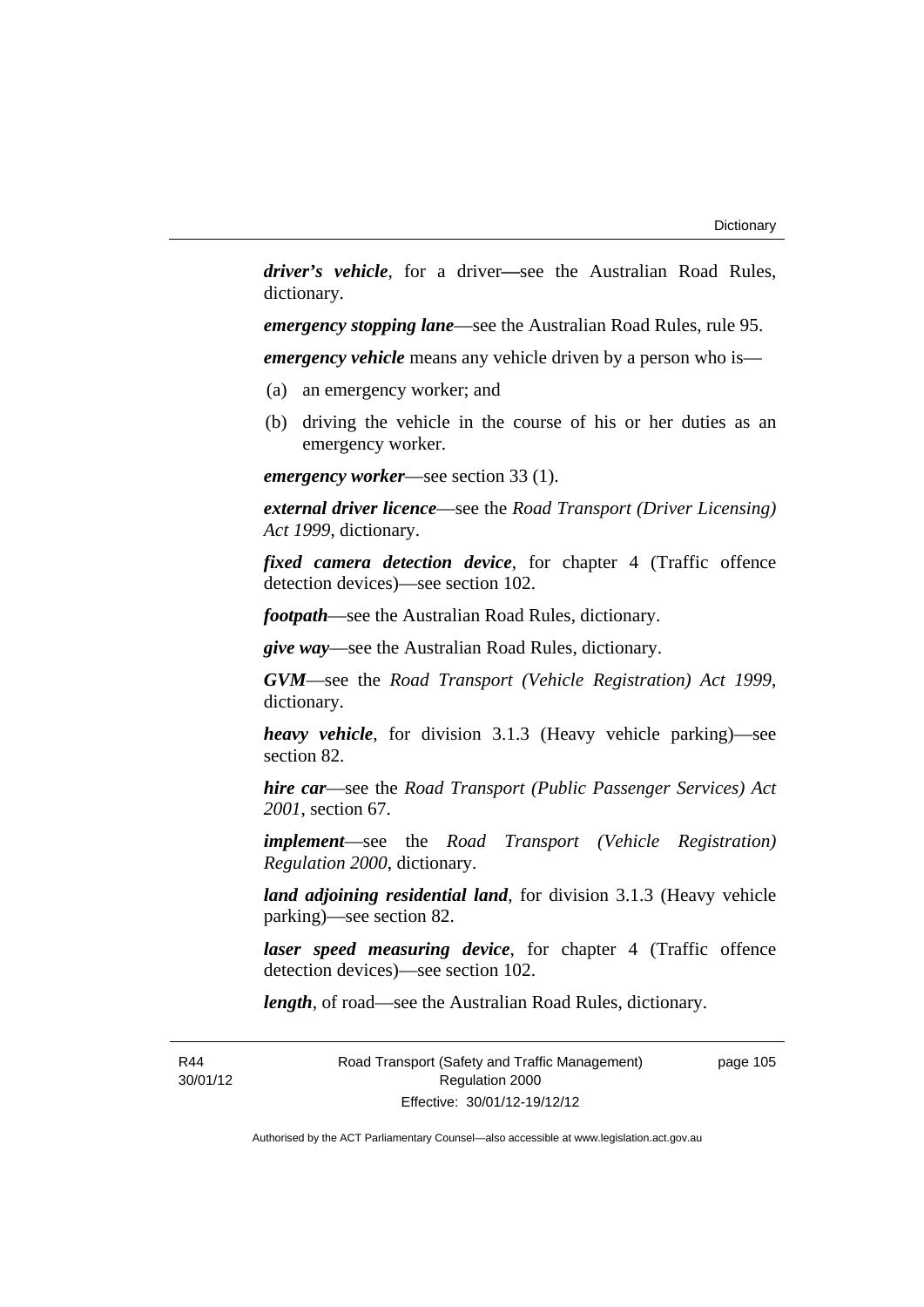*lift and tow trailer* means a trailer consisting of an axle group and a drawbar designed to support 1 axle group of a vehicle under tow.

*loading zone*—see the Australian Road Rules, rule 179.

*marked foot crossing*—see the Australian Road Rules, dictionary.

*metered parking area* means a length of road or area that is set aside as a metered parking area in accordance with section 73.

*metered parking scheme* means a metered parking scheme under division 3.1.1.

*metered parking sign* means a *permissive parking sign* with the word 'meter' on or with the sign.

*metered parking space* means an area that is a metered parking space mentioned in section 75.

*mobility parking scheme authority* means an authority issued under section 101.

*motorbike*—see the Australian Road Rules, dictionary, definition of *motor bike*.

*multi-space parking meter* means a parking meter that applies to 2 or more metered parking spaces.

*nature strip*—see the Australian Road Rules, dictionary.

*night*—see the Australian Road Rules, dictionary.

*no parking sign*—see the Australian Road Rules, schedule 2, schedule 3, rule 314, rule 315 and rule 316.

*no trucks sign*—see the Australian Road Rules, schedule 2, rule 314, rule 315 and rule 316.

*oncoming vehicle*, for a driver—see the Australian Road Rules, dictionary.

*park*—see section 3B.

page 106 Road Transport (Safety and Traffic Management) Regulation 2000 Effective: 30/01/12-19/12/12

R44 30/01/12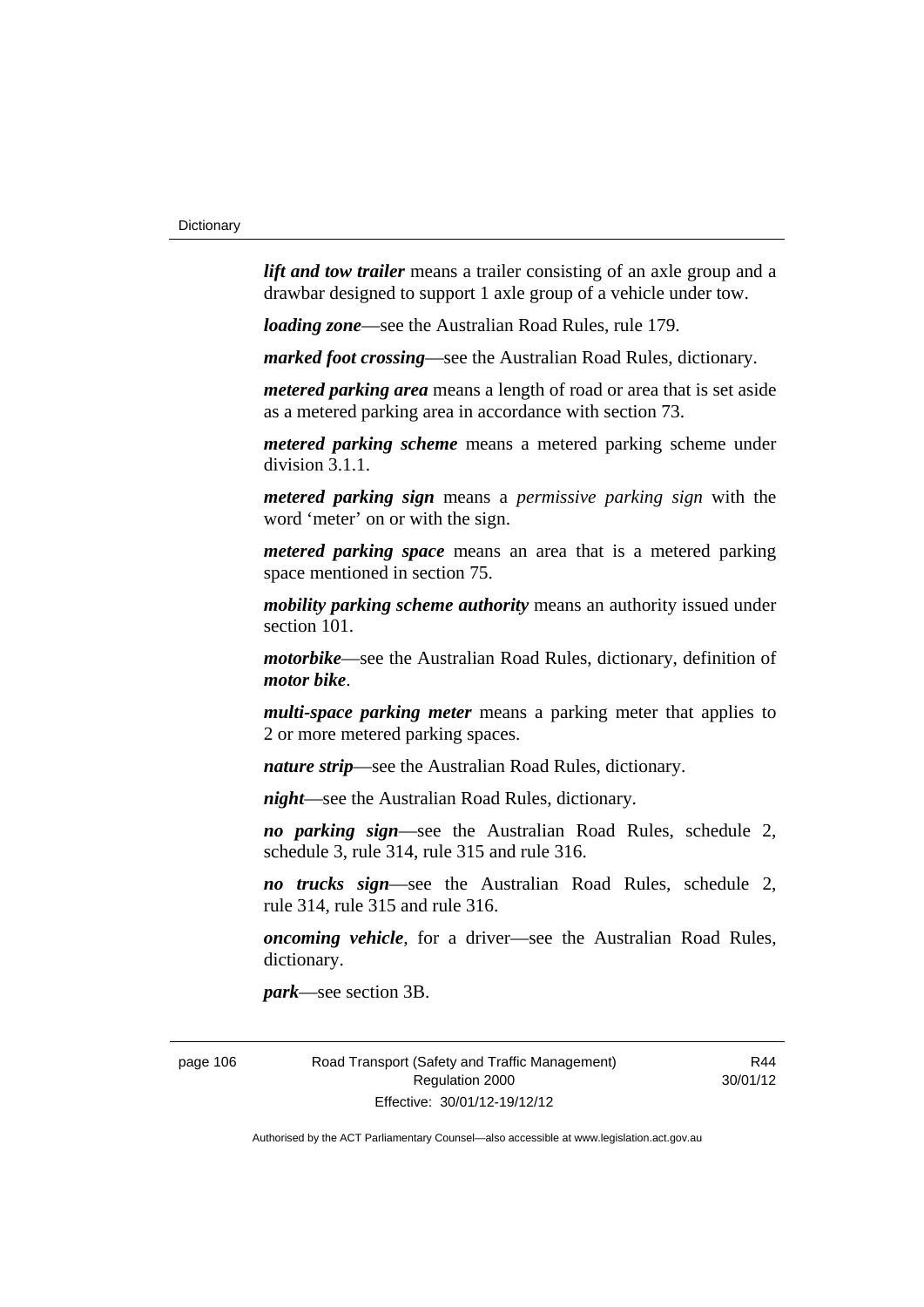*parking authority* means a person declared to be a parking authority under section 75A.

*parking authority guidelines*—see section 75B (1).

*parking bay*—see the Australian Road Rules, dictionary.

*parking control sign*—see the Australian Road Rules, dictionary.

*parking meter* means a device designed to indicate, or capable of indicating, whether the relevant parking fee for the parking of a vehicle in a metered parking space has been paid, and includes the stand on which the device is erected.

*parking meter hood* means a hood or other cover designed to be fitted to a parking meter and to cover the part of the meter that would normally display a sign with the word 'expired' when the meter is not in operation.

*parking permit* means a parking permit issued under section 100.

*parking ticket* means a ticket issued by the road transport authority or a parking authority (by means of a parking ticket machine) for display in or on a vehicle as evidence of the prepayment of a parking fee.

*parking ticket machine* means a device designed to issue parking tickets, and includes the stand on which the device is erected.

*pay parking area* means a metered parking area or ticket parking area.

*pay parking device* means a parking meter or parking ticket machine.

*pay parking scheme* means a metered parking scheme or ticket parking scheme.

*pay parking sign* means a metered parking sign or ticket parking sign.

R44 30/01/12 Road Transport (Safety and Traffic Management) Regulation 2000 Effective: 30/01/12-19/12/12

page 107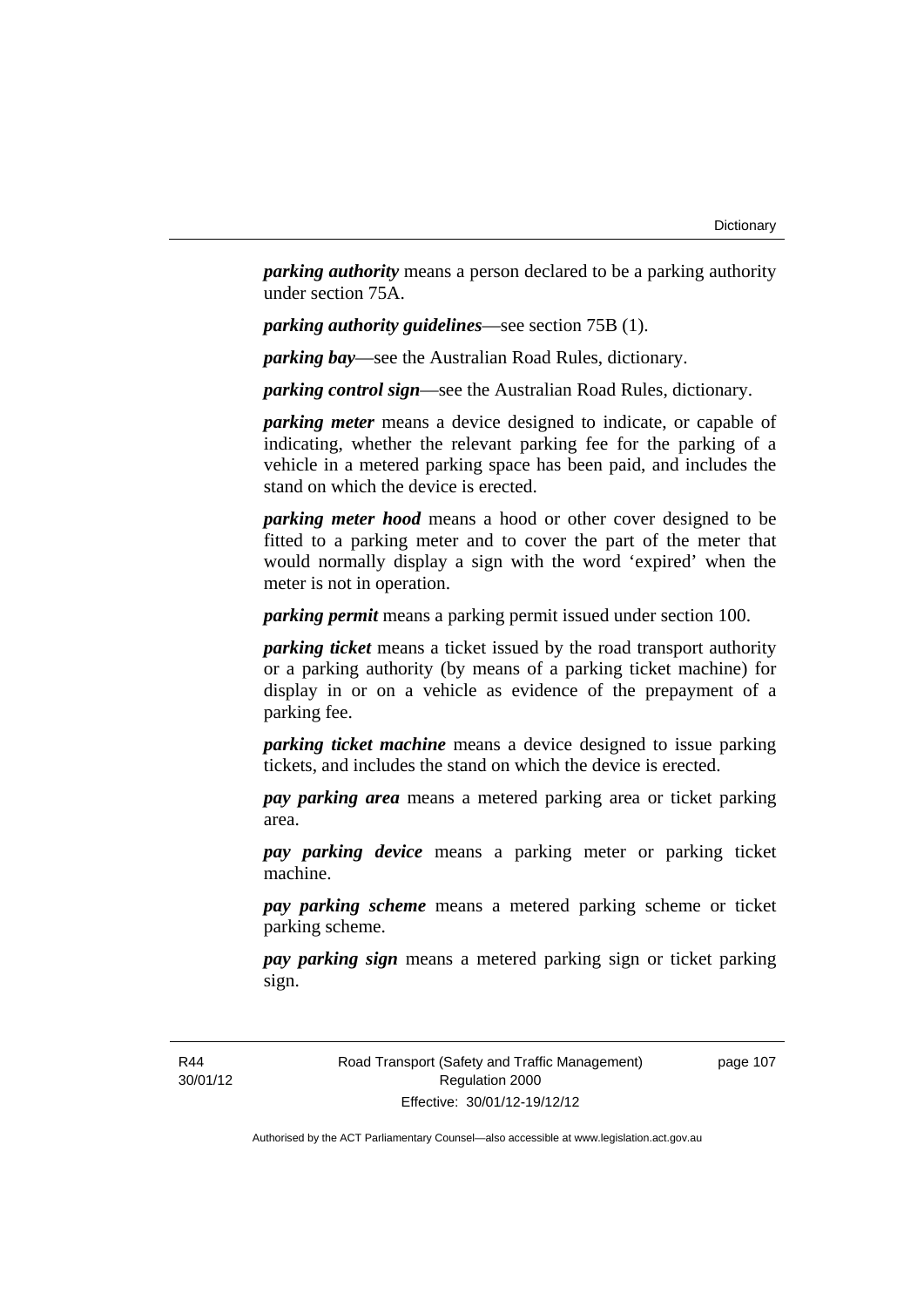*pay parking space* means a metered parking space or ticket parking space.

*pedestrian*—see the Australian Road Rules, rule 18.

*permissive parking sign*—see the Australian Road Rules, schedule 2, schedule 3, rule 314, rule 315 and rule 316.

*person with a disability* means a person—

- (a) who cannot walk because of permanent or temporary loss of the use of 1 or both legs or another permanent medical or physical condition; or
- (b) whose physical condition is detrimentally affected by walking 100m; or
- (c) who needs to use a walking frame, crutches, callipers, a scooter, a wheelchair or a similar mobility aid.

*piezo strip speed measuring device*, for chapter 4 (Traffic offence detection devices)—see section 102.

*police vehicle* means any vehicle driven by a person who is—

- (a) a police officer; and
- (b) driving the vehicle in the course of his or her duties as a police officer.

*postal vehicle*—see the Australian Road Rules, dictionary.

*premises* includes land.

*prime mover*—see the *Road Transport (Vehicle Registration) Regulation 2000*, dictionary.

*public bus*—see the *Road Transport (Public Passenger Services) Act 2001*, dictionary.

*radar speed measuring device*, for chapter 4 (Traffic offence detection devices)—see section 102.

page 108 Road Transport (Safety and Traffic Management) Regulation 2000 Effective: 30/01/12-19/12/12

R44 30/01/12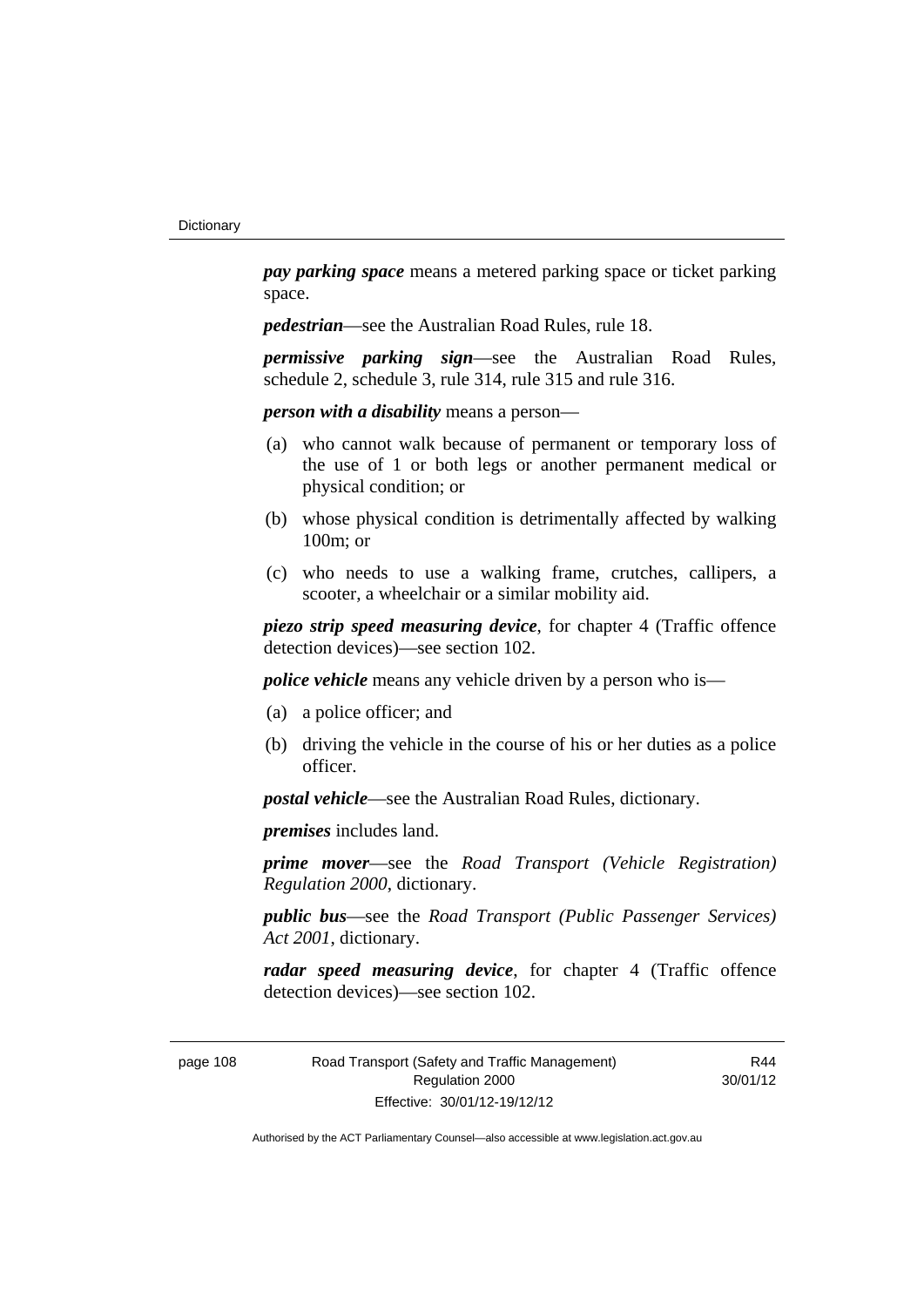*recording medium*, for chapter 4 (Traffic offence detection devices)—see section 107B (1).

*red traffic arrow*—see the Australian Road Rules, dictionary.

*red traffic light*—see the Australian Road Rules, dictionary.

*registered operator*—see the *Road Transport (Vehicle Registration) Act 1999*, dictionary.

*relevant parking fee*, for parking a vehicle in a pay parking space, means the fee for parking the vehicle in the space, for the day and time when the vehicle is parked in the space, as indicated on or with the parking meter or parking ticket machine applying to the space.

*residential land*, for division 3.1.3 (Heavy vehicle parking)—see section 82.

*rider*—see the Australian Road Rules, rule 17.

*road*—see section 3A.

*road marking*—see the Australian Road Rules, dictionary.

*road train*—see the *Road Transport (Vehicle Registration) Regulation 2000*, dictionary.

*road user*—see the Australian Road Rules, rule 14.

*security checksum*, for chapter 4 (Traffic offence detection devices)—see section 102.

*semitrailer*—see the *Road Transport (Vehicle Registration) Regulation 2000*, dictionary.

*stock truck*, for division 3.1.3 (Heavy vehicle parking)—see section 82.

*stop*—see section 3B.

*testing authority*, for chapter 4 (Traffic offence detection devices) see section 102.

Road Transport (Safety and Traffic Management) Regulation 2000 Effective: 30/01/12-19/12/12

page 109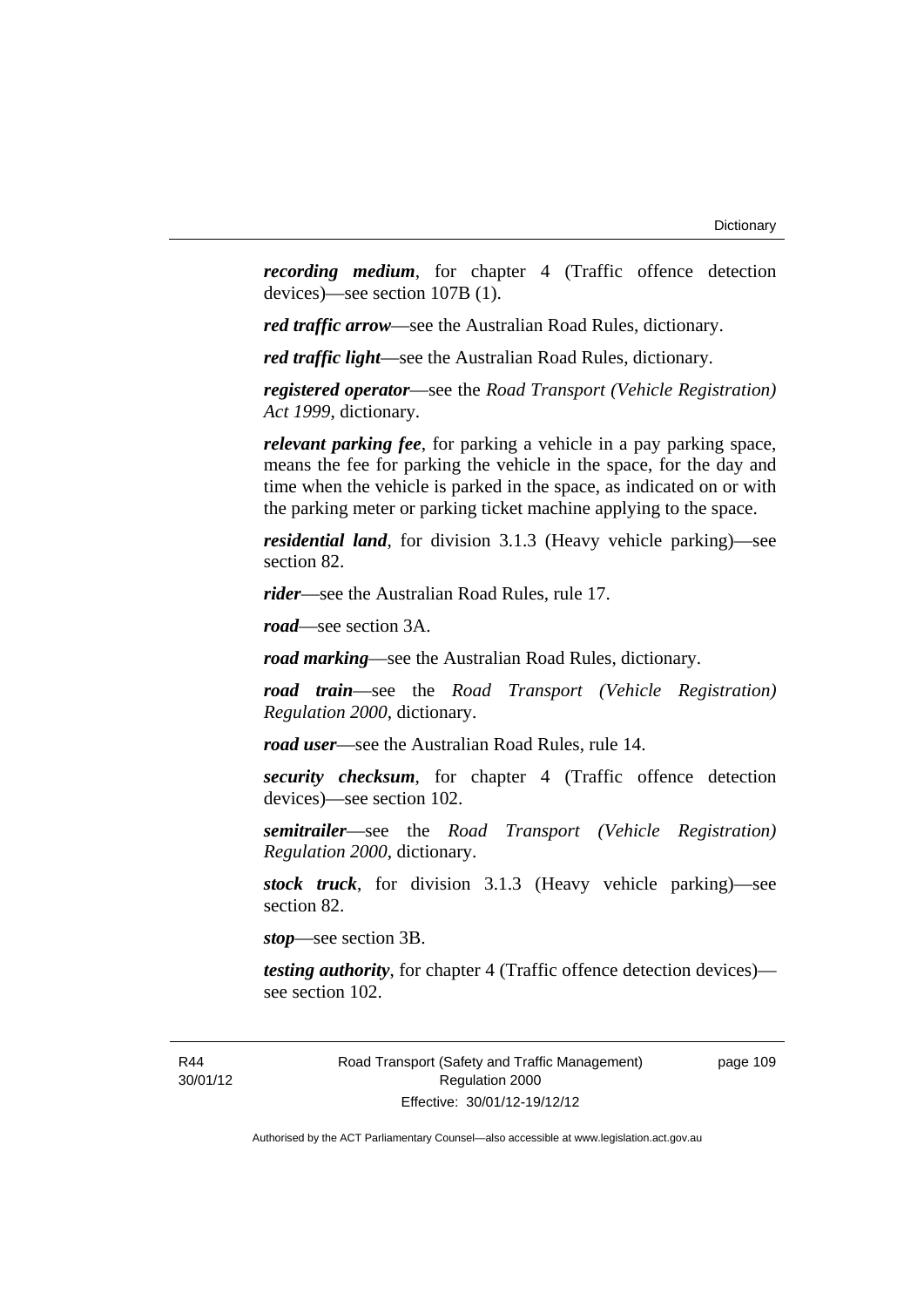#### *ticket parking area*—

- (a) means a length of road or area that is set aside as a ticket parking area under section 76 (2) (a) or section 76A (2) (a); but
- (b) does not include a length of road or area that, under section 77 (2), is not taken to be included in the length of road or area set aside.

*ticket parking scheme* means a ticket parking scheme under division 3.1.2.

*ticket parking sign* means a *permissive parking sign* with the word 'ticket' on or with the sign.

*ticket parking space* means a ticket parking space under section 78.

*tow truck*—see the *Road Transport (Vehicle Registration) Regulation 2000*, dictionary.

*towing attachment* means a device fitted to a vehicle to which the drawbar of a trailer may be attached.

*tractor*—see the *Road Transport (Vehicle Registration) Regulation 2000*, dictionary.

*traffic control device*—see the Australian Road Rules, dictionary.

*traffic-related item*—see the Australian Road Rules, dictionary.

*traffic sign*—see the Australian Road Rules, dictionary.

*traffic signals*—see the Australian Road Rules, dictionary.

*transit lane*—see the Australian Road Rules, rule 156.

*truck lane*—see the Australian Road Rules, rule 157.

*vehicle*—see the Australian Road Rules, rule 15.

*wheeled recreational device*—see the Australian Road Rules, dictionary.

*wheeled toy*—see the Australian Road Rules, dictionary.

page 110 Road Transport (Safety and Traffic Management) Regulation 2000 Effective: 30/01/12-19/12/12 R44 30/01/12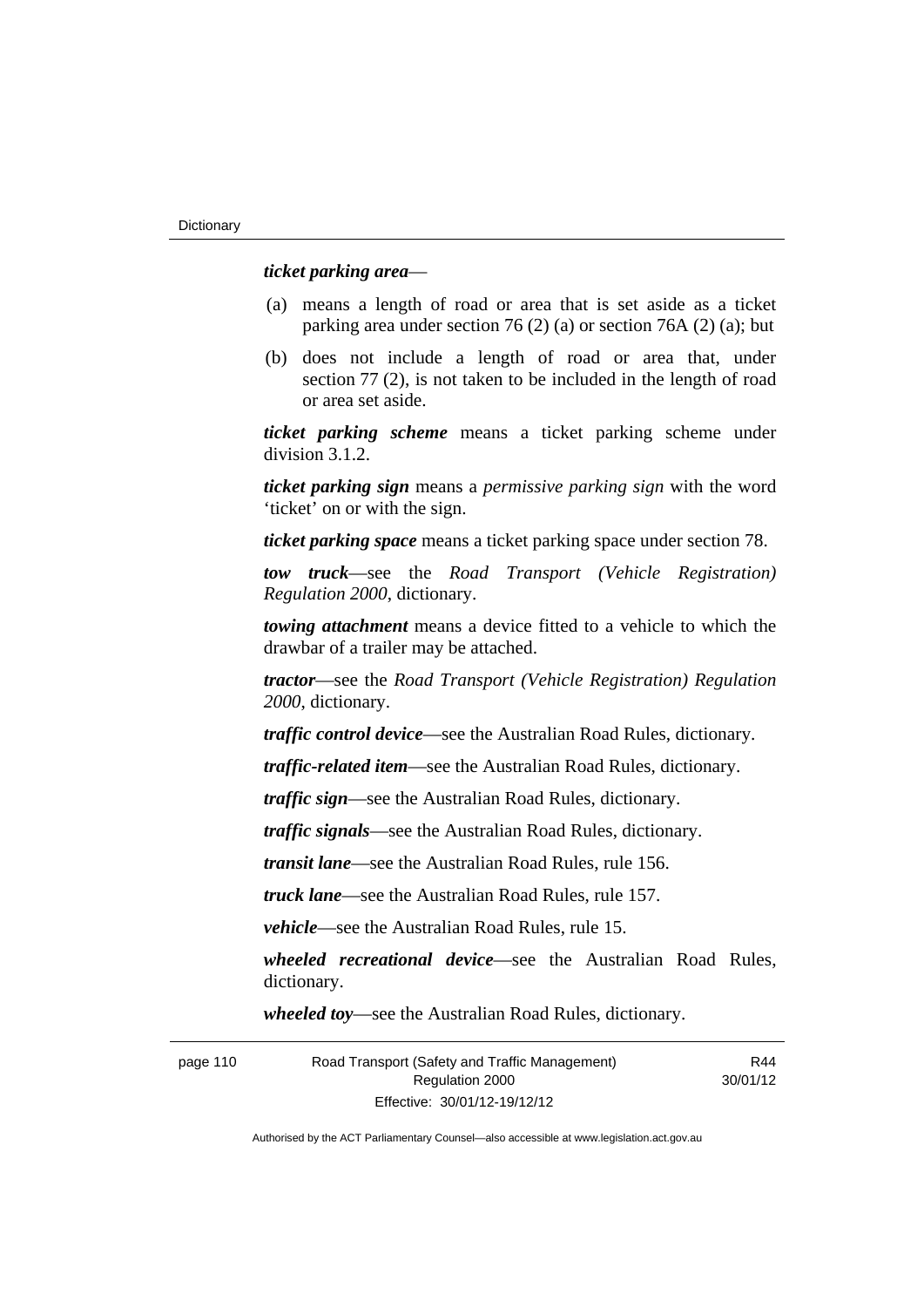*with*, for information about the application of a traffic control device—see the Australian Road Rules, dictionary.

*WORM disk*, for chapter 4 (Traffic offence detection devices)—see section 102.

R44 30/01/12 Road Transport (Safety and Traffic Management) Regulation 2000 Effective: 30/01/12-19/12/12

page 111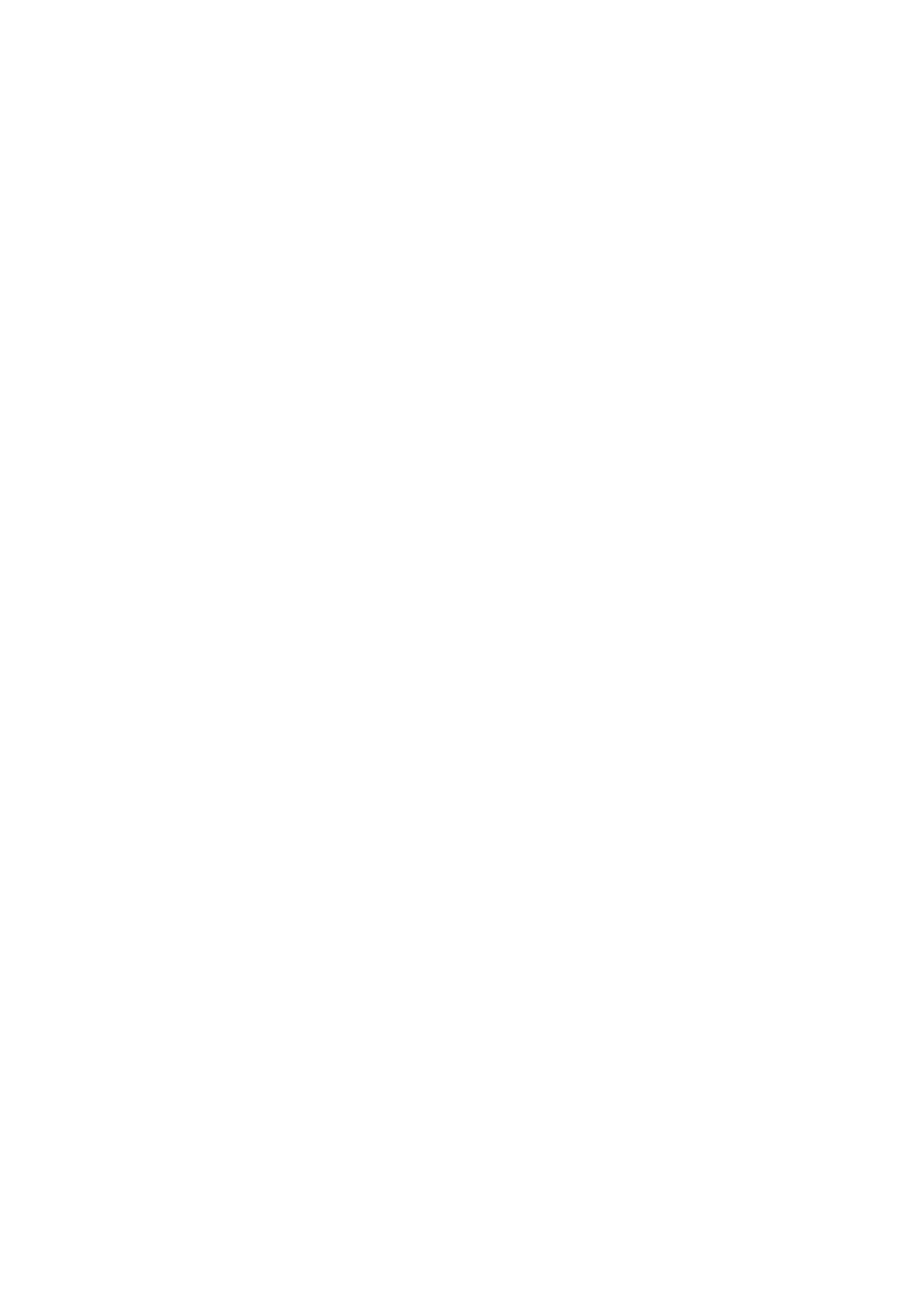1 About the endnotes

# **Endnotes**

# **1 About the endnotes**

Amending and modifying laws are annotated in the legislation history and the amendment history. Current modifications are not included in the republished law but are set out in the endnotes.

Not all editorial amendments made under the *Legislation Act 2001*, part 11.3 are annotated in the amendment history. Full details of any amendments can be obtained from the Parliamentary Counsel's Office.

Uncommenced amending laws are not included in the republished law. The details of these laws are underlined in the legislation history. Uncommenced expiries are underlined in the legislation history and amendment history.

If all the provisions of the law have been renumbered, a table of renumbered provisions gives details of previous and current numbering.

The endnotes also include a table of earlier republications.

| $am = amended$<br>$om = omitted/repealed$<br>$ord = ordinance$<br>$amdt = amendment$<br>$AR = Assembly resolution$<br>$orig = original$<br>$ch = chapter$<br>par = paragraph/subparagraph<br>$CN =$ Commencement notice<br>$pres = present$<br>$def = definition$<br>$prev = previous$<br>$DI = Disallowable instrument$<br>$(\text{prev}) = \text{previously}$<br>$dict = dictionary$<br>$pt = part$<br>disallowed = disallowed by the Legislative<br>$r = rule/subrule$<br>$reloc = relocated$<br>Assembly<br>$div = division$<br>$remum = renumbered$<br>$exp = expires/expired$<br>$R[X]$ = Republication No<br>$RI = reissue$<br>$Gaz = gazette$<br>$hdg = heading$<br>$s = section/subsection$<br>$IA = Interpretation Act 1967$<br>$sch = schedule$<br>$ins = inserted/added$<br>$sdiv = subdivision$<br>$SL = Subordinate$ law<br>$LA =$ Legislation Act 2001<br>$LR =$ legislation register<br>$sub =$ substituted<br>$LRA =$ Legislation (Republication) Act 1996<br>$underlining = whole or part not commenced$ |                  |
|----------------------------------------------------------------------------------------------------------------------------------------------------------------------------------------------------------------------------------------------------------------------------------------------------------------------------------------------------------------------------------------------------------------------------------------------------------------------------------------------------------------------------------------------------------------------------------------------------------------------------------------------------------------------------------------------------------------------------------------------------------------------------------------------------------------------------------------------------------------------------------------------------------------------------------------------------------------------------------------------------------------------------|------------------|
| $mod = modified/modification$                                                                                                                                                                                                                                                                                                                                                                                                                                                                                                                                                                                                                                                                                                                                                                                                                                                                                                                                                                                              | or to be expired |

# **2 Abbreviation key**

page 112 Road Transport (Safety and Traffic Management) Regulation 2000 Effective: 30/01/12-19/12/12

R44 30/01/12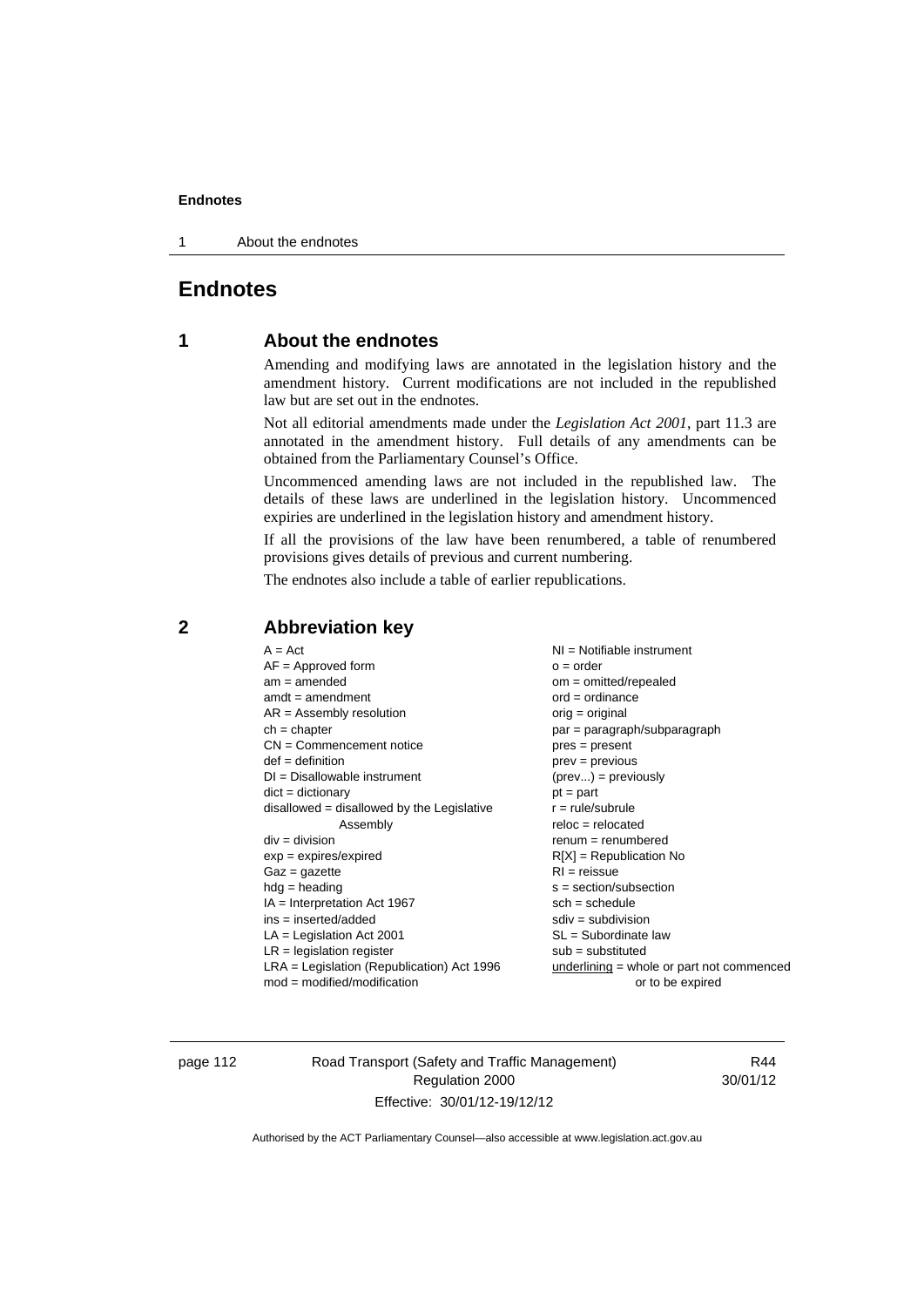#### **3 Legislation history**

This regulation was originally the *Road Transport (Safety and Traffic Management) Regulations 2000*. It was renamed under the *Legislation Act 2001*.

#### **Road Transport (Safety and Traffic Management) Regulation 2000 SL 2000 No 10**

notified 29 February 2000 (Gaz 2000 No S6)

s 1, s 2 commenced 29 February 2000 (IA 10B)

remainder commenced 1 March 2000 (s 2 and Gaz 2000 No S5)

#### as amended by

#### **Legislative Assembly AR2000-2**

notified 18 May 2000 (Gaz 2000 No 20 p 505) commenced 18 May 2000 (SLA s 6 (13))

## **Road Transport (Safety and Traffic Management) Regulations Amendment SL 2000 No 21 pt 2**

notified 18 May 2000 (Gaz 2000 No 20) commenced 18 May 2000 (s 1)

#### **Road Transport Legislation Regulations Amendment SL 2000 No 33 pt 2**

notified 2 August 2000 (Gaz 2000 No S41) commenced 2 August 2000 (s 1)

#### **Road Transport Legislation Regulations Amendment SL 2000 No 52 pt 2**

notified 14 December 2000 (Gaz 2000 No 50) commenced 14 December 2000 (s 1)

# **Road Transport Legislation Amendment Act 2001 No 27 sch 4**

notified 24 May 2001 (Gaz 2001 No 21) s 1, s 2 commenced 24 May 2001 (IA s 10B)

sch 4 commenced 24 May 2001 (s 2)

# **Road Transport (Safety and Traffic Management) Amendment Act 2001 No 29 pt 3**

notified 24 May 2001 (Gaz 2001 No 21) commenced 24 May 2001 (s 2)

R44 30/01/12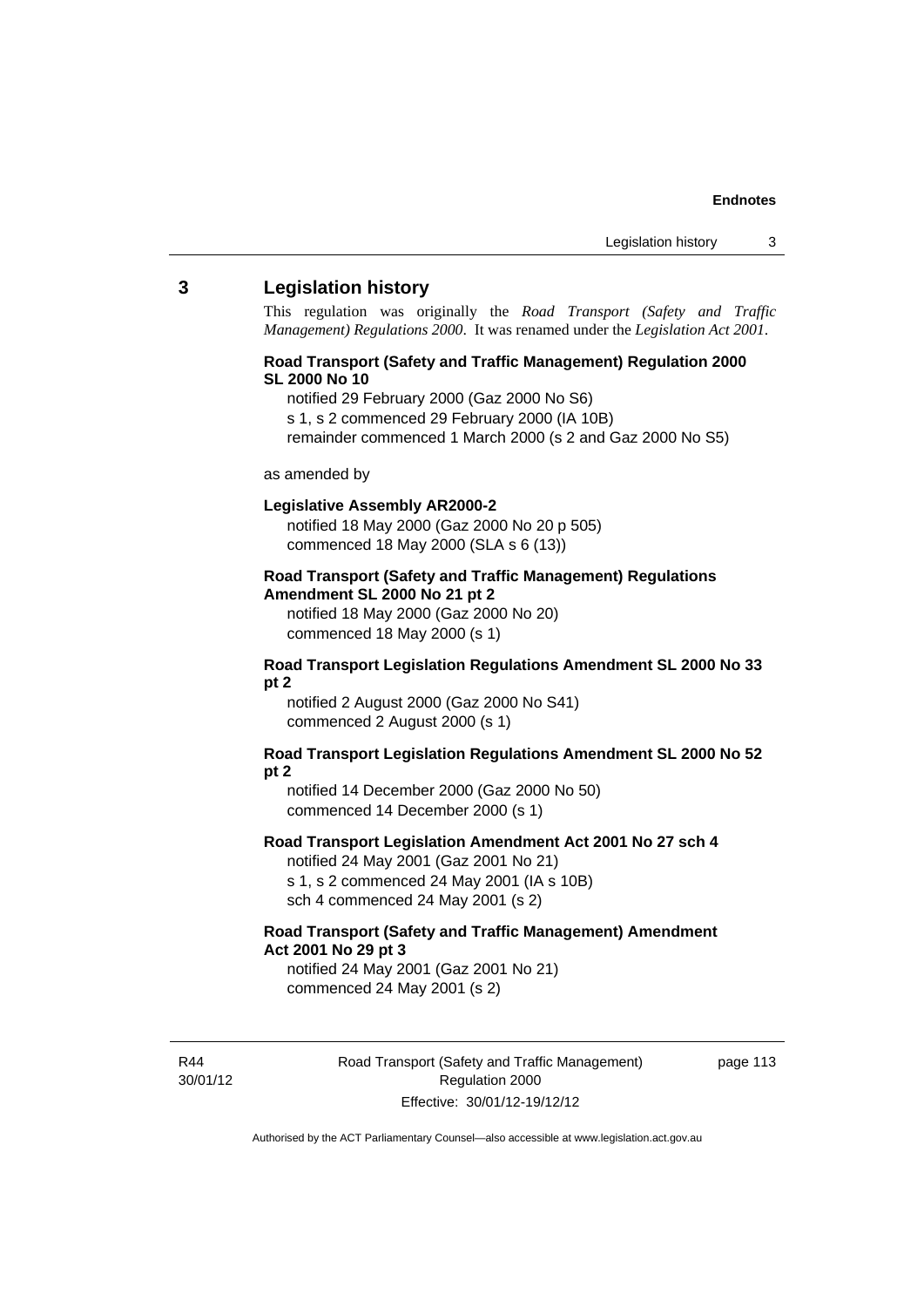3 Legislation history

# **Legislation (Consequential Amendments) Act 2001 No 44 pt 348**

notified 26 July 2001 (Gaz 2001 No 30) s 1, s 2 commenced 26 July 2001 (IA s 10B) pt 348 commenced 12 September 2001 (s 2 and see Gaz 2001 No S65)

# **Statute Law Amendment Act 2001 No 56 pt 3.46**

notified 5 September 2001 (Gaz 2001 No S 65) s 1, s 2 commenced 5 September 2001 (IA s 10B) pt 3.46 commenced 12 September 2001 (amdt 3.475)

## **Road Transport (Safety and Traffic Management) Regulations Amendment 2001 SL 2001 No 32**

notified 11 September 2001 (Gaz 2001 No S69) commenced 11 September 2001 (s 1)

# **Road Transport (Public Passenger Services) Act 2001 No 62 pt 1.12**

notified 10 September 2001 (Gaz 2001 No S66) s 1, s 2 commenced 10 September 2001 (IA s 10B)

pt 1.12 commenced 1 December 2001 (s 2 and CN 2001 No 2)

#### **Road Transport Legislation Amendment Regulations 2002 SL No 2 pt 5**

notified LR 27 February 2002 s 1, s 2 commenced 27 February 2002 (LA s 75) pt 5 commenced 1 March 2002 (s 2 and see CN 2002 No 2)

# **Road Transport (Safety and Traffic Management) Amendment Regulations 2002 SL No 7**

notified LR 15 April 2002 commenced 16 April 2002 (s 2)

#### **Statute Law Amendment Act 2002 No 30 pt 3.73**

notified LR 16 September 2002

s 1, s 2 taken to have commenced 19 May 1997 (LA s 75 (2)) pt 3.73 commenced 17 September 2002 (s 2 (1))

page 114 Road Transport (Safety and Traffic Management) Regulation 2000 Effective: 30/01/12-19/12/12

R44 30/01/12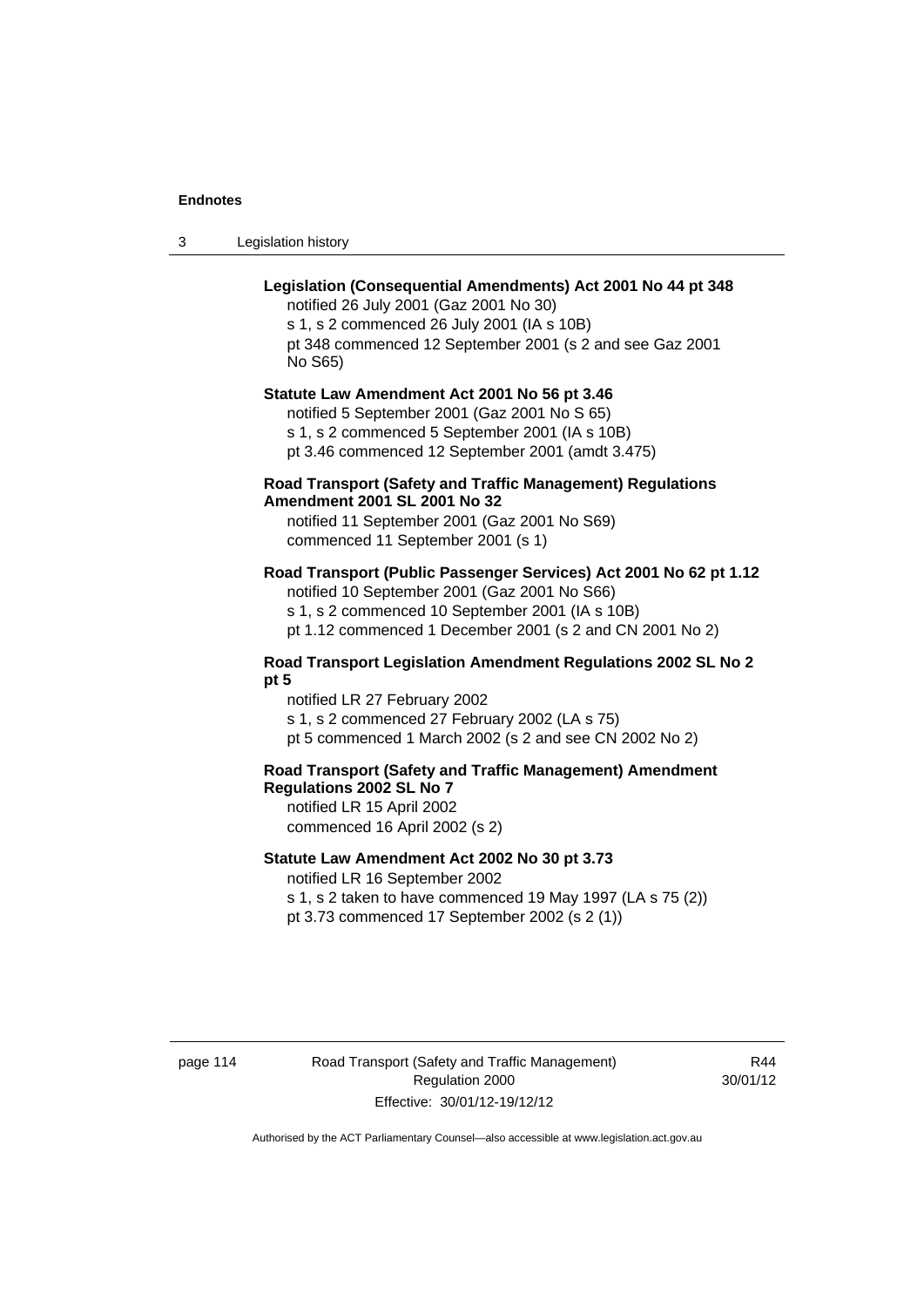# **Road Transport Legislation Amendment Regulations 2002 (No 2) SL2002-31 pt 5**

notified LR 31 October 2002 s 1, s 2 commenced 31 October 2002 (LA s 75 (1)) pt 5 commenced 1 November 2002 (s 2 (1))

#### **Criminal Code 2002 No 51 pt 1.20**

notified LR 20 December 2002

s 1, s 2 commenced 20 December 2002 (LA s 75) pt 1.20 commenced 1 January 2003 (s 2 (1))

#### **Urban Services (Application of Criminal Code) Amendment Regulations 2002 SL2003-1 pt 4**

notified LR 9 January 2003

s 1, s 2 commenced 9 January 2003 (LA s 75 (1)) pt 4 commenced 10 January 2003 (s 2 (3) and see LA s 73 (3) (b))

## **Road Transport (Safety and Traffic Management) Amendment Regulations 2003 (No 1) SL2003-12**

notified LR 22 May 2003 s 1, s 2 commenced 22 May 2003 (LA s 75 (1)) remainder commenced 1 June 2003 (s 2 and CN2003-3)

### **Road Transport (Safety and Traffic Management) Amendment Regulations 2003 (No 2) SL2003-14**

notified LR 10 June 2003 s 1, s 2 commenced 10 June 2003 (LA s 75 (1)) remainder commenced 11 June 2003 (s 2)

# **Dangerous Substances Act 2004 A2004-7 sch 1 pt 1.8**

notified LR 19 March 2004 s 1, s 2 commenced 19 March 2004 (LA s 75 (1)) sch 1 pt 1.8 commenced 5 April 2004 (s 2 and CN2004-6)

R44 30/01/12 Road Transport (Safety and Traffic Management) Regulation 2000 Effective: 30/01/12-19/12/12

page 115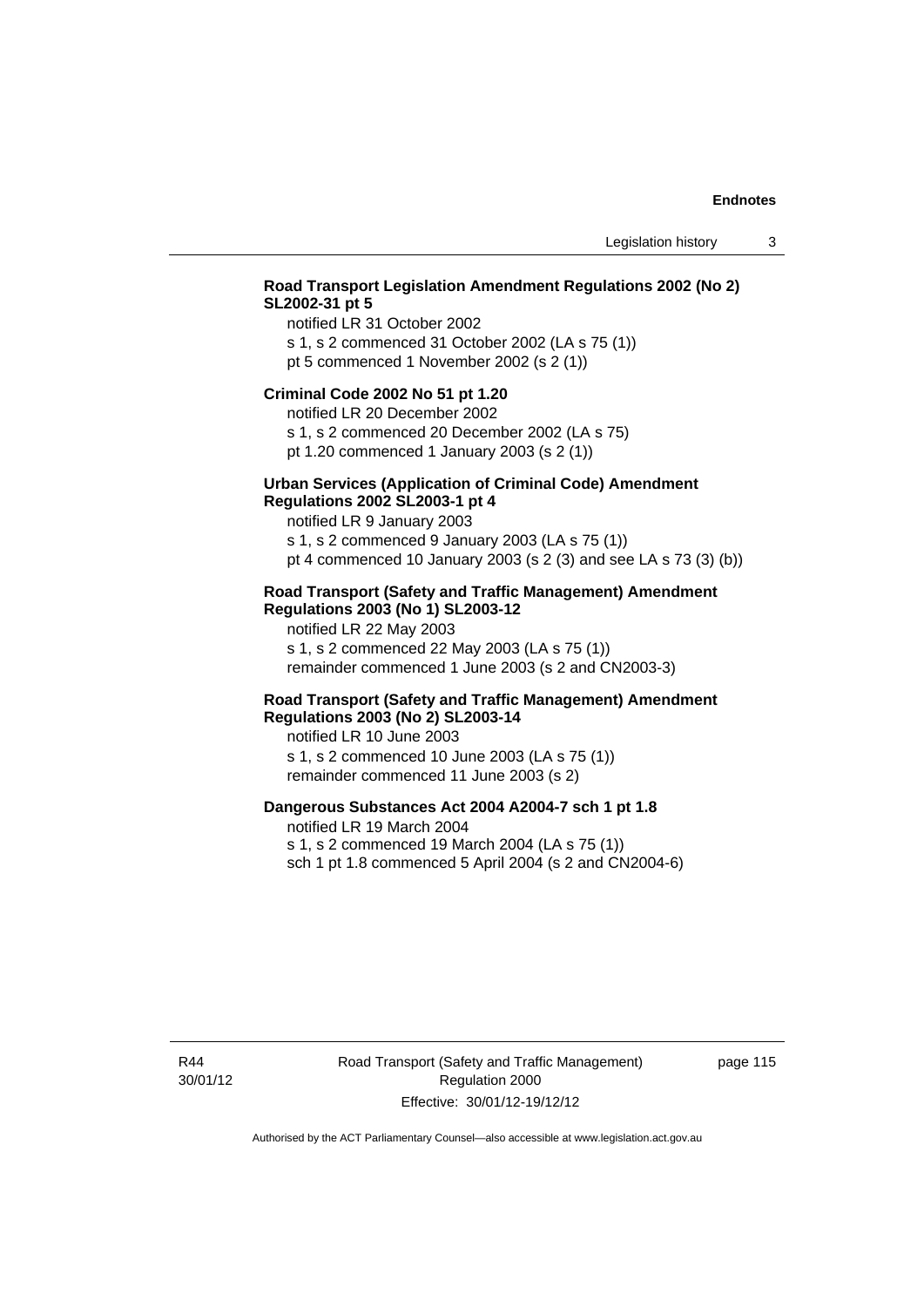3 Legislation history

# **Road Transport Legislation (Australian Road Rules) Amendment Regulations 2004 (No 1) SL2004-16 pt 3**

notified LR 24 May 2004

s 1, s 2 commenced 24 May 2004 (LA s 75 (1))

pt 3 commenced 19 July 2004 (s 2 and CN2004-10)

# **Emergencies Act 2004 A2004-28 sch 3 pt 3.20**

notified LR 29 June 2004

s 1, s 2 commenced 29 June 2004 (LA s 75 (1))

sch 3 pt 3.20 commenced 1 July 2004 (s 2 (1) and CN2004-11)

# **Road Transport Legislation Amendment Regulations 2004 (No 1) SL2004-47 pt 5**

notified LR 9 September 2004 s 1, s 2 commenced 9 September 2004 (LA s 75 (1)) pt 5 commenced 10 September 2004 (s 2)

## **Road Transport Legislation (Hire Cars) Amendment Regulation 2005 (No 1) SL2005-4 sch 2 pt 2.4**

notified LR 7 March 2005

s 1, s 2 commenced 7 March 2005 (LA s 75 (1))

sch 2 pt 2.4 commenced 9 March 2005 (s 2 and see Road Transport (Public Passenger Services) (Hire Cars) Amendment Act 2004 A2004-69, s 2 and LA s 79)

# **Road Transport (Safety and Traffic Management) Amendment Regulation 2005 (No 1) SL2005-7**

notified LR 8 April 2005 s 1, s 2 commenced 8 April 2005 (LA s 75 (1)) remainder commenced 9 April 2005 (s 2)

# **Road Transport (Safety and Traffic Management) Amendment Regulation 2005 (No 2) SL2005-22**

notified LR 15 September 2005 s 1, s 2 commenced 15 September 2005 (LA s 75 (1)) remainder commenced 16 September 2005 (s 2)

### **Statute Law Amendment Act 2005 (No 2) A2005-62 sch 1 pt 1.4**

notified LR 21 December 2005 s 1, s 2 commenced 21 December 2005 (LA s 75 (1)) sch 1 pt 1.4 commenced 11 January 2006 (s 2 (1))

page 116 Road Transport (Safety and Traffic Management) Regulation 2000 Effective: 30/01/12-19/12/12

R44 30/01/12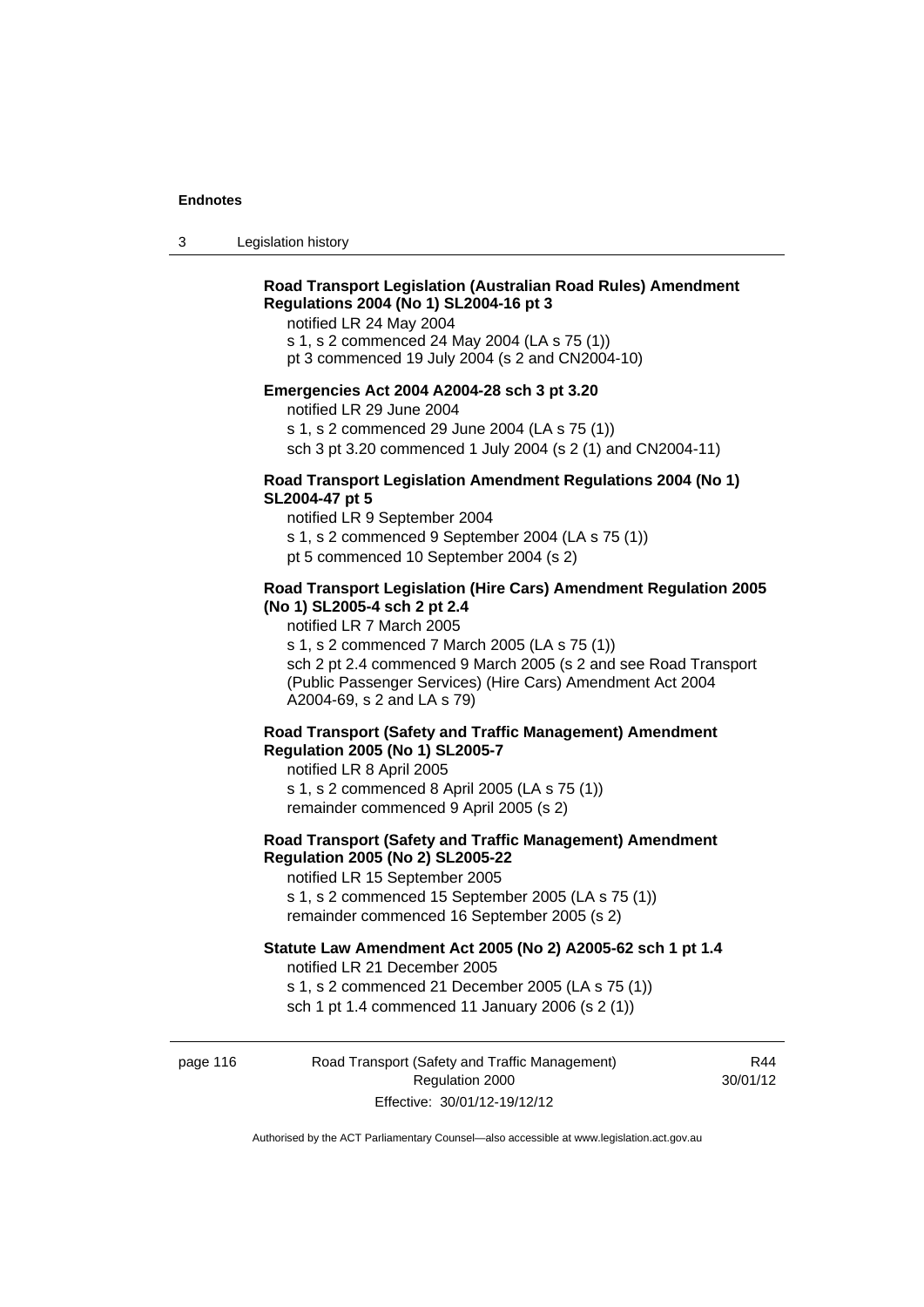## **Road Transport (Safety and Traffic Management) Amendment Regulation 2006 (No 1) SL2006-4**

notified LR 16 January 2006 s 1, s 2 commenced 16 January 2006 (LA s 75 (1)) remainder commenced 17 January 2006 (s 2)

### **Road Transport (Public Passenger Services) Amendment Regulation 2006 (No 1) SL2006-32 sch 1 pt 1.5**

notified LR 26 June 2006 s 1, s 2 commenced 26 June 2006 (LA s 75 (1)) sch 1 pt 1.5 commenced 3 July 2006 (s 2 (2))

# **Road Transport (Safety and Traffic Management) Amendment Regulation 2006 (No 2) SL2006-51**

notified LR 4 December 2006 s 1, s 2 commenced 4 December 2006 (LA s 75 (1)) remainder commenced 5 December 2006 (s 2)

#### **Road Transport (Safety and Traffic Management) Amendment Regulation 2007 (No 1) SL2007-20**

notified LR 30 July 2007 s 1, s 2 commenced 30 July 2007 (LA s 75 (1)) remainder commenced 31 July 2007 (s 2)

#### **Planning and Development (Consequential Amendments) Act 2007 A2007-25 sch 1 pt 1.29**

notified LR 13 September 2007 s 1, s 2 commenced 13 September 2007 (LA s 75 (1)) sch 1 pt 1.29 commenced 31 March 2008 (s 2 and see Planning and Development Act 2007 A2007-24, s 2 and CN2008-1)

# **Road Transport (Safety and Traffic Management) Amendment Regulation 2008 (No 1) SL2008-40**

notified LR 11 September 2008 s 1, s 2 commenced 11 September 2008 (LA s 75 (1))

remainder commenced 11 March 2009 (s 2 and LA s 79)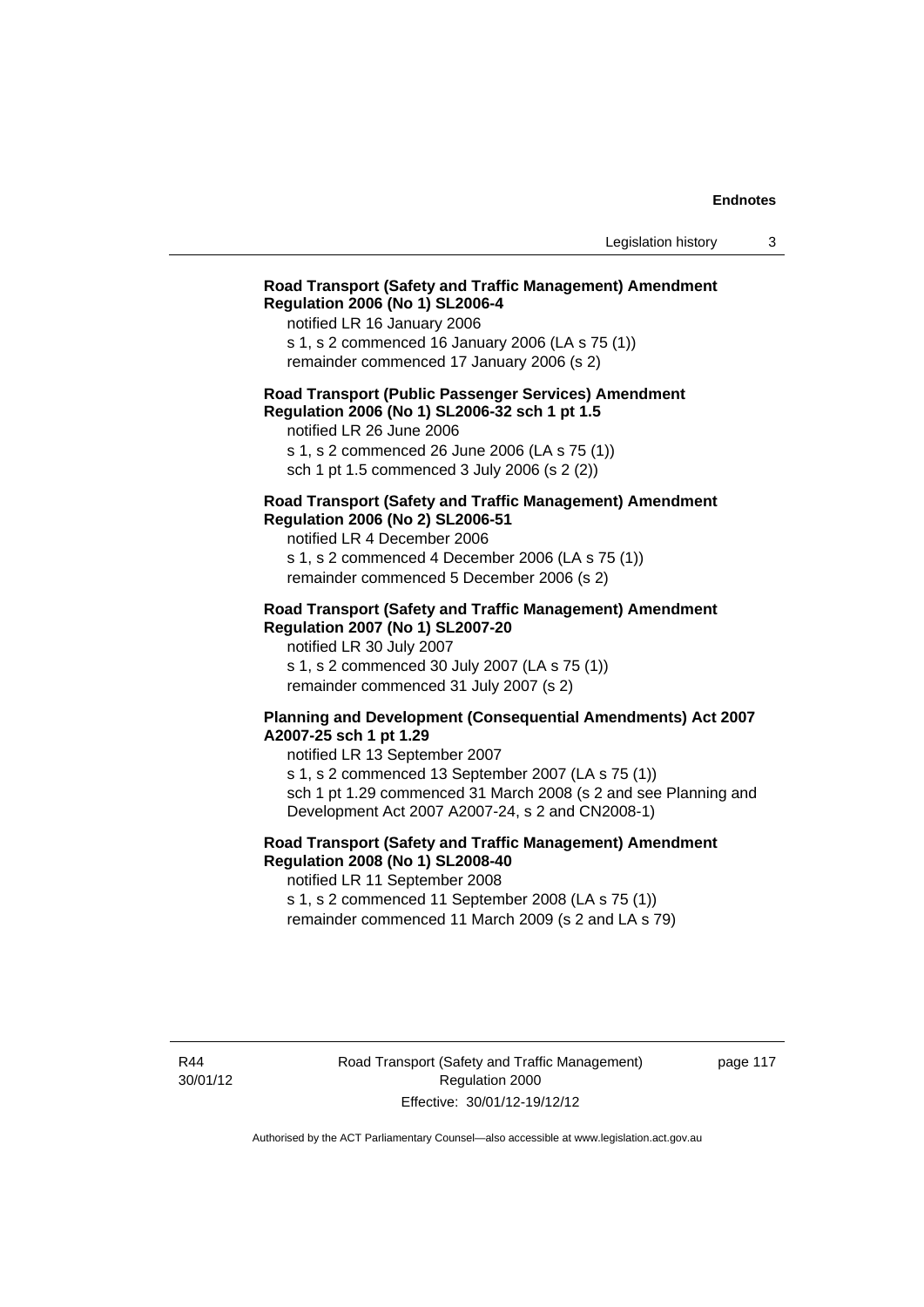3 Legislation history

# **Road Transport Legislation Amendment Regulation 2008 (No 2) SL2008-47 sch 1 pt 1.3**

notified LR 1 December 2008 s 1, s 2 commenced 1 December 2008 (LA s 75 (1)) sch 1 pt 1.3 commenced 2 December 2008 (s 2)

## **Road Transport Legislation Amendment Regulation 2009 (No 1) SL2009-6 pt 4**

notified LR 11 March 2009 s 1, s 2 commenced 11 March 2009 (LA s 75 (1)) pt 4 commenced 16 March 2009 (s 2 and CN2009-7)

# **Road Transport (Safety and Traffic Management) Amendment Regulation 2009 (No 1) SL2009-7**

notified LR 12 March 2009 s 1, s 2 commenced 12 March 2009 (LA s 75 (1)) remainder commenced 13 March 2009 (s 2)

#### **Road Transport (Mass, Dimensions and Loading) Act 2009 A2009-22 sch 1 pt 1.10**

notified LR 3 September 2009 s 1, s 2 commenced 3 September 2009 (LA s 75 (1)) sch 1 pt 1.10 commenced 3 March 2010 (s 2 and LA s 79)

## **Dangerous Goods (Road Transport) Act 2009 A2009-34 sch 1 pt 1.3**

notified LR 28 September 2009 s 1, s 2 commenced 28 September 2009 (LA s 75 (1)) sch 1 pt 1.3 commenced 2 April 2010 (s 2, CN2010-5 and LA s 77 (3))

#### **Road Transport Legislation Amendment Regulation 2010 (No 1) SL2010-5 pt 4**

notified LR 1 March 2010 s 1, s 2 commenced 1 March 2010 (LA s 75 (1)) s 55, ss 58-62 commenced 15 March 2011 (s 2 (2)) pt 4 remainder commenced 15 March 2010 (s 2 (1))

#### **Road Transport Legislation Amendment Regulation 2010 (No 2) SL2010-7 pt 5**

notified LR 16 March 2010 s 1, s 2 commenced 16 March 2010 (LA s 75 (1)) pt 5 commenced 17 March 2010 (s 2 (1))

page 118 Road Transport (Safety and Traffic Management) Regulation 2000 Effective: 30/01/12-19/12/12

R44 30/01/12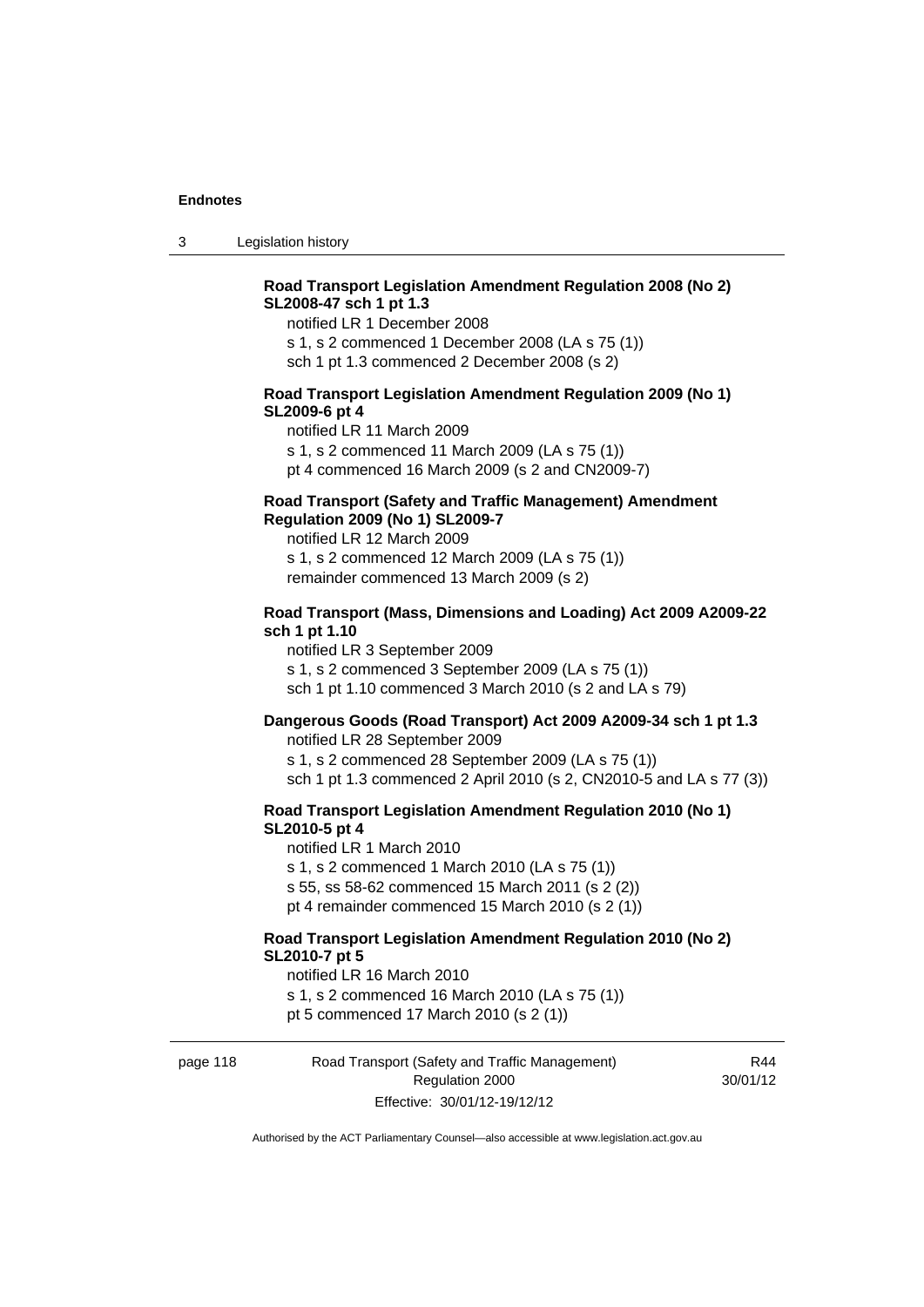#### **Personal Property Securities Act 2010 A2010-15 sch 2 pt 2.5**

notified LR 1 April 2010 s 1, s 2 commenced 1 April 2010 (LA s 75 (1)) sch 2 pt 2.5 commenced 30 January 2012 (s 2 (2) (b))

# **Statute Law Amendment Act 2010 A2010-18 sch 3 pt 3.21**

notified LR 13 May 2010 s 1, s 2 commenced 13 May 2010 (LA s 75 (1)) sch 3 pt 3.21 commenced 3 June 2010 (s 2)

#### **Road Transport Legislation Amendment Regulation 2010 (No 4) SL2010-33 pt 3**

notified LR 5 August 2010 s 1, s 2 commenced 5 August 2010 (LA s 75 (1)) pt 3 commenced 6 August 2010 (s 2)

#### **Road Transport (Safety and Traffic Management) Amendment Regulation 2010 (No 1) SL2010-38**

notified LR 16 September 2010 s 1, s 2 commenced 16 September 2010 (LA s 75 (1)) remainder commenced 17 September 2010 (s 2)

#### **Road Transport Legislation Amendment Regulation 2011 (No 1) SL2011-2 pt 3**

notified LR 27 January 2011 s 1, s 2 commenced 27 January 2011 (LA s 75 (1)) pt 3 commenced 28 January 2011 (s 2)

# **Statute Law Amendment Act 2011 (No 3) A2011-52 sch 3 pt 3.49**

notified LR 28 November 2011 s 1, s 2 commenced 28 November 2011 (LA s 75 (1))

sch 3 pt 3.49 commenced 12 December 2011 (s 2)

## **Road Transport (Safety and Traffic Management) Amendment Regulation 2011 (No 1) SL2011-35**

notified LR 19 December 2011

s 1, s 2 commenced 19 December 2011 (LA s 75 (1)) remainder commenced 15 January 2012 (s 2 and see Road Transport (Safety and Traffic Management) Amendment Act 2011 A2011-38, s 2 and CN2011-15)

R44 30/01/12 Road Transport (Safety and Traffic Management) Regulation 2000 Effective: 30/01/12-19/12/12

page 119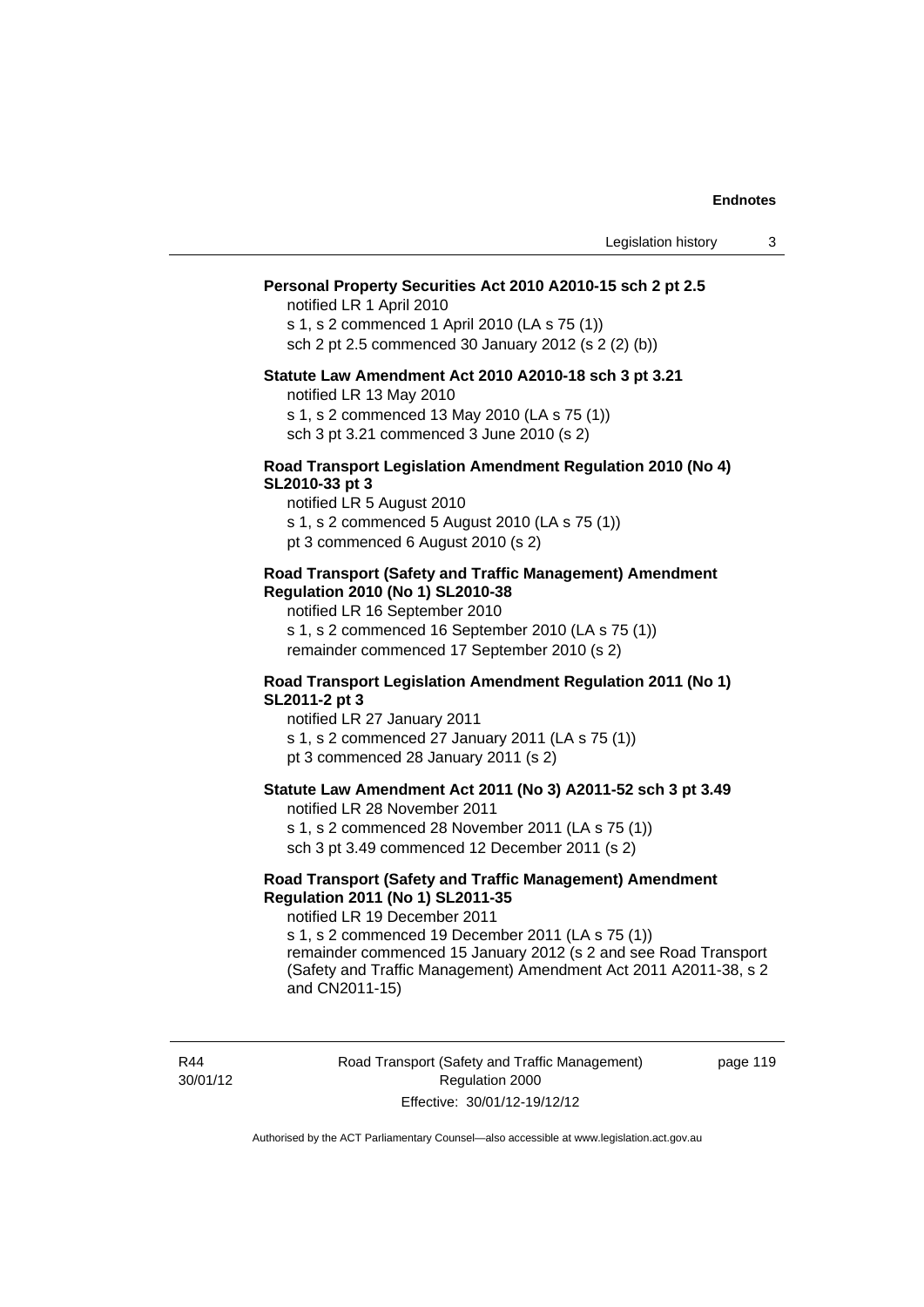| 4 | Amendment history |
|---|-------------------|
|---|-------------------|

# **4 Amendment history**

| Name of regulation<br>s 1        | am R18 LA                                                                                                                                                     |
|----------------------------------|---------------------------------------------------------------------------------------------------------------------------------------------------------------|
| <b>Dictionary</b><br>s 2         | om Act 2001 No 27 amdt 4.24<br>ins SL 2005-22 amdt 1.1                                                                                                        |
| s 3 hdg<br>s <sub>3</sub>        | Dictionary-application to Australian Road Rules<br>bracketed note exp 17 September 2002 (s 4 (3))<br>am Act 2001 No 44 amdt 1.3793<br>sub SL2005-22 amdt 1.1  |
| s 3A                             | Road includes road related area<br>ins SL2005-22 amdt 1.1                                                                                                     |
| Meaning of park and stop<br>s 3B | ins SL2005-22 amdt 1.1                                                                                                                                        |
| <b>Notes</b><br>s 4 hdg<br>s 4   | bracketed note exp 17 September 2002 (s 4 (3))<br>am Act 2001 No 44 amdt 1.3794; Act 2002 No 30 amdt 3.769<br>(2), (3) exp 17 September 2002 (s (4 (3))       |
| $s$ 4A                           | Offences against regulation-application of Criminal Code etc<br>ins SL2003-1 s 16                                                                             |
| $s$ 4B                           | Offences against regulation are strict liability offences<br>ins SL2003-1 s 16                                                                                |
| s, 4C                            | General defence of accident or reasonable effort<br>ins SL2003-1 s 16                                                                                         |
| s 5 hdg<br>s <sub>5</sub>        | <b>Meaning of Australian Road Rules</b><br>bracketed note exp 17 September 2002 (s 4 (3))<br>sub SL2004-16 s 25<br>am SL2005-22 amdt 1.2<br>sub SL2010-5 s 51 |
| s 6 hdg                          | Incorporation of Australian Road Rules into ACT law<br>bracketed note exp 17 September 2002 (s 4 (3))                                                         |
| s 6A                             | Transitional-ARR r 266 and r 267<br>ins SL2010-5 s 52<br>exp 14 March 2011 (s 6A (2))                                                                         |
| Substitution-ARR r 300<br>$s$ 6B | ins SL2010-38 s 4                                                                                                                                             |
| General<br>div 2.2.1 hdg         |                                                                                                                                                               |

page 120 Road Transport (Safety and Traffic Management) Regulation 2000 Effective: 30/01/12-19/12/12

R44 30/01/12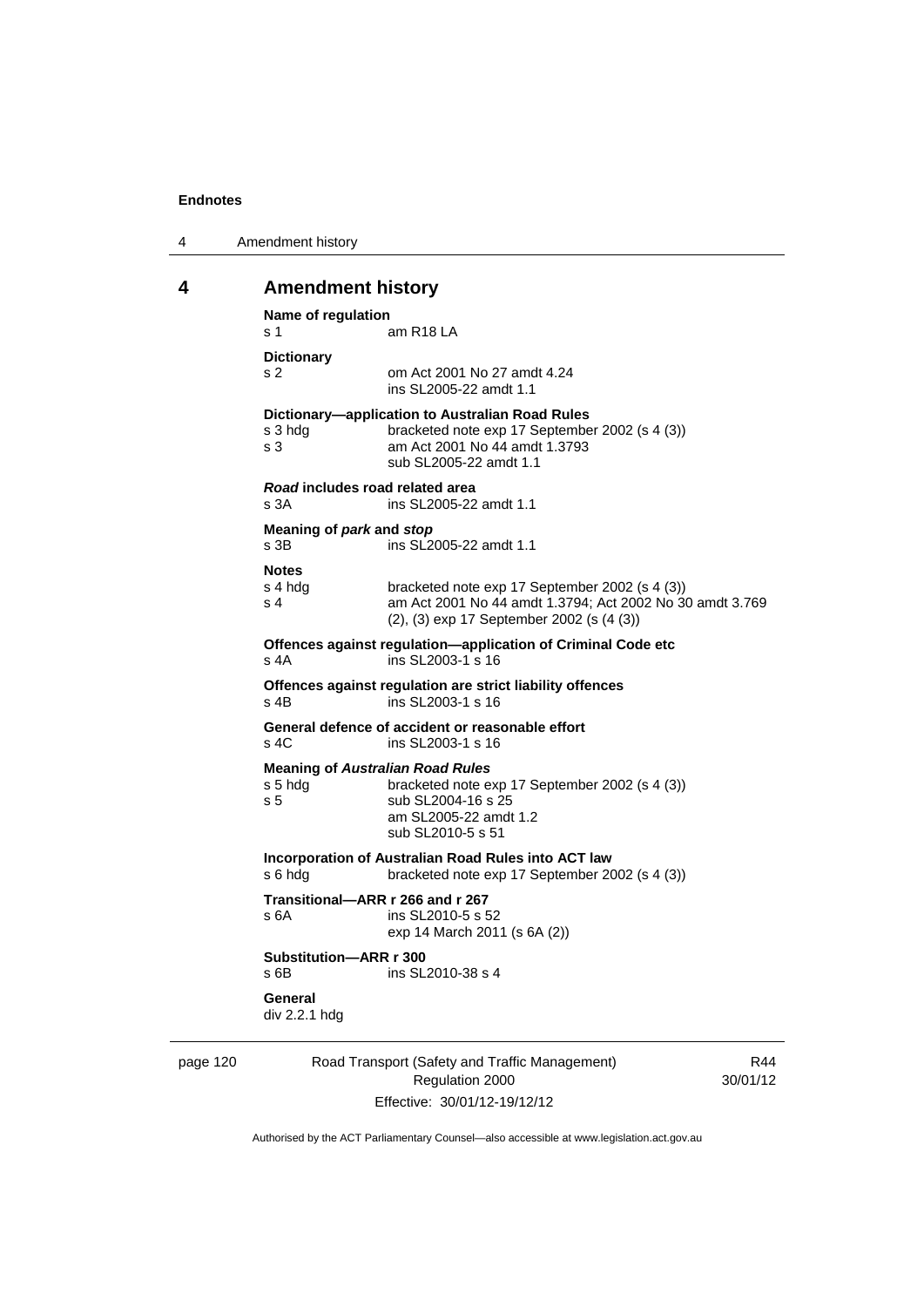Amendment history 4 note 2 am 2000 No 52 s 3; 2001 No 32 s 3; 2002 No 31 s 22; SL2003-12 s 4; SL2004-16 ss 26-30 sub SL2005-22 s 4 am SL2006-32 amdt 1.92; items renum R24 LA; SL2010-5 s 53, s 54; items renum R34 LA; SL2010-5 s 55 div 2.2.1 hdg note 3 sub SL2005-22 s 4 am A2009-22 amdt 1.25; SL2010-33 s 5; items renum R38 LA **References to another law of this jurisdiction etc**  s 7 hdg bracketed note exp 17 September 2002 (s 4 (3)) s 7 am Act 2001 No 44 amdt 1.3795, amdt 1.3796 **ARR r 10 (2)—penalties for offences**  s 8 hdg bracketed note exp 17 September 2002 (s 4 (3)) **ARR r 25 (2)—default speed-limit in built-up area**  s 8A **ins SL2003-12 s 5** om SL2004-16 s 31 **ARR r 95—emergency stopping lane only signs**  s 9 hdg bracketed note exp 17 September 2002 (s 4 (3)) s 9 am SL2005-22 amdt 1.3 **ARR r 104—no truck signs**  s 10 hdg bracketed note exp 17 September 2002 (s 4 (3)) s 10 am SL2005-22 amdt 1.4 **ARR r 158 (2) (c)—other vehicles permitted to travel in bus lanes**  s 12 hdg bracketed note exp 17 September 2002 (s 4 (3)) s 12 sub 2002 No 31 s 23; SL2005-4 amdt 2.38 am SL2006-32 amdt 1.93 **ARR r 170 (1)—driver not to stop in intersection unless permitted**  s 12A ins SL2004-16 s 32 om SL2010-5 s 56 **ARR r 179 (1) (c)—stopping in a loading zone—goods and permit vehicles**  s 13 hdg bracketed note exp 17 September 2002 (s 4 (3)) s 13 sub SL2005-22 s 5 **ARR r 179 (1) (c) and (2) (c)—stopping in loading zone—taxis**   $\overrightarrow{S}$  13A ins SL2005-22 s 5 **ARR r 183—stopping in a bus zone**  s 13B ins SL2006-32 amdt 1.94 **ARR r 195—stopping at or near a bus stop**  s 13C ins SL2006-32 amdt 1.94

R44 30/01/12 Road Transport (Safety and Traffic Management) Regulation 2000 Effective: 30/01/12-19/12/12

page 121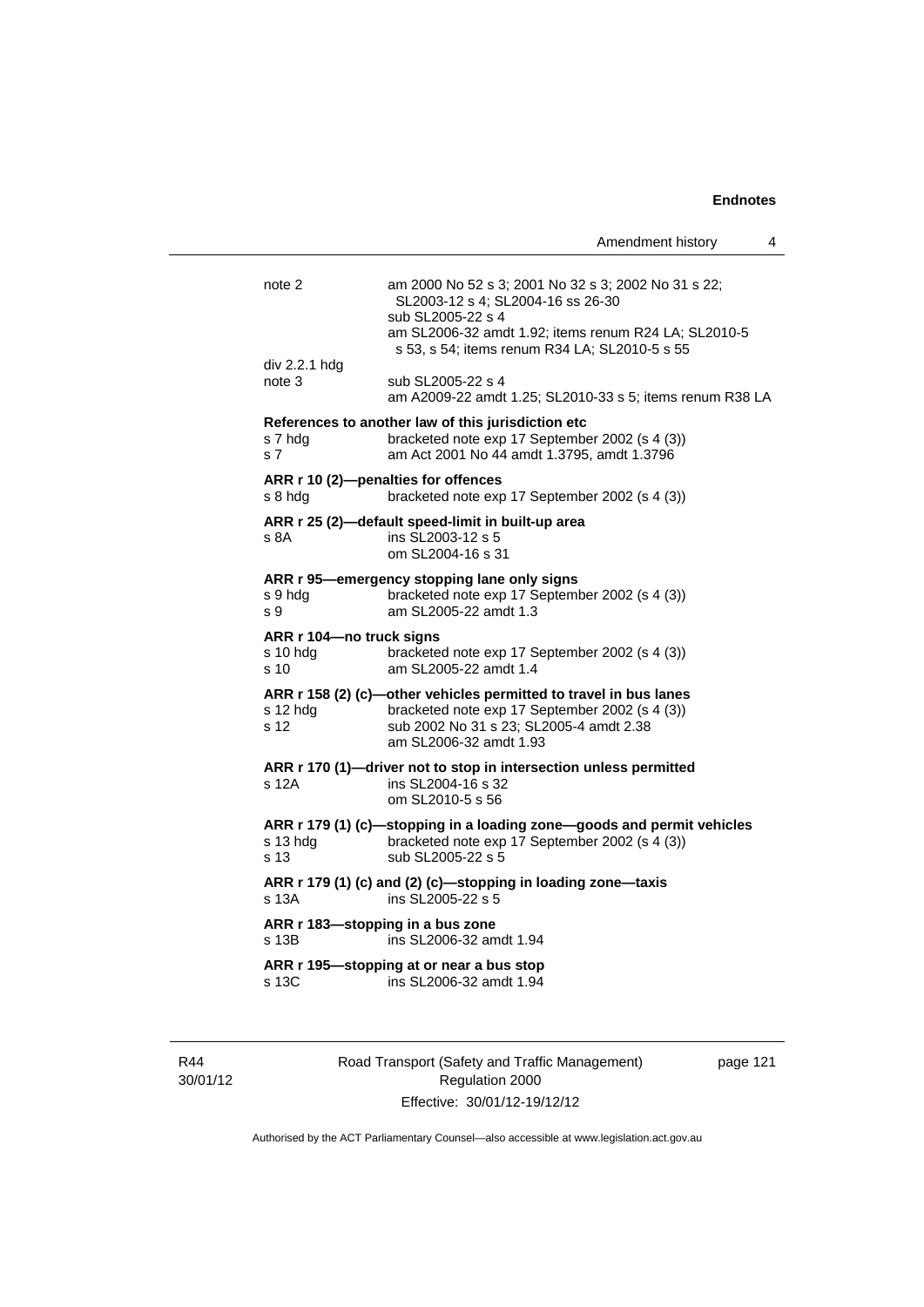| 4 | Amendment history |
|---|-------------------|
|---|-------------------|

| s 14 hdg                                     | ARR r 199 (2)-stopping near postbox<br>bracketed note exp 17 September 2002 (s 4 (3))                                                                                                                     |
|----------------------------------------------|-----------------------------------------------------------------------------------------------------------------------------------------------------------------------------------------------------------|
| s 15 hdg                                     | ARR r 206 (2) (b), (c)-time extension for people with disabilities permit<br>bracketed note exp 17 September 2002 (s 4 (3))<br>sub SL2005-22 amdt 1.5                                                     |
| s 16 hdg                                     | ARR r 207 (2) (a)-fees for parking in pay parking spaces<br>bracketed note exp 17 September 2002 (s 4 (3))                                                                                                |
| s 16A                                        | ARR r 213 (5)-making a motor vehicle secure-exception<br>ins Legislative Assembly AR2000-2 (see Gaz 2000 No 20)<br>am SL2004-16 s 33<br>sub SL2005-22 amdt 1.6                                            |
| s 18 hdg<br>s 18                             | ARR r 216 (3)—towing a vehicle at night or in hazardous weather conditions<br>bracketed note exp 17 September 2002 (s 4 (3))<br>sub A2009-34 amdt 1.6                                                     |
| ARR r 225—use of radar detectors<br>s 22 hdg | bracketed note exp 17 September 2002 (s 4 (3))                                                                                                                                                            |
| s 22A                                        | ARR r 236 (6)-hitchhiking, roadside commerce etc permitted<br>ins SL2004-16 s 34                                                                                                                          |
| $s$ 23 hdg<br>s 23                           | ARR r 244C-motorised scooters not to be used<br>bracketed note exp 17 September 2002 (s 4 (3))<br>sub SL2010-5 s 57                                                                                       |
| s 23A                                        | ARR r 266-children travelling in interstate registered vehicles<br>ins 2000 No 21 s 3<br>om SL2004-16 s 35<br>ins SL2010-5 s 58                                                                           |
| s 23B                                        | ARR r 266 (2B)-children travelling in goods compartments<br>ins 2001 No 32 s 4<br>am 2002 No 2 s 28; Act 2002 No 51 amdt 1.38; SL2005-4<br>amdt 2.39, amdt 2.40; SL2006-32 amdt 1.95<br>sub SL2010-5 s 58 |
| s 24 hdg<br>s 24                             | ARR r 266 (7)-wearing of seatbelts by passengers under 16 years old<br>bracketed note exp 17 September 2002 (s 4 (3))<br>am SL2010-5 s 59                                                                 |
| s 25 hdg<br>s 25                             | ARR r 267 (3)—certificates of exemption from wearing seatbelts<br>bracketed note exp 17 September 2002 (s 4 (3))<br>om SL2010-5 s 60                                                                      |
| s 26 hdg                                     | ARR r 270 (3)—wearing motorbike helmets<br>bracketed note exp 17 September 2002 (s 4 (3))                                                                                                                 |

| page 122 |  |  |
|----------|--|--|
|----------|--|--|

122 Road Transport (Safety and Traffic Management) Regulation 2000 Effective: 30/01/12-19/12/12

R44 30/01/12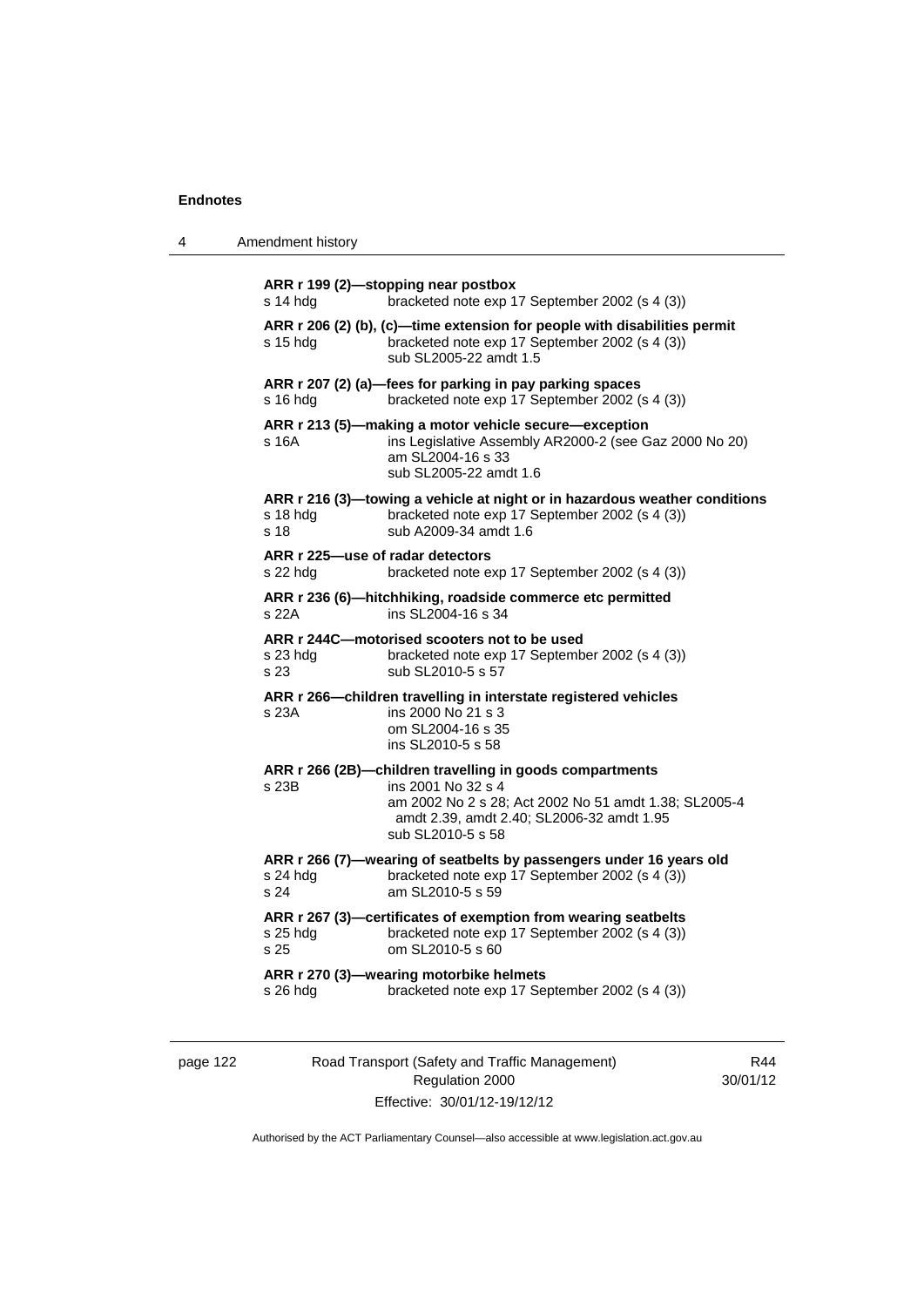| Amendment history |  |
|-------------------|--|
|-------------------|--|

| s 27 hdg                                                   | ARR r 271 (6)-riding on motorbikes<br>bracketed note exp 17 September 2002 (s 4 (3))                                                                                                                                                                                                                                                                                                                                                                                                                                                                              |
|------------------------------------------------------------|-------------------------------------------------------------------------------------------------------------------------------------------------------------------------------------------------------------------------------------------------------------------------------------------------------------------------------------------------------------------------------------------------------------------------------------------------------------------------------------------------------------------------------------------------------------------|
| s 27A                                                      | ARR r 280 (2) (a)-other vehicles to which B light rules apply<br>ins 2002 No 31 s 24<br>sub SL2005-4 amdt 2.41; SL2006-32 amdt 1.96                                                                                                                                                                                                                                                                                                                                                                                                                               |
| s 28 hdg<br>s 28                                           | ARR r 287 (3), (4)-duties of participants in crashes<br>bracketed note exp 17 September 2002 (s 4 (3))<br>sub SL2008-40 s 4                                                                                                                                                                                                                                                                                                                                                                                                                                       |
| s 29 hdg<br>s 29                                           | ARR r 289 (1) (g)-driving on nature strip<br>bracketed note exp 17 September 2002 (s 4 (3))<br>am SL2004-16 s 36; pars renum R16 LA (see SL2004-16<br>s 37); SL2005-22 amdt 1.7                                                                                                                                                                                                                                                                                                                                                                                   |
| s 30                                                       | ARR r 298-driving with a person in or on trailer<br>am SL2005-22 amdt 1.8                                                                                                                                                                                                                                                                                                                                                                                                                                                                                         |
| ARR r 313-postal workers<br>s 32 hdg                       | bracketed note exp 17 September 2002 (s 4 (3))                                                                                                                                                                                                                                                                                                                                                                                                                                                                                                                    |
| s 33 hdg<br>s 33                                           | ARR dict-definitions for dictionary<br>bracketed note exp 17 September 2002 (s 4 (3))<br>am SL2005-22 amdt 1.9<br>def authorised person am SL2010-33 s 6<br>def emergency worker am A2004-28 amdt 3.61<br>def hire car ins SL2005-4 amdt 2.43<br>def oversize vehicle sub A2009-22 amdt 1.26<br>def police officer sub Act 2001 No 56 amdt 3.475<br>def private hire car om SL2005-4 amdt 2.44<br>def public bus sub Act 2001 No 62 amdt 1.38<br>def restricted hire vehicle om SL2005-4 amdt 2.44<br>def <i>taxi</i> sub 2002 No 2 s 29<br>am SL2005-4 amdt 2.42 |
| div 2.2.3 hdg                                              | <b>Offences against the Australian Road Rules</b><br>om SL2003-1 s 17                                                                                                                                                                                                                                                                                                                                                                                                                                                                                             |
| <b>Application of Criminal Code</b><br>s 34 hdg<br>s 34    | bracketed note exp 17 September 2002 (s 4 (3))<br>sub Act 2002 No 51 amdt 1.39<br>om SL2003-1 s 17                                                                                                                                                                                                                                                                                                                                                                                                                                                                |
| Offences are strict liability offences<br>s 35 hdg<br>s 35 | bracketed note exp 17 September 2002 (s 4 (3))<br>am Act 2002 No 51 amdt 1.40<br>om SL2003-1 s 17                                                                                                                                                                                                                                                                                                                                                                                                                                                                 |

R44 30/01/12 Road Transport (Safety and Traffic Management) Regulation 2000 Effective: 30/01/12-19/12/12

page 123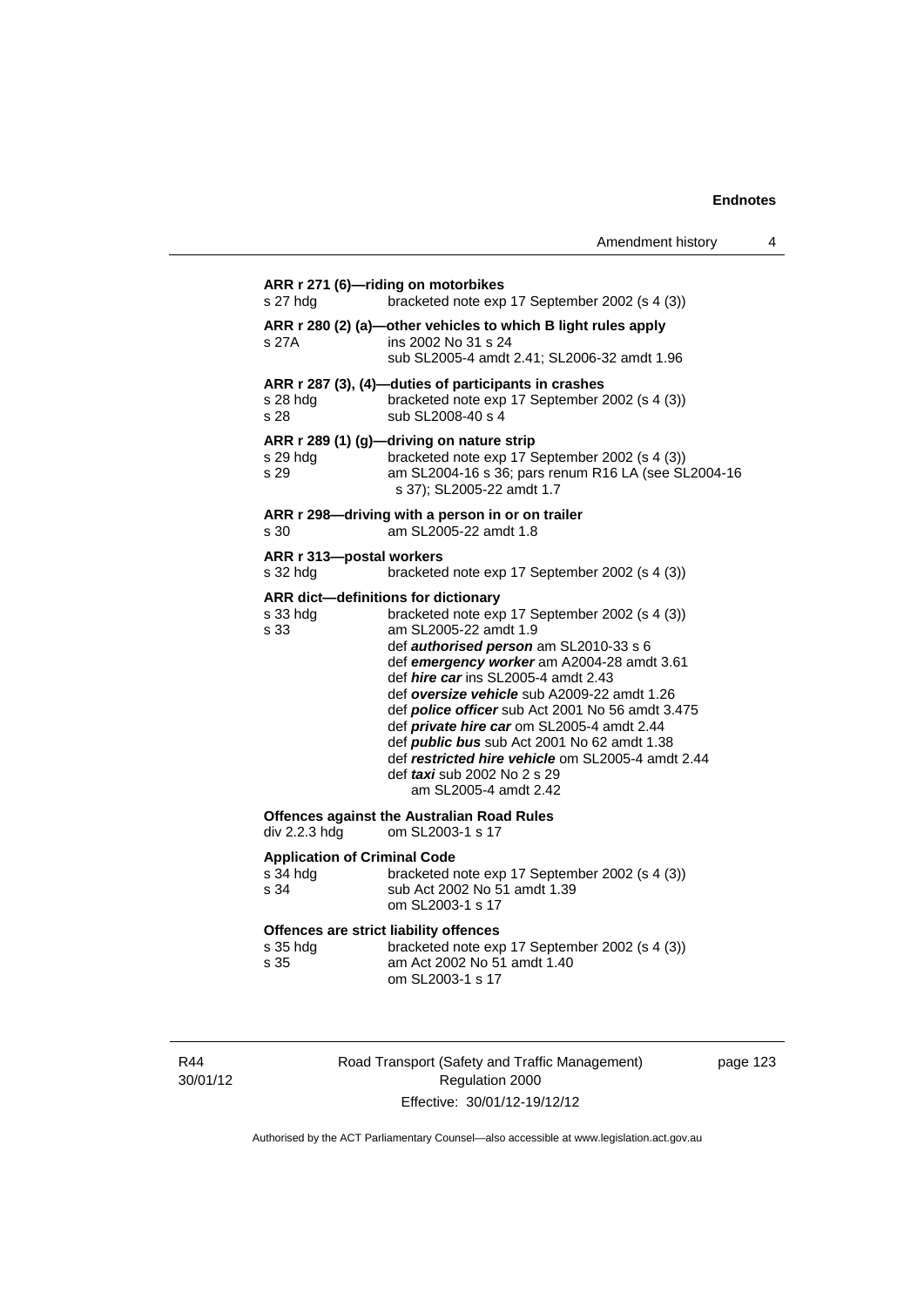| Amendment history |
|-------------------|
|                   |

| s 36 hdg<br>s 36                                  | General defence of accident or reasonable effort<br>bracketed note exp 17 September 2002 (s 4 (3))<br>am Act 2002 No 51 amdt 1.41<br>om SL2003-1 s 17 |
|---------------------------------------------------|-------------------------------------------------------------------------------------------------------------------------------------------------------|
| Making unnecessary engine noise<br>s 37 hdg       | bracketed note exp 17 September 2002 (s 4 (3))                                                                                                        |
| Emission of waste oil or grease<br>s 38 hdg       | bracketed note exp 17 September 2002 (s 4 (3))                                                                                                        |
| Safety of persons on trailers<br>s 39 hdg<br>s 39 | bracketed note exp 17 September 2002 (s 4 (3))<br>am SL2005-22 amdt 1.10, amdt 1.11                                                                   |
| s 40 hdg                                          | Passengers in sidecars to be seated<br>bracketed note exp 17 September 2002 (s 4 (3))                                                                 |
| s 41 hdg                                          | Number of vehicles that may be drawn<br>bracketed note exp 17 September 2002 (s 4 (3))                                                                |
| Towing by vehicles under 4.5t<br>s 42 hdg         | bracketed note exp 17 September 2002 (s 4 (3))                                                                                                        |
| Lights on motor vehicles generally<br>s 43 hdg    | bracketed note exp 17 September 2002 (s 4 (3))                                                                                                        |
| <b>Metered parking</b><br>div 2.3.5 hdg           | sub SL2005-22 s 6                                                                                                                                     |
| s 44 hdg<br>$s$ 44                                | Metered parking-parking in spaces<br>bracketed note exp 17 September 2002 (s 4 (3))<br>sub SL2005-22 s 7                                              |
| Metered parking-parking fees<br>s 44A             | ins SL2005-22 s 7                                                                                                                                     |
| s 44B                                             | Metered parking-maximum length of stay<br>ins SL2005-22 s 7                                                                                           |
| s 45 hda<br>s 45                                  | Metered parking-exceptions to s 44A and s 44B<br>bracketed note exp 17 September 2002 (s 4 (3))<br>sub SL2005-22 s 7                                  |
| s 46 hdg                                          | Temporary closure of metered parking spaces<br>bracketed note exp 17 September 2002 (s 4 (3))                                                         |
| <b>Misuse of parking meters</b><br>s 47 hdg       | bracketed note exp 17 September 2002 (s 4 (3))                                                                                                        |
| Interfering with parking meters etc<br>s 48 hdg   | bracketed note exp 17 September 2002 (s 4 (3))                                                                                                        |
|                                                   |                                                                                                                                                       |

page 124 Road Transport (Safety and Traffic Management) Regulation 2000 Effective: 30/01/12-19/12/12

R44 30/01/12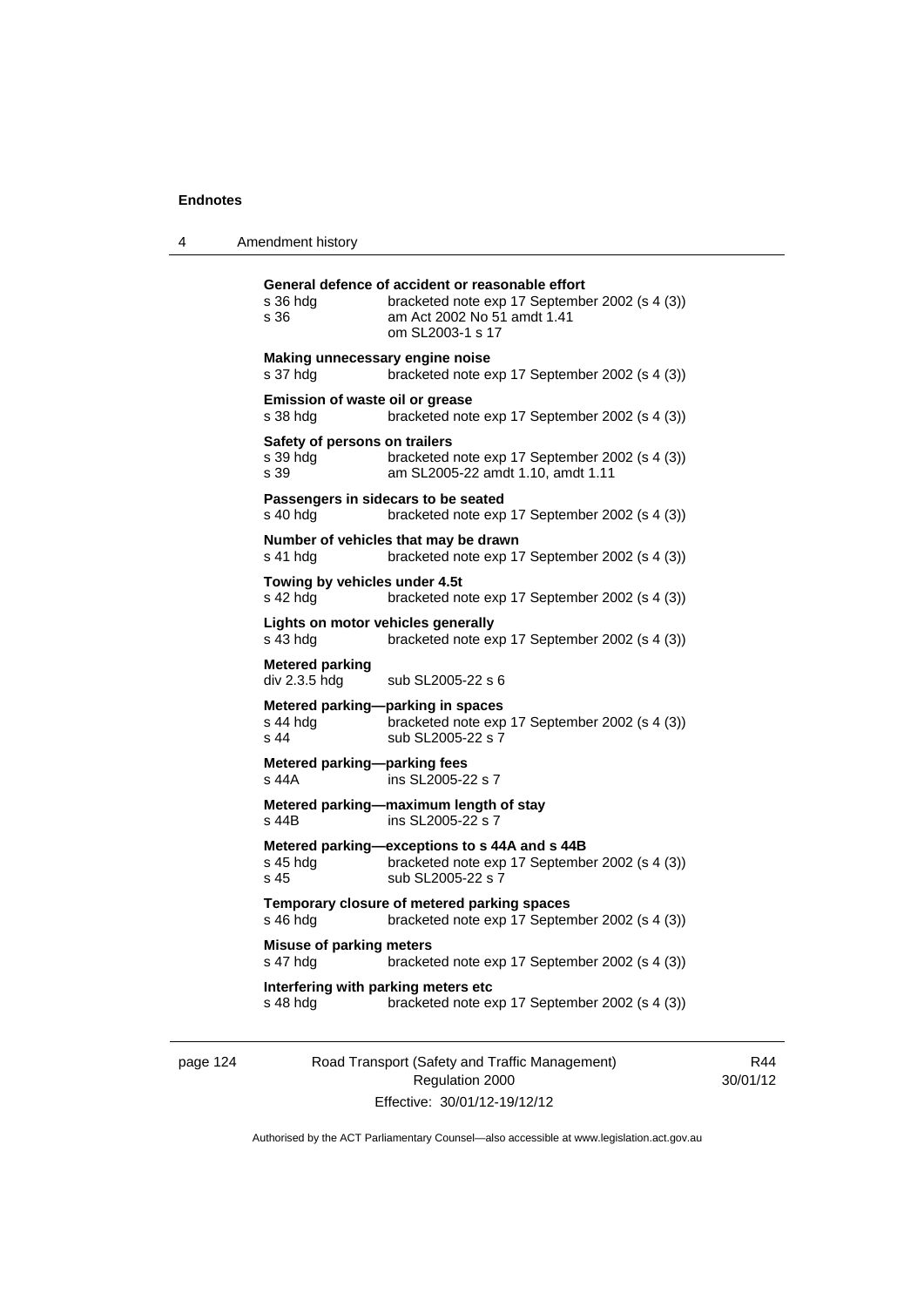Amendment history 4

**Ticket parking**  orig div 2.3.6 hdg renum as div 2.3.8 hdg ins by SL2005-22 s 8 **Ticket parking—parking in spaces**  s 49 hdg bracketed note exp 17 September 2002 (s 4 (3)) s 49 sub SL2005-22 s 8 **Ticket parking—display of tickets**  s 49A ins SL2005-22 s 8 am SL2010-7 s 42 **Ticket parking—maximum length of stay**  s 49B ins SL2005-22 s 8 **Ticket parking—exceptions to s 49A and s 49B**  s 50 hdg bracketed note exp 17 September 2002 (s 4 (3)) s 50 sub SL2005-22 s 8 **Temporary closure of ticket parking spaces and areas**  s 51 hdg bracketed note exp 17 September 2002 (s 4 (3)) sub SL2005-22 amdt 1.12 s 51 am 2002 No 7 s 4, s 5; regs renum R6 LA (see 2002 No 7 s 6) **Use of false or damaged parking tickets etc**  s 52 hdg bracketed note exp 17 September 2002 (s 4 (3)) s 52 sub SL2005-22 s 9 **Misuse of parking ticket machines**<br>s 53 hdg bracketed note e. bracketed note exp 17 September 2002 (s 4 (3)) s 53 sub SL2005-22 s 9 **Interfering with parking ticket machines etc**  s 54 hdg bracketed note exp 17 September 2002 (s 4 (3)) **Interfering with parking tickets**  s 55 hdg bracketed note exp 17 September 2002 (s 4 (3)) s 55 sub SL2005-22 s 10 **Other ACT road rules about stopping and parking div 2.3.7 hdg ins SL2005-22 s 10** ins SL2005-22 s  $10$ **Unauthorised use of parking permits and mobility parking scheme authorities**  bracketed note exp 17 September 2002 (s 4 (3)) s 56 am Act 2002 No 30 amdt 3.770 sub SL2005-22 s 10 **Interfering with parking permits and mobility parking scheme authorities**  s 56A ins SL2005-22 s 10

R44 30/01/12 Road Transport (Safety and Traffic Management) Regulation 2000 Effective: 30/01/12-19/12/12

page 125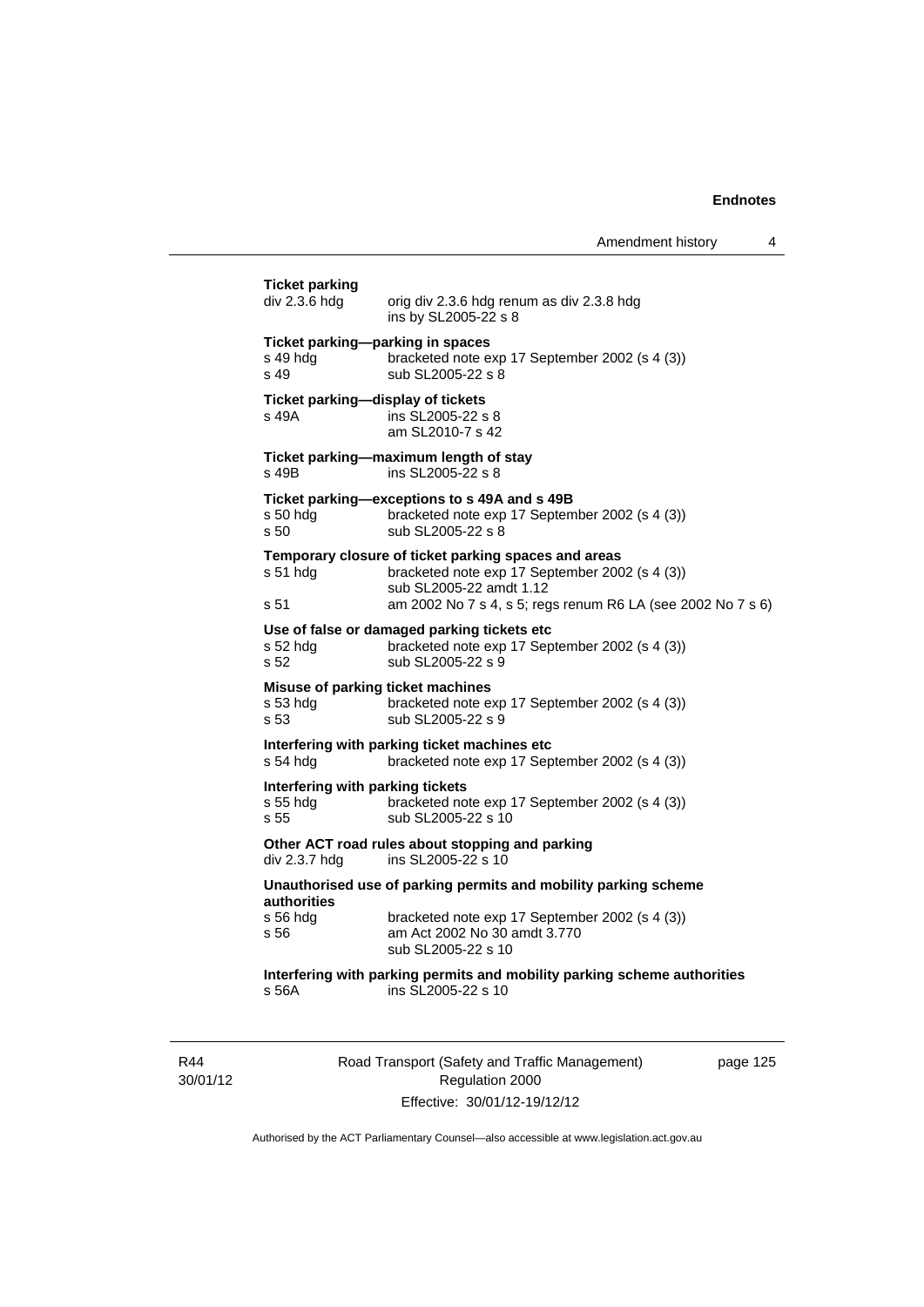4 Amendment history

| s 57                                         | am 2001 No 32 s 5<br>exp 1 December 2002 (s 57 (2))                                                                                                              |
|----------------------------------------------|------------------------------------------------------------------------------------------------------------------------------------------------------------------|
| s 57A hdg<br>s 57A                           | Stopping public buses in bus zones and at bus stops<br>bracketed note exp 17 September 2002 (s 4 (3))<br>ins 2000 No 33 s 3<br>am 2001 Act No 62 amdts 1.39-1.41 |
| s 58 hda<br>s 58                             | Stopping in an emergency etc or to comply with another law<br>bracketed note exp 17 September 2002 (s 4 (3))<br>am SL2005-22 s 11, s 12                          |
| <b>Other ACT road rules</b><br>div 2.3.8 hdg | (prev div 2.3.6 hdg) ins SL2005-22 s 13                                                                                                                          |
| s 59 hda                                     | <b>Carrying dangerous substances</b><br>bracketed note exp 17 September 2002 (s 4 (3))<br>sub A2004-7 amdt 1.14                                                  |
| s 59                                         | am A2004-7 amdt 1.15, amdt 1.16<br>om A2009-34 amdt 1.7                                                                                                          |
| s 60 hdg                                     | Interrupting funeral processions etc<br>bracketed note exp 17 September 2002 (s 4 (3))                                                                           |
| s 61 hda                                     | Driving on roads closed to traffic<br>bracketed note exp 17 September 2002 (s 4 (3))                                                                             |
| s 62 hdg                                     | Use of wheeled recreational devices and wheeled toys on roads<br>bracketed note exp 17 September 2002 (s 4 (3))                                                  |
| traffic control device                       | Devices that are prescribed traffic control devices-Act, dict, def prescribed                                                                                    |
| s 63 hdg<br>s 63                             | bracketed note exp 17 September 2002 (s 4 (3))<br>sub SL2005-22 s 14                                                                                             |
| s 64 hdg                                     | Preventing prescribed traffic control devices being clearly visible<br>bracketed note exp 17 September 2002 (s 4 (3))                                            |
| s 65 hdg                                     | Use of do not overtake turning vehicle sign<br>bracketed note exp 17 September 2002 (s 4 (3))                                                                    |
| s 66                                         | Approvals etc by road transport authority<br>am Act 2001 No 44 amdt 1.3797, amdt 1.3798; SL2010-5<br>s 61, s 62; pars renum R41 LA; A2011-52 amdt 3.184          |
|                                              | Defence of complying with direction of police officer or authorised person<br>bracketed note exp 17 September 2002 (s 4 (3))                                     |
| s 68 hdg                                     |                                                                                                                                                                  |

page 126 Road Transport (Safety and Traffic Management) Regulation 2000 Effective: 30/01/12-19/12/12

R44 30/01/12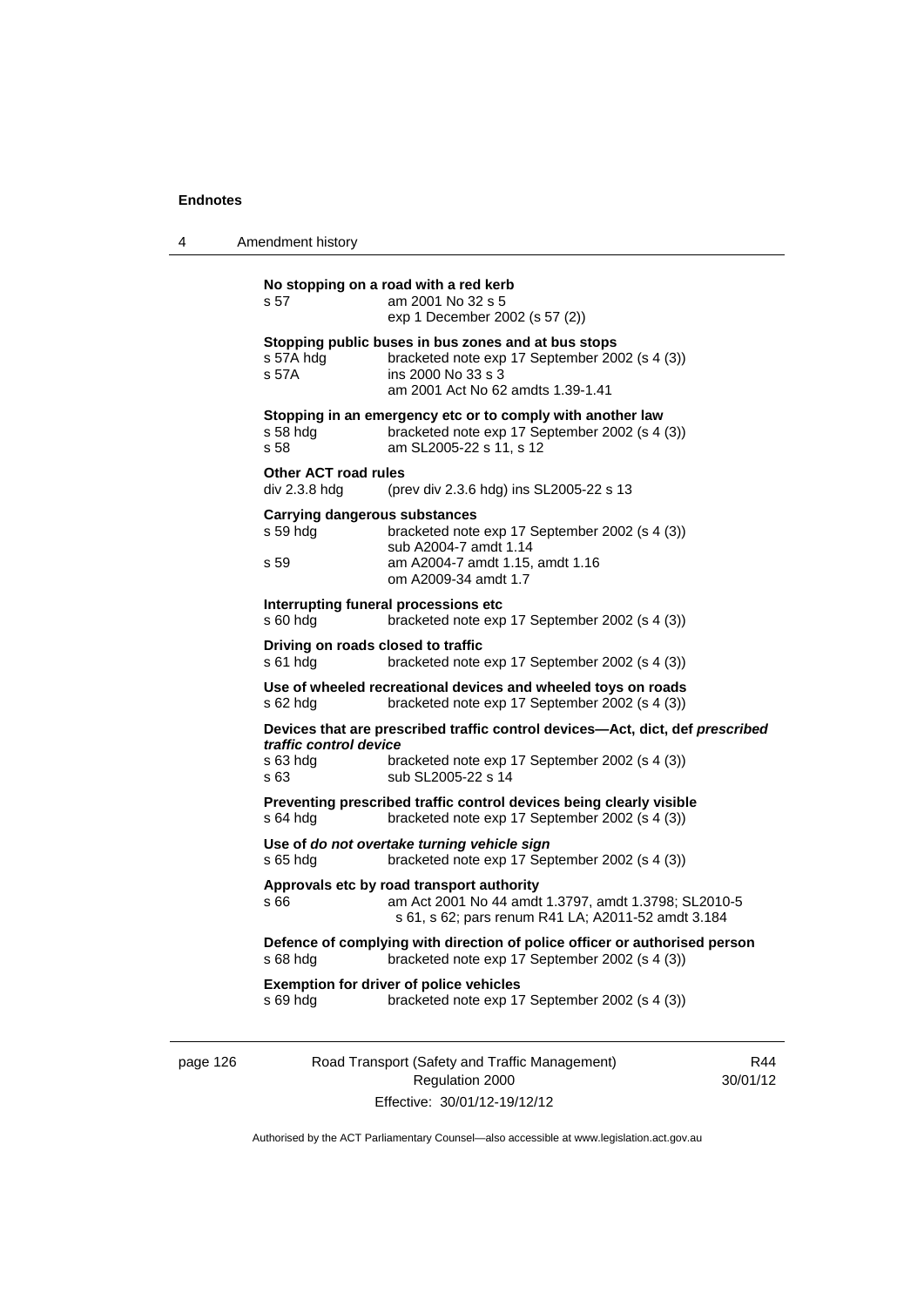|                 | s 70 hdg                                                                                   | <b>Exemption for driver of emergency vehicles</b><br>bracketed note exp 17 September 2002 (s 4 (3))                                         |          |  |
|-----------------|--------------------------------------------------------------------------------------------|---------------------------------------------------------------------------------------------------------------------------------------------|----------|--|
|                 | Stopping and parking exemption for police and emergency vehicles and<br>authorised people  |                                                                                                                                             |          |  |
|                 | s 71 hdg<br>s 71                                                                           | bracketed note exp 17 September 2002 (s 4 (3))<br>sub 2002 No 7 s 7; SL2005-22 s 15                                                         |          |  |
|                 | <b>Parking</b><br>ch 3 hdg                                                                 | ins 2001 No 32 s 6                                                                                                                          |          |  |
|                 | <b>Metered parking schemes</b><br>s 72 hdg                                                 | bracketed note exp 17 September 2002 (s 4 (3))                                                                                              |          |  |
|                 | <b>Metered parking areas</b><br>s 73 hdg<br>s 73                                           | bracketed note exp 17 September 2002 (s 4 (3))<br>am SL2005-22 amdt 1.13                                                                    |          |  |
|                 | <b>Parking meters</b><br>s 74 hdg                                                          | bracketed note exp 17 September 2002 (s 4 (3))                                                                                              |          |  |
|                 | <b>Metered parking spaces</b><br>s 75 hdg<br>s 74                                          | bracketed note exp 17 September 2002 (s 4 (3))<br>am SL2005-22 s 16                                                                         |          |  |
|                 | <b>Parking authorities</b><br>s 75A                                                        | ins 2002 No 7 s 8<br>am A2011-52 amdt 3.185                                                                                                 |          |  |
|                 | Parking authority guidelines<br>s 75B hdg<br>s 75B                                         | bracketed note exp 17 September 2002 (s 4 (3))<br>ins 2002 No 7 s 8<br>am A2011-52 amdt 3.186                                               |          |  |
|                 | s 76 hdg<br>s 76                                                                           | Ticket parking schemes-road transport authority<br>sub 2002 No 7 s 9<br>bracketed note exp 17 September 2002 (s 4 (3))<br>am SL2005-22 s 17 |          |  |
|                 | s 76A hdg                                                                                  | Ticket parking schemes-parking authorities<br>bracketed note exp 17 September 2002 (s 4 (3))<br>sub SL2005-22 amdt 1.14                     |          |  |
|                 | s 76A                                                                                      | ins 2002 No 7 s 10                                                                                                                          |          |  |
|                 | <b>Ticket parking areas</b><br>s 77 hdg<br>s 77                                            | bracketed note exp 17 September 2002 (s 4 (3))<br>am SL2005-22 amdt 1.15, amdt 1.16<br>(3), (4) exp 1 December 2006 (s 77 (4))              |          |  |
|                 | <b>Ticket parking spaces</b><br>s 78 hdg<br>bracketed note exp 17 September 2002 (s 4 (3)) |                                                                                                                                             |          |  |
| R44<br>30/01/12 |                                                                                            | Road Transport (Safety and Traffic Management)<br>Regulation 2000                                                                           | page 127 |  |
|                 |                                                                                            | Effective: 30/01/12-19/12/12                                                                                                                |          |  |

Authorised by the ACT Parliamentary Counsel—also accessible at www.legislation.act.gov.au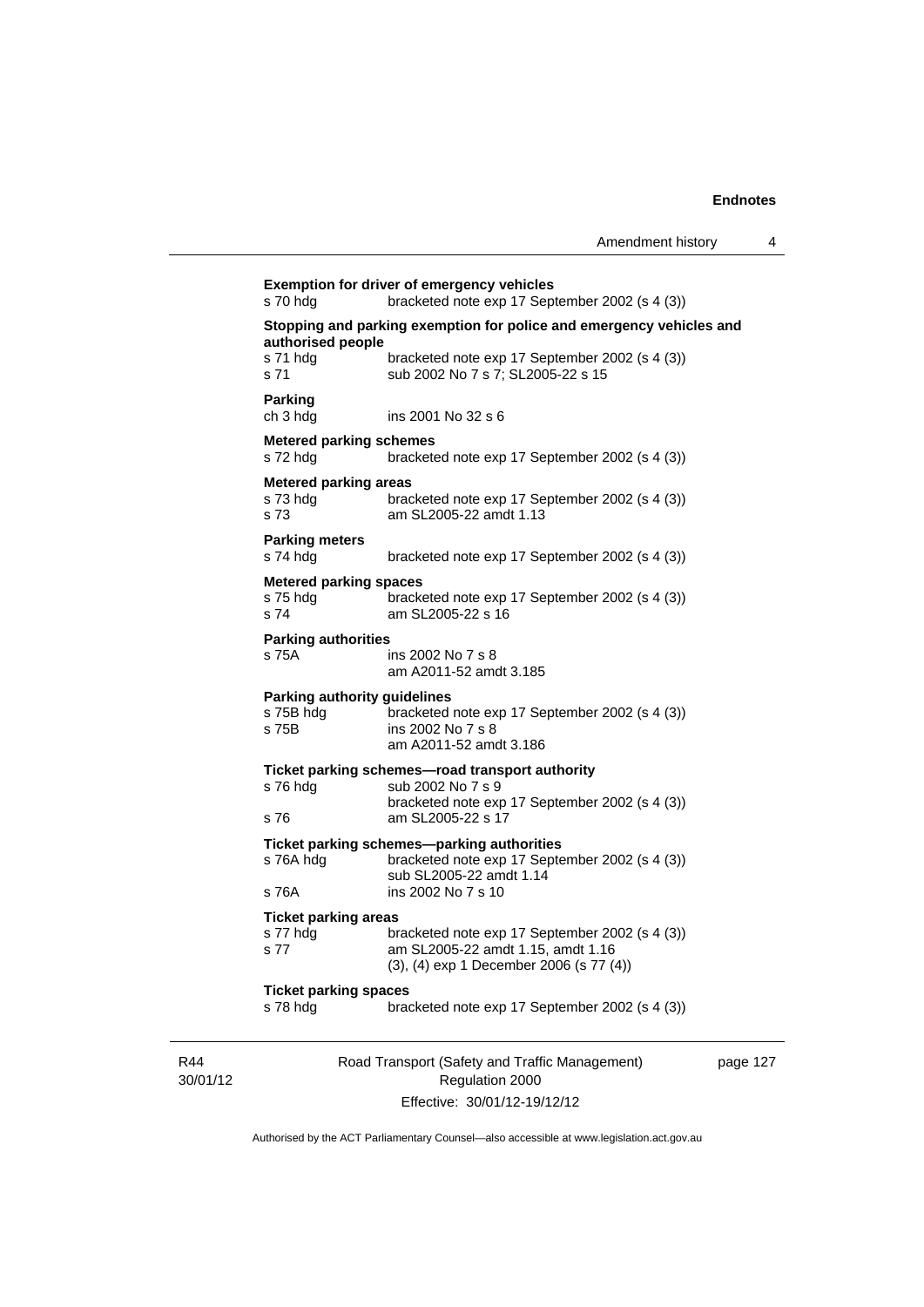| 4 | Amendment history |
|---|-------------------|
|---|-------------------|

| <b>Ticket machines</b><br>s 79 hdg        | bracketed note exp 17 September 2002 (s 4 (3))                                                                                                                                                                                                  |
|-------------------------------------------|-------------------------------------------------------------------------------------------------------------------------------------------------------------------------------------------------------------------------------------------------|
| <b>Parking tickets</b>                    |                                                                                                                                                                                                                                                 |
| s 80 hdg<br>s 80                          | bracketed note exp 17 September 2002 (s 4 (3))<br>am 2002 No 7 s 11; SL2005-22 ss 18-20; SL2010-7 ss 43-46                                                                                                                                      |
| <b>Duration of parking tickets</b>        |                                                                                                                                                                                                                                                 |
| s 81 hdg                                  | bracketed note exp 17 September 2002 (s 4 (3))                                                                                                                                                                                                  |
| Definitions-div 3.1.3<br>s 82 hda<br>s 82 | bracketed note exp 17 September 2002 (s 4 (3))<br>def code of practice om SL2008-47 amdt 1.4<br>def exemption om SL2008-47 amdt 1.4<br>def existing operator om SL2008-47 amdt 1.4<br>def existing operator's certificate om SL2008-47 amdt 1.4 |
| s 83 hdg                                  | References in div 3.1.3 to land adjoining residential land<br>bracketed note exp 17 September 2002 (s 4 (3))                                                                                                                                    |
| s 84 hdg                                  | Vehicle parked partly on residential land<br>bracketed note exp 17 September 2002 (s 4 (3))                                                                                                                                                     |
| s 85 hdg<br>s.85                          | Parking of certain vehicles on residential land prohibited<br>bracketed note exp 17 September 2002 (s 4 (3))<br>am SL2005-22 amdt 1.17; SL2008-47 amdt 1.5                                                                                      |
| s 85A                                     | No more than 1 heavy vehicle on residential land<br>ins SL2008-47 amdt 1.6                                                                                                                                                                      |
| s 85B                                     | Heavy vehicles to be parked away from residential land boundaries<br>ins SL2008-47 amdt 1.6                                                                                                                                                     |
| s 86 hdg<br>s 86                          | Parking of certain vehicles on land adjoining residential land prohibited<br>bracketed note exp 17 September 2002 (s 4 (3))<br>am SL2005-22 amdt 1.17; SL2008-47 amdt 1.7, amdt 1.8;<br>ss renum R29 LA                                         |
|                                           | Parking of certain commercial vehicles on land with multi-unit housing                                                                                                                                                                          |
| s 87 hdg                                  | bracketed note exp 17 September 2002 (s 4 (3))                                                                                                                                                                                                  |
| s 87                                      | sub A2007-25 amdt 1.165<br>am Act 2002 No 30 amdt 3.771; SL2005-22 amdt 1.17;<br>A2007-25 amdt 1.166, amdt 1.167; SL2008-47 amdt 1.9;<br>ss renum R29 LA                                                                                        |
| s 87A                                     | No offence if reasonable necessity etc<br>ins SL2008-47 amdt 1.10                                                                                                                                                                               |
| s 87B                                     | Heavy vehicle refrigeration units not to be operated on residential land<br>ins SL2008-47 amdt 1.10                                                                                                                                             |

page 128 Road Transport (Safety and Traffic Management) Regulation 2000 Effective: 30/01/12-19/12/12

R44 30/01/12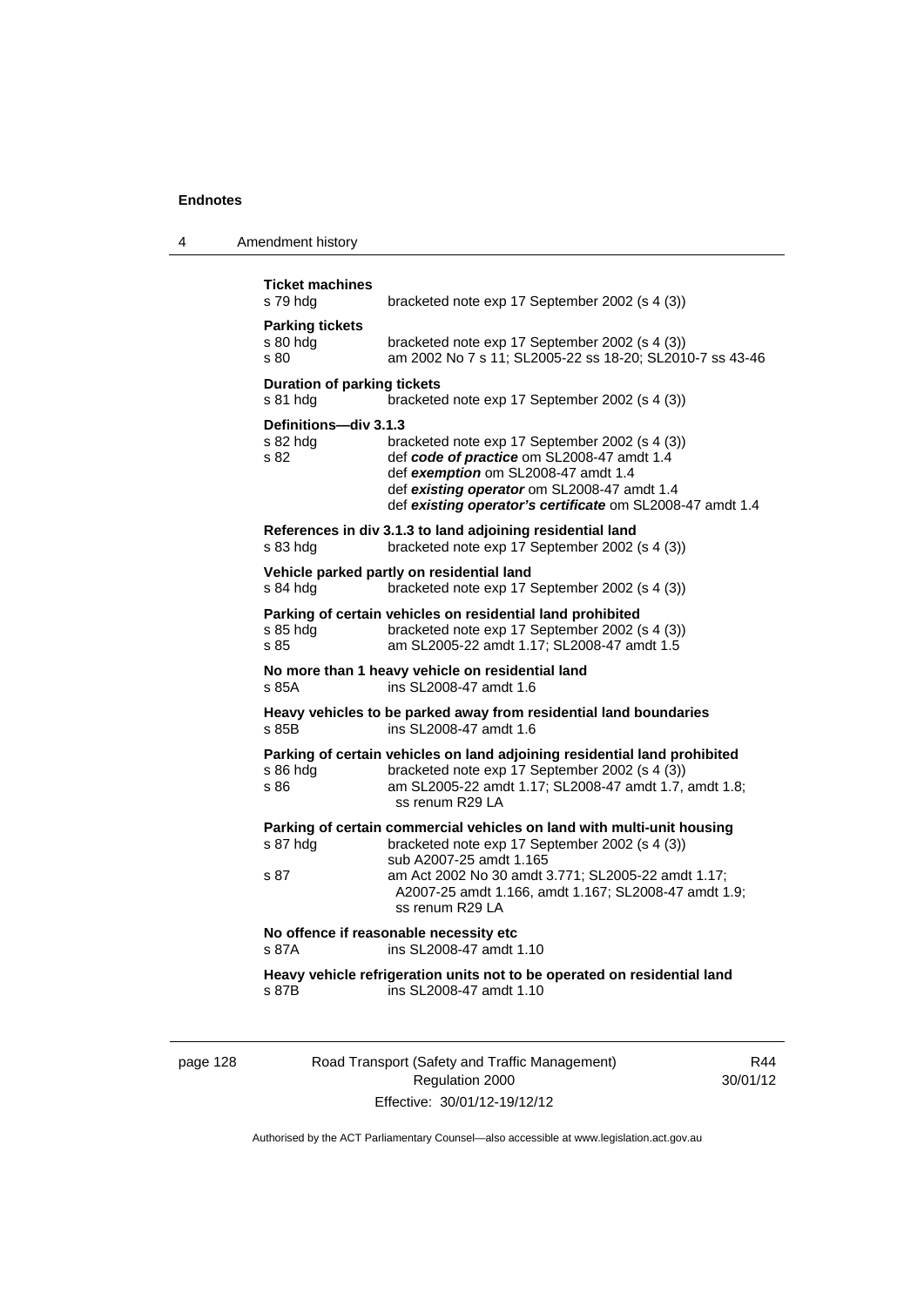|                                                    | Amendment history                                                                                                                                                                                      | 4 |
|----------------------------------------------------|--------------------------------------------------------------------------------------------------------------------------------------------------------------------------------------------------------|---|
| s 87C                                              | Prohibition on night operation of heavy vehicle<br>ins SL2008-47 amdt 1.10                                                                                                                             |   |
| Daily infringement<br>s 88 hdg<br>s 88             | bracketed note exp 17 September 2002 (s 4 (3))<br>am A2007-25 amdt 1.168<br>sub SL2008-47 amdt 1.11                                                                                                    |   |
| div 3.1.3A hdg                                     | Heavy vehicle parking-enforcement<br>ins SL2008-47 amdt 1.13                                                                                                                                           |   |
| Meaning of occupier-div 3.1.3A<br>s 89 hdg<br>s 89 | bracketed note exp 17 September 2002 (s 4 (3))<br>am Act 2001 No 44 amdt 1.3799, amdt 1.3800<br>om SL2008-47 amdt 1.12<br>ins SL2008-47 amdt 1.13                                                      |   |
| Power to enter premises<br>s 90 hdg<br>s 90        | bracketed note exp 17 September 2002 (s 4 (3))<br>am Act 2001 No 44 amdts 1.3801-1.3803<br>def the code of practice om Act 2001 No 44 amdt 1.3803<br>om SL2008-47 amdt 1.12<br>ins SL2008-47 amdt 1.13 |   |
| Production of identity card<br>s 91 hda<br>s 91    | bracketed note exp 17 September 2002 (s 4 (3))<br>om SL2008-47 amdt 1.12<br>ins SL2008-47 amdt 1.13                                                                                                    |   |
| <b>Consent to entry</b><br>s 92 hdg<br>s 92        | bracketed note exp 17 September 2002 (s 4 (3))<br>am SL2005-22 s 21<br>om SL2008-47 amdt 1.12<br>ins SL2008-47 amdt 1.13<br>am A2010-18 amdt 3.93                                                      |   |
| s 93 hda<br>s 93                                   | General powers on entry to premises<br>bracketed note exp 17 September 2002 (s 4 (3))<br>om SL2008-47 amdt 1.12<br>ins SL2008-47 amdt 1.13                                                             |   |
| Damage etc to be minimised<br>s 94 hdg<br>s 94     | bracketed note exp 17 September 2002 (s 4 (3))<br>om SL2008-47 amdt 1.12<br>ins SL2008-47 amdt 1.13                                                                                                    |   |
| s 95 hdg<br>s 95                                   | <b>Compensation for exercise of enforcement powers</b><br>bracketed note exp 17 September 2002 (s 4 (3))<br>om SL2008-47 amdt 1.12<br>ins SL2008-47 amdt 1.13                                          |   |
|                                                    |                                                                                                                                                                                                        |   |

R44 30/01/12 Road Transport (Safety and Traffic Management) Regulation 2000 Effective: 30/01/12-19/12/12

page 129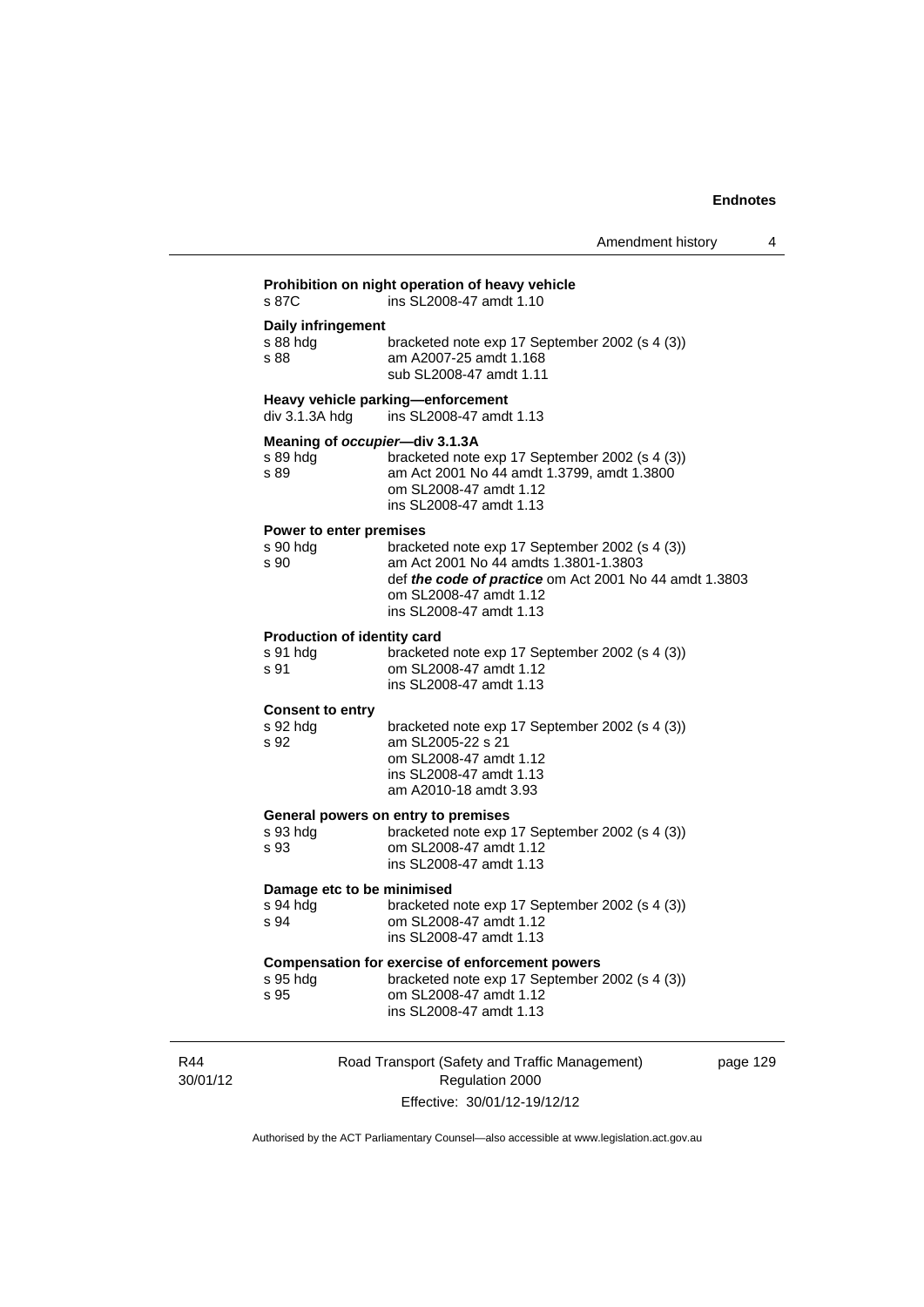| 4 | Amendment history |
|---|-------------------|
|---|-------------------|

| s 96 hdg<br>s 96                                                 | Loss etc of existing operator's certificate<br>bracketed note exp 17 September 2002 (s 4 (3))<br>om SL2008-47 amdt 1.12                                         |
|------------------------------------------------------------------|-----------------------------------------------------------------------------------------------------------------------------------------------------------------|
| s 97 hdg<br>s 97                                                 | Cancellation of existing operator's certificate etc<br>bracketed note exp 17 September 2002 (s 4 (3))<br>am Act 2002 No 30 amdt 3.772<br>om SL2008-47 amdt 1.12 |
| s 97A hdg<br>s 97A                                               | Other powers to provide pay parking<br>bracketed note exp 17 September 2002 (s 4 (3))<br>ins 2002 No 7 s 12                                                     |
| <b>Overlapping schemes</b><br>s 98 hdg<br>s 98                   | bracketed note exp 17 September 2002 (s 4 (3))<br>am 2002 No 7 s 13                                                                                             |
| Income from ticket parking scheme<br>s 98A hdg<br>s 98A          | bracketed note exp 17 September 2002 (s 4 (3))<br>ins 2002 No 7 s 14                                                                                            |
| <b>Costs of ticket parking scheme</b><br>s 98B hdg<br>s 98B      | bracketed note exp 17 September 2002 (s 4 (3))<br>ins 2002 No 7 s 14                                                                                            |
| Trailers not separately chargeable<br>s 99 hda                   | bracketed note exp 17 September 2002 (s 4 (3))                                                                                                                  |
| <b>Parking permits</b><br>s 100 hdg<br>s, 100                    | bracketed note exp 17 September 2002 (s 4 (3))<br>sub SL2005-22 s 22                                                                                            |
| <b>Mobility parking scheme authorities</b><br>s 101 hdg<br>s 101 | bracketed note exp 17 September 2002 (s 4 (3))<br>sub SL2005-22 s 22                                                                                            |
| s 101A                                                           | Parking permits and mobility parking scheme authorities-cancellation<br>ins SL2005-22 s 22                                                                      |
| cancelled                                                        | Parking permits and mobility parking scheme authorities—return when                                                                                             |
| s 101B                                                           | ins SL2005-22 s 22                                                                                                                                              |
| <b>Parking-other provisions</b><br>pt 3.3 hdg                    | ins SL2006-51 s 4                                                                                                                                               |
| s 101C                                                           | Marking tyres by parking inspectors<br>ins SL2006-51 s 4                                                                                                        |
|                                                                  |                                                                                                                                                                 |

page 130 Road Transport (Safety and Traffic Management) Regulation 2000 Effective: 30/01/12-19/12/12

R44 30/01/12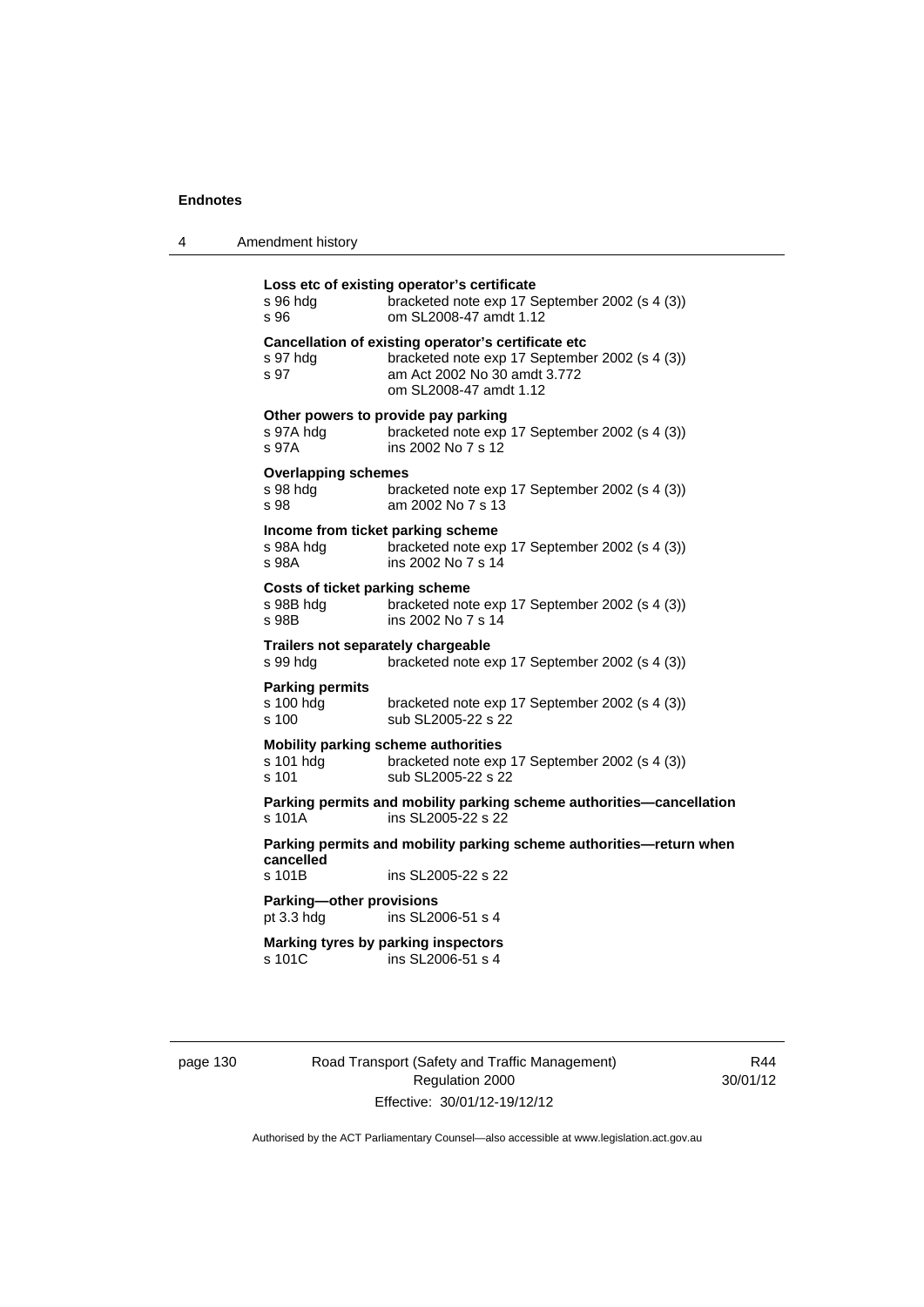

Authorised by the ACT Parliamentary Counsel—also accessible at www.legislation.act.gov.au

Effective: 30/01/12-19/12/12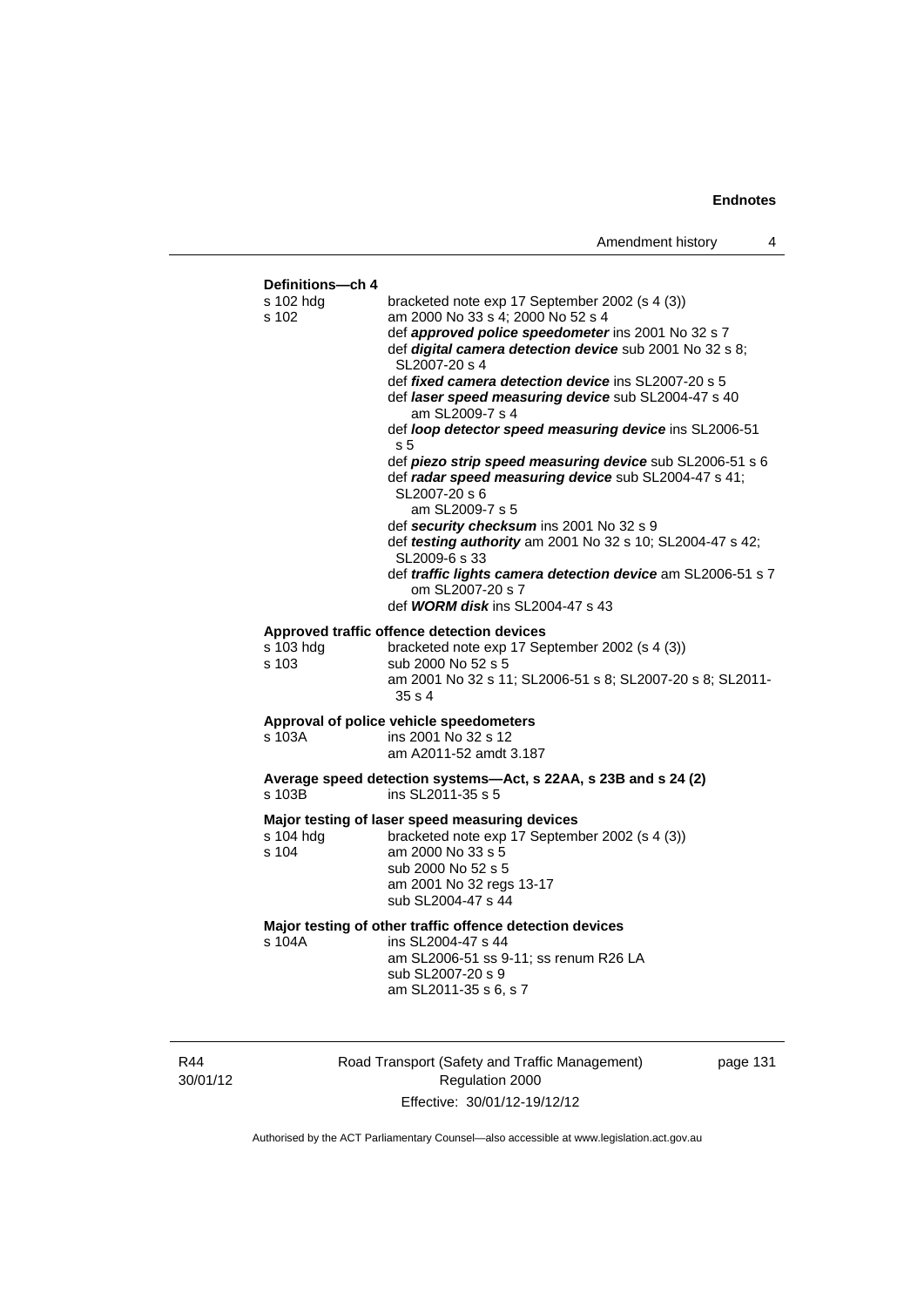4 Amendment history

**Certification and sealing of traffic offence detection devices**  s 104B ins SL2004-47 s 44 am SL2011-35 s 8 **Use of certain digital camera detection devices**  s 105 hdg bracketed note exp 17 September 2002 (s 4 (3)) s 105 sub 2001 No 32 s 18; SL2007-20 s 10 **Use of certain laser speed measuring devices**  s 105A hdg bracketed note exp 17 September 2002 (s 4 (3)) sub SL2007-20 s 11 s 105A ins 2001 No 32 s 18 am SL2007-20 s 11; ss renum R27 LA **Use of certain radar speed measuring devices**  s 105B hdg bracketed note exp 17 September 2002 (s 4 (3)) sub SL2007-20 s 12<br>s 105B ins 2001 No 32 s 18 ins 2001 No 32 s 18 am SL2007-20 s 12; ss renum R27 LA **Approved people—testing and sealing**  s 106 hdg bracketed note exp 17 September 2002 (s 4 (3)) **Approved people—use**  bracketed note exp 17 September 2002 (s 4 (3)) s 107 am 2000 No 52 s 6; SL2007-20 s 13 **Recording of camera detection device image files—Act, s 23 (2) (c) (ii)**  s 107A ins 2001 No 32 s 19 am SL2004-47 s 45 sub SL2007-20 s 14 **Verification of camera detection device image files—Act, s 23 (2) (c) (iii)**  s 107B ins 2001 No 32 s 19 sub SL2007-20 s 14 **Verification of traffic lights camera detection device image files—Act, s 23 (2) (c) (iii)**  ins 2001 No 32 s 19 om SL2007-20 s 14 **Meaning of codes etc on image taken by approved camera detection device or approved average speed detection system—Act, s 24 (2) (a)**  s 108 hdg bracketed note exp 17 September 2002 (s 4 (3)) sub SL2011-35 s 9 s 108 sub 2000 No 33 s 6; 2000 No 52 s 7 am 2001 No 32 regs 20-22; SL2005-7 ss 4-6; SL2006-51 s 12; SL2007-20 s 15, s 16; SL2011-35 s 10, s 11

page 132 Road Transport (Safety and Traffic Management) Regulation 2000 Effective: 30/01/12-19/12/12

R44 30/01/12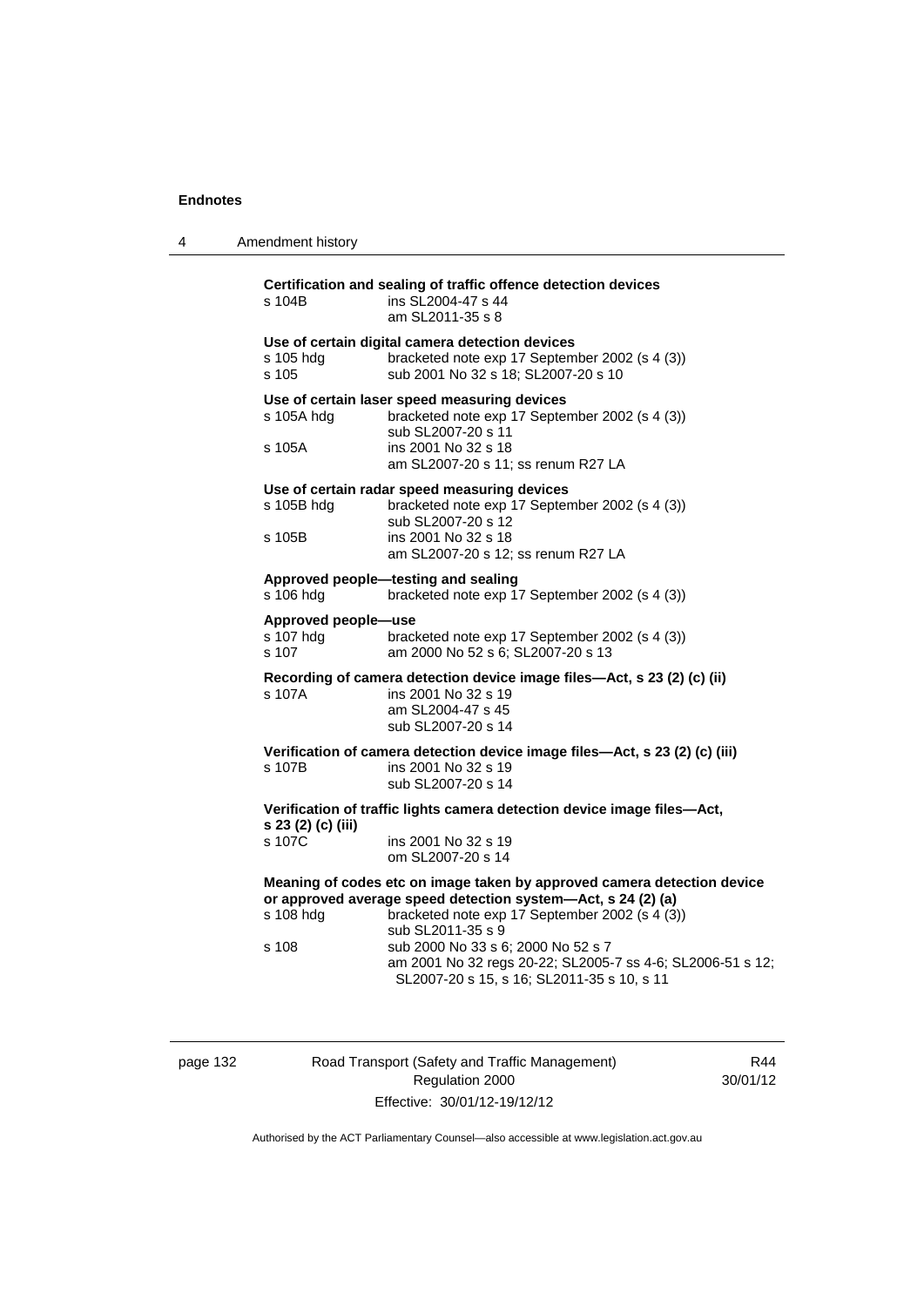| <b>Additional powers of police</b><br>s 109 hdg<br>bracketed note exp 17 September 2002 (s 4 (3)) |                                                                                                                                                                                   |  |  |
|---------------------------------------------------------------------------------------------------|-----------------------------------------------------------------------------------------------------------------------------------------------------------------------------------|--|--|
| Prohibition on car minding<br>s 110 hdg                                                           | bracketed note exp 17 September 2002 (s 4 (3))                                                                                                                                    |  |  |
| s 111 hdg<br>s 111                                                                                | Removal of unattended vehicles-Act, s 32 (1) (c)<br>bracketed note exp 17 September 2002 (s 4 (3))<br>sub SL2005-22 amdt 1.18                                                     |  |  |
| s 112 hdg<br>s 112                                                                                | Disposal of impounded or forfeited vehicles<br>bracketed note exp 17 September 2002 (s 4 (3))<br>am Act 2001 No 29 s 14<br>sub 2001 No 32 s 23<br>am A2010-15 amdt 2.5            |  |  |
| s 112A hdq<br>s 112A                                                                              | Disposal of forfeited vehicles-Act, s 10J<br>bracketed note exp 17 September 2002 (s 4 (3))<br>ins 2001 No 32 s 23                                                                |  |  |
| s 113 hdg                                                                                         | Responsible person to inspect driver licence<br>bracketed note exp 17 September 2002 (s 4 (3))                                                                                    |  |  |
| Responsible person's consent<br>s 114 hdg                                                         | bracketed note exp 17 September 2002 (s 4 (3))                                                                                                                                    |  |  |
| s 115 hdg<br>s 115                                                                                | Standards for safe carriage of loads-Act, s 14 (2)<br>bracketed note exp 17 September 2002 (s 4 (3))<br>sub Act 2002 No 51 amdt 1.42<br>om SL2003-1 s 18<br>ins A2005-62 amdt 1.6 |  |  |
| s 116 hdg<br>s 116                                                                                | Offences against regulation are strict liability offences<br>bracketed note exp 17 September 2002 (s 4 (3))<br>am Act 2002 No 51 amdt 1.43<br>om SL 2003-1 s 18                   |  |  |
| s 117 hdg<br>s 117                                                                                | General defence of accident or reasonable effort<br>bracketed note exp 17 September 2002 (s 4 (3))<br>am Act 2002 No 51 amdt 1.44<br>om SL2003-1 s 18                             |  |  |
| Transitional<br>ch 6 hdg                                                                          | exp 1 March 2002 (s 128)                                                                                                                                                          |  |  |
| Parking<br>pt $6.1$ hdg                                                                           | exp 1 March 2002 (s 128)                                                                                                                                                          |  |  |
| s 118                                                                                             | <b>Existing Class A and Class B parking spaces</b><br>exp 1 March 2002 (s 128)                                                                                                    |  |  |
|                                                                                                   |                                                                                                                                                                                   |  |  |

R44 30/01/12 Road Transport (Safety and Traffic Management) Regulation 2000 Effective: 30/01/12-19/12/12

page 133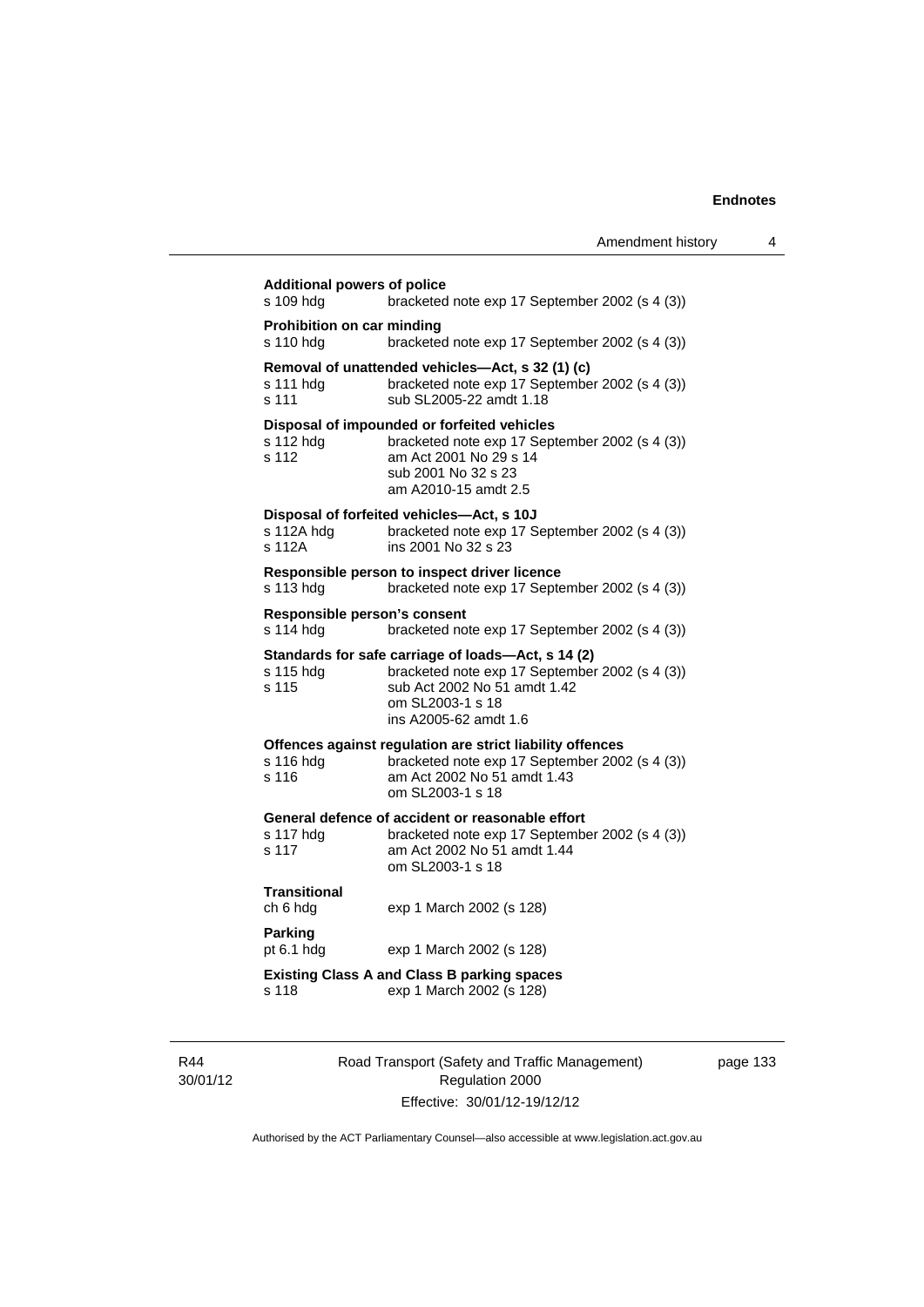4 Amendment history

```
Existing parking labels 
s 119 exp 1 March 2002 (s 128) 
Existing disability labels 
s 120 exp 1 June 2000 (s 120) 
Existing codes of practice 
s 121 exp 1 March 2002 (s 128) 
Existing exemptions 
s 122 exp 1 March 2002 (s 128) 
Existing applications for exemptions and variation of conditions 
s 123 exp 1 March 2002 (s 128) 
Existing notices to show cause 
s 124 exp 1 March 2002 (s 128) 
Traffic offence detection devices 
pt 6.2 hdg exp 1 March 2002 (s 128) 
Existing tests and certificates 
s 125 am 2001 No 32 s 24 
                  exp 1 March 2002 (s 128) 
Existing approved people—use 
s 126 exp 1 March 2002 (s 128) 
Other transitional provisions 
pt 6.3 hdg exp 1 March 2002 (s 128) 
Existing medical certificate about seatbelts 
s 127 exp 1 March 2002 (s 128) 
Expiry of ch 6 
                 am Act 2001 No 27 amdt 4.25
                  am Act 2001 No 44 amdt 1.3804 
                  exp 1 March 2002 (s 128) 
Meaning of location codes on images 
sch 1 sub 2000 No 33 s 8
Digital camera detection devices 
sch 1 pt 1.1 hdg (prev sch 1 pt 1 hdg) ins SL2000-52 s 8 
                  renum R4 LA 
sch 1 pt 1.1 am SL2000-52 s 8; SL2005-7 s 7; SL2006-4 s 4; SL2006-51 
                  ss 13-15; SL2011-2 ss 6-10
```
page 134 Road Transport (Safety and Traffic Management) Regulation 2000 Effective: 30/01/12-19/12/12

R44 30/01/12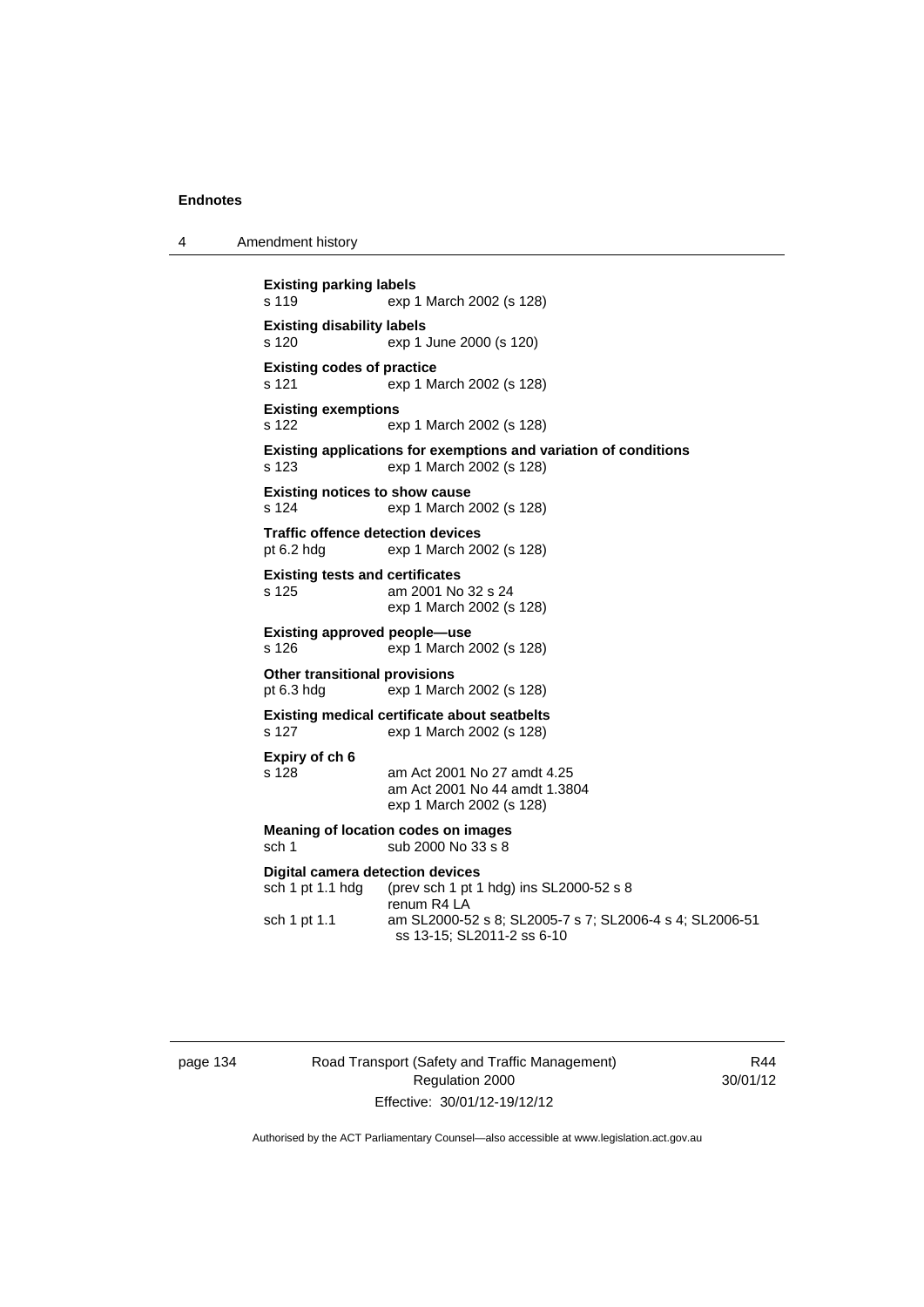### **Fixed camera detection devices**

| sch 1 pt 1.2 hdg               | (prev sch 1 pt 2 hdg) ins SL2000-52 s 8<br>renum R4 LA                        |  |
|--------------------------------|-------------------------------------------------------------------------------|--|
| sch 1 pt 1.2                   | sub SL2007-20 s 17<br>ins SL2000-52 s 8                                       |  |
|                                | am SL2003-14 s 4; items renum SL2005-7 s 8; SL2006-51<br>s 16; SL2007-20 s 18 |  |
| Average speed detection system |                                                                               |  |

sch 1 pt 1.3 ins SL2011-35 s 12

**Dictionary** 

| dict | am A2004-28 amdt 3.62; SL2007-20 s 19; A2007-25<br>amdt 1.169; SL2008-47 amdt 1.14; A2010-18 amdt 3.94 |
|------|--------------------------------------------------------------------------------------------------------|
|      | def <b>approved police speedometer</b> ins 2001 No 32 s 26                                             |
|      | def area of operations ins 2002 No 7 s 15                                                              |
|      | def <i>ARR</i> ins SL2003-12 s 6                                                                       |
|      | def bicycle om A2010-18 amdt 3.95                                                                      |
|      | def camera detection device ins 2000 No 52 s 9                                                         |
|      | sub 2001 No 32 s 25                                                                                    |
|      | def centre of the road ins 2000 No 52 s 9                                                              |
|      | def code of practice om SL2008-47 amdt 1.15                                                            |
|      | def combination om A2010-18 amdt 3.96                                                                  |
|      | def demand responsive service vehicle ins SL2006-32<br>amdt 1.97                                       |
|      | def digital camera detection device ins 2000 No 52 s 9                                                 |
|      | def emergency worker om SL2004-16 s 38                                                                 |
|      | ins SL2005-22 amdt 1.19                                                                                |
|      | def exemption om SL2008-47 amdt 1.15                                                                   |
|      | def existing operator's certificate om SL2008-47 amdt 1.15                                             |
|      | def <i>fixed camera detection device</i> ins SL2007-20 s 20                                            |
|      | def give way ins 2000 No 21 s 4                                                                        |
|      | def <i>hire car</i> ins SL2005-4 amdt 2.43                                                             |
|      | def <i>indicated on</i> ins 2001 No 32 s 26<br>om R <sub>18</sub> LA                                   |
|      | def laser speed measuring device ins 2000 No 52 s 9                                                    |
|      | def <i>length</i> ins 2000 No 52 s 9                                                                   |
|      | def <i>length of road</i> om 2000 No 52 s 9                                                            |
|      | def <i>loading zone permit</i> om SL2005-22 s 23                                                       |
|      | def marked foot crossing ins 2000 No 21 s 4                                                            |
|      | def <i>motor vehicle</i> ins 2000 No 52 s 9                                                            |
|      | om A2010-18 amdt 3.97                                                                                  |
|      | def park sub SL2005-22 amdt 1.10                                                                       |
|      | def <i>parking authority</i> ins 2002 No 7 s 15                                                        |
|      | def parking authority guidelines ins 2002 No 7 s 15                                                    |
|      | def <i>parking meter</i> am SL2005-22 s 24                                                             |
|      | def <i>parking permit</i> sub SL2005-22 s 25                                                           |

R44 30/01/12 Road Transport (Safety and Traffic Management) Regulation 2000 Effective: 30/01/12-19/12/12

page 135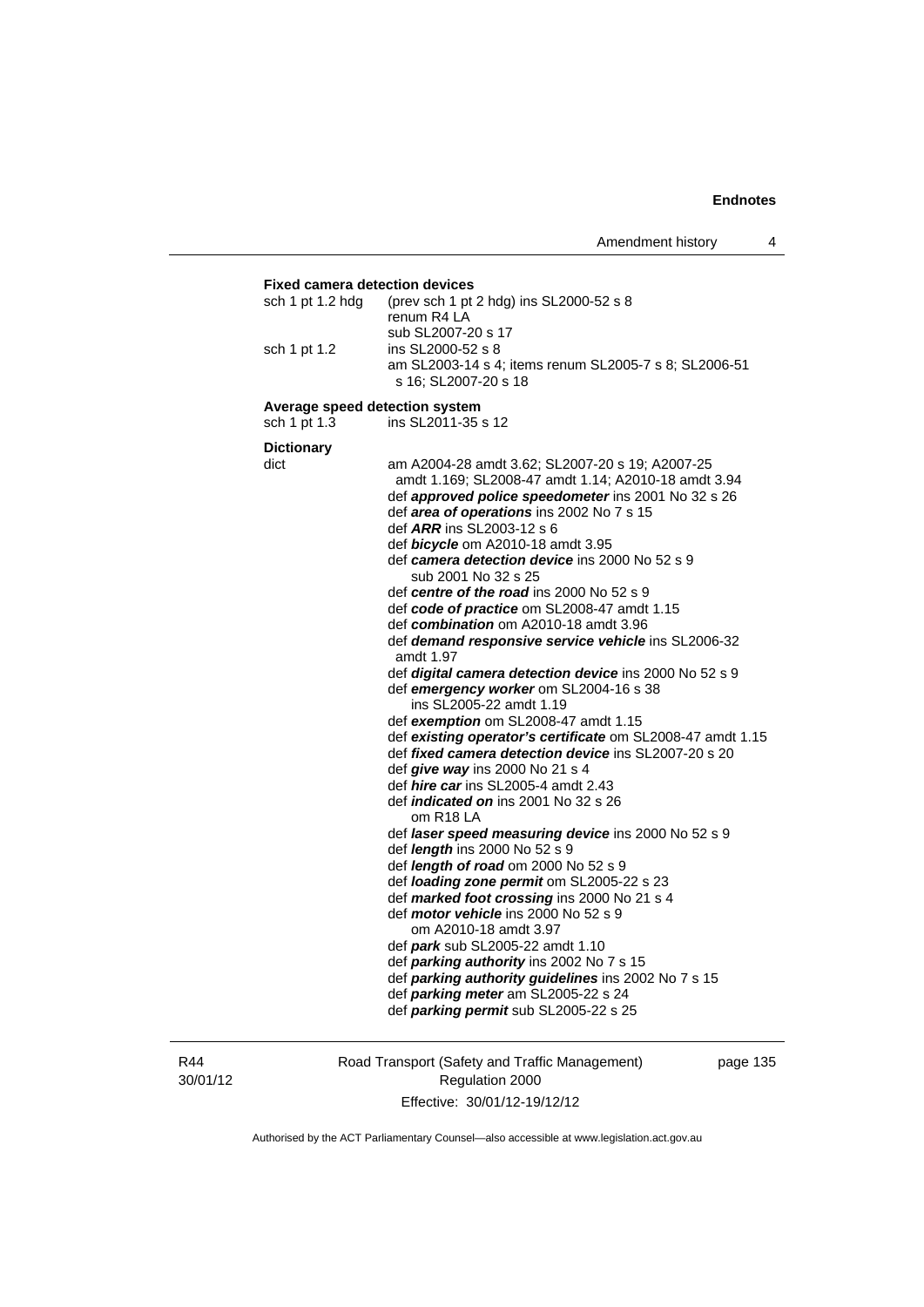4 Amendment history

 def *parking ticket* am 2002 No 7 s 16 def *pay parking device* sub SL2005-22 s 25 def *pay parking sign* ins SL2005-22 s 26 def *pedestrian* ins 2000 No 21 s 4 def *piezo strip speed measuring device* ins 2000 No 52 s 9 def *postal vehicle* am SL2004-16 s 39 def *premises* ins SL2008-47 amdt 1.16 def *private hire car* om SL2005-4 amdt 2.44 def *public bus* sub Act 2001 No 62 amdt 1.42 def *radar speed measuring device* ins 2000 No 52 s 9 def *recording medium* ins 2001 No 32 s 26 def *red traffic arrow* ins 2000 No 52 s 9 def *red traffic light* ins 2000 No 52 s 9 def *registered interest* om R18 LA def *relevant parking fee* sub SL2005-22 s 27 def *restricted hire vehicle* om SL2005-4 amdt 2.44 def *restricted taxi* om 2002 No 2 s 30 def *ride* ins 2000 No 21 s 4 om A2010-18 amdt 3.97 def *rider* ins 2000 No 21 s 4 def *road* sub Act 2002 No 30 amdt 3.773; SL2005-22 amdt 1.20 def *road related area* ins Act 2002 No 30 amdt 3.774 om R18 LA def *security checksum* ins 2001 No 32 s 26 def *speed measuring device* ins 2000 No 52 s 9 om R18 LA def *stop* sub SL2005-22 amdt 1.20 def *taxi* sub 2002 No 2 s 31 om A2010-18 amdt 3.97 def *testing authority* ins 2000 No 52 s 9 def *the Act* om Act 2001 No 44 amdt 1.3805 def *ticket parking area* sub SL2005-22 s 27 def *ticket parking space* sub SL2005-22 s 27 def *traffic lights camera detection device* ins 2000 No 52 s 9 om SL2007-20 s 21 def *trailer* ins 2000 No 52 s 9 om A2010-18 amdt 3.97 def *use* om A2010-18 amdt 3.97 def *vehicle* ins 2000 No 52 s 9 def *WORM disk* ins 2001 No 32 s 26

sub SL2004-47 s 46

page 136 Road Transport (Safety and Traffic Management) Regulation 2000 Effective: 30/01/12-19/12/12

R44 30/01/12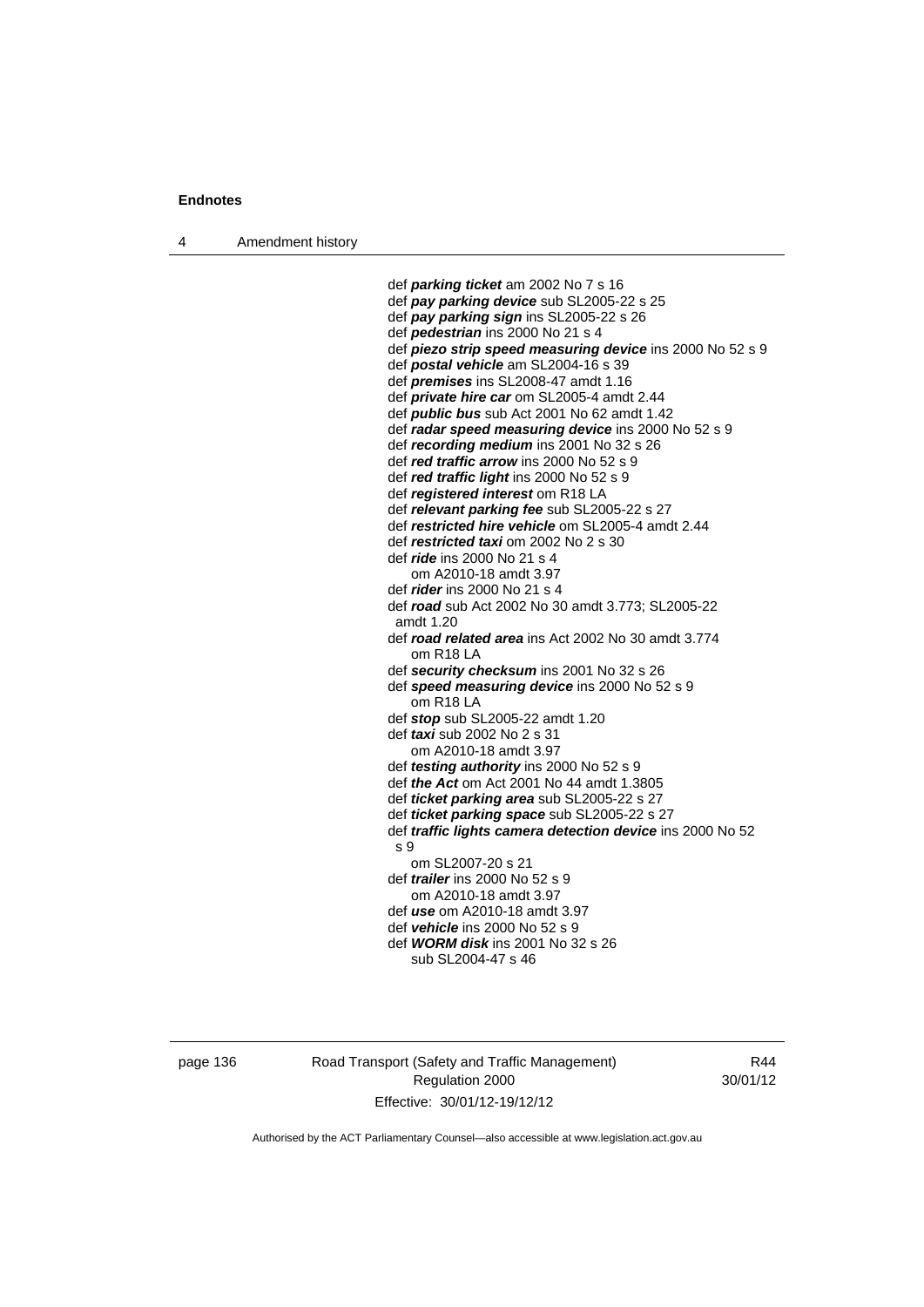# **5 Earlier republications**

Some earlier republications were not numbered. The number in column 1 refers to the publication order.

Since 12 September 2001 every authorised republication has been published in electronic pdf format on the ACT legislation register. A selection of authorised republications have also been published in printed format. These republications are marked with an asterisk (\*) in column 1. Electronic and printed versions of an authorised republication are identical.

| <b>Republication No</b> | <b>Amendments to</b> | <b>Republication date</b> |
|-------------------------|----------------------|---------------------------|
| 1                       | not amended          | 1 March 2000              |
| $\overline{2}$          | Act 2001 No 56       | 12 September 2001         |
| 3                       | Act 2001 No 62       | 3 December 2001           |
| $\overline{4}$          | SL 2002 No 2         | 1 March 2002              |
| $5*$                    | SL 2002 No 2         | 2 March 2002              |
| 6                       | SL 2002 No 7         | 16 April 2002             |
| $\overline{7}$          | Act 2002 No 30       | 10 October 2002           |
| 8                       | SL2002-31            | 1 November 2002           |
| 9                       | SL2002-31            | 2 December 2002           |
| 10                      | Act 2002 No 51       | 1 January 2003            |
| 11                      | SL2003-1             | 10 January 2003           |
| $12*$                   | SL2003-12            | 1 June 2003               |
| 13                      | SL2003-14            | 11 June 2003              |
| 14                      | A2004-7              | 5 April 2004              |
| 15                      | A2004-28             | 1 July 2004               |
| 16                      | A2004-28             | 19 July 2004              |
| 17                      | SL2004-47            | 10 September 2004         |
| 18                      | SL2004-47            | 2 November 2004           |
| 19                      | SL2005-4             | 9 March 2005              |
| 20                      | SL2005-7             | 9 April 2005              |
| $21*$                   | SL2005-22            | 16 September 2005         |
|                         |                      |                           |

R44 30/01/12 Road Transport (Safety and Traffic Management) Regulation 2000 Effective: 30/01/12-19/12/12

page 137